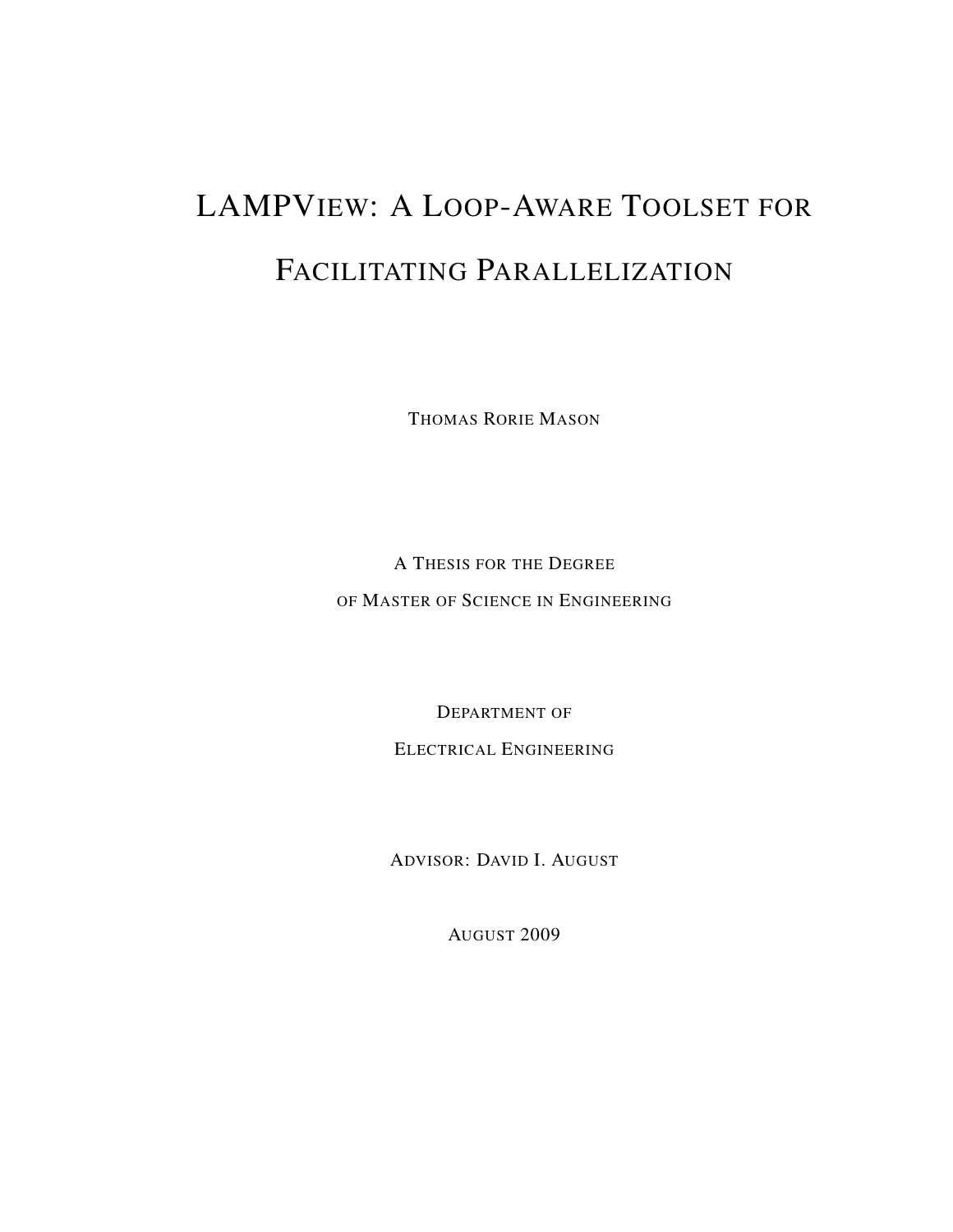c Copyright by Thomas Rorie Mason, 2009.

All Rights Reserved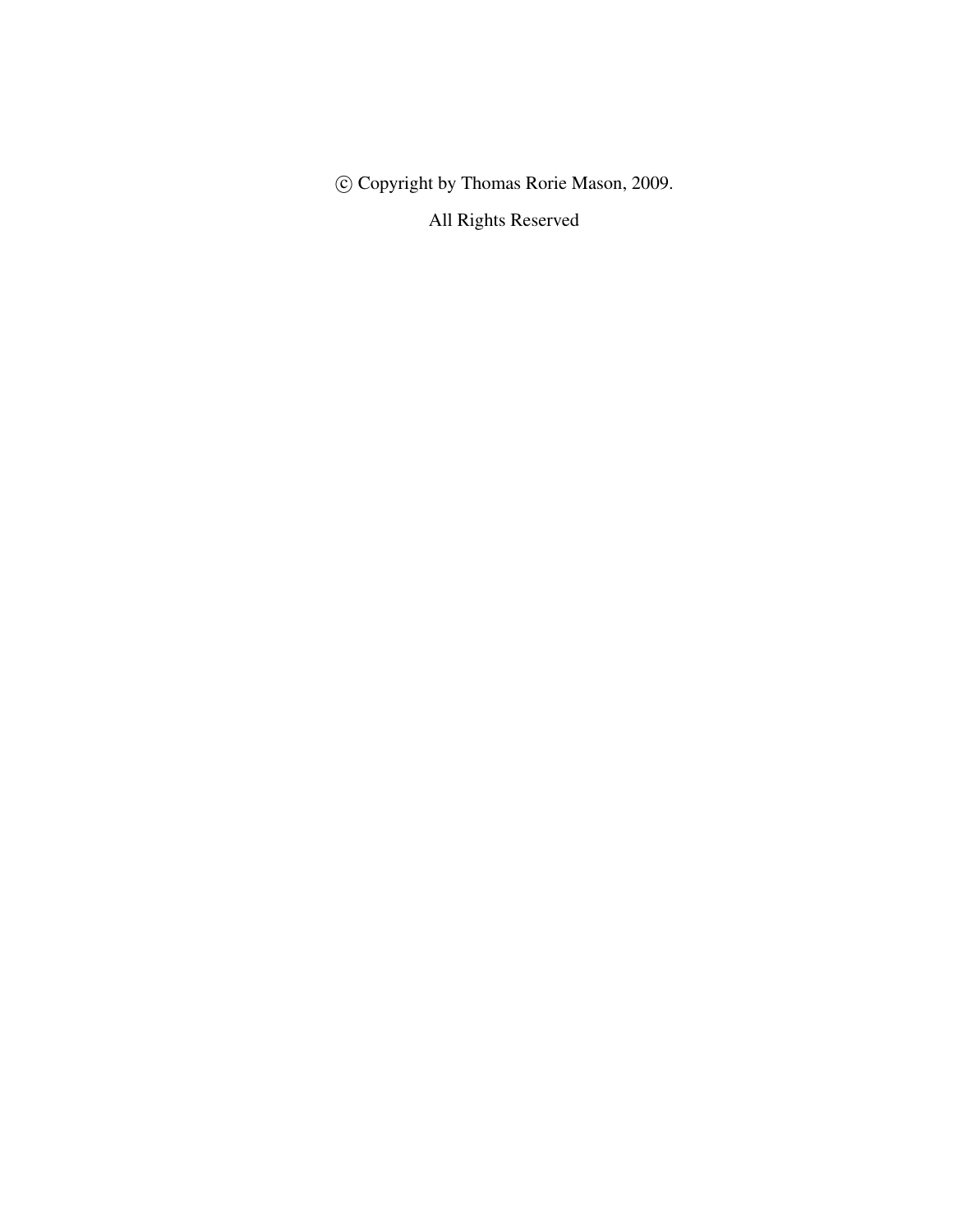### Abstract

A continual growth of the number of transistors per unit area coupled with diminishing returns from traditional microarchitectural and clock frequency improvements has led processor manufacturers to place multiple cores on a single chip. However, only multi-threaded code can fully take advantage of the new multicore processors; legacy single-threaded code does not benefit. Many approaches to parallelization have been explored, including both manual and automatic techniques.

Unfortunately, research in this area is impeded by the innate difficulty of exploring code by hand for new possible parallelization schemes. Regardless of whether it is a researcher attempting to discover possible automatic techniques or a programmer trying to make manual parallelization, the benefits of good dependence information are substantial. This thesis provides a profiling and analysis toolset aimed at easing a programmer or researcher's effort in finding parallelism. The toolset, The Loop-Aware Memory Profile Viewing System (LAMPView), is developed in three parts.

The first part is a multi-frontend, multi-target compiler pass written to instrument the code with calls to the Loop-Aware Memory Profiling (LAMP) library. The compile-time instrumentation was partially developed previously and has been augmented here with additional features. The second part is a post-runtime processing pass that translates the output of the profiling run from a machine-level view to a source-level view. As it translates, it also processes and sorts dependence information. The third and final part is a pair of stand-alone utilities that takes the translated information and provides the user with human-readable output that is searchable by various parameters. In various discussions with potential users, it has been seen that the utility eases analysis of parallelism opportunities.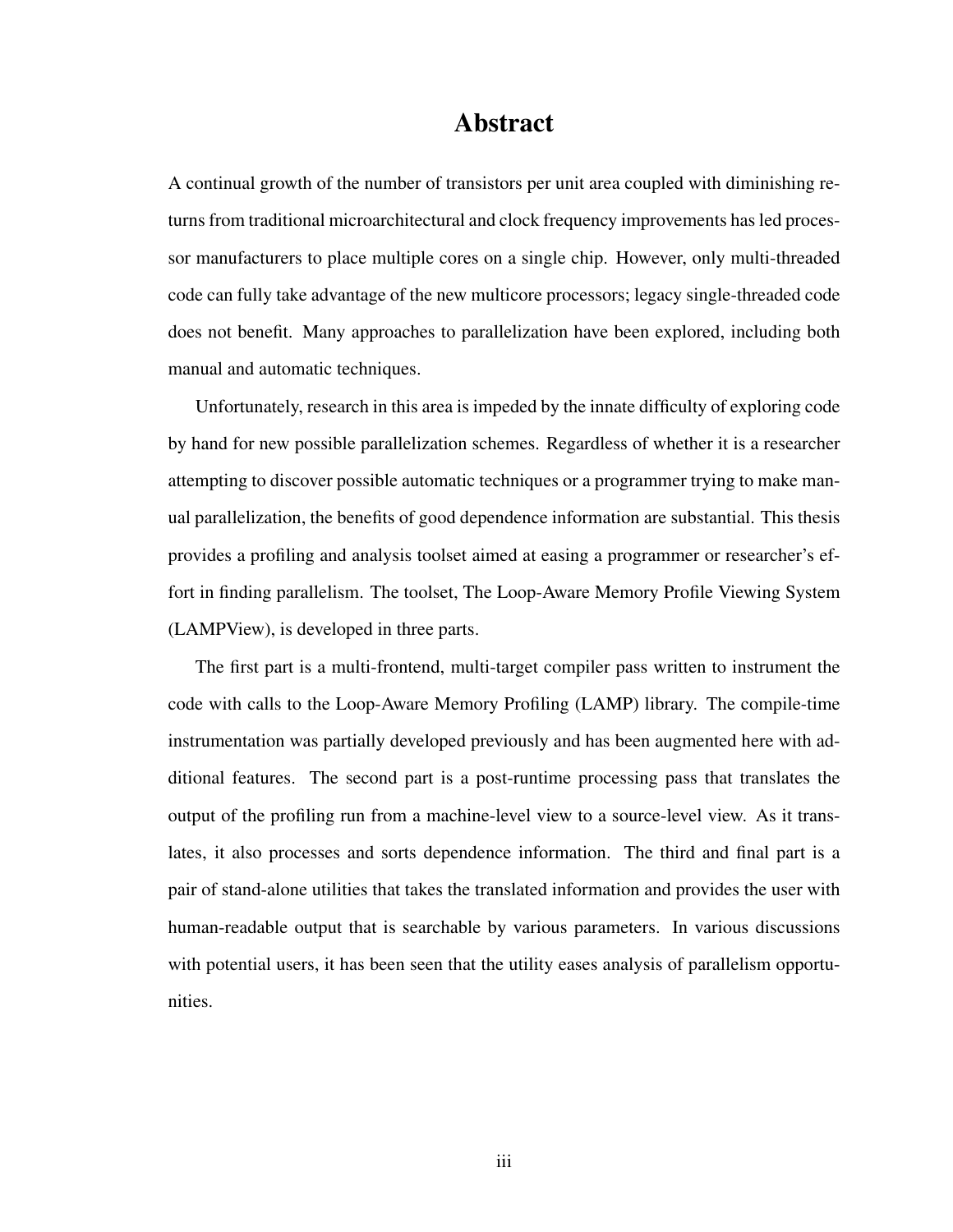### Acknowledgments

I would like to first thank my advisor Professor David August for welcoming me into the Liberty Research Group and for his guidance throughout the writing of this thesis. Additionally, I would like to thank the entire Liberty Research Group for their help throughout my graduate career – their support as well as their suggestions were invaluable. I have learned a great deal from working with the Liberty Group that I would not have learned without them. I extend a special thank you to Prakash for helping me get started in the group and to Arun for making me a part of his project in my earlier months and for all of his recommendations that made the LAMPView toolset better.

I also thank my friends at Princeton who have made this experience more interesting than it possibly could have been alone. Our good times together made Princeton really feel like my new home. Finally, I would like to thank my mother, my father, and my sister for their support throughout my life and especially as I worked through my graduate career at Princeton.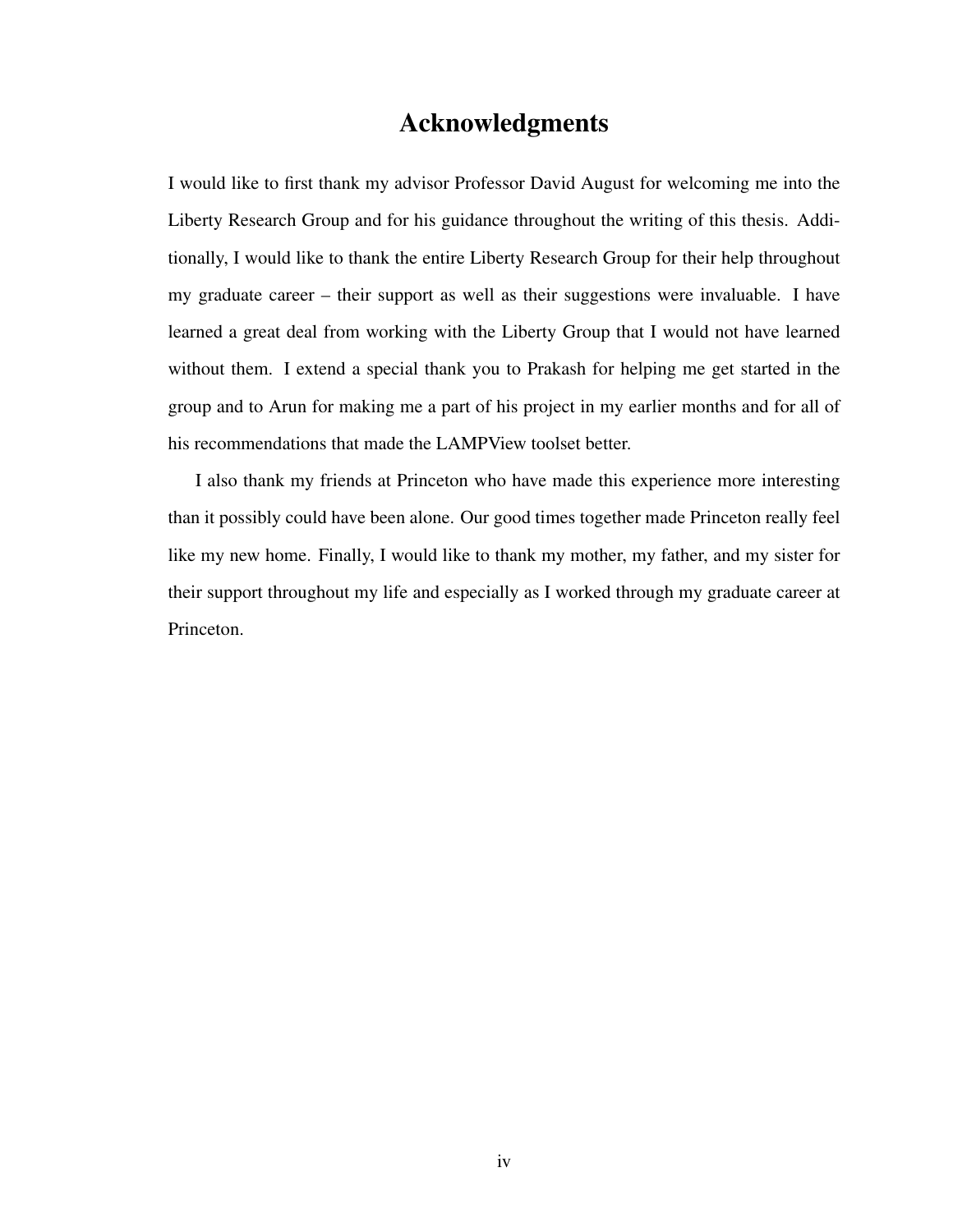# **Contents**

|                |     |                     | iii                                                            |
|----------------|-----|---------------------|----------------------------------------------------------------|
|                |     |                     | iv                                                             |
|                |     |                     |                                                                |
|                |     |                     | ix                                                             |
| $\mathbf{1}$   |     | <b>Introduction</b> | $\mathbf{1}$                                                   |
|                | 1.1 |                     | $\overline{1}$                                                 |
|                |     | 1.1.1               | 3                                                              |
| $\overline{2}$ |     | <b>Background</b>   | 5                                                              |
|                | 2.1 |                     | 6                                                              |
|                |     | 2.1.1               | 6                                                              |
|                |     | 2.1.2               | 6                                                              |
|                |     | 2.1.3               | Augmenting Independent Multi-Threading<br>$\overline{7}$       |
|                |     | 2.1.4               | Advanced Transformations for Independent Multi-Threading<br>10 |
|                |     | 2.1.5               | 12                                                             |
|                | 2.2 |                     | 15                                                             |
|                |     | 2.2.1               |                                                                |
|                |     | 2.2.2               |                                                                |
|                |     | 2.2.3               | 19                                                             |
|                | 2.3 |                     | 24                                                             |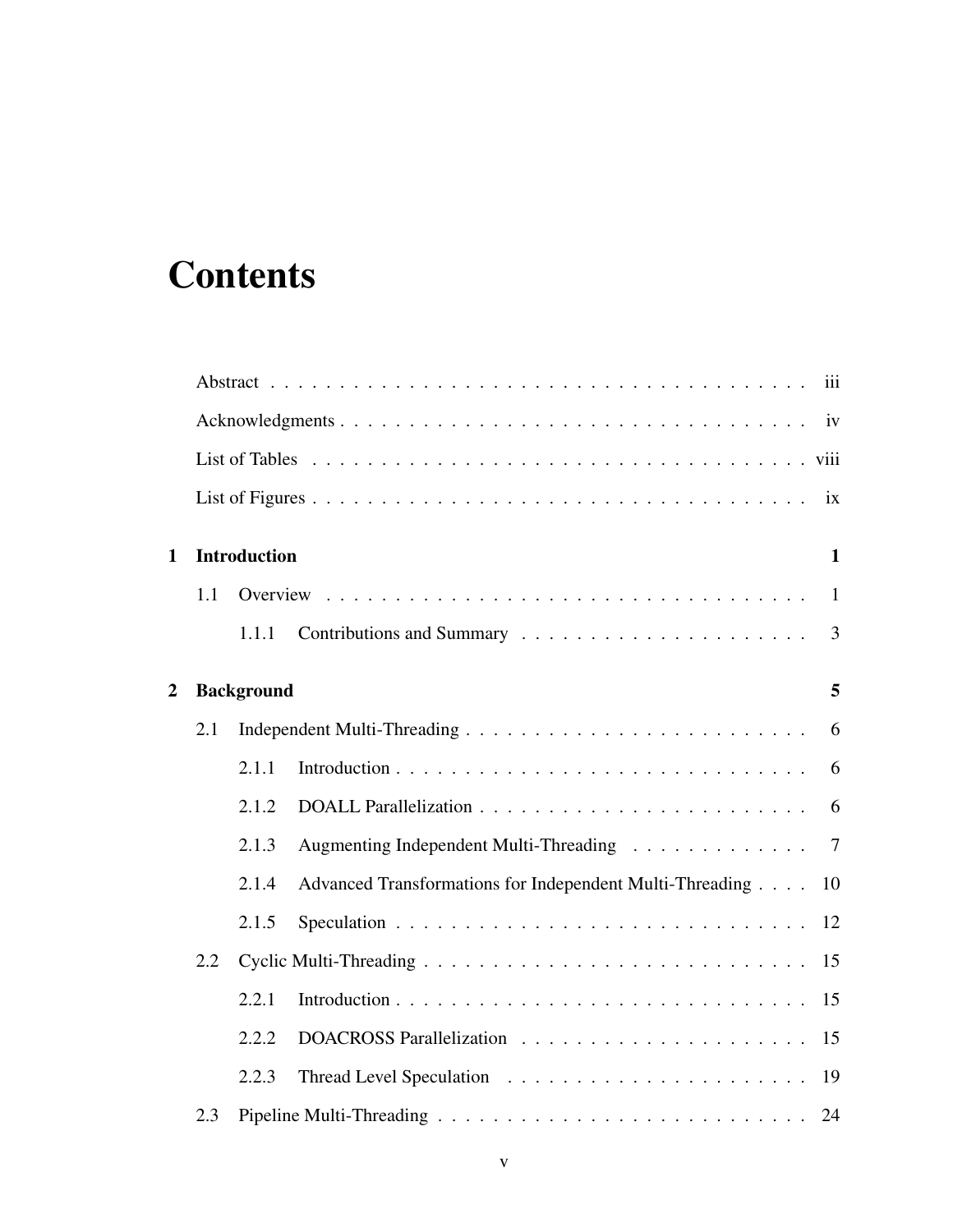|                         |     | 2.3.1 |                                                  |    |
|-------------------------|-----|-------|--------------------------------------------------|----|
|                         |     | 2.3.2 |                                                  |    |
|                         |     | 2.3.3 | Speculative Decoupled Software Pipelining 27     |    |
|                         | 2.4 |       | Parallel Stage Decoupled Software Pipelining     | 32 |
|                         | 2.5 |       |                                                  |    |
| $\mathbf{3}$            |     |       | <b>Loop-Aware Profiling and Analysis Utility</b> | 37 |
|                         | 3.1 |       |                                                  | 37 |
|                         | 3.2 |       |                                                  | 38 |
|                         | 3.3 |       |                                                  | 42 |
|                         | 3.4 |       |                                                  | 47 |
|                         |     | 3.4.1 |                                                  | 48 |
|                         |     | 3.4.2 |                                                  | 48 |
|                         |     | 3.4.3 |                                                  |    |
|                         |     | 3.4.4 | Augmentations for Loop and Code Region Analysis  | 51 |
|                         | 3.5 |       |                                                  |    |
|                         |     | 3.5.1 |                                                  | 60 |
|                         |     | 3.5.2 |                                                  | 61 |
|                         |     | 3.5.3 | 197.parser                                       | 61 |
|                         |     | 3.5.4 |                                                  | 62 |
|                         |     | 3.5.5 |                                                  | 63 |
|                         |     | 3.5.6 |                                                  | 63 |
|                         |     | 3.5.7 |                                                  | 65 |
| $\overline{\mathbf{4}}$ |     |       | <b>Future Extensions and Conclusions</b>         | 66 |
| $\mathbf{A}$            |     |       | <b>Practical LAMPView Information</b>            | 73 |
|                         | A.1 |       |                                                  | 73 |
|                         | A.2 |       |                                                  |    |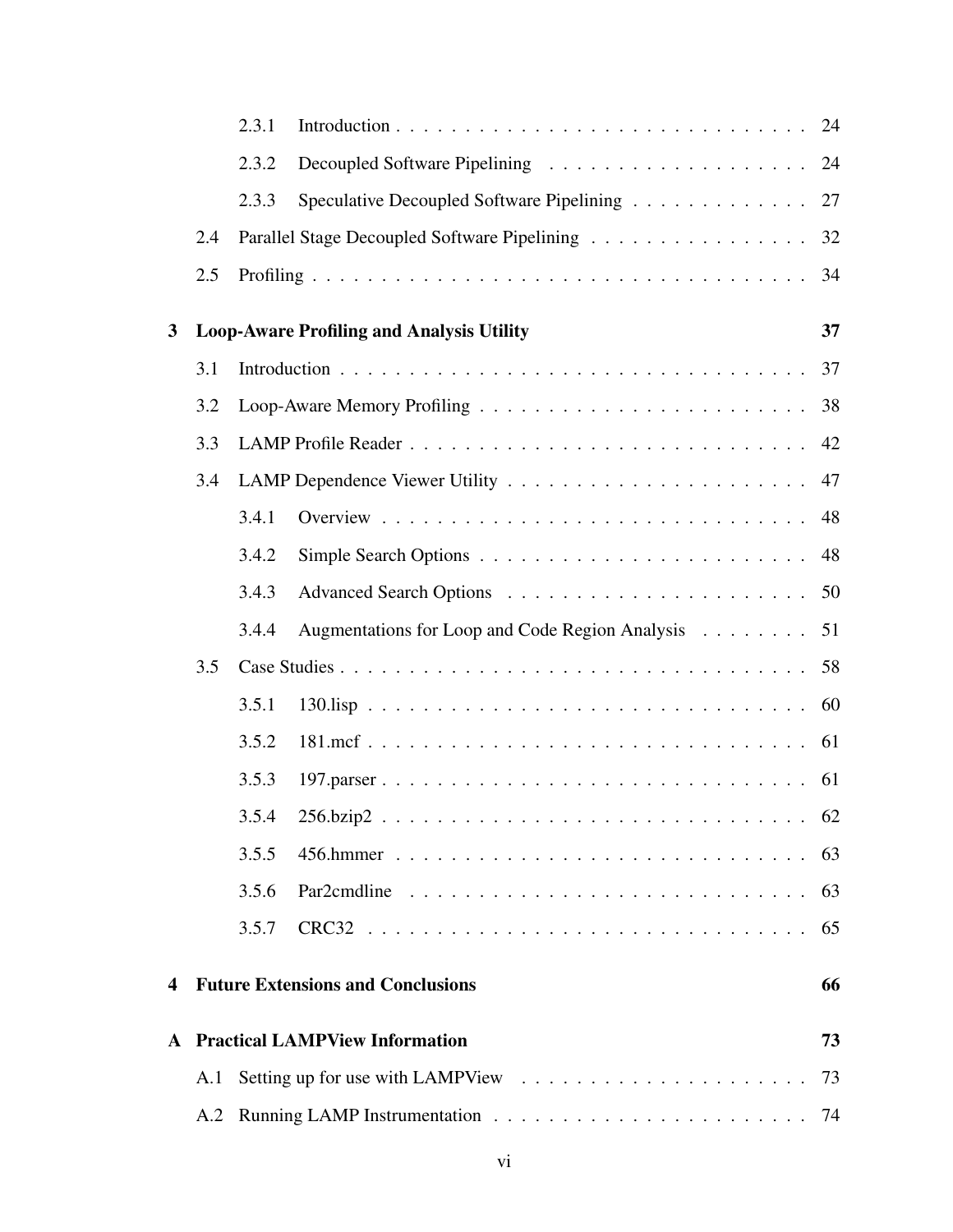|  | <b>B</b> Common New User Problems              | 78 |
|--|------------------------------------------------|----|
|  |                                                |    |
|  |                                                |    |
|  | B.0.2 Program crashes after instrumentation 78 |    |
|  |                                                |    |
|  |                                                |    |
|  |                                                |    |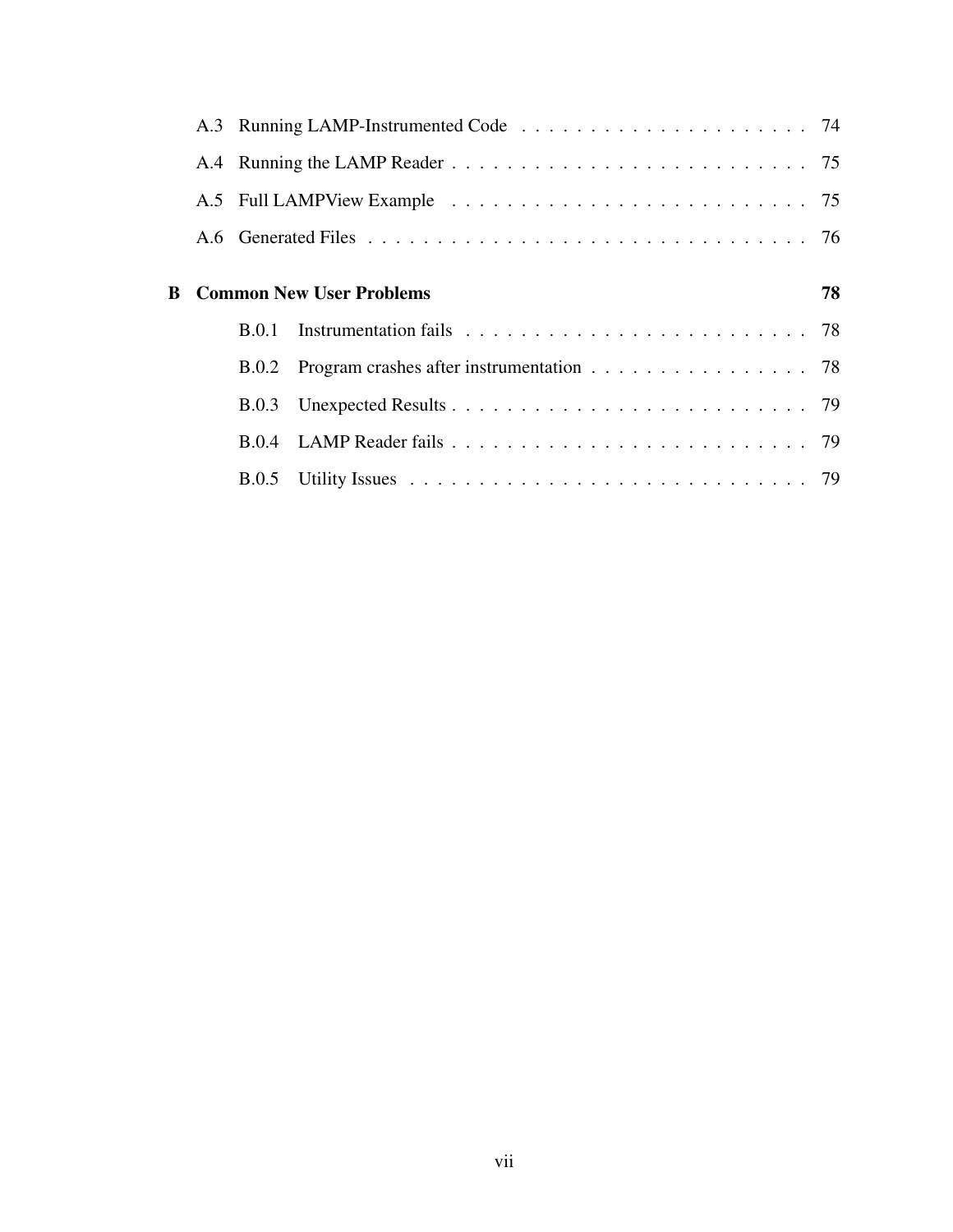# List of Tables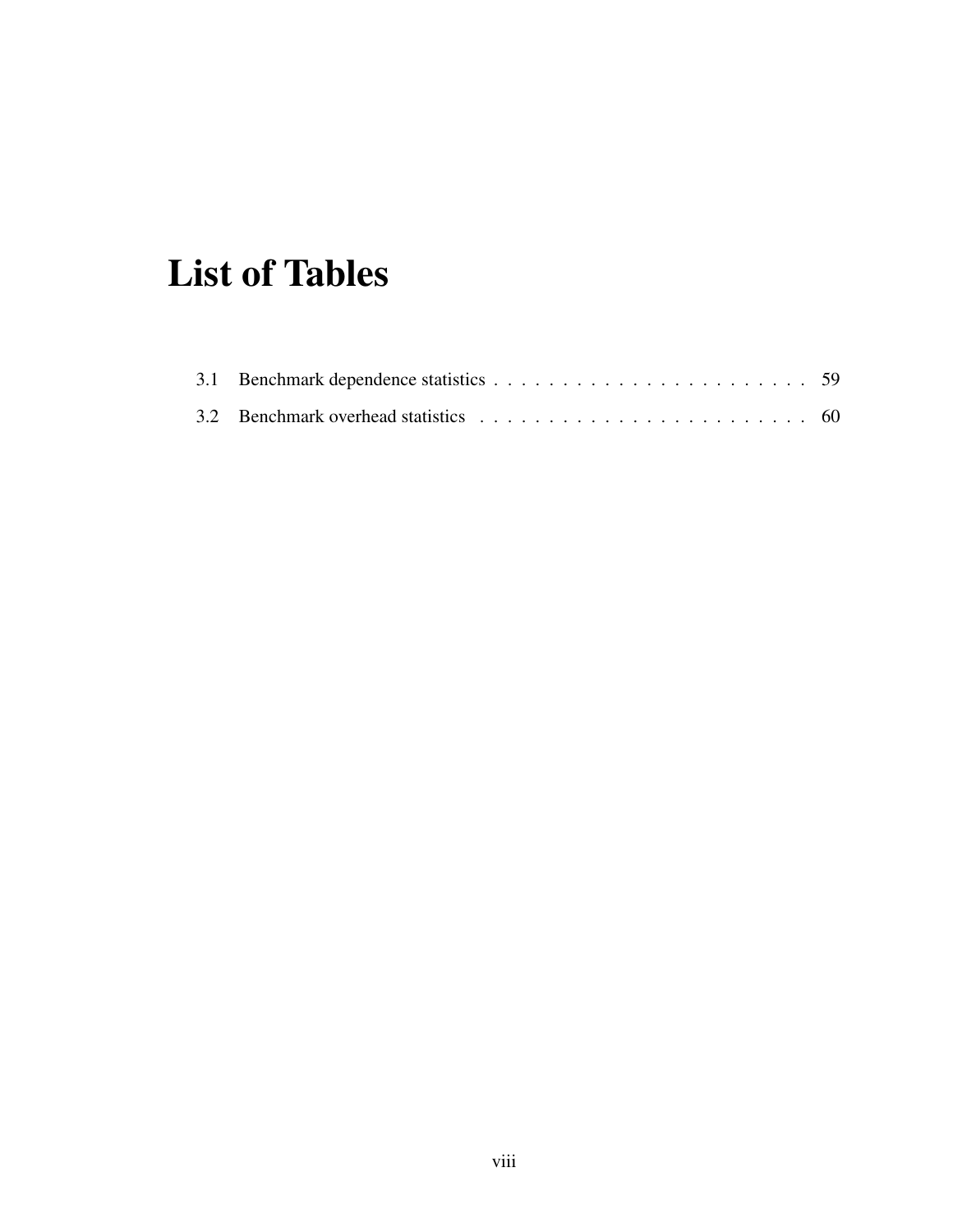# List of Figures

| 1.1 | Normalized Performance of SPEC 92, 95, 2000, 2006 integer benchmark                           |                |
|-----|-----------------------------------------------------------------------------------------------|----------------|
|     | suites. Each version of the suite is normalized to the previous version using                 |                |
|     | matching hardware with only the highest performance results for each time                     |                |
|     | period shown. Upper line is a linear regression on all points prior to 2004                   |                |
|     | while the lower is a linear regression on all points during and after 2004.                   |                |
|     | Source Data from [29] $\ldots \ldots \ldots \ldots \ldots \ldots \ldots \ldots \ldots \ldots$ | $\overline{2}$ |
| 2.1 |                                                                                               | $\overline{7}$ |
| 2.2 |                                                                                               | $\tau$         |
| 2.3 |                                                                                               | 8              |
| 2.4 |                                                                                               | 8              |
| 2.5 | Parallelized code for privatization example from Example 2.4                                  | 9              |
| 2.6 | Sequential code for DOALL reduction example                                                   | 9              |
| 2.7 | Parallelized code for DOALL reduction example from Example 2.6                                | 10             |
| 2.8 |                                                                                               | 11             |
| 2.9 | Code for interchanged loops from Example 2.8                                                  | -11            |
|     |                                                                                               | 12             |
|     | 2.11 Code for distributed loops from Example 2.10                                             | 12             |
|     | 2.12 Sequential code for DOALL speculation example                                            | 13             |
|     | 2.13 Parallelized code for DOALL speculation example from Example 2.12                        | 14             |
|     |                                                                                               | 16             |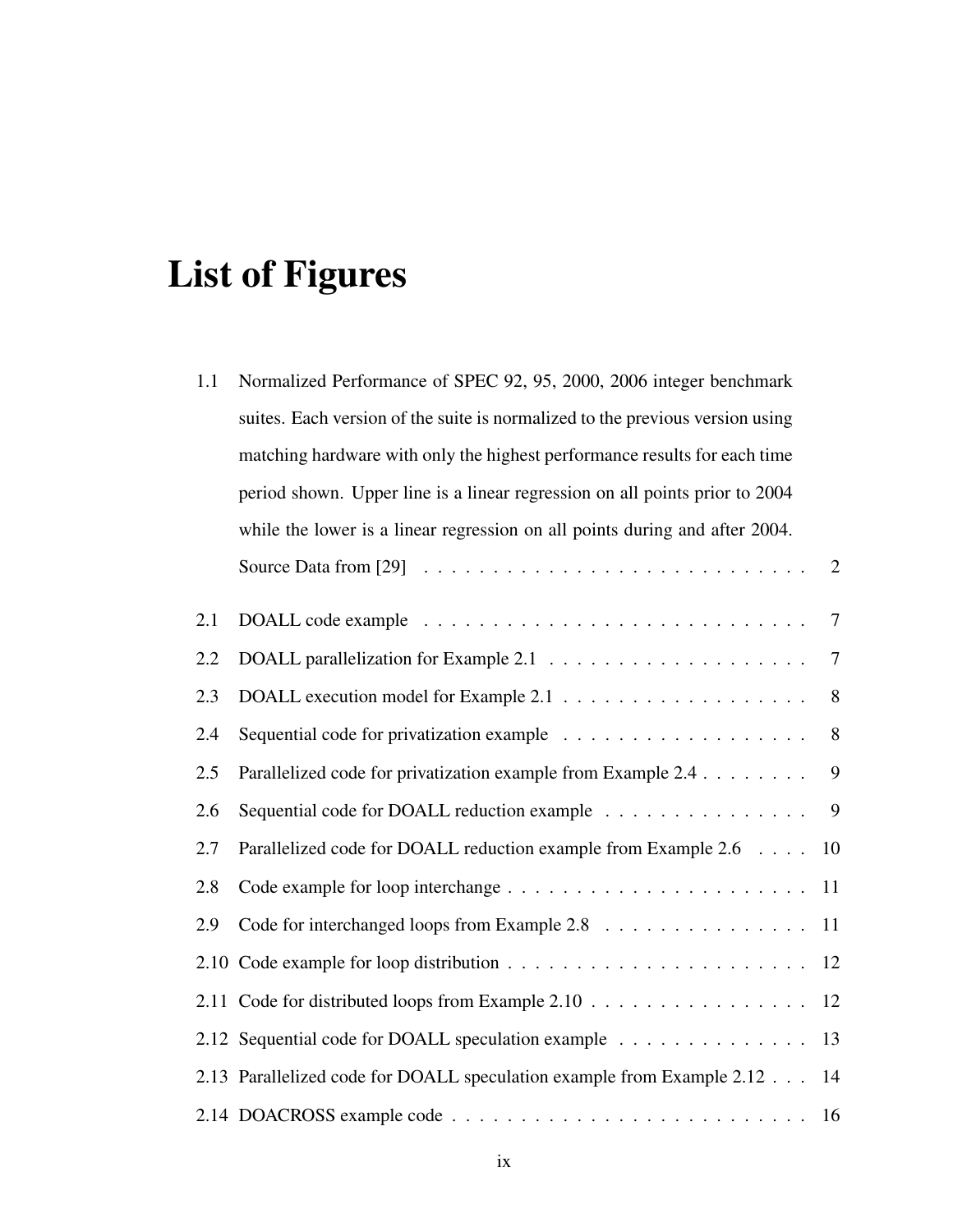|     | 2.15 Program Dependence Graph for Example 2.14 16                                     |    |
|-----|---------------------------------------------------------------------------------------|----|
|     |                                                                                       |    |
|     |                                                                                       | 18 |
|     |                                                                                       | 18 |
|     |                                                                                       | 20 |
|     |                                                                                       |    |
|     | 2.21 PDG for code in Example 2.19 after speculation 21                                |    |
|     |                                                                                       |    |
|     | 2.23 DSWP vs. DOACROSS with communication latency 25                                  |    |
|     |                                                                                       |    |
|     |                                                                                       |    |
|     |                                                                                       |    |
|     |                                                                                       | 28 |
|     | 2.28 Prospectively speculated dependences for Example 2.27                            | 30 |
|     |                                                                                       | 31 |
|     |                                                                                       | 32 |
|     |                                                                                       | 33 |
|     | 2.32 PDG of sample code from Example 2.31 before and after partitioning               | 33 |
|     |                                                                                       | 34 |
| 3.1 |                                                                                       | 39 |
| 3.2 |                                                                                       | 43 |
| 3.3 | LAMP Reader excerpt – Loop-carried output file $\dots \dots \dots \dots$              | 46 |
| 3.4 | LAMP Reader excerpt – Intra-iteration output file                                     | 47 |
| 3.5 | LAMP Viewer example search for <i>required by</i> tree for variable $n \ldots \ldots$ | 49 |
| 3.6 | LAMP Viewer example search for <i>required by</i> tree for variable $f1$              | 50 |
| 3.7 |                                                                                       |    |
| 3.8 | Flow-dependency chain for variable <i>bars</i> limited to line 29 only 52             |    |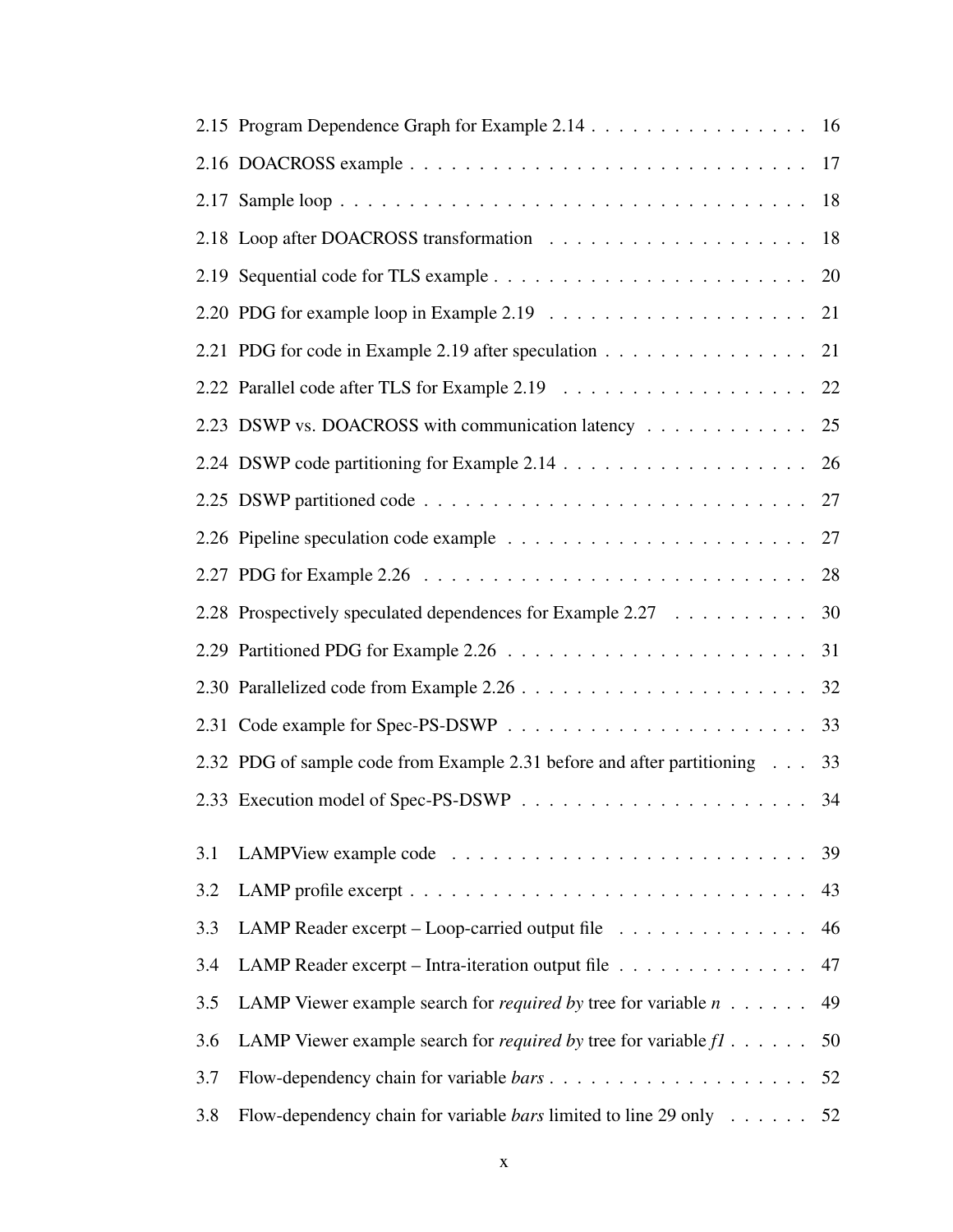| 3.9 Flow-dependency chain for line 29 in function $fact_{\mathcal{B}}$ 54                |  |
|------------------------------------------------------------------------------------------|--|
| 3.10 Required by dependency chain for line 52 in function main 54                        |  |
| 3.11 <i>Required by dependency chain information for loop in function Fibonacci</i> . 56 |  |
| 3.12 Loop-carried-only required by dependency chain information for loop in              |  |
|                                                                                          |  |
|                                                                                          |  |
|                                                                                          |  |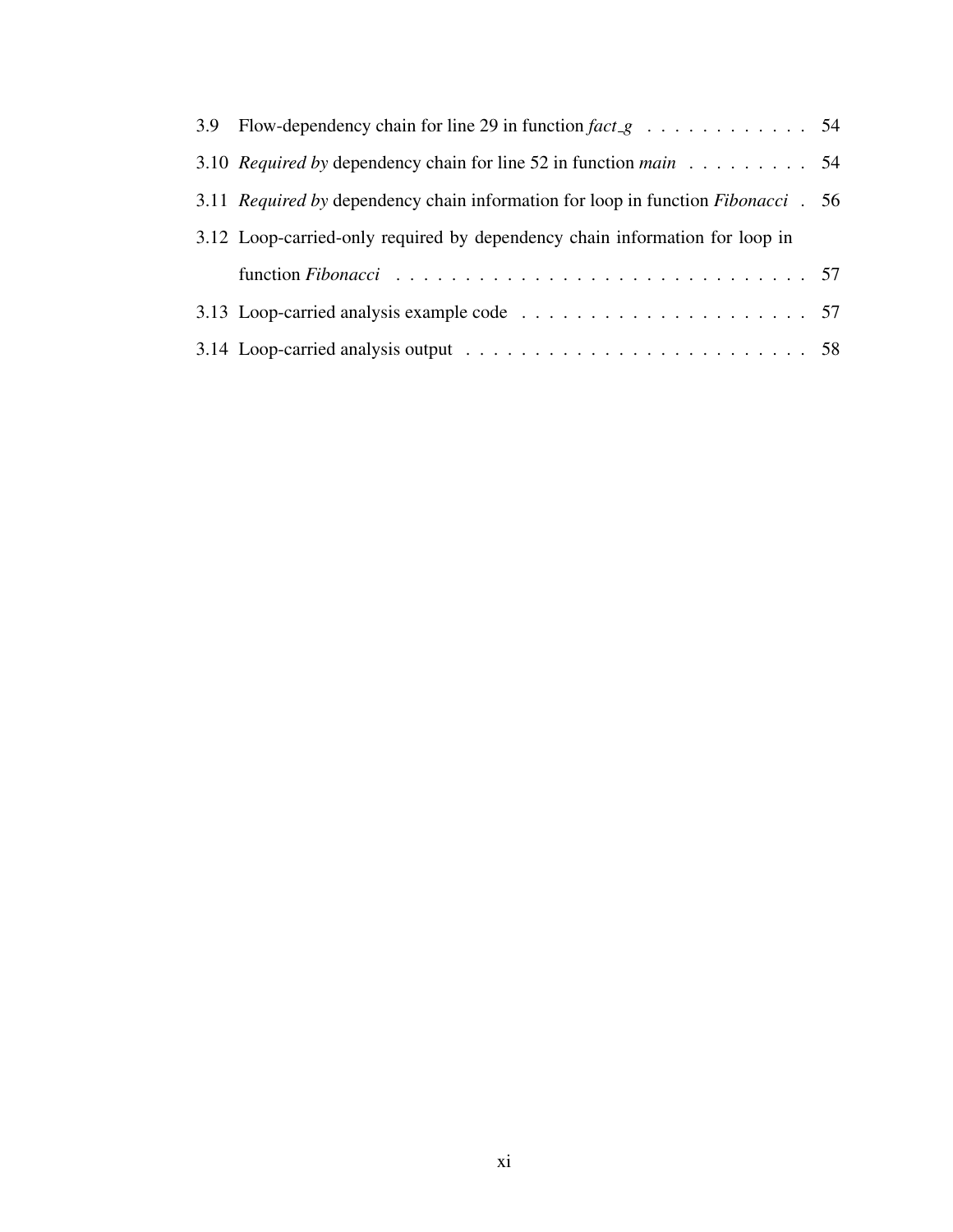# Chapter 1

# Introduction

## 1.1 Overview

For decades, continual exponential increases in clock speed alongside microarchitectural improvements yielded improvements for all programs without any change to the programs themselves. However, starting around 2004, this was no longer the case. This has caused a decrease in rate of improvement of application performance seen as seen in the SPEC Benchmark performance graph in Figure 1.1 [29]. The change was caused primarily by two factors. The first of these was that the exponential clock speed increase for uniprocessor systems was no longer sustainable as power became a primary design constraint. These power constraints led many manufacturers to scale down clock frequencies. The second of these factors was that microarchitectural advancements, faced with greatly increased design complexity as well as this power wall, were giving diminishing returns in terms of performance.

Nonetheless, Moore's law has continued to hold, granting processor designers higher numbers of transistors per die. With traditional design improvements no longer able to deliver improved performance, designers and manufacturers shifted to manufacture multicore processors. Multi-core processors allow designers to use the extra transistors while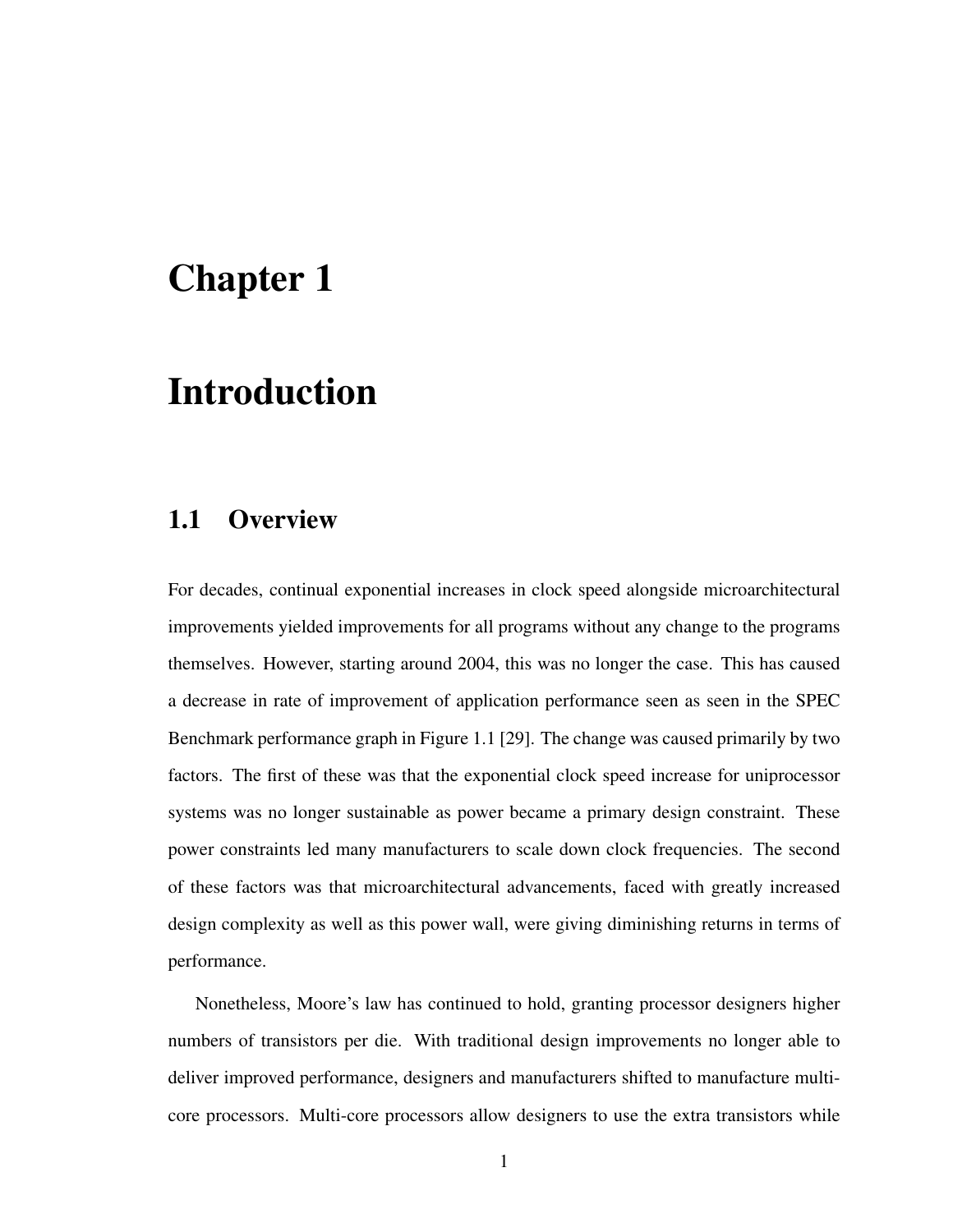

Figure 1.1: Normalized Performance of SPEC 92, 95, 2000, 2006 integer benchmark suites. Each version of the suite is normalized to the previous version using matching hardware with only the highest performance results for each time period shown. Upper line is a linear regression on all points prior to 2004 while the lower is a linear regression on all points during and after 2004. Source Data from [29]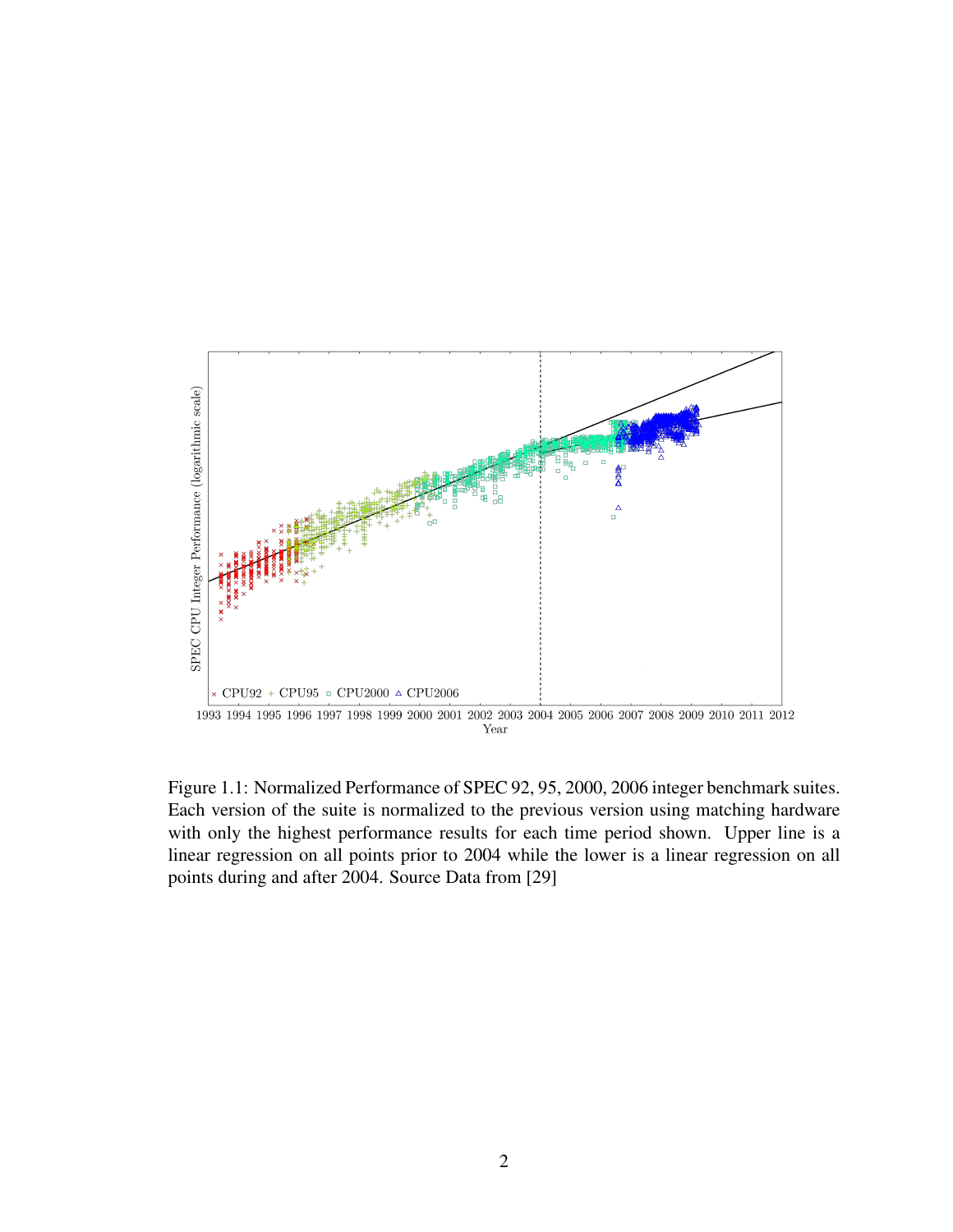working within the constraints that have made uniprocessor techniques no longer feasible.

In a sense, the problem of using transistors was solved. However, the declining performance gains of an individual piece of software is not solved by this paradigm shift. While multi-threaded applications benefit from higher numbers of parallel processors, legacy single-threaded code does not benefit at all. As a result, many techniques have developed to make single-threaded programs parallel. Automatic techniques and tools are useful as the programmer faces many problems in parallelizing programs including race conditions, deadlock, livelock, and more [10][19][11]. Sequential code, not designed with parallelism in mind, poses numerous difficulties in determining dependences that exist and transforming the code to a parallel form. Manual parallelization, therefore, is difficult. Research in the automatic parallelization domain is not exempt from these difficulties, however. Often, prior to automation, parallelization techniques are applied by hand to a small set of applications. This poses significant challenges to a researcher investigating new automatic parallelization techniques.

#### 1.1.1 Contributions and Summary

The contribution of this thesis is LAMPView, an instrumentation and profiling system built partially within the LLVM compiler and partially as a stand-alone utility. The system serves as a toolset to a programmer or researcher gathering dependence information about a program. It also provides a basis for further integration of profiling into an optimizing compilation framework such as LLVM.

The second chapter provides further background on existing techniques that exploit parallelism as well as introducing profiling in its capacity for discovering profitable parallelizations. The third chapter introduces the Loop-Aware Memory Profile Viewing toolset (LAMPView). Included in this work is a set of profiling and analysis assistance tools augmented or developed as a part of this thesis to aid researchers in manual exploration of parallelization techniques. The third chapter concludes with a demonstration of the utility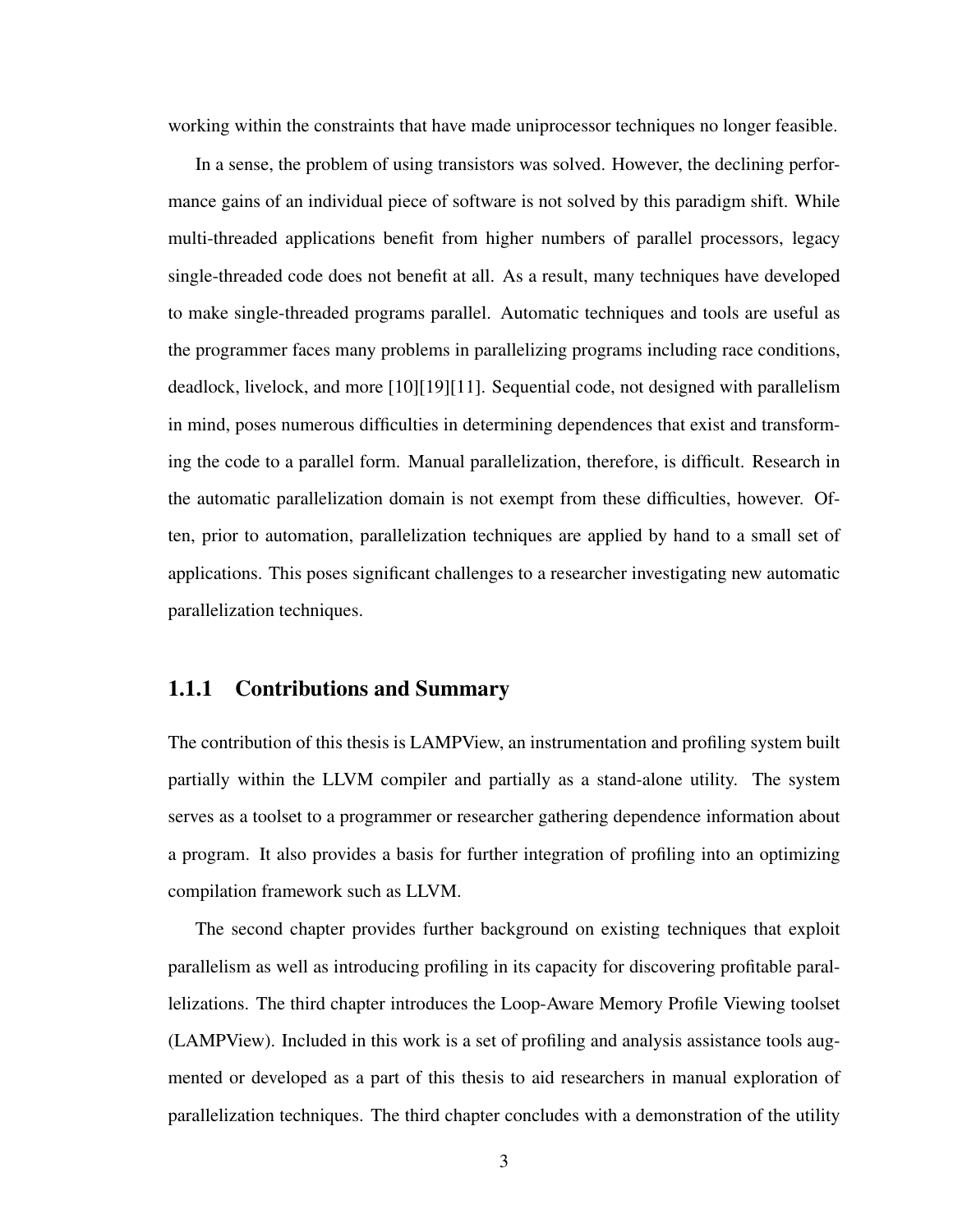of these tools in analyzing several benchmarks. The fourth chapter mentions some potential for extension work.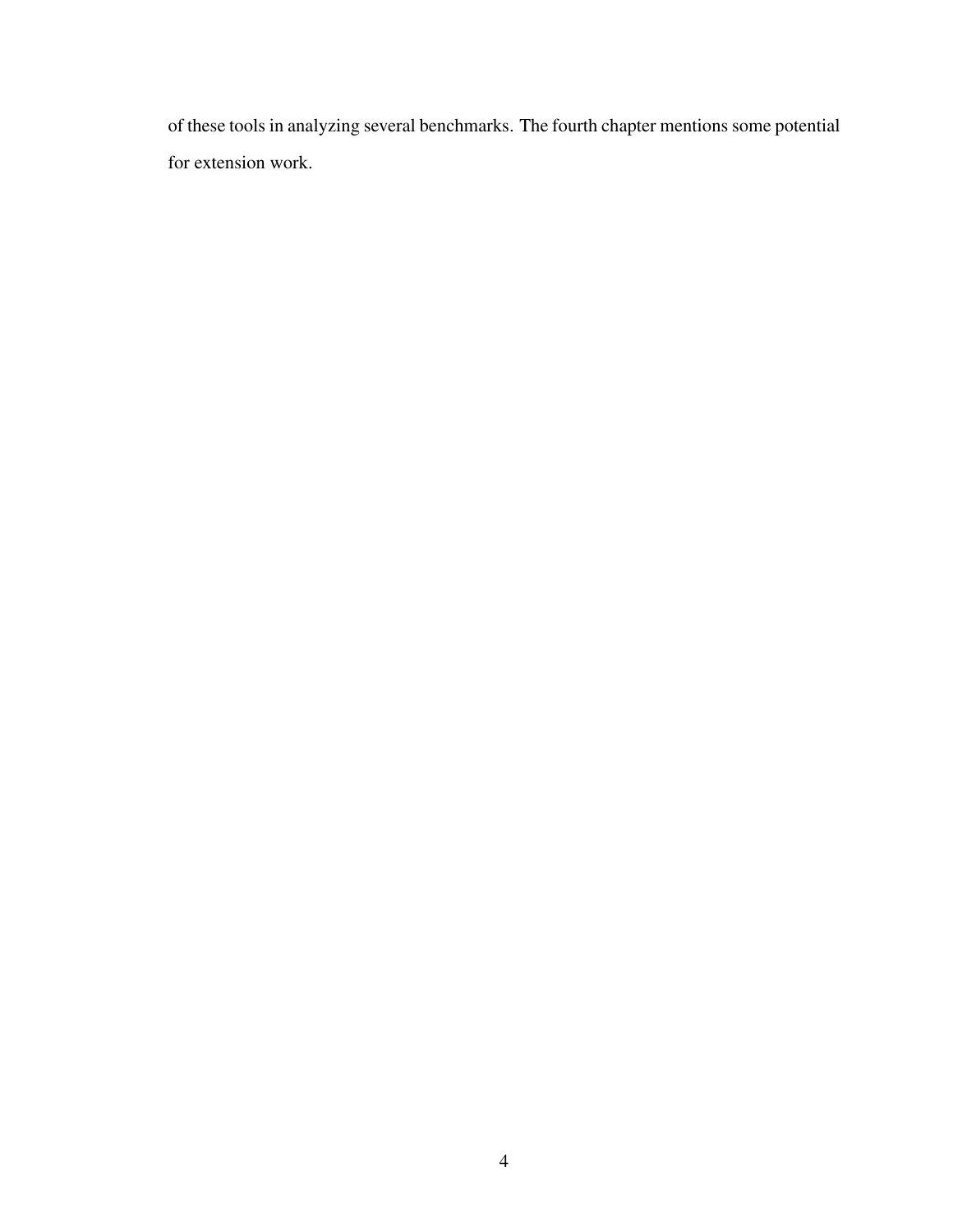## Chapter 2

## **Background**

There are already many techniques for use in automatically parallelizing code. The techniques for extracting parallelism from loops fall into three broad categories including independent multi-threading (IMT), cyclic multi-threading (CMT), and pipelined multi-threading (PMT). Each of these depend heavily on data dependence information which must be provided either by static analysis or by profiling and, if possible, by both.

Profiling involves instrumenting the source code or binary with code to collect data at run time. This instrumentation can occur either offline prior to execution or online in an on-the-fly fashion. Instrumented code runs on representative sets of data in order to collect information about the program. Information collected from the profiling runs can be used as a supplement for analysis as it provides information that may not be determined practically (or at all) by static analysis. Profile information can be useful to any programmer or researcher trying to apply the various techniques to be discussed in the background section of this thesis. Furthermore, a loop-sensitive profiler such as the one described in this thesis provides greater utility to a programmer looking for opportunities not simply for parallelization but also for speculation to enhance parallelization.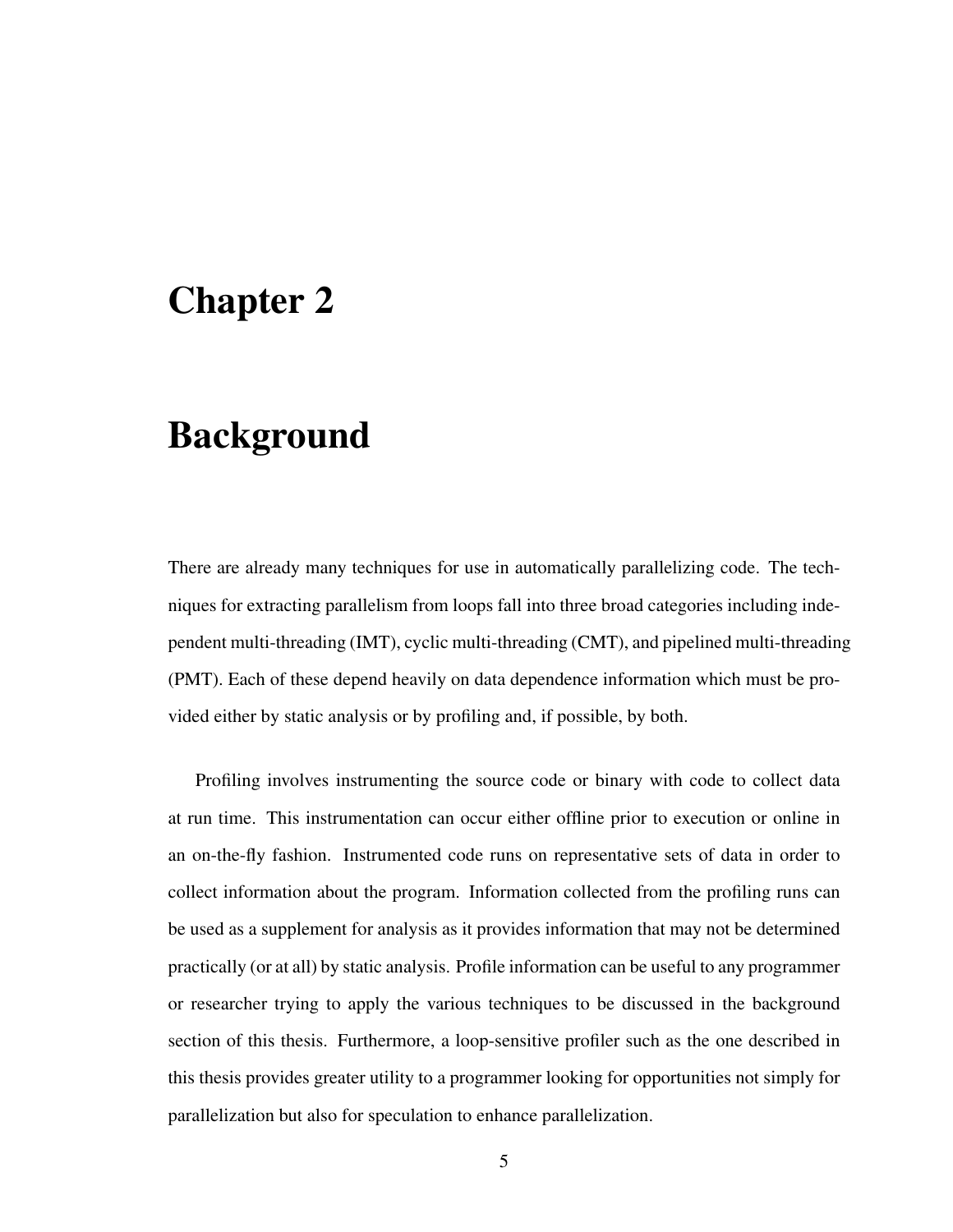### 2.1 Independent Multi-Threading

#### 2.1.1 Introduction

Independent multi-threading techniques prohibit cross-thread dependences. The most well known of these techniques, DOALL parallelization, was originally introduced to parallelize loops in array-based scientific programs. In this technique, a loop is divided into several iteration groups, and each group is executed concurrently. This technique, with no interthread communication necessary for worker threads while it executes its iterations, is highly scalable. In fact, it scales linearly with the number of worker threads.

#### 2.1.2 DOALL Parallelization

In DOALL parallelization, two iterations are executed simultaneously without any synchronization. In 1966, Bernstein [5] described three conditions for two program blocks *i* and *j* to be safely executed in parallel. If a loop iteration does not have any other loop exit condition except an iteration condition, it can be considered as a program block, and Bernstein's conditions can be applied at an iteration level. The conditions can be translated into the following dependence conditions which can be checked by a compiler in dependence analysis. If a loop satisfies all conditions, the loop can be parallelized in a DOALL manner.

- 1. no loop-carried WAR dependences
- 2. no loop-carried RAW dependences
- 3. no loop-carried WAW dependences
- 4. no loop-carried control dependences except an iteration condition

The example in Figure 2.1 can be safely parallelized in a DOALL manner because it satisfies all DOALL dependency conditions. As an example, this loop is parallelized into M threads. Each thread is given a unique ID from 0 to M-1 which will be used by the thread to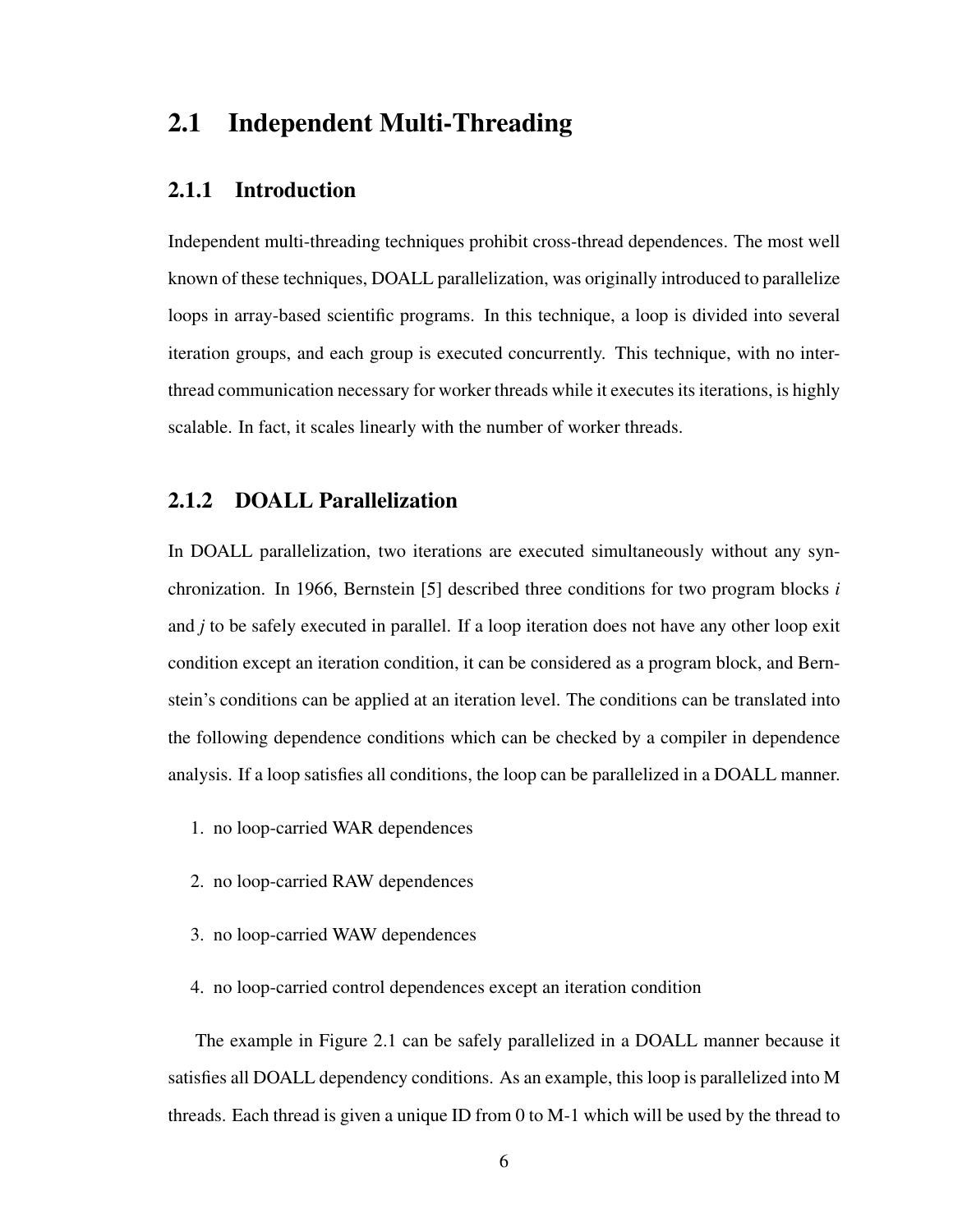```
1 int a[N], b[N], c[N];
2 for (i=0; i < N; i++)3 c[i] = a[i]+b[i];
4 }
```
Figure 2.1: DOALL code example

```
1 Sequential Program Variables:
2 int a[N], b[N], c[N], tid [M];
3
4 Parallel Code:
5 void do all (int * tid)6 int id = *tid;
7 f or (i = id * N/M; i < (id + 1) * N/M; i++)8 c [ i ] = a [ i ] + b [ i ];
9 }
10 }
```
Figure 2.2: DOALL parallelization for Example 2.1

select iterations to execute in the parallelized code. The iterations are divided thus divided into M groups. Two typical grouping schemes are that of modular value and that of range. In a modular-value-based scheme, thread *i* executes iteration *j* where  $i = j$  MOD N. In a range-based scheme, thread *i* executes iteration *j* where  $i \in [i * N/M, (i + 1) * N/M)$ . In general, range-based grouping shows better performance than a modular-based grouping because it has higher cache locality. The code in Figure 2.2 shows the parallelized code with range-based grouping, and Figure 2.3 shows its execution model.

#### 2.1.3 Augmenting Independent Multi-Threading

Even though we can apply DOALL parallelization in this example, the conditions become too restricting in many cases. Fortunately, some dependences can be ignored in special conditions or by using certain transformations. The simplest of these is privatization.

In the example in Figure 2.4, there are loop-carried WAW and WAR dependences on *tmp* so it cannot be parallelized using DOALL because the wrong *tmp* value can be read after for loop execution and *tmp* updated in a later iteration can be read. If *tmp* is not read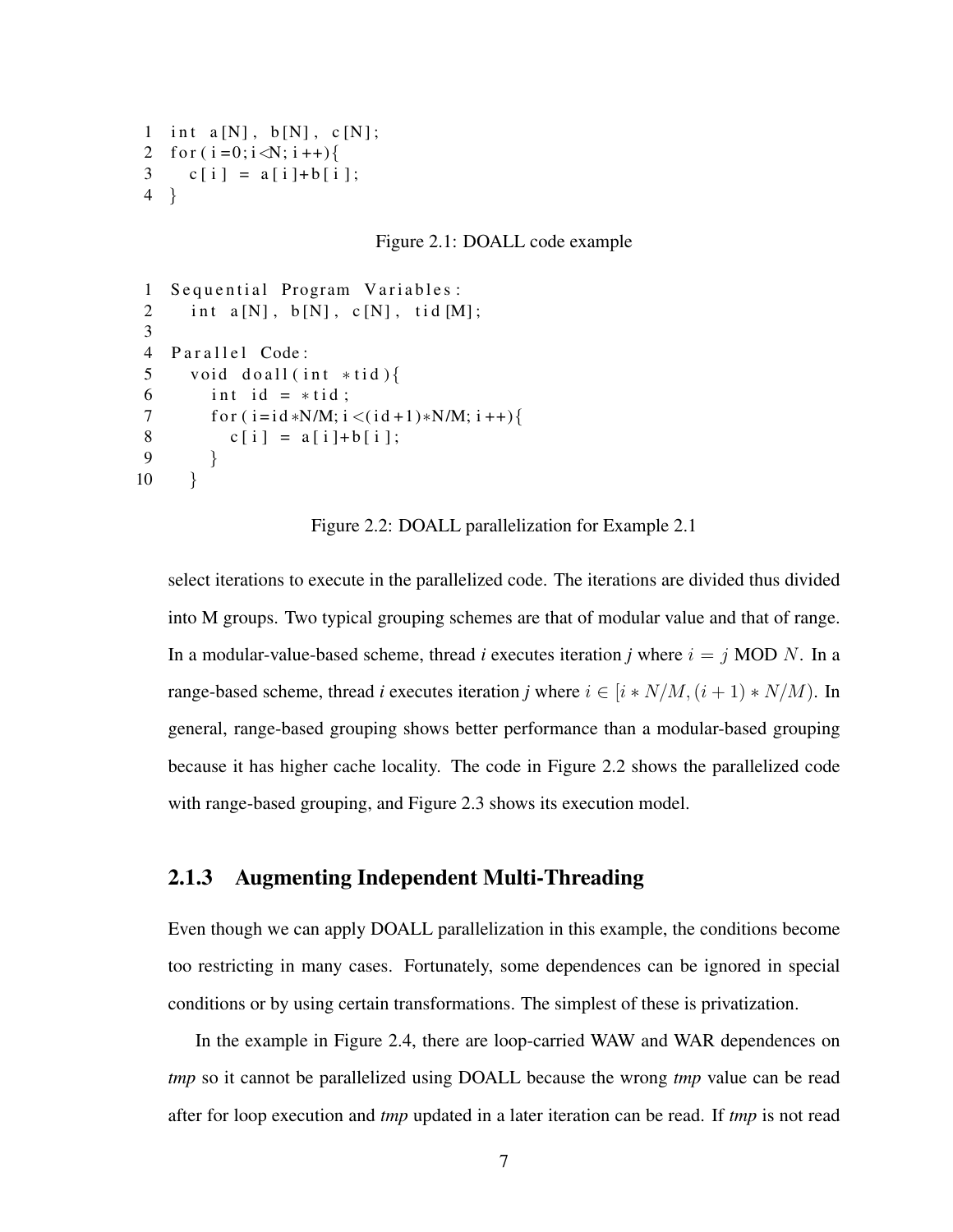

Figure 2.3: DOALL execution model for Example 2.1

```
1 int a[N], b[N], c[N];
2 int tmp;
3 for (i = 0; i < N; i++)4 tmp = a[i] + b[i];5 \text{ d} [i] = \text{tmp} * c [i];6 }
```
Figure 2.4: Sequential code for privatization example

after the for loop, the loop-carried WAW dependence can be ignored. If *tmp* is not live-out, the WAW dependence can be ignored. The WAR dependence can be also ignored if *tmp* is privatized. The code in Figure 2.5 takes advantage of these facts to parallelize the loop in a DOALL parallelization.

The second common transformation to enable independent multi-threading parallelization is that of reduction. Operations such as summing the elements of an array are common across many programs. However, since there is a loop-carried dependence on the sum variable, the loop cannot be parallelized by the DOALL technique directly. In such cases, reduction is useful. Reduction can be applied not only to summing elements, but to all commutative operations, including multiplication, finding the maximum or minimum element in an array and counting the number of elements meeting some condition. These latter two reductions are called as max/min reduction and count reduction [3].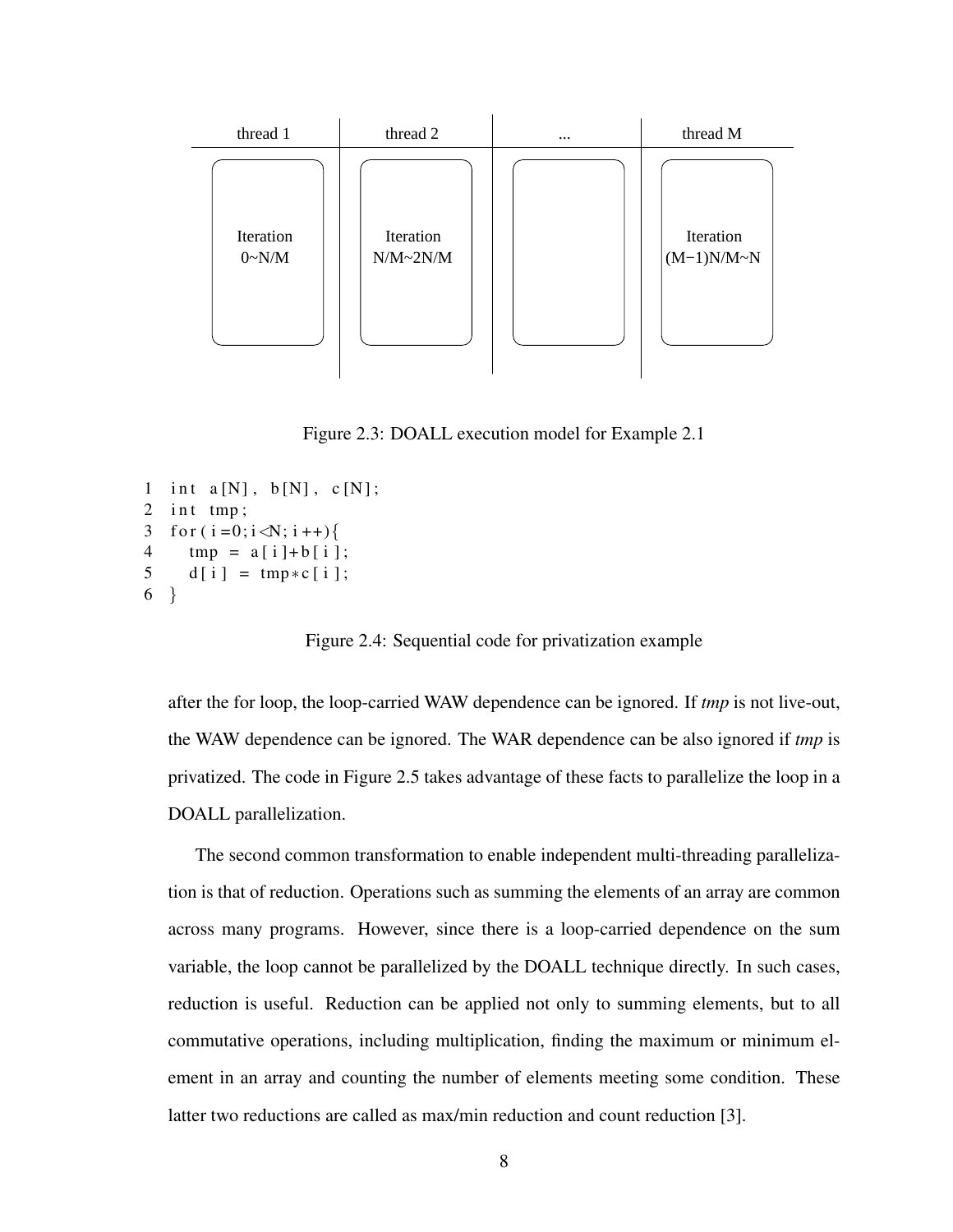```
1 Sequential Program Variables:
2 int a[N], b[N], c[N], d[N], tid [M];
3
4 Parallel Code:
5 void do all (int * tid)6 int id = *tid;
7 int tmp;
8 f or (i = id * N/M; i < (id + 1) * N/M; i++)9 tmp = a[i] + b[i];10 d [ i ] = tmp \star c [ i ];
11 }
12 }
```
Figure 2.5: Parallelized code for privatization example from Example 2.4

```
1 int a[N], b[N];
2 int sum = 0;
3 for (i=0; i\le N; i++)4 sum = sum + a[i] * b[i];5 }
6 printf ("sum: %d\n", sum);
```
Figure 2.6: Sequential code for DOALL reduction example

The example in Figure 2.6 is useful for demonstration of the utility of sum reduction. As mentioned before, this loop cannot be parallelized with the DOALL technique because there are loop-carried WAW and RAW dependences on sum. Add operations are commutative and associative, and so any set of add operations can be performed in any order. A sum operation, therefore, can be divided into several groups and then the sub-sums from each group can be accumulated after computation, yielding the correct result. In this manner, the code in Figure 2.7 can be generated.

Sub-sums are initialized in the first loop, and they are calculated in each group in the second loop. In the last loop, the final sum is calculated by accumulating sub-sum results. Unlike the previous code, in this code, L1 can be parallelized using DOALL because L2 loops for different *j* can be executed at the same time.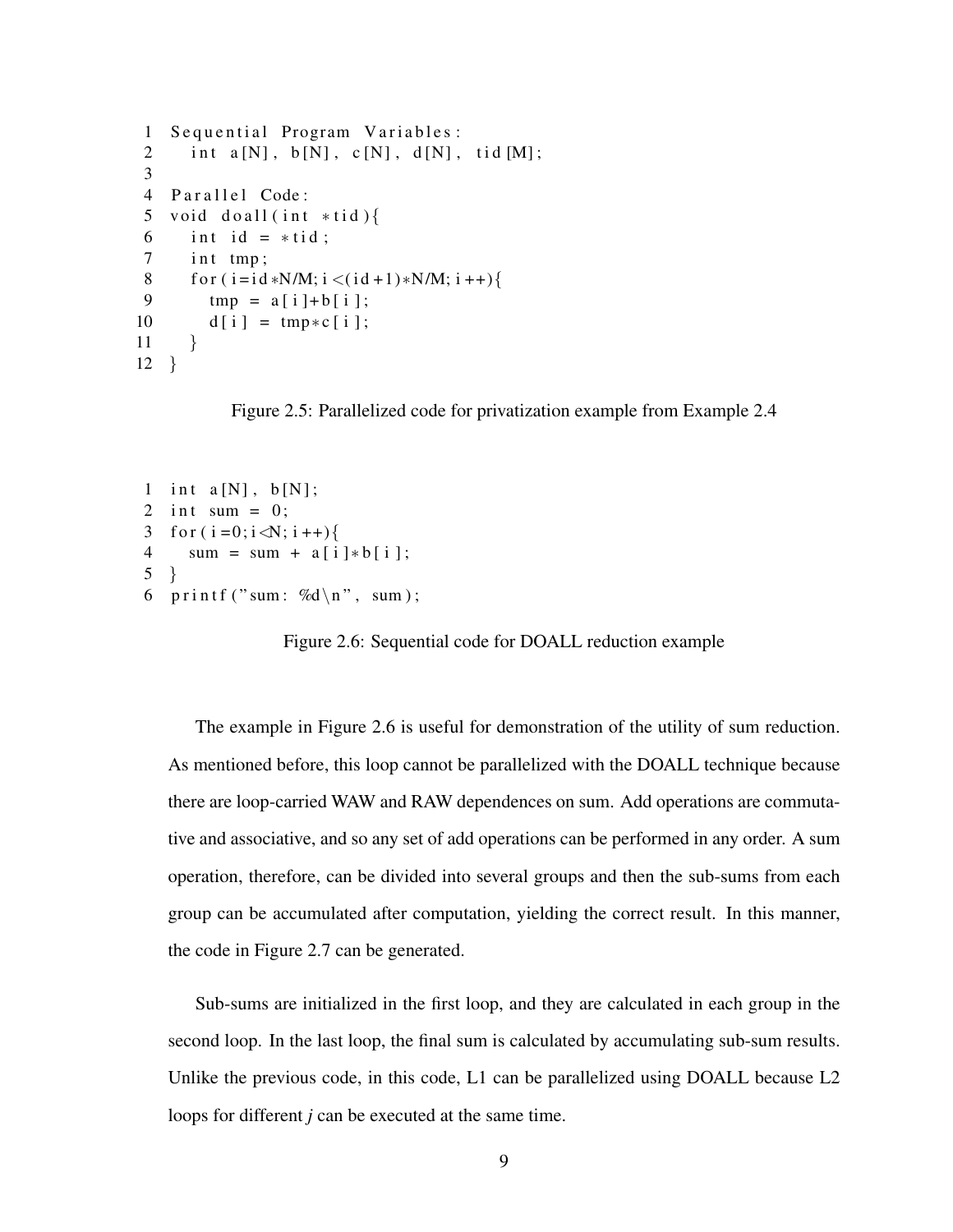```
1 int a[N], b[N], s[M];
2 int sum = 0;
3 for (j=0; j \le M; j++)4 s [j] = 0;5 }
6 L1: for (j=0; j \le M; j++)7 L2: for (i = j; i < N; i + M)8 s[j] = s[j] + a[i]*b[i];9 }
10 }
11 for (i=0; j \le M; j++)12 sum = sum + s[i];13 }
14 printf ("sum: %d\n", sum);
```
Figure 2.7: Parallelized code for DOALL reduction example from Example 2.6

#### 2.1.4 Advanced Transformations for Independent Multi-Threading

While the DOALL technique and the extensions discussed above are frequently useful in parallelization of scientific code (and occasionally more general purpose programs), their utility is still severely limited by the structure of the program constructed by the original programmer. The structure may inhibit parallelism entirely or it may simply make it unprofitable to parallelize in its current form because results must be communicated and synchronized too frequently. There are, however, many other code transformations that can be done by a programmer or a compiler.

One technique, perhaps the simplest technique, that can be applied to make parallel execution more profitable is that of *loop interchange* [2]. The code seen in Figure 2.8 provides such an example. The loop at statement 2 is immediately parallelizable by the DOALL technique. Ignoring the *i* indices which would remain constant across an invocation of the loop, this is precisely the same as the loop seen at the beginning of Section 2.1.2. However, assuming these loops execute for a large number of iterations as is often the case in practice, results must be communicated N times which is undesirable. However, in its current form, there is a dependence across iterations of the outer loop (statement 1) which prohibits parallelization of the outer loop, a parallelization which would reduce communication.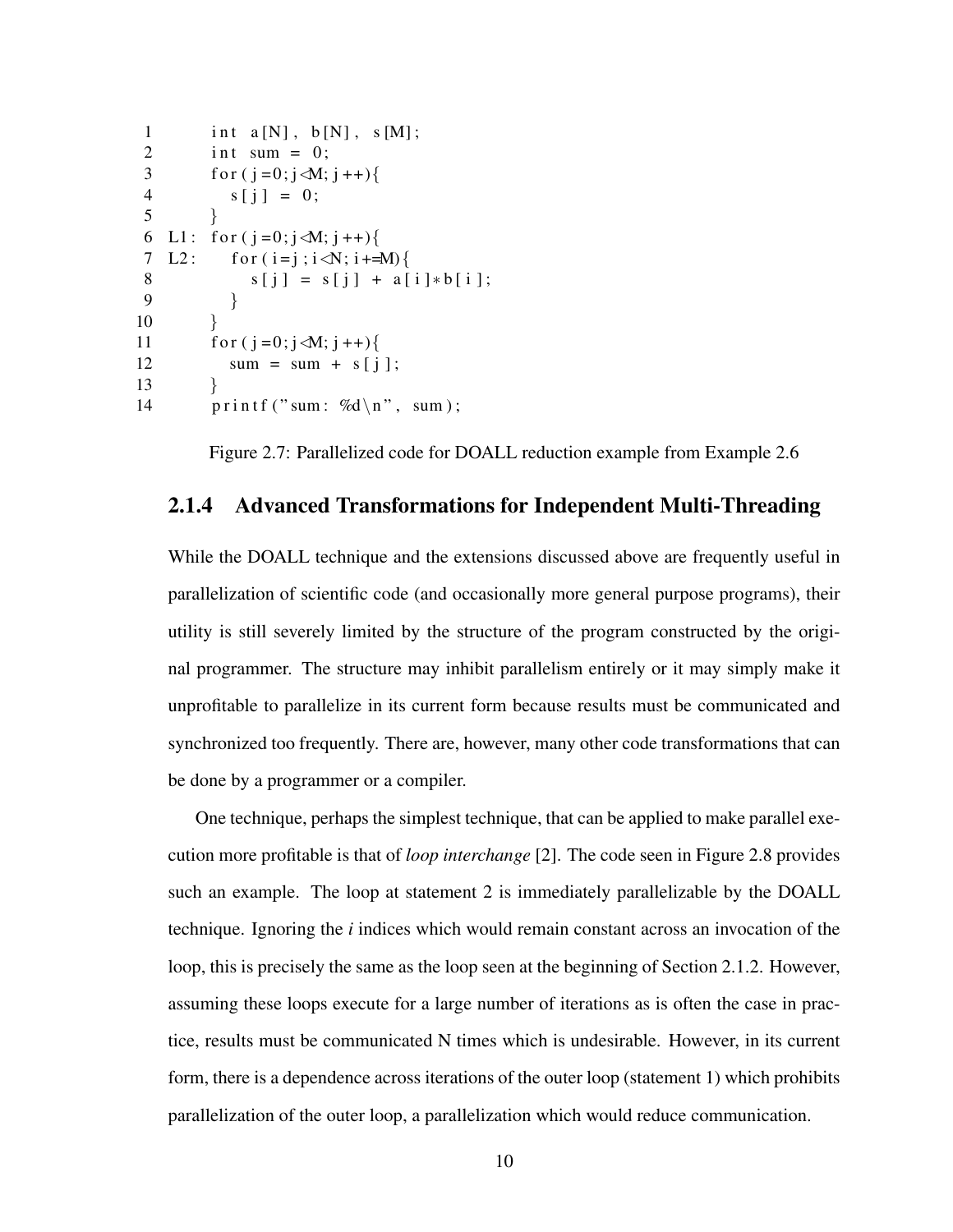```
1 for (i = 0; i < N; i++) {
2 for (j = 0; j < M; j++) {
3 A[ i + 1 ] [ j ] = A[ i ] [ j ] + B[ i ] [ j ];
4 }
5 }
```
Figure 2.8: Code example for loop interchange

```
1 for (j = 0; j < M; j++) {
2 for (i = 0; i < N; i++)3 A[ i + 1 ] [ j ] = A[ i ] [ j ] + B[ i ] [ j ];
4 }
5 }
```
Figure 2.9: Code for interchanged loops from Example 2.8

The loops, however, can be interchanged without altering the resultant array. The code for the interchanged loops can be seen in Figure 2.9. In this transformed code, the dependence recurrence is now across the inner loop while iterations of the outer loop fulfill the criteria for making a successful DOALL parallelization. The iterations of the outer loop can now be distributed to different threads such that the results need only be communicated at the end.

Another useful loop transformation that can obtain DOALL parallelism in scientific programs where none exists in its initial form is *loop distribution*. Loop distribution takes what is originally a single loop with multiple statements with inter-iteration dependences and splits it into multiple loops where there are no inter-iteration dependences. Figure 2.10 is an example of code that can benefit from such a transformation. There is an inter-iteration flow dependence on the array *A* that prevents immediate DOALL parallelization. However, all of the computations in statement 2 could be completed independently of the calculations in statement 3 (statement 2 does not depend on statement 3). Statement 3, in fact, could wait and be executed after all calculations from statement 2 were executed. Recognizing that statement 3 depends on statement 2 but that statement 2 has no loop-carried dependences, this loop can be distributed.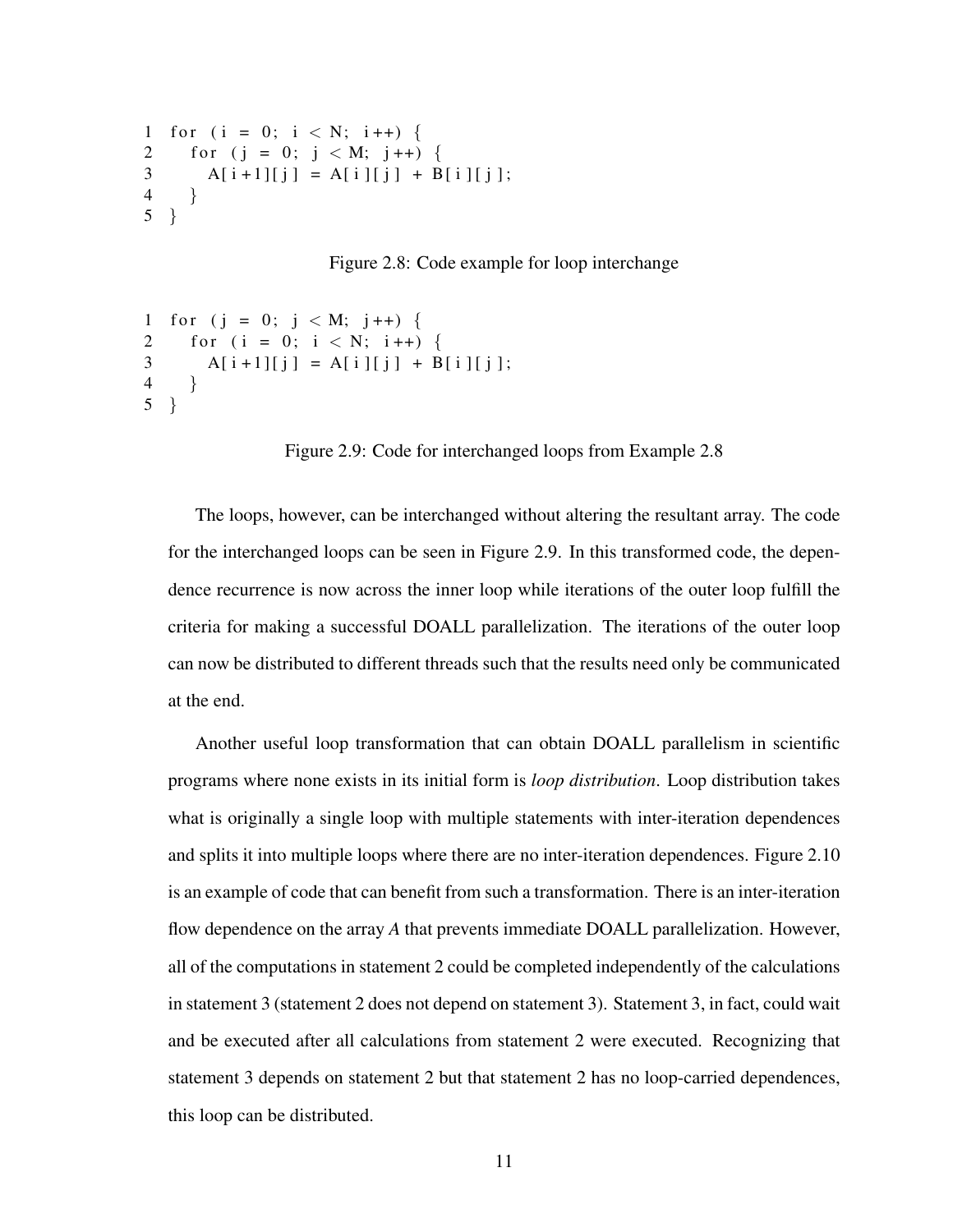```
1 for (i = 0; i < N; i++)2 A[i] = A[i] + C[i];
3 B [ i ] = A [ i - 1 ] + 10;
4 }
```
Figure 2.10: Code example for loop distribution

```
1 for (i = 0; i < N; i++)2 A[i] = A[i] + C[i];
3 for (i = 0; i < N; i++)4 B [ i ] = A [ i - 1 ] + 10;
```
Figure 2.11: Code for distributed loops from Example 2.10

The code generated by distributing this loop is shown in Figure 2.11. The statements in the first loop (statements 1 and 2) very closely resemble the first DOALL example from Section 2.1.2; it is absolutely a good candidate for the DOALL technique. The second loop now depends on the first loop but has no loop-carried dependences. It, too, may be further transformed by the DOALL technique. Both of these techniques are common techniques for enabling IMT and have been recorded in numerous publications and texts [4].

However, these transformations are only a small sample of the vast toolbox of transformations that enable further DOALL parallelism. Other techniques for creating parallelism for non-parallel loops include *loop reversal* and *loop skewing*. While the loop transformation techniques discussed here unlock parallelism in well-nested loops, imperfectly nested loops require other techniques to find parallelism. For this, it is appropriate to try *multilevel loop fusion* [37]. Many of these techniques have been combined into a single algorithmic approach to extracting parallelism from scientific code called the *affine transform*[17].

#### 2.1.5 Speculation

While DOALL parallelizations can be applied to a wide range of loops without interiteration dependences and transformations can unlock parallelism where none previously existed, this still limits the programmer or compiler in instances where an inter-iteration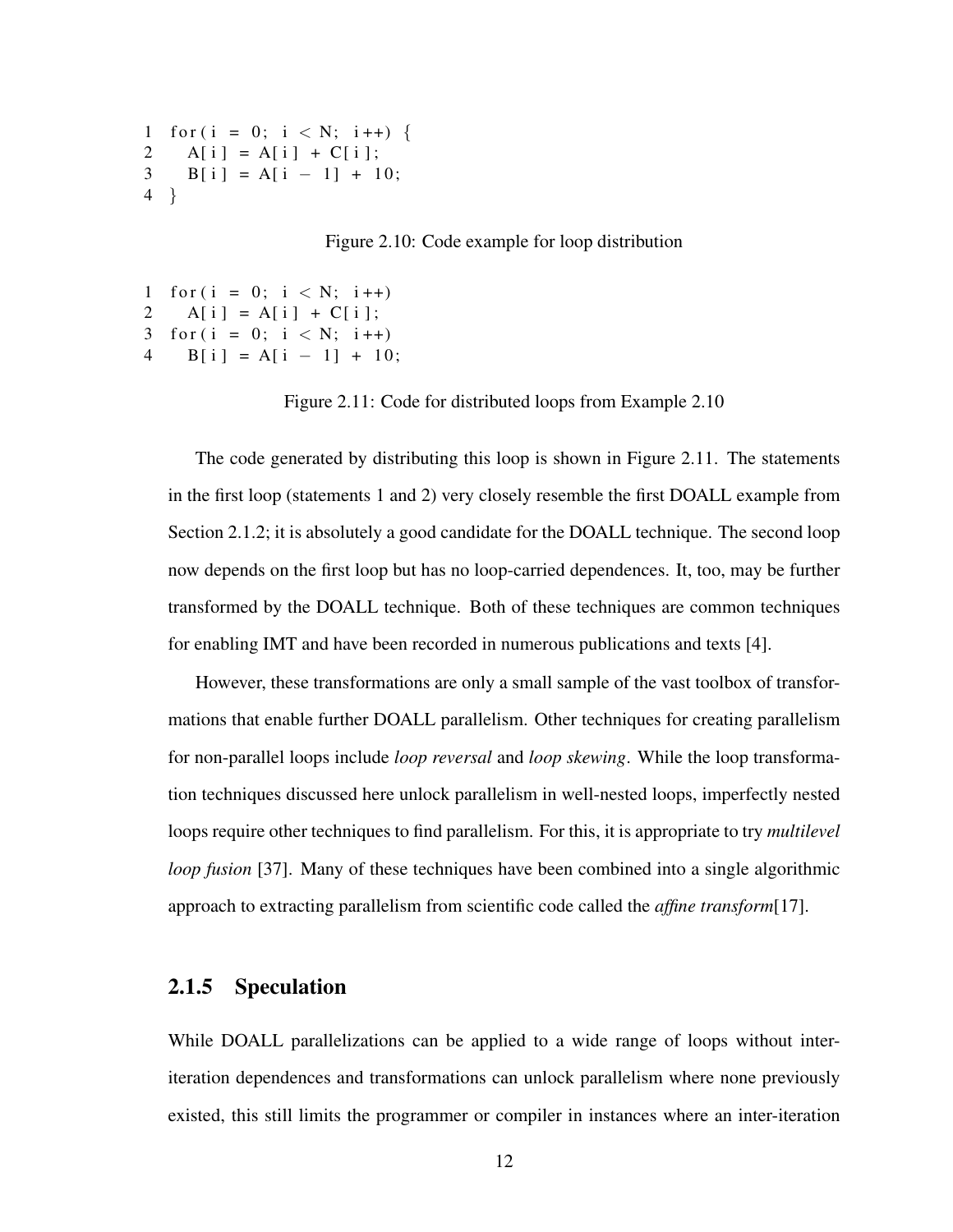```
1 int a[N], b[N], c[N];
2 for (i=0; i \le N; i++)3 if (a[i] < 0 || b[i] < 0) break;
4 c [ i ] = a [ i ] + b [ i ];
5 }
```
Figure 2.12: Sequential code for DOALL speculation example

dependence *might* exist. It is common, for example, to insert error-checking code in an otherwise DOALL parallelizable loop, as in the code in Figure 2.12.

The above loop is almost exactly the same as the one mentioned in Section 2.1.2 except that there is one conditional branch for error-checking. This early-exit branch adds inter-iteration dependence edges that prevent DOALL parallelization because it cannot be determined whether the next iteration is going to be executed or not depending on the value of a[i] and b[i] in this iteration, though the early branch may never happen at runtime.

The solution is to speculate this rarely occurring branch [40]. To re-enable DOALL parallelization using speculation, dependences that should be speculated must be determined. In the case of this example, the control dependences created by statement 2 that make the best, most helpful candidates for speculation. Speculating that this exit will not occur, code must be inserted for detecting misspeculation in order to guarantee correctness. Misspeculation recovery functionality is usually needed to recover if misspeculation occurs. This misspeculation detection and recovery can be done either with hardware support, using something such as transactional memory, or in software, with software transaction memory. A compiler can transform the original loop into the one in Figure 2.13. All loop iterations can now be executed speculatively in parallel. DOALL parallelism is re-enabled.

Now, as before, more threads can be spawned to run the loop speculatively. If the early exit condition is never satisfied, the loop will execute in parallel with no extra cost. If there is an error in the input data and the loop does exit early, there must be some recovery mechanism. There is a trade-off between enabling more DOALL parallelism and the cost of misspeculation in real world applications. A compiler can decide when and where to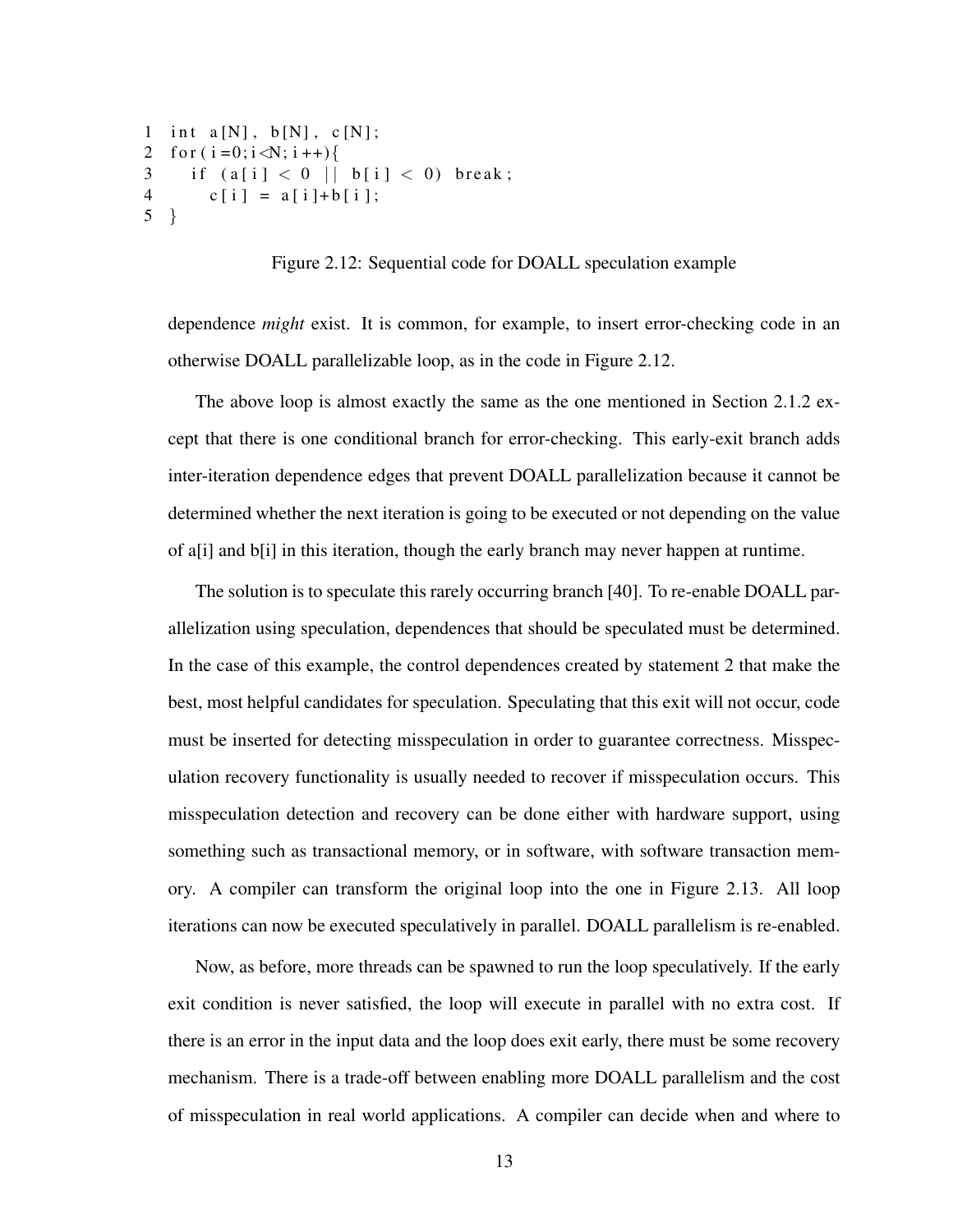```
1 Thread 1:
2
3 misspec = 0;
4 for (i = 1; i < N/2; i++) {
5 if (a[i] < 0 | | b[i] < 0) {
6 \qquad \qquad \text{misspec} = 1;
7 break;
8 }
9 c[i] = a[i] + b[i];10 }
11 if (! misspec )12 receive (thread 2);
13
14 Thread 2:
15
16 for (i = N/2 ; i \le N; i++) {
17 if (misspec == 1)18 break;
19 if (a[i] < 0 | | b[i] < 0)20 break;
21 c[i] = a[i] + b[i];22 }
23 send (thread 1);
```
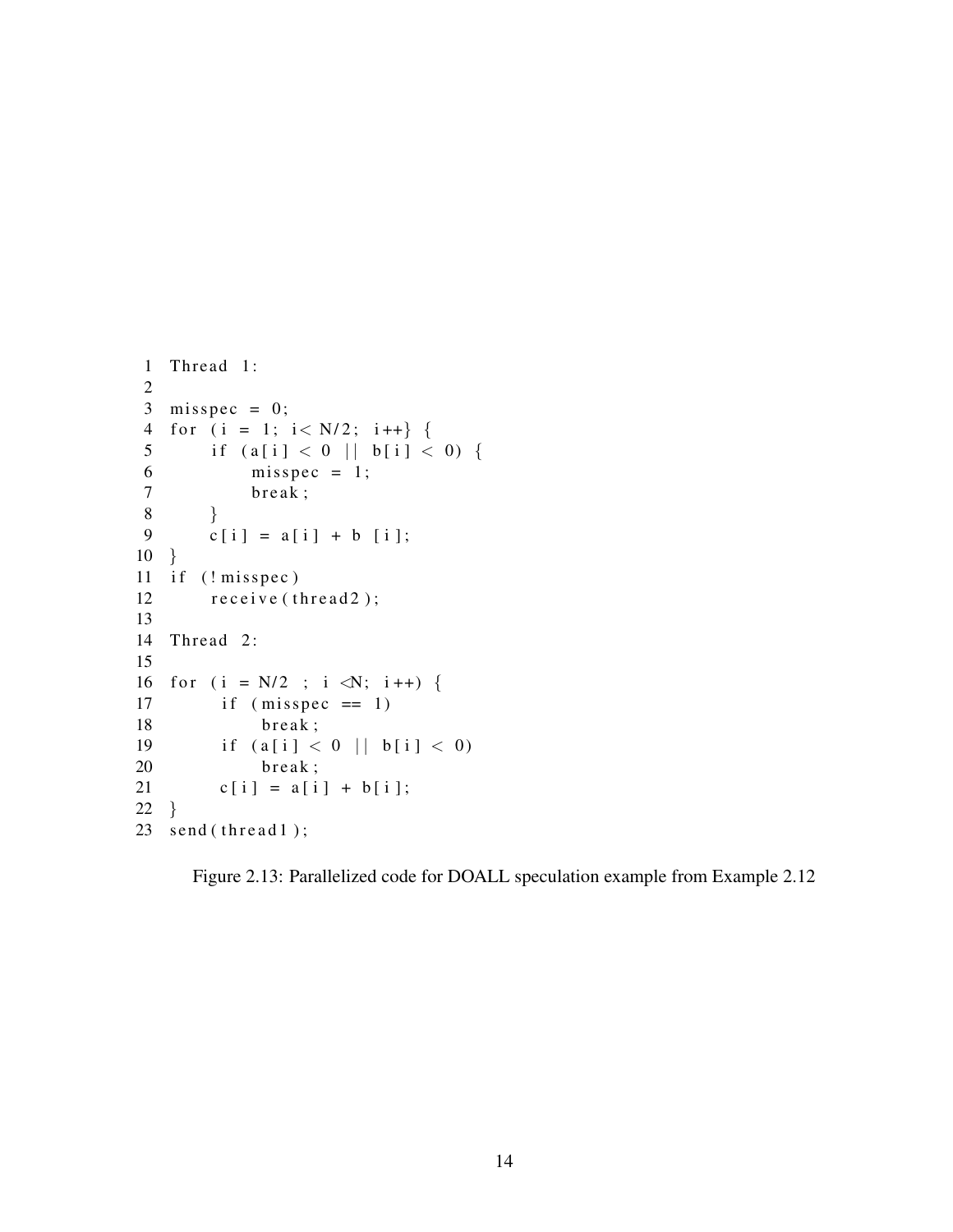speculate a value or branch to remove data or control dependences in the PDG at compile time.

In real world programs, such as scientific applications, vector calculations are very common and, in fact, often dominate. While many array and vector computations can be parallelized in a DOALL fashion, it is also common to have bounds or threshold-checking conditional branches as we saw in our simple example. As a practical example, in a support vector machine program, the goal is to compute a division plan that divides the data set best. The computation loop finishes when the result is good enough. That is, some certain threshold is reached. This rarely-taken early-exit branch inhibits a large amount of otherwise parallelizable code. With the speculative DOALL technique, the parallelism is restored with only one misspeculation.

### 2.2 Cyclic Multi-Threading

#### 2.2.1 Introduction

While DOALL scales very well with the number of iterations in a loop, its applicability is limited by the existence of loop-carried dependences. DOACROSS parallelization is able to exploit parallelism in loops with cross iteration dependences. describe how speculation is employed in DOACROSS to enable more parallelism. Thread Level Speculation (TLS) will be introduced as a widely recognized example, and the TLS technique known as speculative parallel iteration chunk execution (Spice) will be discussed.

#### 2.2.2 DOACROSS Parallelization

DOACROSS schedules each iteration on a processor with synchronization added to enforce the dependences. In Figure 2.14 there is a loop which contains loop-carried dependences. The corresponding program dependence graph was formed in Figure 2.15. If we assign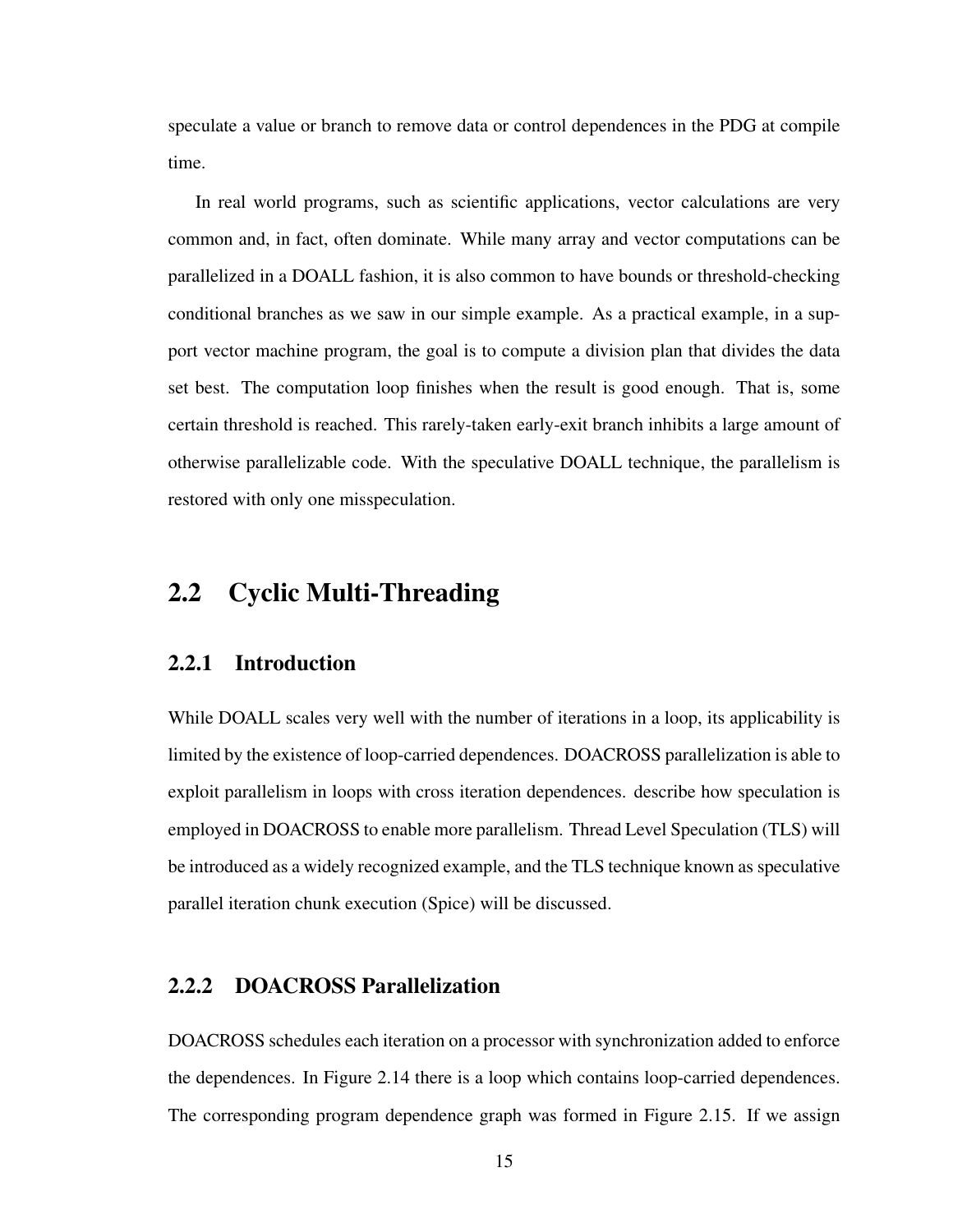```
1: while (node) {
2 \quad 2: \quad \text{ncost} = \text{calc}(\text{node});3 \quad 3: cost \pm n cost :
4 4: node = node \rightarrow next;5 \quad 5: \quad \ldots
```
Figure 2.14: DOACROSS example code



Figure 2.15: Program Dependence Graph for Example 2.14

different iterations of the loop onto different cores, synchronizations are communicated between different cores.

Figure 2.16(a) shows the DOACROSS execution model for this loop. It assumes an inter-core communication latency of only 1 cycle and thus achieves a speedup of 2 over single threaded execution. However, since synchronizations between different cores are put on the critical path, DOACORSS is quite sensitive to the communication latency. Increasing the communication latency to 2 cycles, for example, results in execution as shown in Figure 2.16(b), and it then takes 3 cycles instead of 2 to finish an iteration.

To do a DOACROSS transformation, the loop carried dependence graph is constructed first and then the synchronization instructions are inserted into the loop to enforce the dependences.

Different synchronization schemes have been proposed in previous work. Some work has proposed compiler algorithms that insert special synchronization instructions into DOACROSS loops [21]. Another example computes the access orders of each data element at compile time and then inserts data synchronization instructions to enforce those dependences [32]. Other research has taken aim at distributed shared-memory multiprocessors [31]. It uses di-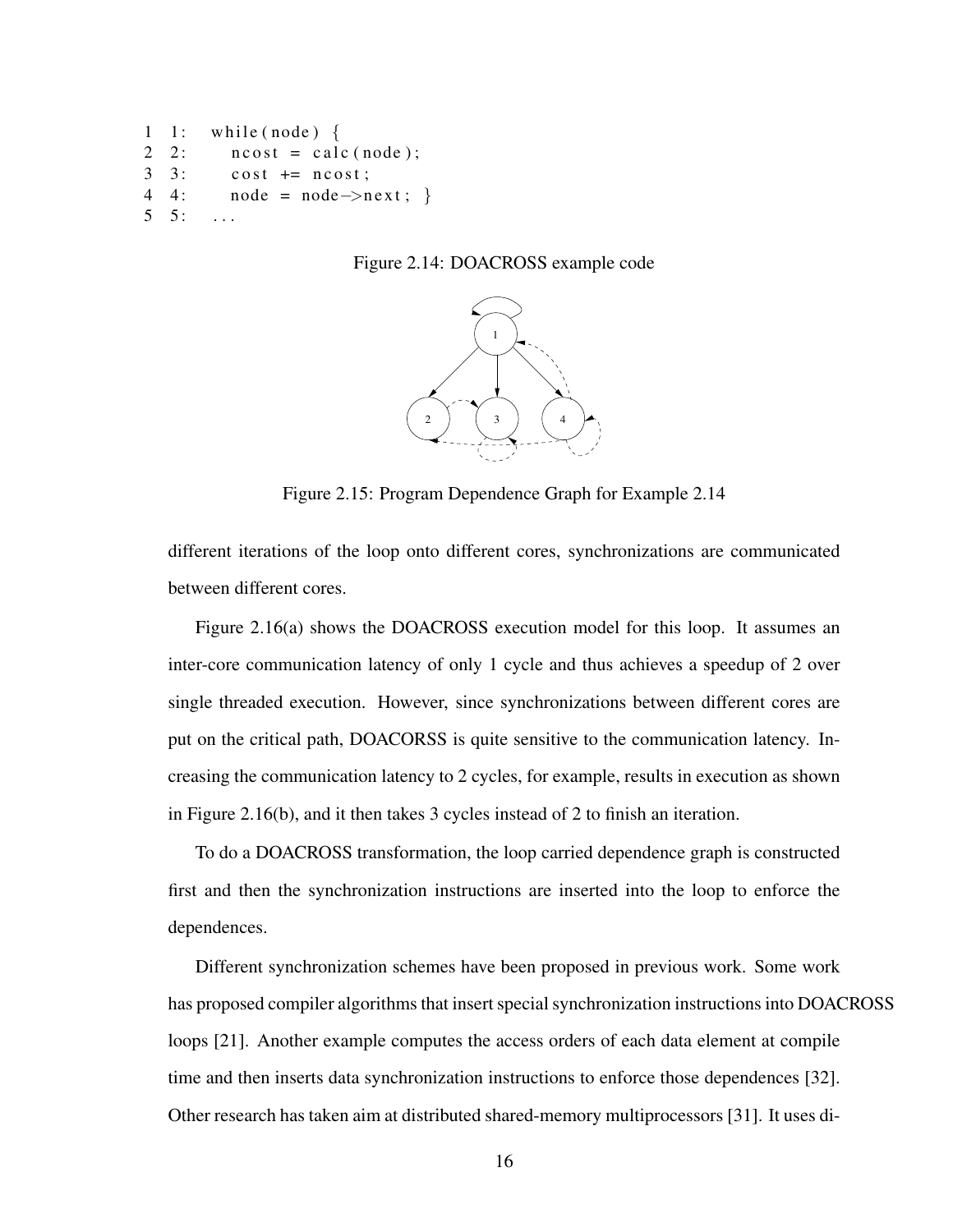

(b) DOACROSS with latency = 2 cycles

Figure 2.16: DOACROSS example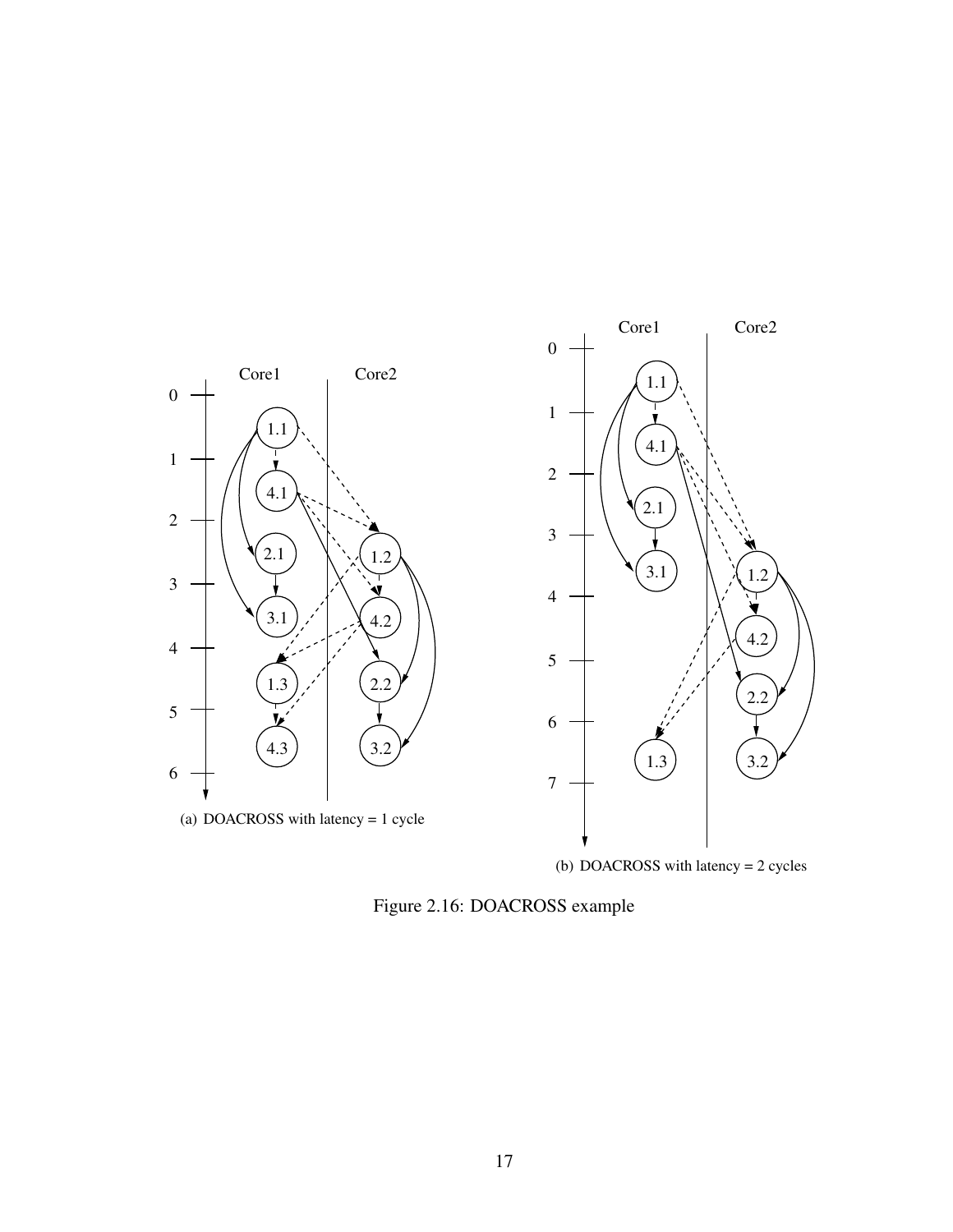```
1 for (i = 0; i < N; i + j) {
2 A[i] = B[i-2] + C[i];
3 B[i] = A[i] + D[i];4 }
```
Figure 2.17: Sample loop

```
1 do across I = 1, N
2 test (R, 2)3 1: A[I] = B[I-2] + C[I];4 2: B[I] = A[I] + D[I];5 tests et (R)6 end do across
```
Figure 2.18: Loop after DOACROSS transformation

rect communication and a static message passing method. It proposes compiler algorithms to generate communication primitives for DOACROSS loops. The primitives use the nearest shared memory (NeSM) as communication buffers to eliminate major inter-processor communication overhead.

DOACROSS code generation depends on the synchronization scheme. Here, the algorithm proposed by Midkiff is used as example [21] in the loop shown in Figure 2.17.

The only cross-iteration dependence exists from statement 3 to statement 2. Before statement 2 in iteration i can execute, it needs to make sure that statement 3 in iteration i-2 has already finished execution.

To enforce the dependence, synchronization instructions will be inserted into the loop. In this example, test and testset are used. The call test $(R, 2)$  makes sure that before statement 1 can execute in the present iteration i, iteration i-2 has already finished executing because only after that will the value R be set to the iteration number by instruction testset $(R)$ . Now different iterations now can be run in parallel on different cores. This transformed loop can be seen in Figure 2.18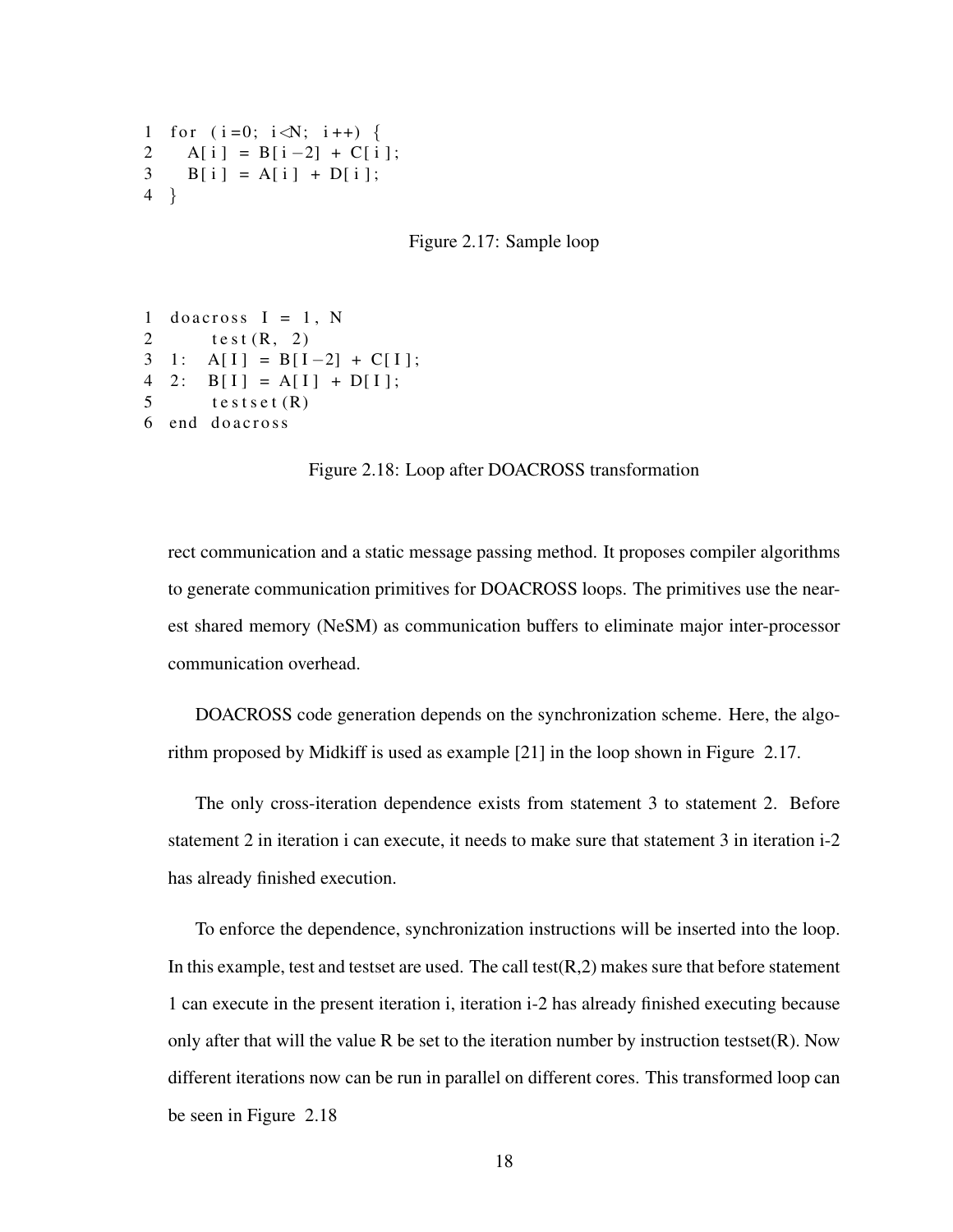#### 2.2.3 Thread Level Speculation

The algorithms introduced above depend on the accurate detection of dependence distances across iterations. However, for more general purpose programs, dependences can be ambiguous or not manifest in all cases. To reduce the communication latency between processors, speculation is necessary. Profiling as is described later in this thesis is often used to determine if speculation will be profitable. Without profiling, poor speculation decisions can easily be made whether it is by a programmer or by the compiler. Additionally, as will be seen in thread level speculation techniques, the parallelized code must often know to speculate *all* loop-carried dependences, and this is something a profiler that is loop-aware can help a programmer or researcher determine much more rapidly than they could do by hand.

Typically, in a DOACROSS style parallelization, transformed code will speculatively execute iterations in parallel as if there are no loop-carried dependences. This is called thread level speculation (TLS). There are two most common types of speculation:

- Memory alias speculation: This assumes that loads in later iterations do not conflict with stores in the earlier iterations. If the speculation turns out to be false due to dependences between the iterations, the speculatively executed iterations are squashed and restarted. The alias speculation works as long as the conflict between loads and stores in different iterations are infrequent. If the dependences between loop iterations manifest frequently, alias speculation suffers from high mis-speculation rates, causing a slowdown when compared with single-threaded execution. This can be overcome by synchronizing those store-load pairs that conflict frequently.
- Value Prediction: This uses value predictors to predict the live-ins for future iterations and speculatively executes the future iterations with these predicted values. Different value predictor techniques, such as last value predictors, stride predictors, and trace-based predictors have been proposed. Some common uses of value specu-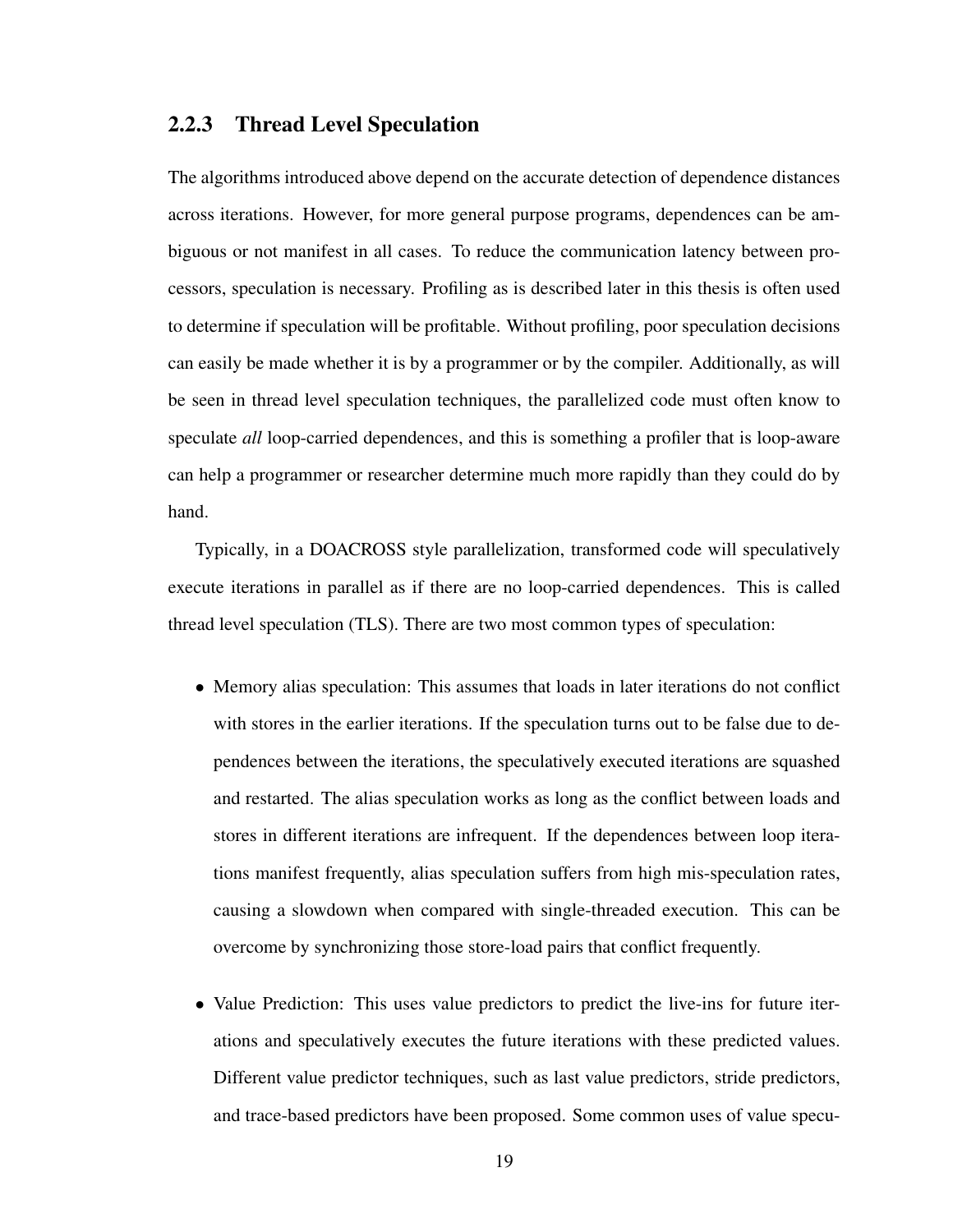```
1 while (node) \{2 \text{ ncost} = \text{calc}(\text{node});3 \cosh \theta = \text{ncost};
4 if (cost > T)5 break:
6 node = node \rightarrownext;
7 }
```
Figure 2.19: Sequential code for TLS example

lation are biased branch speculation (which speculates that a condition for a branch is unlikely to be met) load prediction (which predicts what value will be loaded), and silent store speculation (which speculates that the store will not actually change the existing value).

A third type of speculation called memory value speculation combines elements of both of the above speculation types by speculating upon the value read from memory at a certain point, without specific regard to the memory location from which it is read.

Architectural support or substantial software support is needed for mis-speculation detection and recovery. First, whether a store and a load conflict during execution must be detected. Second, if mis-speculation happens, any changes to the state made by the speculative thread must be undone. Undoing changes to register state requires saving and restoring some register values which can be done in software. Undoing changes to memory requires special support such as hardware transactional memory or other memory systems that buffer speculative state and discard it on mis-speculation.

The example code in Figure 2.19 will be seen to be parallelizable using the TLS technique.

According to the PDG in Figure 2.20 for this example code, there are two loop-carried dependences. The first one is in statement 4 which decides whether the loop should exit or not. The second one is in statement 6 which provides the node value for the next iteration. As for the dependence caused by statement 3, since cost is a reduction variable, we can use the technique mentioned in last section to resolve the dependence.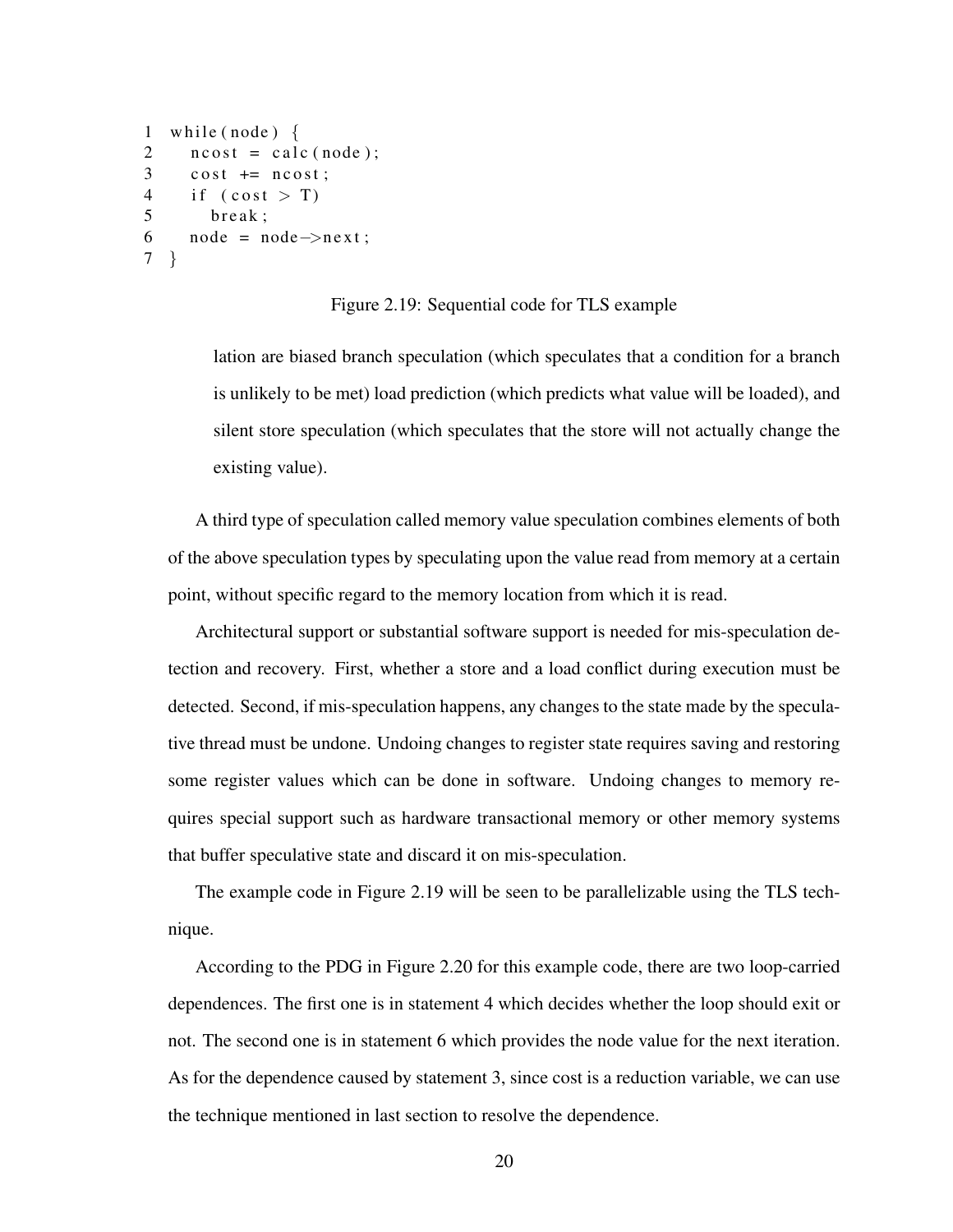

Figure 2.20: PDG for example loop in Example 2.19



Figure 2.21: PDG for code in Example 2.19 after speculation

In order to delete all of the loop-carried dependences, we need to speculate:

- 1. The value of cost is always less or equal to the value of T, which means the branch in statement 4 is not taken.
- 2. The values of nodes are the same in different invocations of the loop, which means we can use the node value in former invocations to predict the node value in the present invocation.

Figure 2.21 shows the PDG after speculation. Now if we have two threads, we will transform the example code into the code seen in Figure 2.22.

Examining this code, a question remains as to how to find the "predicted node" used by thread 2 as a starting position. One possible answer is a technique known as *speculative*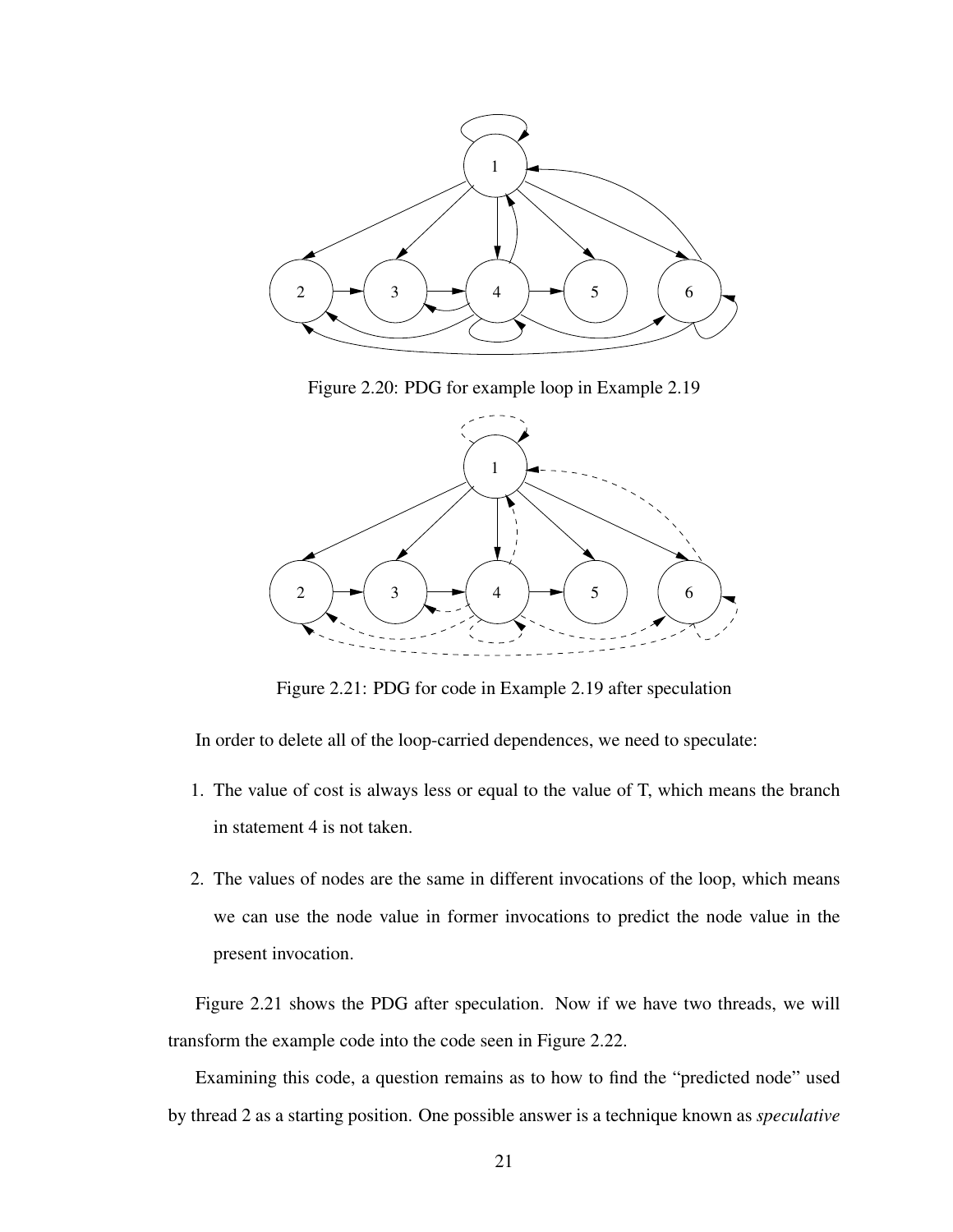```
1 Thread 1:
 2
 3 mispred = 1;
 4 while (node) \{5 n cost = calc (node);
 6 \qquad \text{cost} \text{ += } \text{ncost};
 7 if (cost > T)8 break;
 9 node = node \rightarrow next;10 if (node == predicted_node) {
11 mispred = 0;
12 break;
13 }
14 }
15 if (! mispred ) {
16 \text{receive}(\text{thread2}, \text{cost2});17 \quad \cosh + = \cosh 2;
18 }
19
20 Thread 2:
21
22 node = predicted_node;
23 \cosh = 0;
24 while (node) \{25 n c o st = c a l c (node);
26 \qquad \text{cost} \text{ += } \text{ncost};
27 if (cost > T)28 break;
29 node = node->next;
30 }
31 send (thread 1, cost);
```
Figure 2.22: Parallel code after TLS for Example 2.19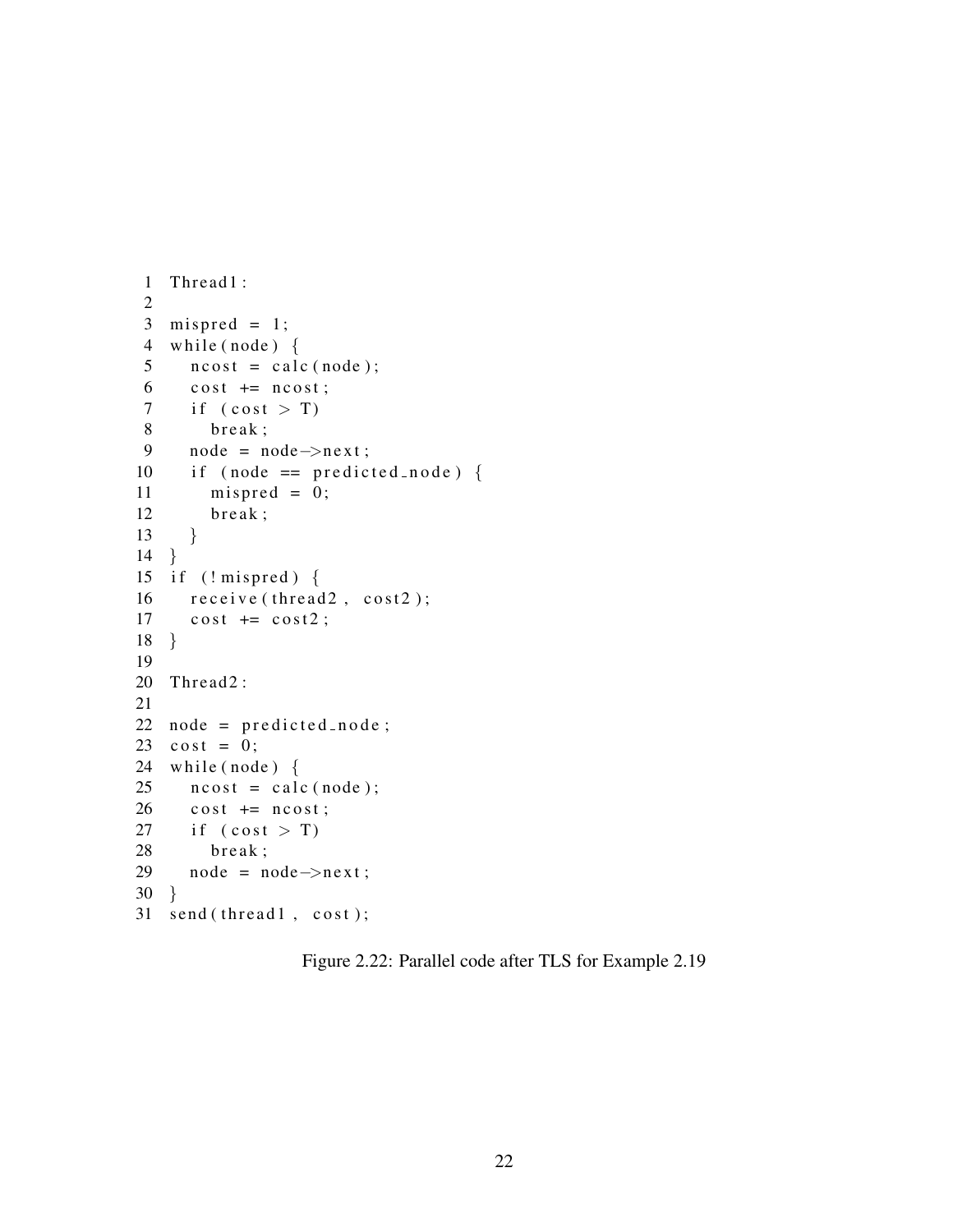*parallel iteration chunk execution* (Spice) [28]. Spice determines which loop-carried liveins require value prediction. It then inserts code to gather values to be predicted. On the first invocation of the loop, it collects the values – in this case, it is a pointer to a location somewhere in the middle of our list. Since many loops in practice are invoked many times, the next invocation can then speculate that the same value will be used. So long as the predicted node was not removed from the list (even if nodes around it were removed), our speculation will succeed.

Since this example has only two threads, only one node value needs to be predicted. Thread 1 is executed non-speculatively. It keeps executing until the node value is equal to the predicted node value for thread 2. If that happens, it means there is no mis-speculation, and the result from thread 2 can be combined with the result in thread 1. However, if the node value in thread 1 is never equal to the predicted value, thread 1 will execute all of the iterations and a mis-speculation will be detected in the end. When mis-speculation happens, all the writes to registers and memory made by thread 2 must be undone and the result of thread 2 is discarded.

There has been a great deal of work done with thread level speculation techniques beyond what has been mentioned in this section. Some efforts have investigated hardware support and design for TLS techniques as with Stanford's Hydra Core Multiprocessor (CMP) [13], among many others[1] [20] [36] [30] [33]. Other TLS papers have investigated software support for these techniques [22][9]. Bhowmik and Franklin investigate a general compiler framework for TLS techniques [6]. Other work by Kim and Yeung examines compiler algorithms [15]. Work by Johnson, Eigenmann, and Vijaykumar examines program decomposition [14]. Further work by Zilles and Sohi examines a TLS technique involving master/slave speculation [41]. The interested reader is directed to these publications for more information about the numerous TLS techniques and support systems.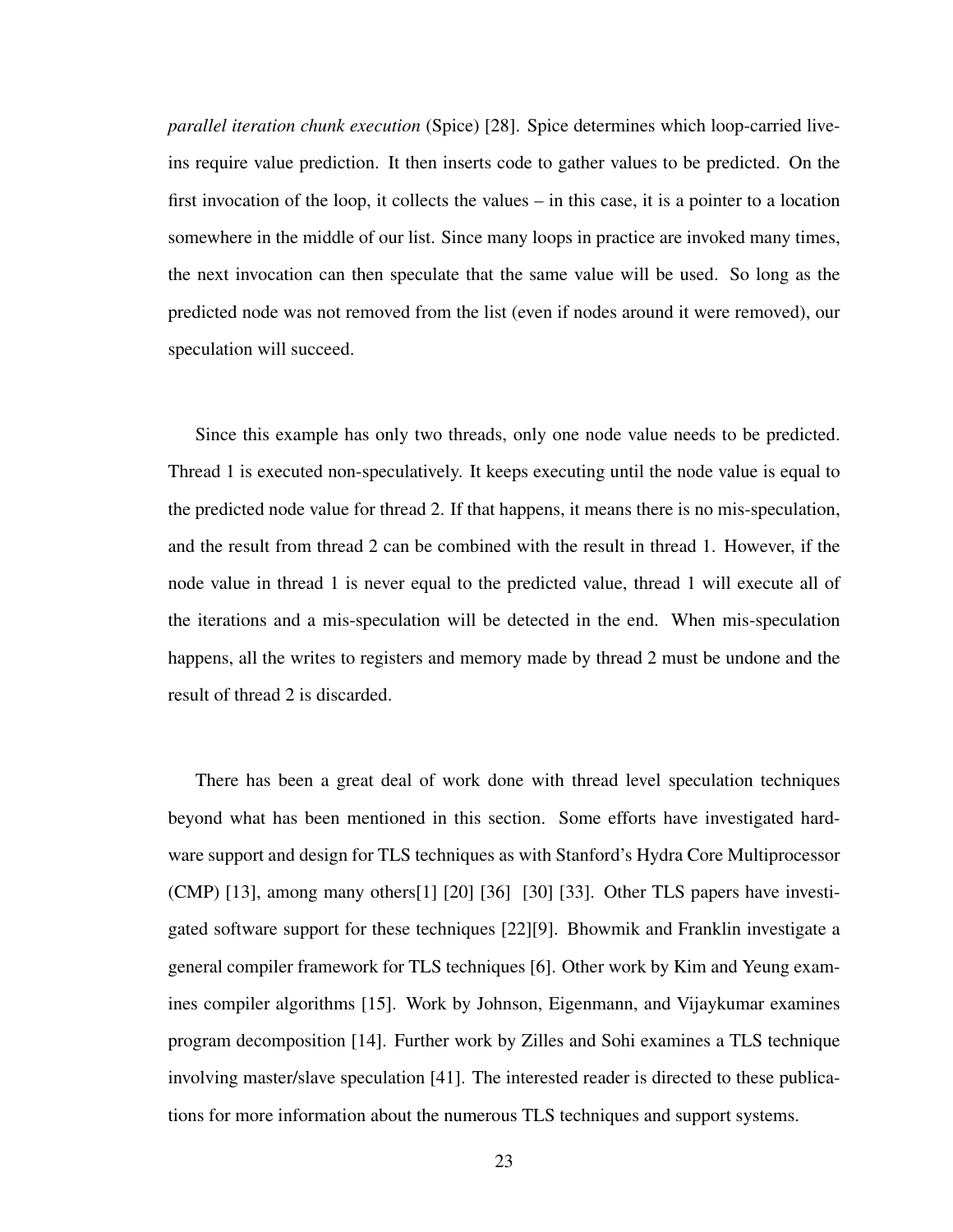## 2.3 Pipeline Multi-Threading

#### 2.3.1 Introduction

A pipeline is a chain of processing elements, instructions in this case, arranged in a way that each earlier element produces the input that will be used by a later element. Sometimes buffering is needed to communicate between two elements. The first pipeline parallelization technique proposed was DOPIPE. It was initially proposed alongside DOACROSS to parallelize scientific code with recurrences[25]. DOPIPE splits the original loop into several stages and spreads them among multiple threads. The number of threads are fixed at compile time. The dependences among all threads are forced to be unidirectional, which means no cyclic cross-thread dependences.

#### 2.3.2 Decoupled Software Pipelining

Decoupled software pipelining (DSWP) [24] is a technique proposed more recently that partitions the code into several stages and executes them in a pipelined fashion. Like DOPIPE, communication is restricted to be unidirectional – from an earlier stage to a later stage in the pipeline only. DSWP differs from DOPIPE in that 1) DSWP targets general purpose programs instead of scientific code; 2) DSWP uses communication queues for inter-thread communication. Figure 2.23(b) shows the execution model of DSWP.

All types of pipeline parallelizations rely on the loop containing pipelineable stages. That is, DSWP works only if the loop can be split into several stages that do not form cyclic dependences in the PDG. The example code shown in Section 2.2.2 will not be a good candidate for DSWP since the two instructions contained in the loop form a cyclic data dependence. Therefore DSWP does have the same universal applicability as DOACROSS. However, DSWP is not as sensitive to communication cost as DOACROSS because the execution of the next iteration overlaps with communication. Communication latency only affects performance as a one-time cost, no longer being incurred once the pipeline is filled.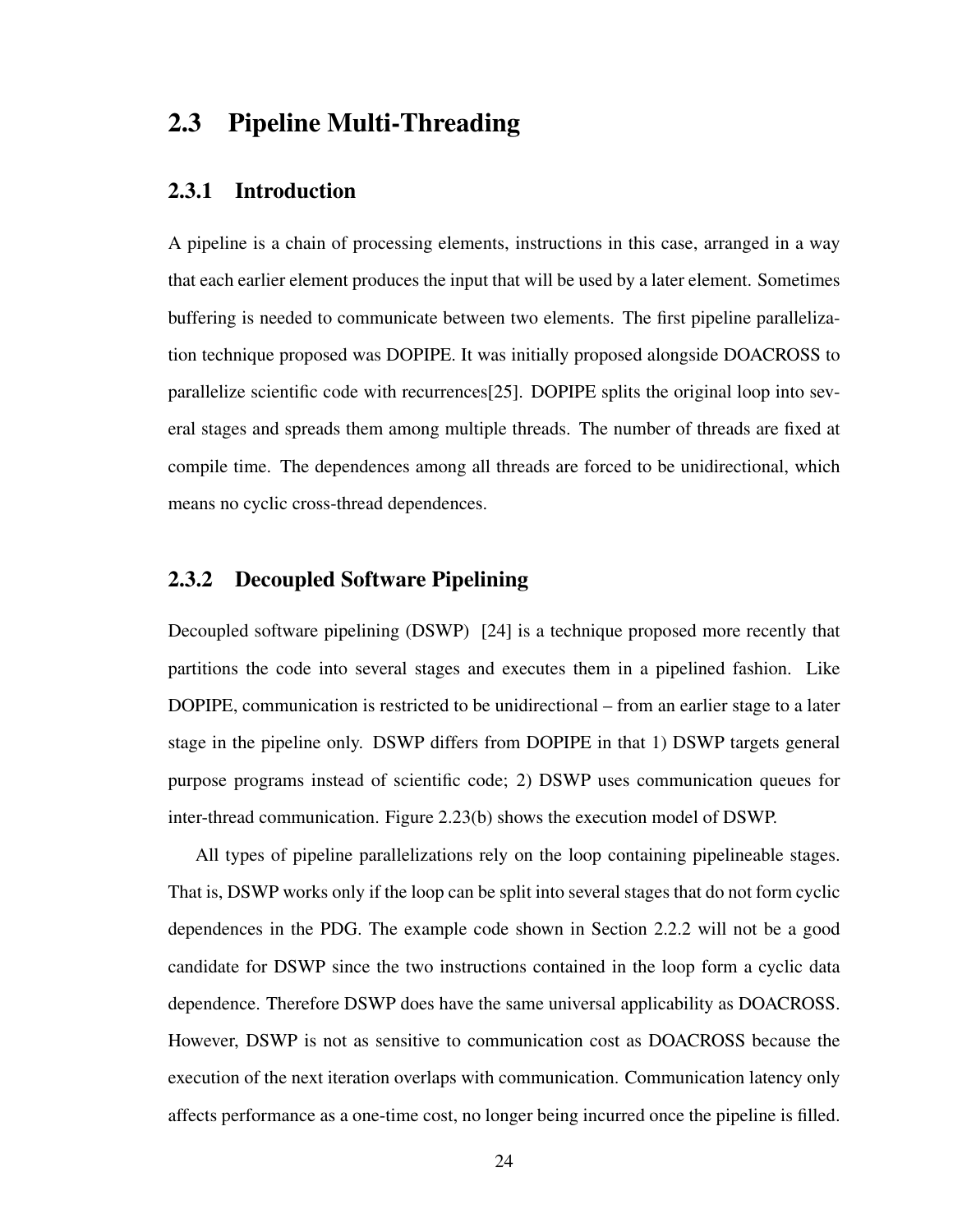

Figure 2.23: DSWP vs. DOACROSS with communication latency

Therefore, pipeline parallelization is more latency tolerant than DOACROSS technique. In Figure 2.16, DOACROSS performs poorly with longer latency whereas DSWP allows overlapping of communication with execution of the same stage in the next iteration to hide the latency as in Figure 2.23.

The linked list traversal loop example in Figure 2.14 and its PDG in Figure 2.15 from the previous section (Section 2.2) is useful for illustrating DSWP. For purposes of further discussion, self-dependence edges are omitted – each statement in a partition will be entirely within a single partition, so these edges will inevitably be respected.

To split the loop, DSWP creates an acyclic thread dependence graph based on PDG. It first identifies strongly connected components (SCCs) in the PDG. Contracting each of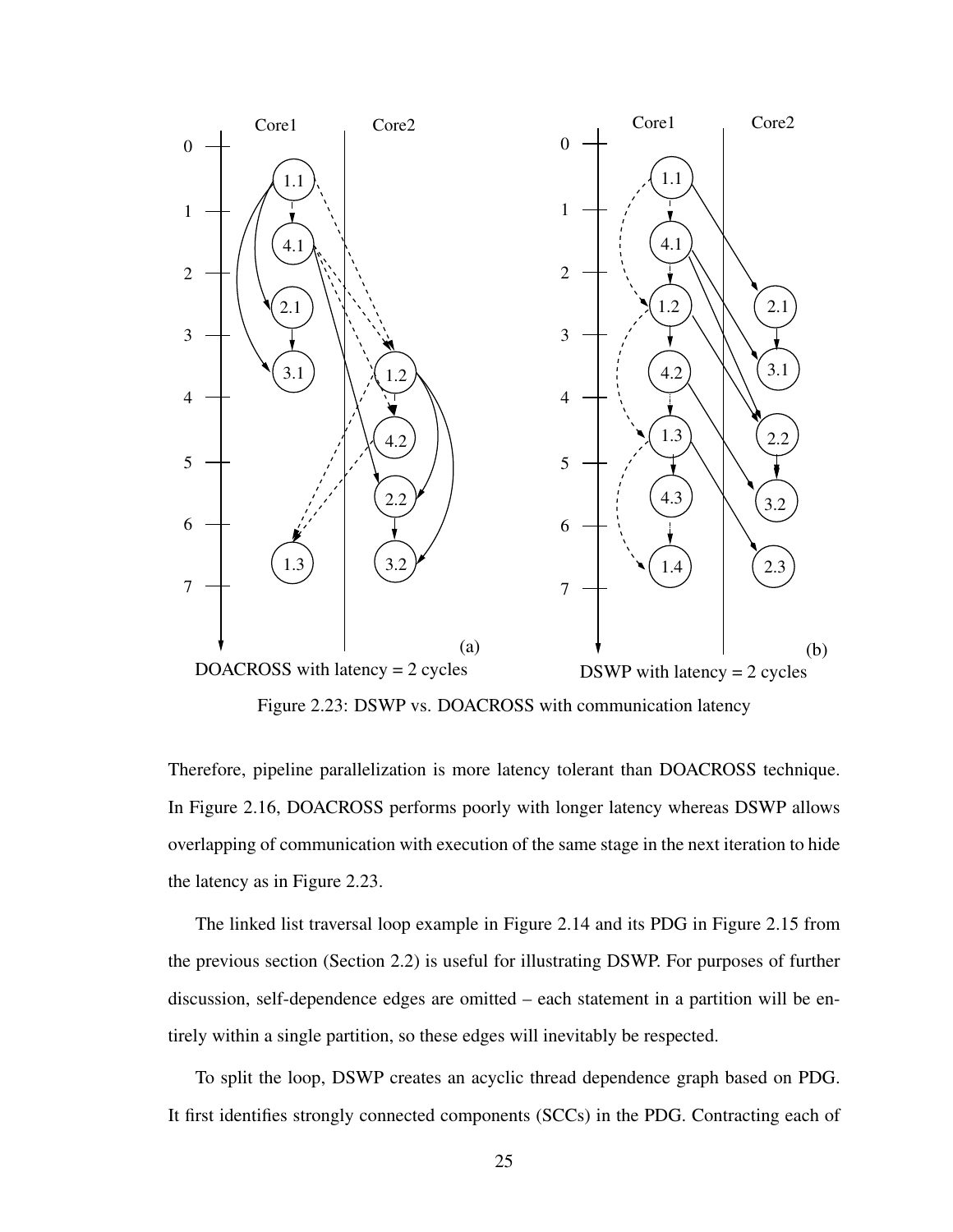

Figure 2.24: DSWP code partitioning for Example 2.14

the SCCs to a single vertex, the resultant  $DAG_{SCC}$  graph is seen in Figure 2.24(a). It is this graph that is partitioned into a fixed number of threads without cyclic inter-thread dependences as in Figure 2.24(b). In this example, instructions 1 and 4 form an SCC that cannot be split without creating a cyclic inter-thread dependence. They are placed on the same stage in the pipeline. Since many possible partitions exist, heuristics are commonly used to find the best load balance while minimizing communication costs[23].

Given this code partition, the next step is to generate the parallel code for the parallel threads to execute. This example DSWP parallelization of this loop splits the loop into two slices: one linked list traversal thread and one computation thread, as shown in Figures 2.25 (a) and (b) respectively. The produce function enqueues the pointer into a communication queue, and the consume function dequeues one element (a pointer) from the queue. In this way, dependences are communicated forward in the pipeline; the isolation of thread-local variables in conjunction with this forward communication of intra-iteration dependences allows intra-iteration anti-dependences to be ignored. If the queue is full when produce function is called, the produce will be blocked and will wait for an empty slot; if the queue is empty when consume function is called, that consume thread will be blocked to wait on more data.

This DSWP parallelization decouples the execution of the two code slices and allows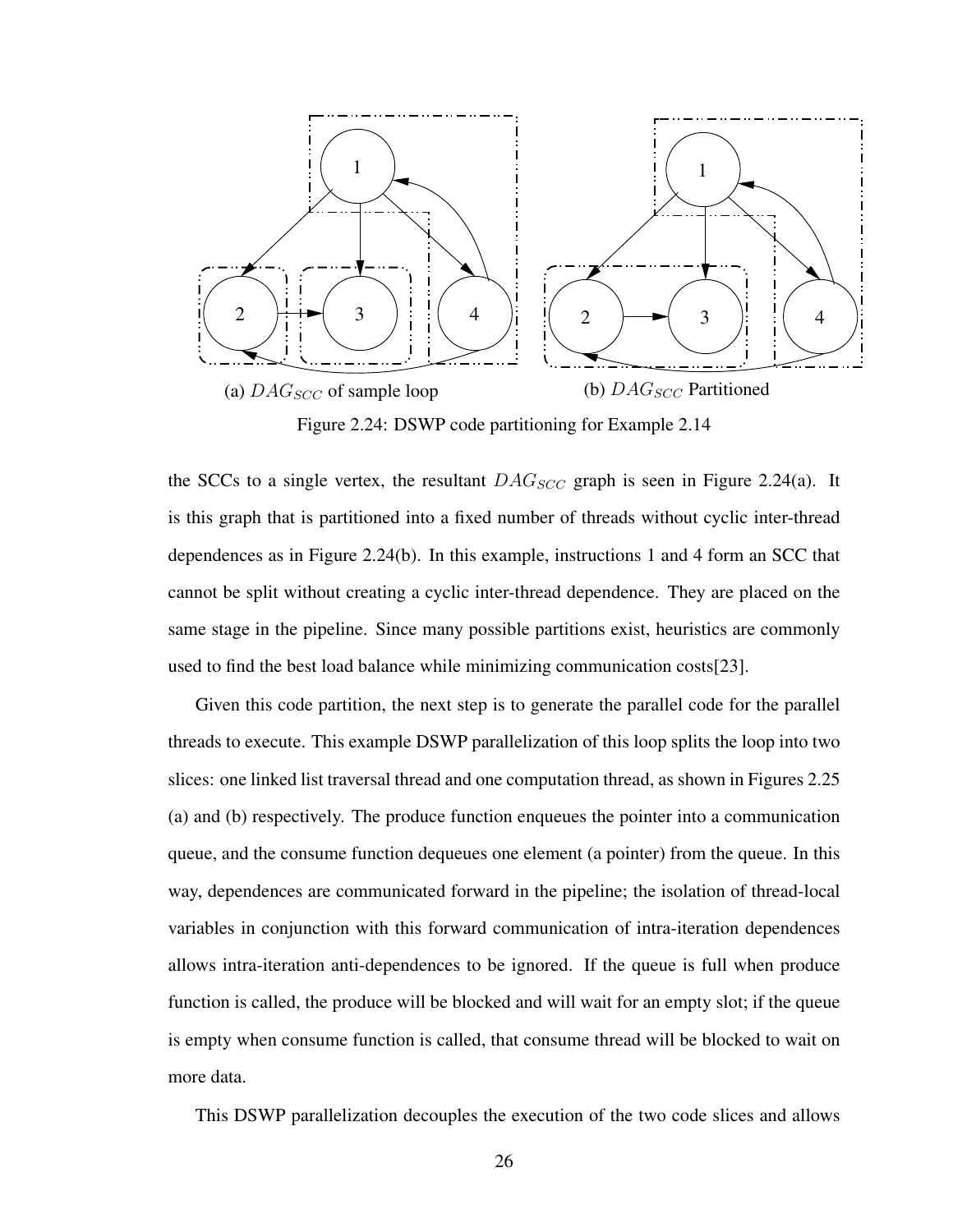```
1 while (node) \{2 produce (node, queue);
3 node = node \rightarrow next;4 }
           (a) produce thread
                                         1 while ((node = consume (queue)) {
                                         2 \text{ ncost} = \text{card}(\text{node});3 \cosh \theta = \text{ncost};
                                         4 }
                                                   (b) consume thread
```
Figure 2.25: DSWP partitioned code

the code execution to overlap with the inter-thread communication. Furthermore, the loop is split into smaller slices so that the program can take better use of cache locality.

#### 2.3.3 Speculative Decoupled Software Pipelining

In the case of DOACROSS and DOALL parallelization, applicability was limited considerably by inter-iteration dependences and MAY ALIAS relations that could not be disproved at compile time. Through speculation as seen in Section 2.2.3, the applicability of DOACROSS parallelization is greatly improved in instances where cost of misspeculation detection and misspeculation recovery time can be kept relatively low and while frequency of misspeculation remains low.

The case for speculation in pipeline parallelization is similar. One typical case is that of a conditional branch for an error condition. Such a branch may be rarely taken, and may in fact never manifest in normal execution, but it can introduce a dependence recurrence. Consider the loop in Figure 2.26, a loop that is exactly the same as the loop examined in previous sections on pipeline parallelism except that it introduces an early exit condition if the computed cost exceeds a threshold.

```
1 while (node) \{2 \text{ ncost} = \text{calc}(\text{node});3 \cosh \theta = \text{ncost};
4 if (cost > T)5 break:
6 node = node \rightarrownext;
7 }
```
Figure 2.26: Pipeline speculation code example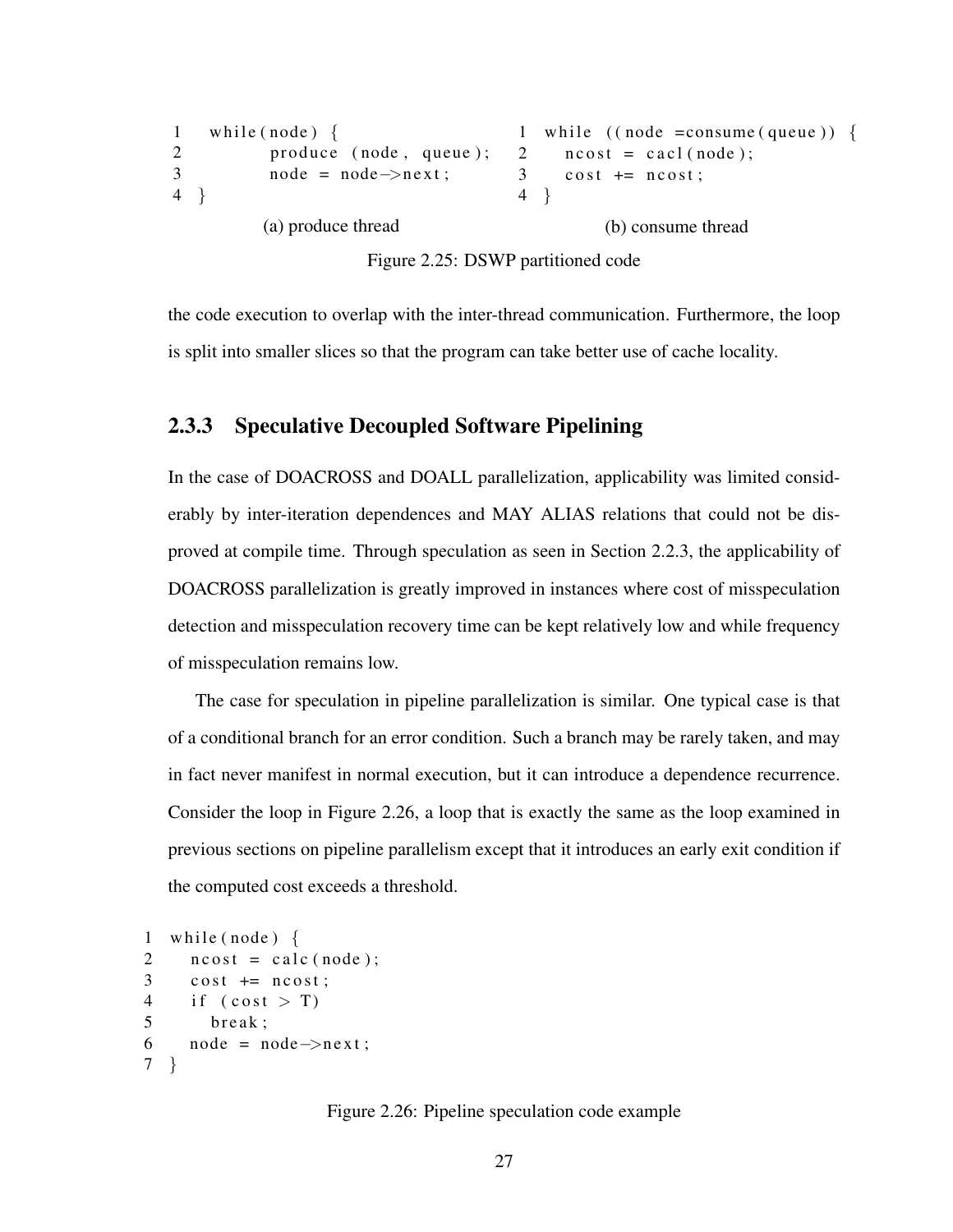

Figure 2.27: PDG for Example 2.26

This section will reference the code in Figure 2.26 as an example. The PDG formed by this code is shown in Figure 2.27 and is clearly not partitionable by DSWP as described previously. The dependence recurrence created by the introduction of the early exit condition must be broken in order to achieve a DSWP style pipeline parallelization. One must recognize that this is a recurrence that would be useful to break, however.

The most common speculative pipelining technique is known as Spec-DSWP[35]. In this technique, determining what to speculate is decided in a way similar to the way it was answered in Section 2.2.3. Possible types of speculation are the same as those seen previously. As review, these can include:

- 1. Value speculation using a predicted value instead of actual value; includes biased branch speculation, load prediction, and silent store
- 2. Memory alias speculation speculating that two memory operations, one of which is a write, will not access the same memory location
- 3. Memory value speculation combining elements of both of the above and speculating that a value read from memory will be the same regardless of the memory location from which it is read

There are, however, important differences that make profiling even more important in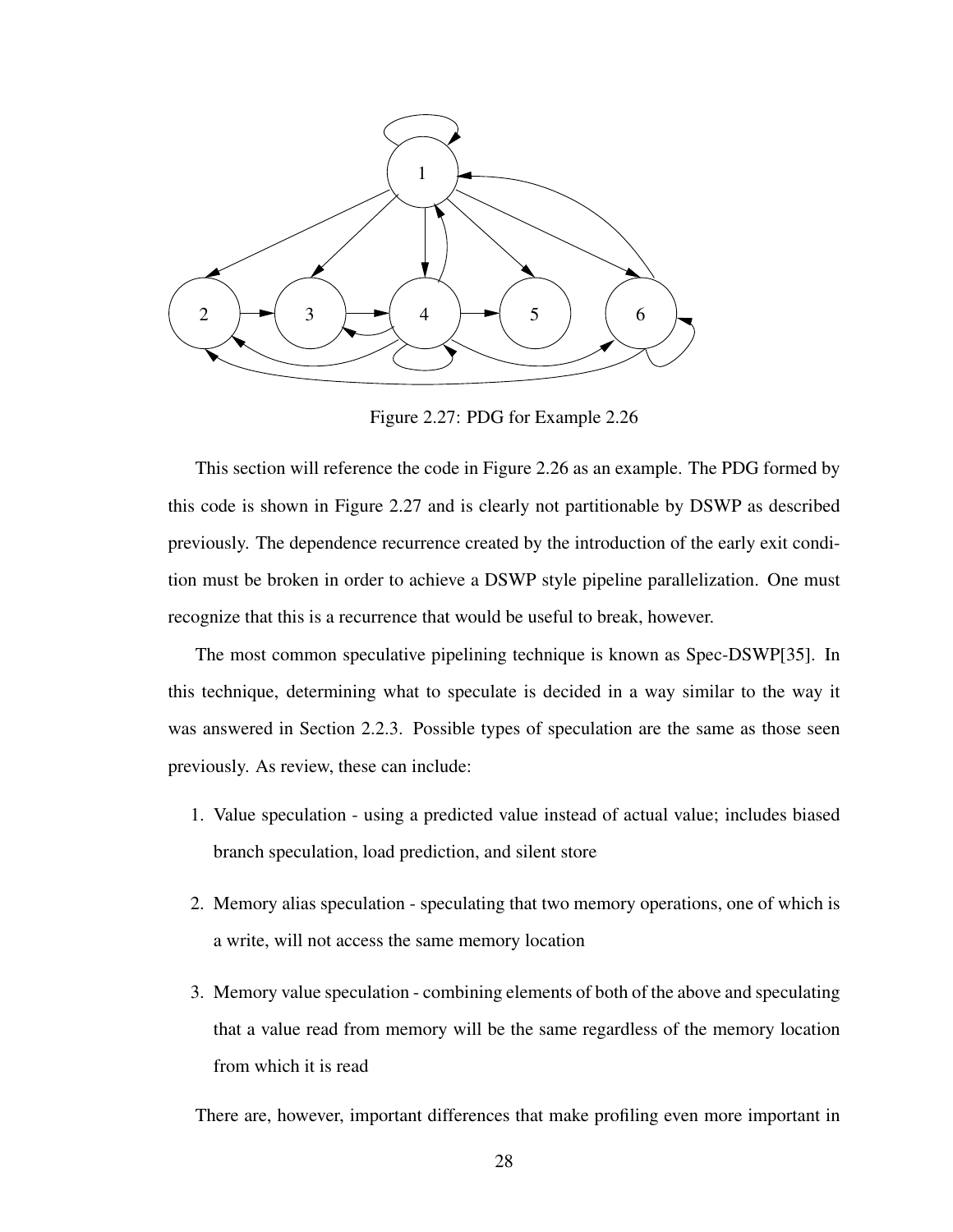Spec-DSWP than it was in TLS. The most integral difference lies in the fact that TLS techniques generally speculate only on loop-carried dependences as their goal is to reduce inter-thread communication. They need only discover what dependences are loop-carried. Meanwhile, pipeline parallelization, which does not focus on reducing inter-thread latency, instead looks to remove dependence recurrences. Speculating such recurrences breaks large SCCs and reduces the size of pipeline stages, a desirable result for pipeline parallelism. This difference of focus allows speculation on *any* dependence that will break an SCC. Since loop-carried dependences may not be easily speculatable while another dependence along the cycle may be, the compiler has increased flexibility when selecting which edges to speculate. For a researcher or programmer investigating possible parallelizations by hand, this means much more work.

The fact that speculation in pipeline parallelizations can be intra-iteration speculation has other implications. Unlike DOACROSS speculation techniques, no iteration executes non-speculatively. The resultant work is committed when all stages of the pipeline have completed without misspeculation. The iterations must be guaranteed to commit in proper order.

Though it is now clear that it is desirable to select dependence edges to speculate which will remove a recurrence with the least likelihood of causing excessive misspeculation, the question of how to select these dependences remains. Limiting the likelihood of excessive misspeculation can be done using profiling. Loop-sensitive profiling provides even better information to a compiler looking to limit misspeculation. Representative loop-sensitive profiling information can indicate rarely taken control edges, possible memory aliases that rarely or never manifest, and operations that frequently return the same result. The same sort of profiling information that is indispensable to a compiler can also be used to greatly ease the efforts of the programmer or researcher investigating techniques.

In our example in Figure 2.26, it is assumed that we know through profiling that the early exit for cost greater than a threshold (cost  $>$  T) is rarely taken and thus a good candi-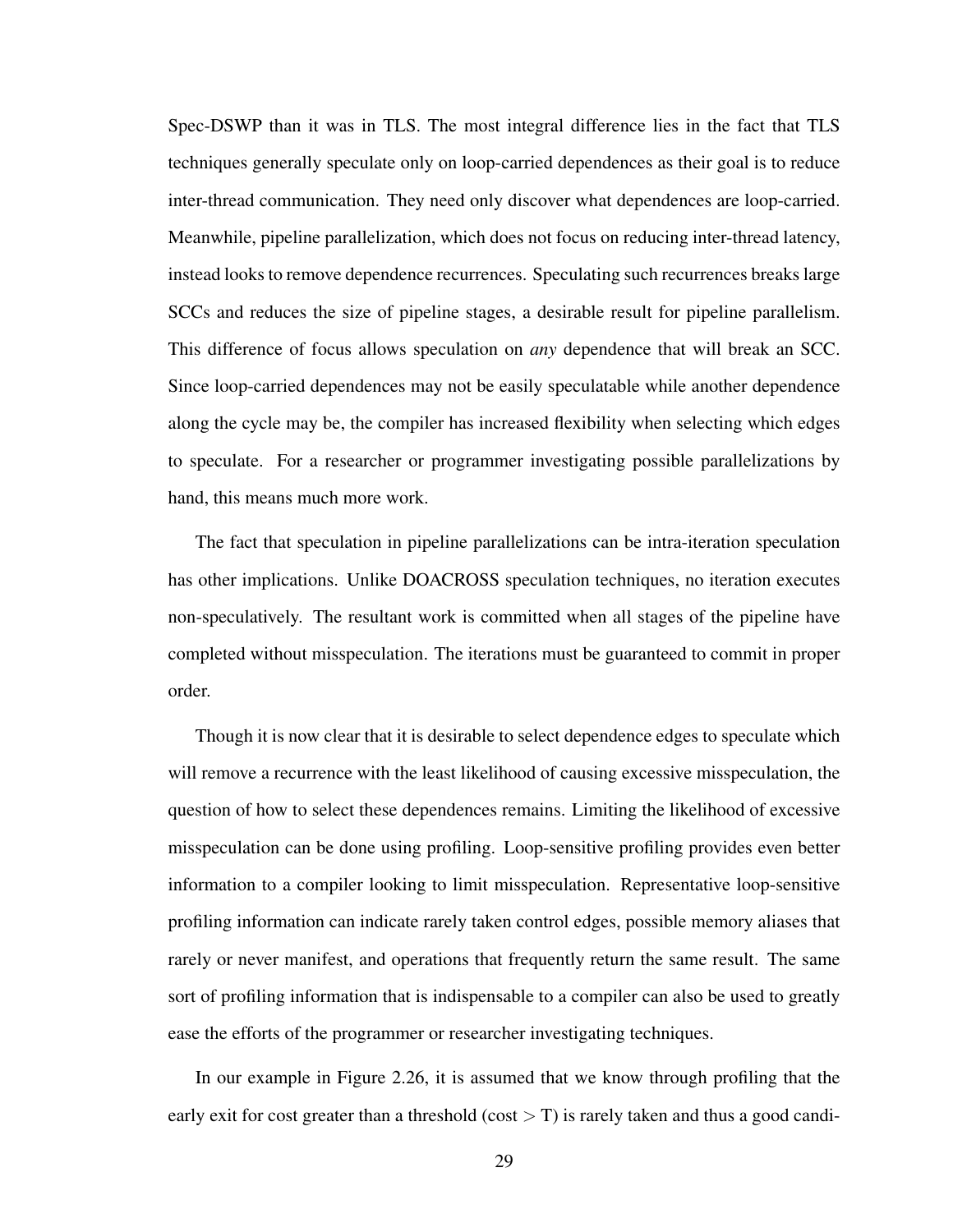

Figure 2.28: Prospectively speculated dependences for Example 2.27

date for speculation. We will also assume that the exit due to a null node is also rarely taken (profiling reveals we have long lists) and thus a possible candidate for speculation as well. Figure 2.28 shows dashed lines representing the candidates for speculated dependences.

The second issue in selecting dependences is actually choosing dependences that break a recurrence. It may be, and in fact often is, the case that it is necessary to speculate more than one dependence in order to break a recurrence. Ideally, one would want to consider speculating all sets of dependences. Unfortunately, exponentially many dependence sets exist and so a heuristic solution is necessary. In Spec-DSWP, this is handled in a multistep manner. After determining which edges are easily speculatable, all of these edges are prospectively removed. The PDG is then partitioned in the same manner as in DSWP with these edges removed. Edges that have been prospectively removed and would break an inter-thread recurrence that originates later in the pipeline become speculated. Other edges that do not fit these criteria are effectively returned to the PDG. That is, the dependences are respected and not actually speculated.

In the example seen in Figure 2.29, it is seen that the DSWP partitioning algorithm has elected to place statements 1 and 6 on a thread, statement 2 on a thread, and statements 3, 4, and 5 on a thread. Using this partitioning, it is clear that speculating the dependences on the early exit due to cost exceeding a threshold (outbound edges from 4) is necessary.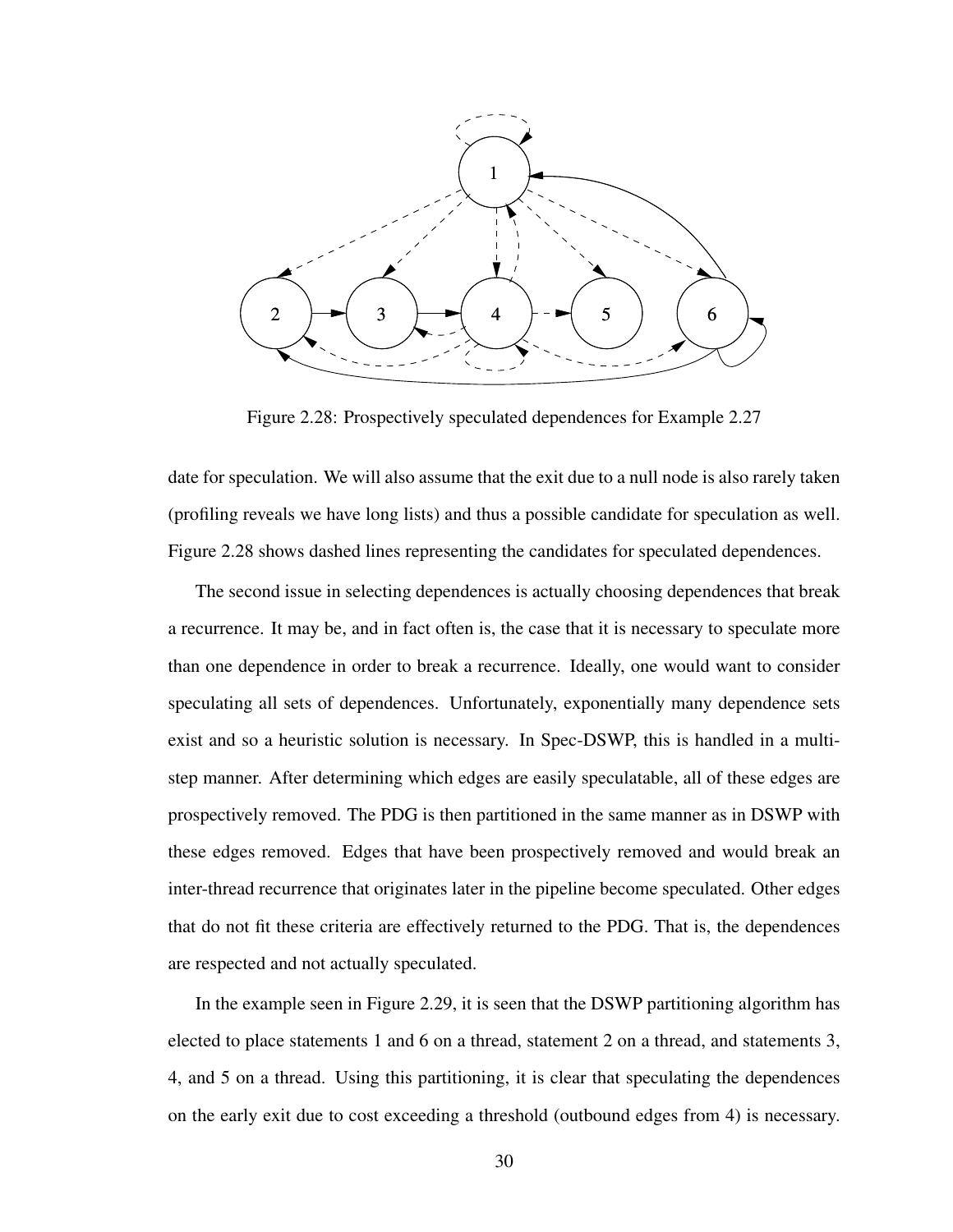

Figure 2.29: Partitioned PDG for Example 2.26

However, edges speculated due to a null node do not break any inter-thread recurrences. These dependences, therefore, will not be speculated.

Though the previous paragraphs describe what is necessary to select dependences to speculate, checking for misspeculation is just as important. This is partly a problem of code generation and partly a problem of support systems. Unlike speculation in DOACROSS techniques (i.e. TLS), every iteration is speculative and no single thread executes a whole iteration. This means that there must be some commit unit to guarantee a proper order of commit and handle recovery. Furthermore, the version memory system must allow multiple threads to execute inside the same version at one time. The system must check for proper speculation across the entire version before it can be committed. These checks for misspeculation may either be inserted into the code by the compiler or handled in a hardware memory system. Spec-DSWP handles most speculation types by inserting checks to flag misspeculation. The noteworthy exception is the case of memory alias speculation where the memory system is left to detect cases where a memory alias did exist.

In this example, code has been inserted to flag misspeculation if it occurs in the final thread. Three threads will be generated from the partitioned PDG in the same way as DSWP. The code generated is shown in Figure 2.30.

In all cases, the final requirement is a method by which speculative state can be buffered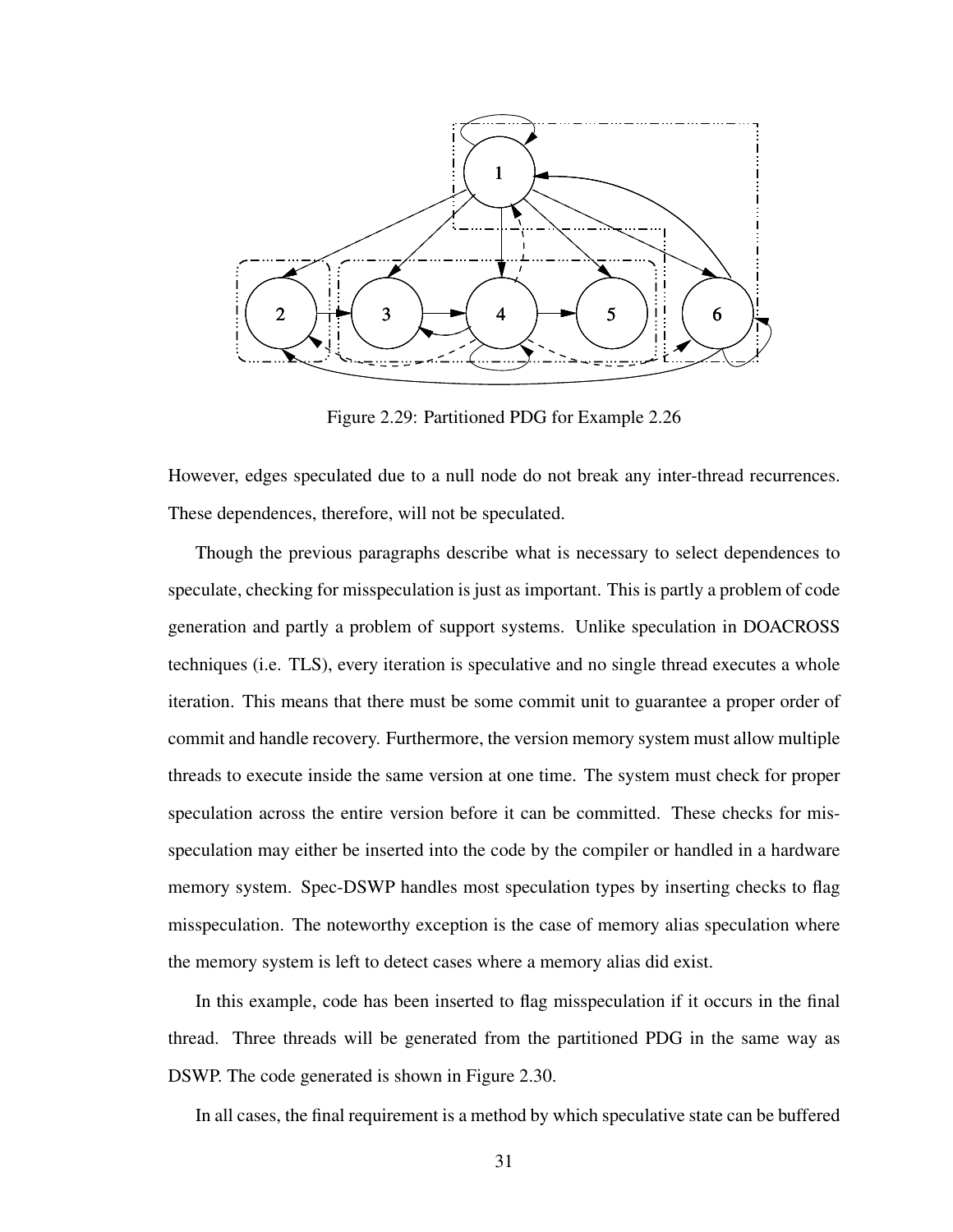```
1 while (node) \{2 node = node \rightarrow next;
3 produce (node);
4 }
             Thread 1
                                1 while (TRUE) \{2 \text{ node} = \text{ consume}();
                                3 \text{ ncost} = \text{calc}(\text{node});4 produce (ncost);
                                5 }
                                             Thread 2
                                                                1 while (TRUE) \{2 \text{ ncost} = \text{cosum}(t);
                                                                3 \cosh \theta = \text{ncost};
                                                                4 if ( cost < T)<br>5 FLAG_MISSPE(
                                                                         FLAG_MISSPECULATION();
                                                                6 }
                                                                             Thread 3
```
Figure 2.30: Parallelized code from Example 2.26

prior to commit and a unit to commit non-speculative state. When misspeculation is signaled, the non-speculative state must be recovered and the work must be recomputed. Version memory systems that allow multiple threads to operate on a given version and commit only when the version has been completed and well-speculated have been proposed in hardware and in software but will not be discussed here [34].

The considerations made in this section can be summarized as a step-by-step procedure:

- 1. Build the PDG for the loop to be parallelized
- 2. Select the dependence edges to speculate
- 3. Remove the selected edges from the PDG
- 4. Apply the DSWP transformation to the PDG without speculated edges
- 5. Insert code necessary to detect misspeculation for dependences to be speculated
- 6. Insert code for recovery from misspeculation

## 2.4 Parallel Stage Decoupled Software Pipelining

Spec-PS-DSWP in particular draws from the pipelining execution model of DSWP with the use of speculation to break recurrences seen in Spec-DSWP and combines them with an idea drawn that partially mirrors DOALL by replicating stages that could be executed independently. The result is a highly applicable technique that is latency-tolerant and highly scalable. As an example, take the code in Figure 2.31.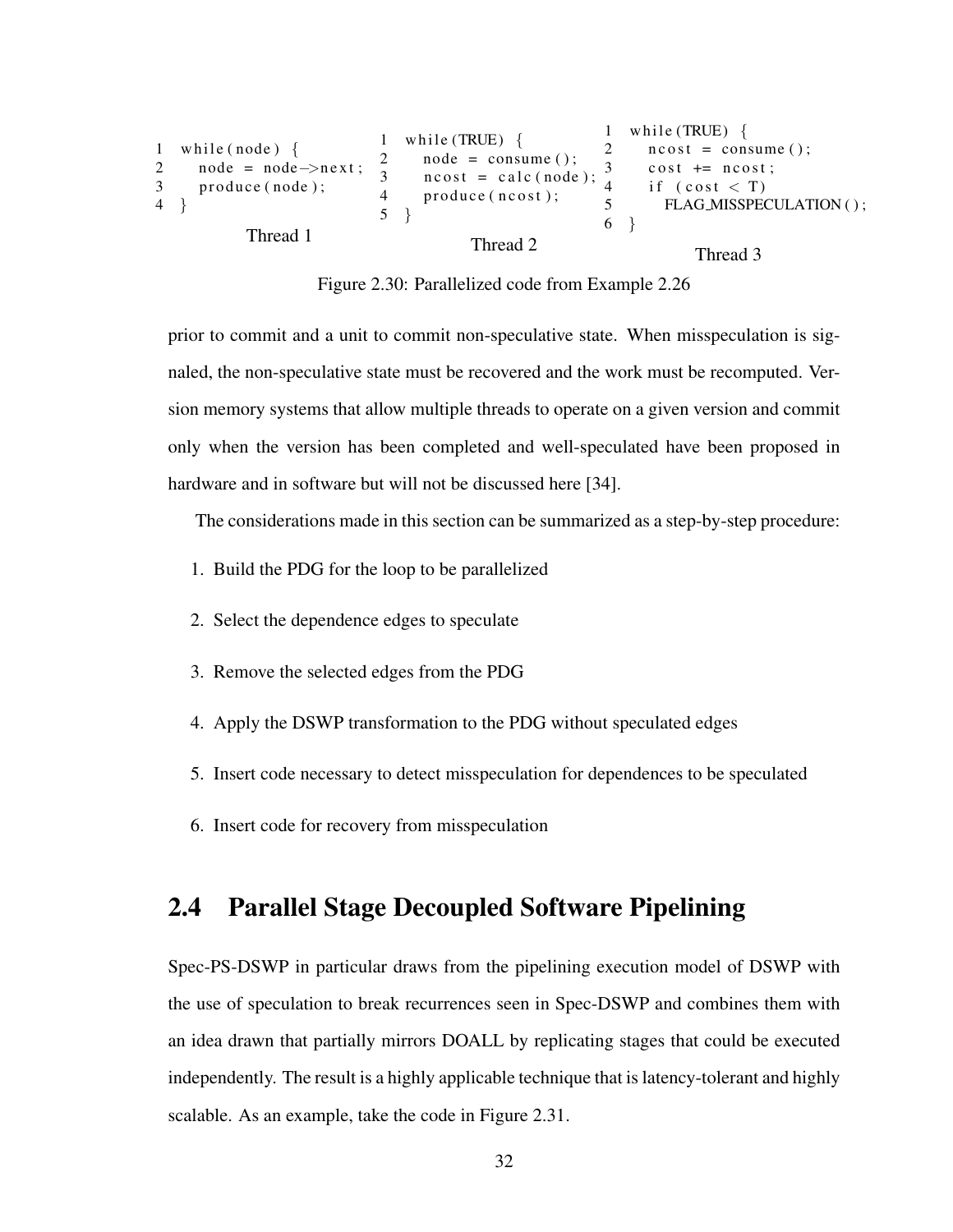```
1 while (node) \{2 p = node \rightarrow list;3 while (p) {
4 if (p \rightarrow val == 0) exit ();
5 p \rightarrow val++;6 p = p->next; }
7 \text{ node} = \text{node} \rightarrow \text{next};8 }
```
Figure 2.31: Code example for Spec-PS-DSWP



Figure 2.32: PDG of sample code from Example 2.31 before and after partitioning

Examining this code and its PDG shown in Figure 2.32(a), there is the familiar list traversal from which we were able to form our DSWP pipeline. There is also an inner loop control dependence from the early loop exit condition that causes a dependence recurrence. With this control dependence removed via speculation, a two-stage pipeline could be formed as previously. This can be seen in the partitioned PDG in Figure 2.32(b).

However, the second stage is likely to be much longer than the first stage – it contains a whole linked-list traversal of its own. This imbalance greatly damages the gains from a Spec-DSWP parallelization. However, each invocation of the inner loop (lines 3-6) is independent of one another, if the memory analysis confirms that each invocation of the inner loop accesses different linked list (if memory analysis could not determine it, profiling and speculation would again be indispensable). This stage could be replicated and all invocations of this loop could be executed in parallel. This *parallel stage* can be executed in parallel on many cores and can be fed with the node found in the first *sequential stage*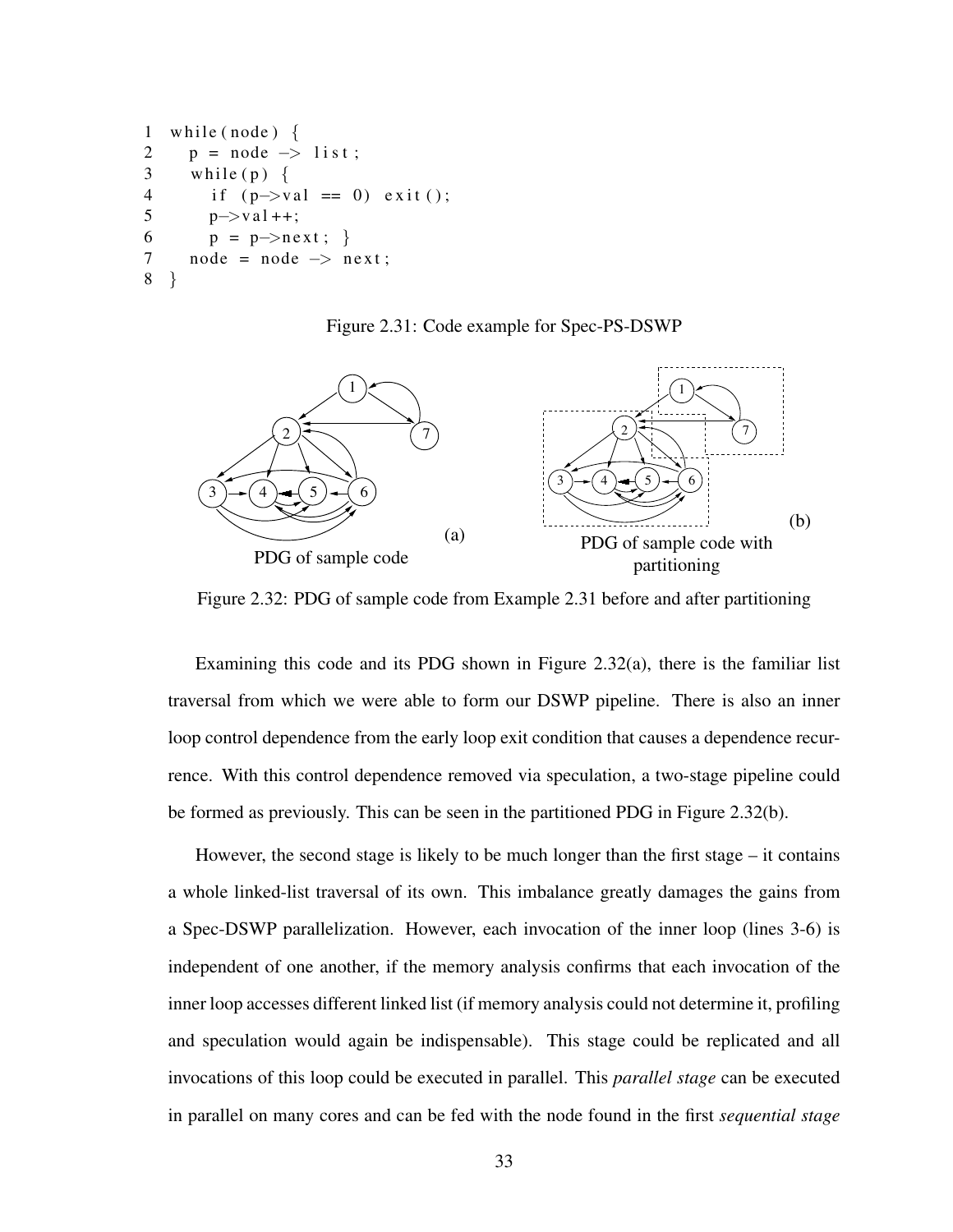

Figure 2.33: Execution model of Spec-PS-DSWP

of the pipeline, as shown in Figure 2.33. The parallel stages need not communicate with each other, similar to the way that DOALL threads need not communicate with each other. Their only common link is the first DSWP pipeline stage. Because the parallel stage may be replicated many times, Spec-PS-DSWP is a highly scalable technique, achieving better speedup as the number of cores increases.

## 2.5 Profiling

Profiling for memory dependence information has been repeatedly mentioned throughout this background chapter as a necessary component for intelligent speculation. Profiling, as described before, involves instrumenting code, either offline prior to runtime or online, on-the-fly prior to actual execution, in order to collect information about loads and stores that alias at runtime. Finding parallelism is inherently hard and though profiling has been described so far as a tool for automatic techniques, when properly presented, it is equally as useful to a programmer or researcher trying to analyze sequential programs for potential parallelism opportunities. Without reasonable profiling information, the programmer must take great pains to determine all dependences, including dependences that do not mani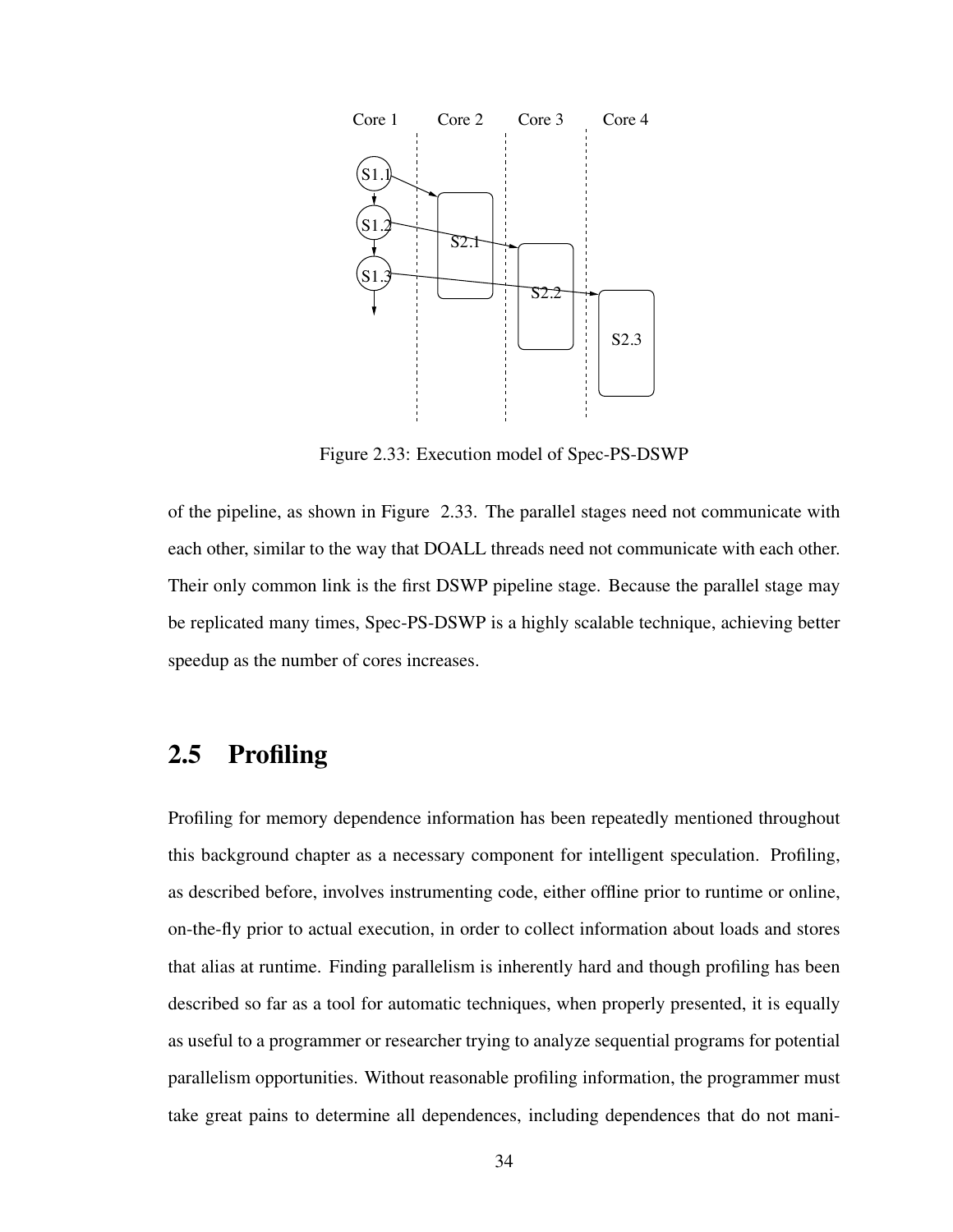fest at runtime. While this may be trivial in a simple program, analyzing a program with deep call graphs and potential memory aliasing is much more difficult. Furthermore, if the dependences can be greatly impacted by the input set, it may be difficult to determine which dependences will manifest in common cases. Profiling may show that certain dependences a programmer expects to manifest never do or, conversely, may show that some dependences the programmer did not expect manifest frequently.

Much work has been put into using profiling for memory dependence analysis. As early as 1995, ATOM was introduced to provide a system for instrumenting individual instructions of a binary for various purposes, including dependence analysis and data trace generation[12]. Individual instruction instrumentation is useful for generating detailed memory dependence information, but ATOM was not targeting parallel programming. DynamoRIO, like ATOM, is an infrastructure for instrumenting binaries rather than source. DynamoRIO, however performs online instrumentation, using dynamic runtime code manipulation to instrument and profile a running binary[39]. While it has been used more extensively for profiling applications, DynamoRIO was also not primarily concerned with aiding in parallelization.

More recently, many research compilers have integrated profiling tools with the more explicit purpose of using profile information for finding parallelism. TEST is a hardwarebased profiler that finds minimum dependence distances between loop iterations and uses it to slice Java programs into speculative threads in a TLS scheme[8]. POSH is similar to TEST in that it also targets a TLS scheme but it further profiles many constructs including loop iterations and subroutines and continuations of these constructs[18]. LAMP is the profiling infrastructure component developed to aid speculation in the VELOCITY compiler which was capable of various parallelization transformations based on such input [27][7]. As it forms the basis of this thesis, it is discussed in great detail in Chapter 3. TEST, POSH, and LAMP all focus on profiling true (RAW) dependences and omits WAW and WAR dependences. WAR and WAW dependences are often omitted from profilers because they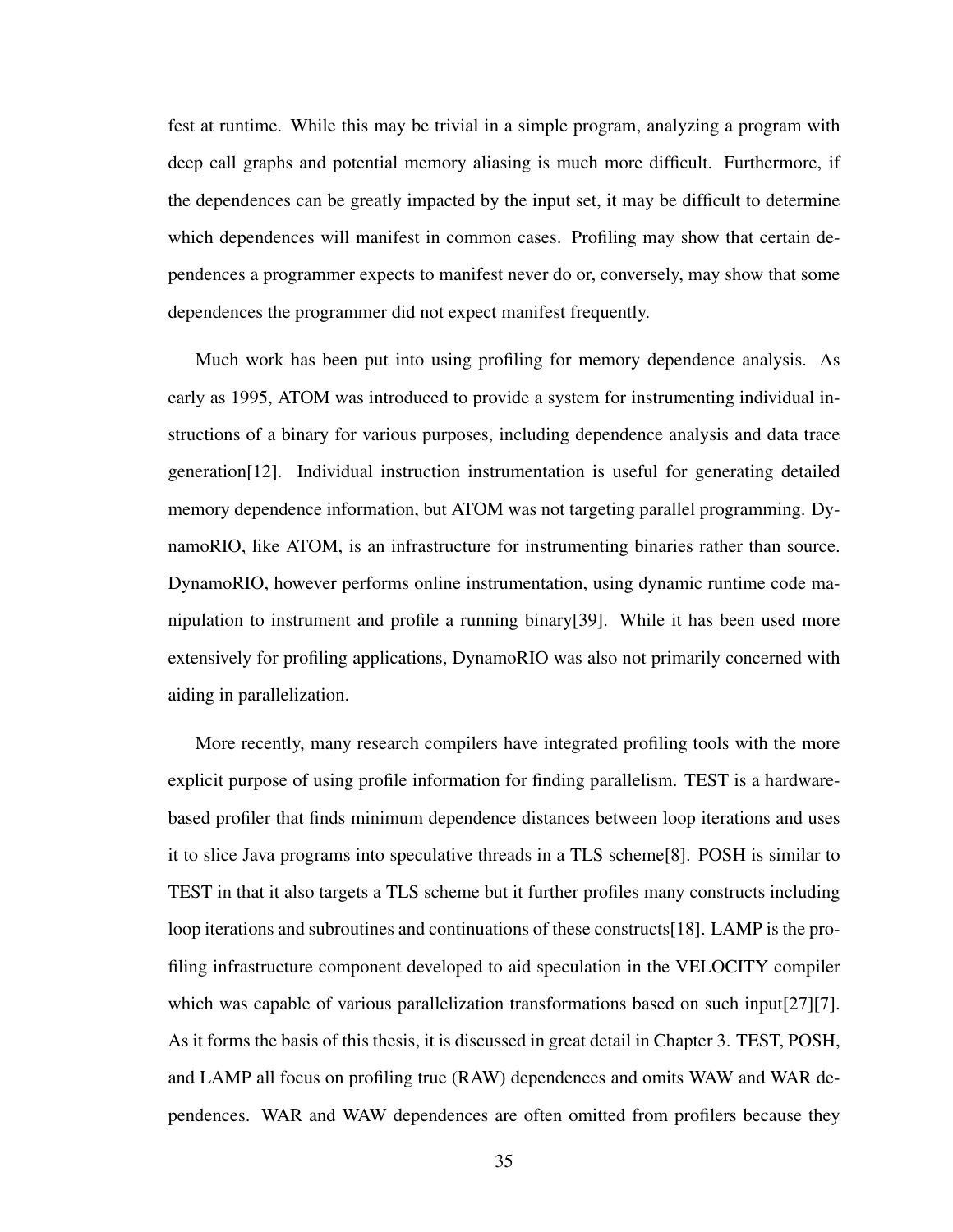require much larger amounts of data to be maintained in order to track all possible cases which can become prohibitive.

The three profiling tools mentioned above are meant only for purposes of a compiler performing automatic parallelization. Other work interprets profiling data for the purposes of a programmer or a researcher interested in analyzing a program for potential parallelism opportunities in a manner more similar to the work presented in this thesis. ParaMeter provides an interactive analysis and visualization system for large traces in order to facilitate identification of parallelism[26]. It provides organized information for massive traces and uses BDD to provide fast trace compression. The LAMP utility detailed in this work does not deal with full traces but rather with organized dependence information from the code instrumented with the LAMP libraries.

In work most closely related to this thesis, Alchemist provides detailed profile analysis for the purposes of parallelism identification[38]. Alchemist provides instrumentation and profile data for all types of dependences for C programs. It bases its analysis on the dependence distance, reporting possible "violations" for loop-carried dependences that are within a certain dependence distance. Dependences beyond the set distance are presumed to be safe as the data will already be available and are not reported. While the Alchemist system does very well in its presentation of data and its representation of all dependence types, the system is unable to produce the correct result in the presence of recursion. Alchemist does not report intra-iteration dependences in any fashion. The LAMP-based utility described in the following chapter, while it does not provide the same information with regards to all dependence types, does provide dependence distance information and produces the correct result in the presence of recursion.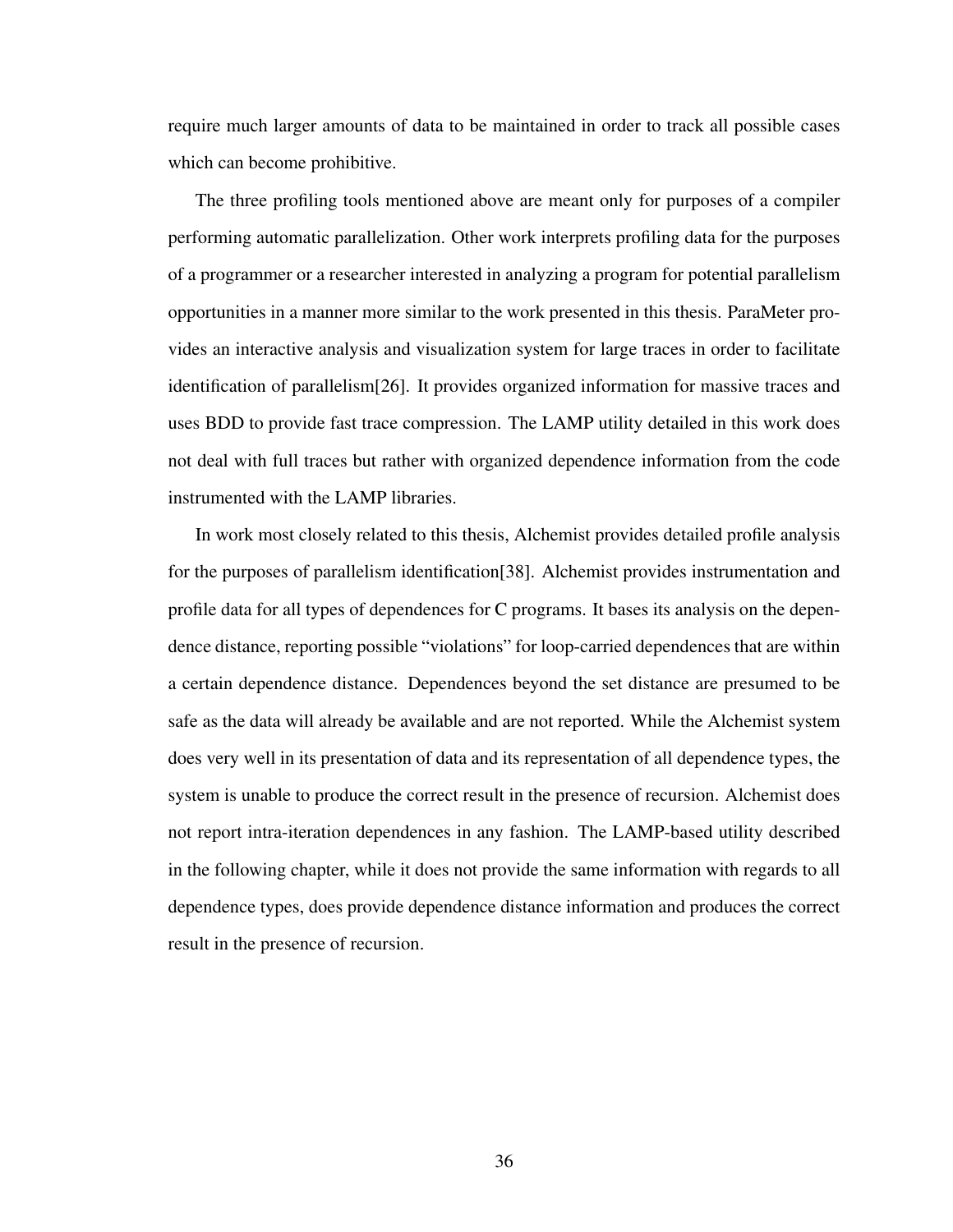## Chapter 3

# Loop-Aware Profiling and Analysis **Utility**

## 3.1 Introduction

As discussed in the previous chapter, dependences limit the extractable parallelism. In addition to analysis that provides static information about possible dependences, profiling tools can give information about which dependences manifest. Whether it is an automatic technique, a researcher investigating new techniques, or a programmer attempting to parallelize a program entirely by hand, dependence information is crucial to a correct parallelization. In the case of the automatic techniques, the compiler needs information in a form it can easily manage and manipulate while a human-readable form is necessary in the other two cases.

This chapter introduces a complete toolset for profiling, processing, and viewing dependence information to aid in parallelization. The tool, titled LAMPView, is formed from three parts, each discussed in a separate section of this chapter.

Section 3.2 discusses the loop-aware memory profiling tool titled "LAMP" which instruments a program to generate loop-aware memory profiling, originally developed in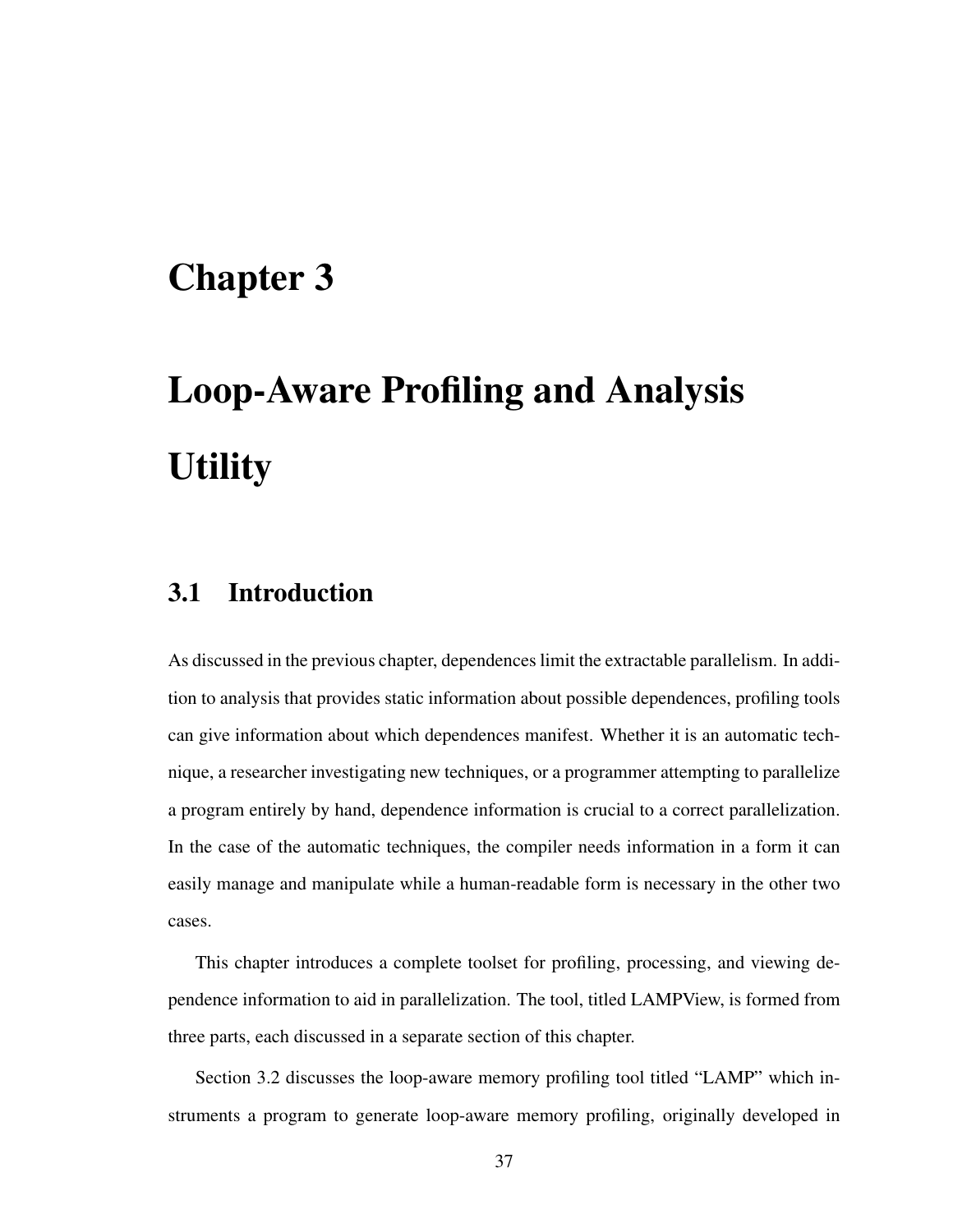work by Raman for the VELOCITY Compiler and ported to the LLVM compiler infrastructure as a part of this work [7][27][16]. Section 3.3 explains a compiler pass developed in the LLVM compiler infrastructure to read LAMP profile data and translate it to user-readable source-level information. Section 3.4 describes a stand-alone utility for a programmer or researcher to retrieve the processed information which is usually not easy enough to read as to be useful. The utility makes dependence information searchable by various parameters, allowing a programmer to find true dependences that manifest regardless of call depth or aliasing that would otherwise make efforts in manual parallelization even more difficult than usual. It also provides means to output all loop-carried dependences with respect to a given loop.

Throughout this chapter, the C code shown in Figure 3.1 will be used to demonstrate the various elements of these profiling tools. The code's purpose is trivial: it consists of three functions, *Fibonacci* which computes the nth Fibonacci number based on a global variable *n*, *fact g* which computes n factorial based on the same global variable, and *fact* which computes n factorial based on a passed parameter *z*. These functions are called in similarly trivial loops in a main function. While the program is simple, the dependences that manifest serve to demonstrate each element of the LAMPView toolset.

## 3.2 Loop-Aware Memory Profiling

The original loop-aware memory profiling tool (LAMP) was developed as a component of work with speculation in the VELOCITY Compiler [7]. LAMP acts in one sense like all other profilers in that it provides runtime dependence information between store/load pairs. However, LAMP provides further information on dependences than a count of occurrences of the store/load alias as most profilers do. LAMP profile data tracks and returns other information useful in parallelization including loop header information and dependence distance. The profile is interpreted with respect to the loop whose header identification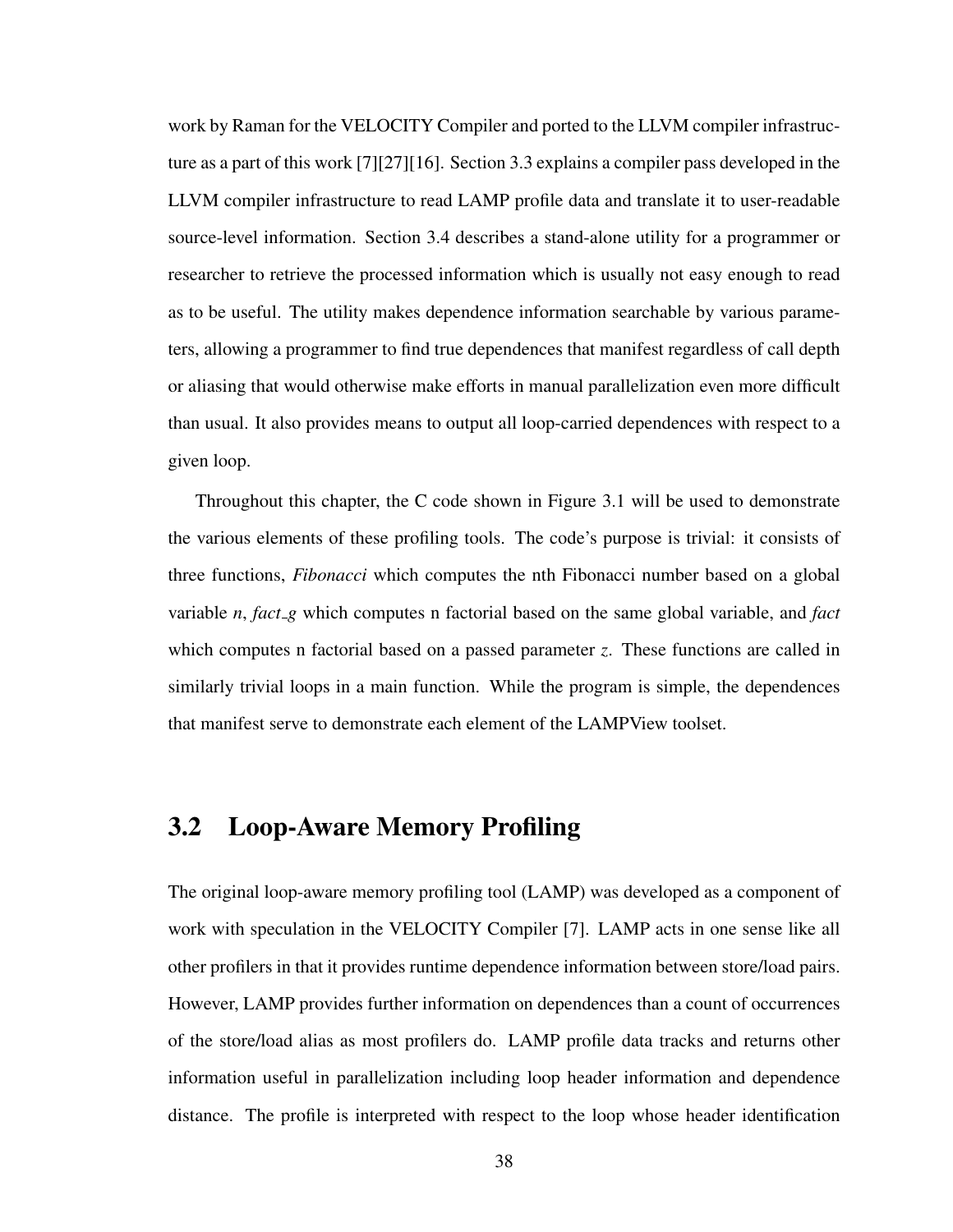```
1 #include \langlestdio.h\rangle\frac{2}{3}int n;\frac{4}{5}long int Fib()6 {
 7 int i = 0;<br>8 long int8 long int f1=1, f2=1, fnext;<br>9 for (i=0; i < n; i++)
              for (i=0; i < n; i++)\begin{array}{cc} 10 \\ 11 \end{array} {
                 fn e x t = f 1 + f 2;
f1 = f2;<br>13 f2 = fnef2 = \text{fnext};
14 }
15 r return f2;<br>16 }
16 }
\frac{17}{18}long int fact_g()
19 {
20 int i=0;<br>21 int bars
              int \, bar s = 1;
\frac{22}{23}for (i=n-1; i > 0; i--)24 {<br>25
              bars = bars * i ;26 }
27
28 bars = bars *n;<br>29 return bars;
              return bars;
30 }
31
32 long int fact(int * z)
33 \t {34}i \cdot n t i = 0;
35 int bars=1;
36 for (i = *z; i > 1; i --)37 {
38 bars = bars *i;<br>39 }
39<br>40return bars;
41 }
42
43 int main ()
44 \t{45}long int fi = 0, fa = 1, i=0;
\frac{46}{47}\begin{array}{ccc} 47 & \text{do} & \{ \\ 48 & & \text{f} \end{array}for (i=1; i < 9; i++)49 {
50 n = i;
51 f i = Fibonacci();<br>52 n = i\%2 ? i\%9 : in\ =\ i\%\ 2\ \ ?\ \ i\%\ 9\ \ :\ \ i\%\ 8;\ \ \ //\ \ 1\ ,2\ ,3\ldots\ 7\ ,053 fa = fact_{g}( );
54 printf ("%d %ld %d %d\n", i, fi, fa, n);<br>55 }
55 }
56 for (i=1; i < 3; i++)<br>57 {
57 {
58 f a = fact ( \& n ) ;<br>59 \text{print} f ( \text{"%d} \text{``} \& d )printf ("%d %ld %d\n", i, fi, fa);
60 }
\begin{array}{ccc}\n61 & & & \rightarrow \\
62 & & & \text{w}\n\end{array}while (fa := 1); // actually iterates only once
63
              return 0;65
66 }
```
Figure 3.1: LAMPView example code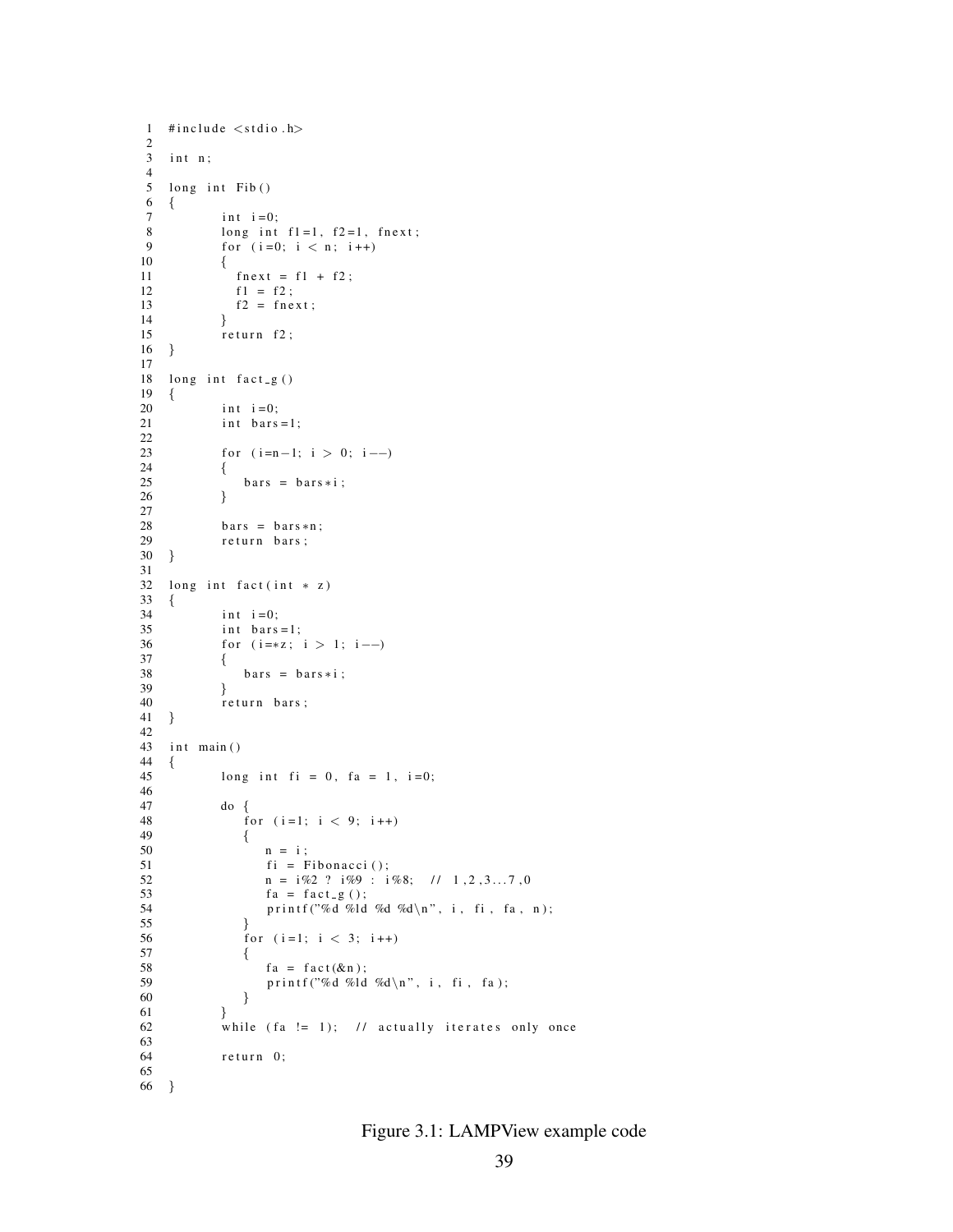number is given, indicating that a load reads a value written by a store executed distance iterations ago a given number of times. The maximum dependence distance of interest can be altered, thus dropping any dependences that exceed that distance. The profiling execution runs to collect this information are run on sequential programs; the LAMP libraries are not currently thread-safe.

The implementation of this profiler is done in two parts. The first is an instrumentation pass written as a part of the compiler. Originally written as a part of the VELOCITY Compiler in work by Raman, part of this work ported it to the LLVM infrastructure so that it might be used with the full range of frontends and backends provided under the LLVM infrastructure. In this instrumentation pass, unique identifier numbers are assigned to all memory operations including loads, stores, and library calls. In particular, memory allocation and deallocation calls are instrumented. Loops are also given unique identifier numbers for use as the header identifier described above. These numbers, generated in sequence as instructions and loops are encountered, are used as in the calls to the LAMP library functions that instrument each memory operation. Memory operation instrumentation takes the identifier, the address accessed, and the size. Loop preheaders and loop exit blocks are also instrumented with calls to library functions indicating the start and end of loop invocations. Loops are also instrumented with calls indicating the beginning and ends of iterations. Finally, initialization LAMP API calls with the total number of instructions and loops are added at the start of the program to configure LAMP, and a finalization LAMP API call is added at the end of the program to trigger LAMP to write the profile results.

After discussion with potential users of the system, it was decided that mapping between LAMP loop identification numbers and the source line number where the loop began would be of great use in parallelizing loops within a program. As a result, in addition to doing the instrumentation, the pass also optionally will output the loop id, loop line number pairs with function name if the bytecode has been instrumented with debug information.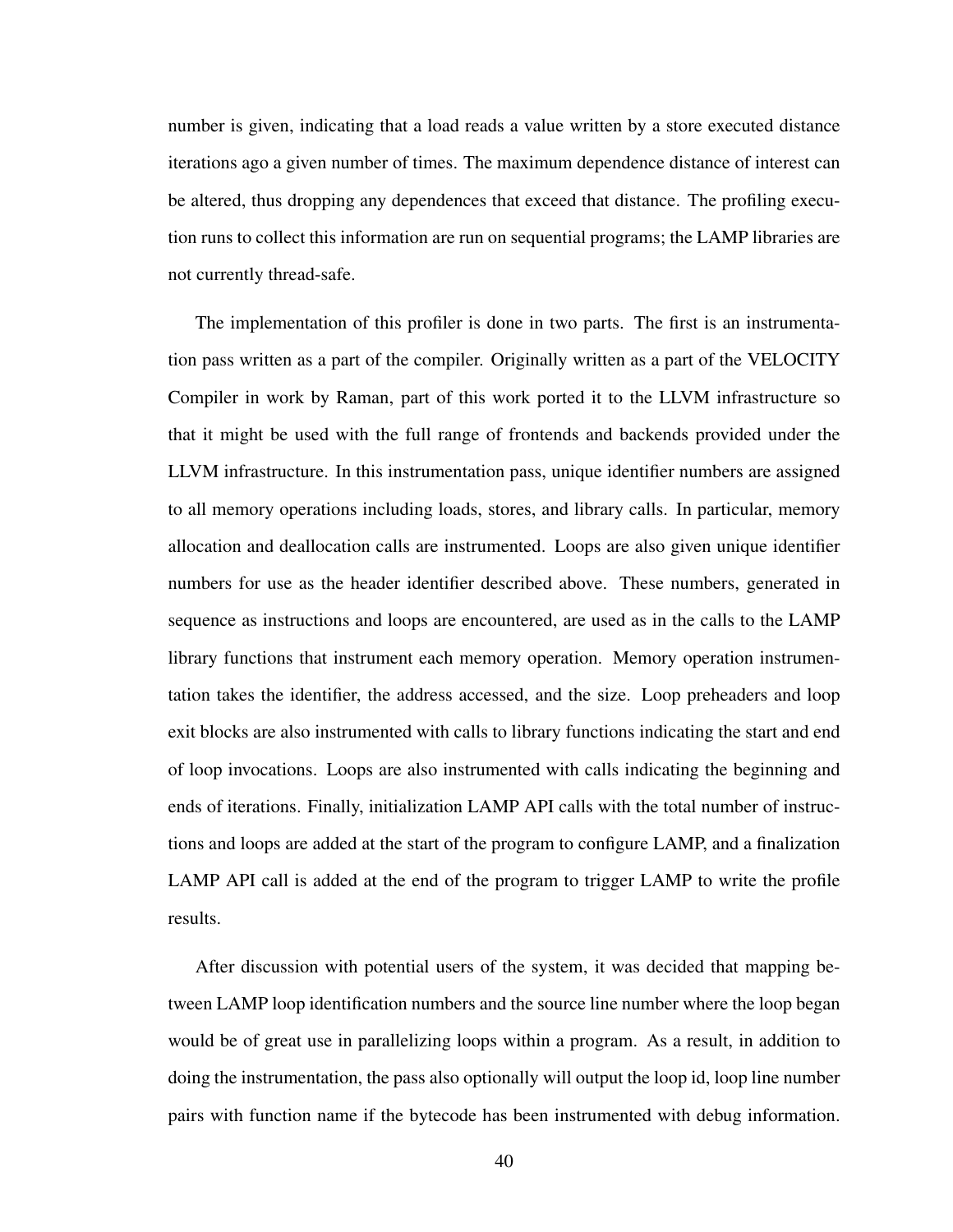(Format: loop id line number function name)

The LAMP library itself is almost unchanged in this work but Raman's work on the LAMP API is mentioned here for completeness[27]. LAMP maintains a timestamp that increments whenever a call to the library is made. It also maintains a **loop nest stack** on which loop header ids are pushed whenever a new loop is invoked, thus maintaining information about the nesting of loops. Information is also maintained about the current loop iteration in a queue structure for each loop; this queue can be simplified in cases where only loop-carried versus intra-iteration information is needed. A **memory writer** map is used to map between locations written and the id of the instruction that wrote that location. This structure is integral to identifying the most recent instruction to have written a location when a load is encountered. Finally, the full profile information is maintained in the LAMP arcs map. In this map is maintained the dependence information discussed in the first paragraph of this section (count, loop header, dependence distance) and is updated whenever the load instrumentation call is made. When such an update occurs, the innermost loop that encloses both the load and the store is found from the loop nest stack, and the distance is determined from the loop iteration queue. At completion of the program, the LAMP arcs map is dumped to a file with all dependence information to be read by a second compiler pass for use in annotation or other purposes.

After some discussion over possible usefulness of the system as a whole with potential users, it was determined that augmenting the LAMP profile libraries with counters to track the number of iterations each loop iterated would be helpful. While the original VELOC-ITY compiler determined relative frequencies of manifesting dependences in other ways, this capability was no longer present in LLVM. This relative frequency is particularly useful when a programmer or compiler is trying to determine possible candidates for speculation as described in the background sections on speculation (Sections 2.1.5,2.2.3, and 2.3.3). As a result, a loop iteration count vector was added to the LAMP infrastructure. Without altering the LAMP API, it tracks iteration counts for the invoked loop using the loop nest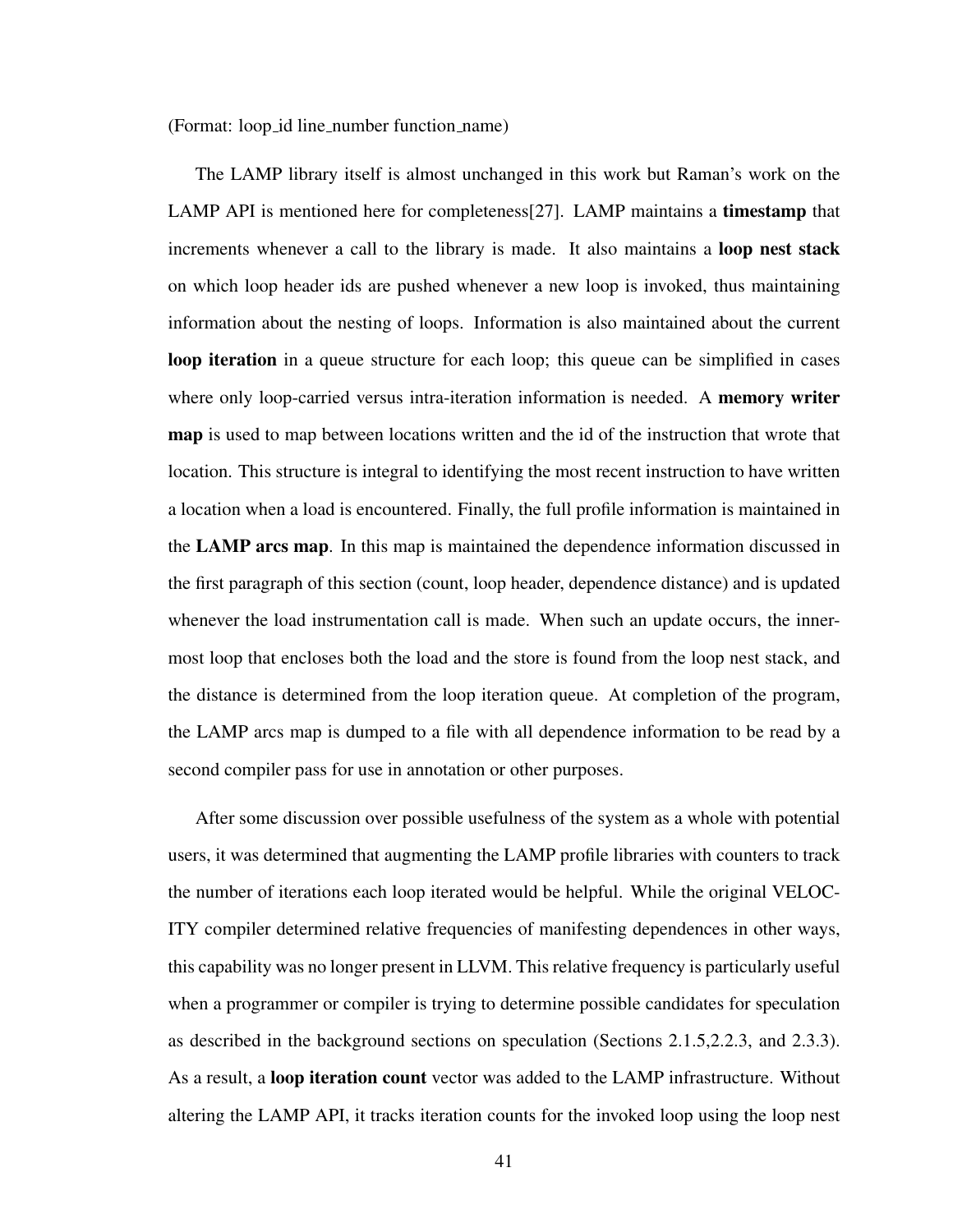stack to determine the loop id on each call to the LAMP loop iteration function. The total iteration counts are dumped to the end of the same file as the rest of the profile data. The profile thus provides total iteration counts for use in determining the fraction of times the dependence manifests. A sample file is shown in the next section in Figure 3.2 with the original profile results in lines 2 to 21 and the added loop iteration counts shown in lines 23 to 25.

## 3.3 LAMP Profile Reader

Unlike the previous LAMP implementation in the VELOCITY Compiler, the new LLVM infrastructure does not currently maintain instruction-level annotations (and thus unique identifiers for instruction) in the intermediate representation. Therefore, the ordering and number of instructions must be preserved until LAMP profile data can be read and mapped with the appropriate instruction. The LLVM pass developed as a part of this work operates in three phases:

- 1. First, the pass uses the uninstrumented bytecode to reissue the same unique identifiers to each loop. As it does this, it creates two maps, one from the LAMP id number to the LLVM basic block that forms the header of the loop and one that maps from the LLVM header basic block back to the LAMP id.
- 2. Second, the pass uses the uninstrumented bytecode to reissue the same unique identifiers to each memory instruction. As it does this, it creates two maps, one from the LAMP id number to the LLVM instruction and one from the LLVM instruction back to the LAMP id.
- 3. Finally, it reads the profile generated by running a LAMP-instrumented program. The read profile is then used to identify the instructions that depend upon each other.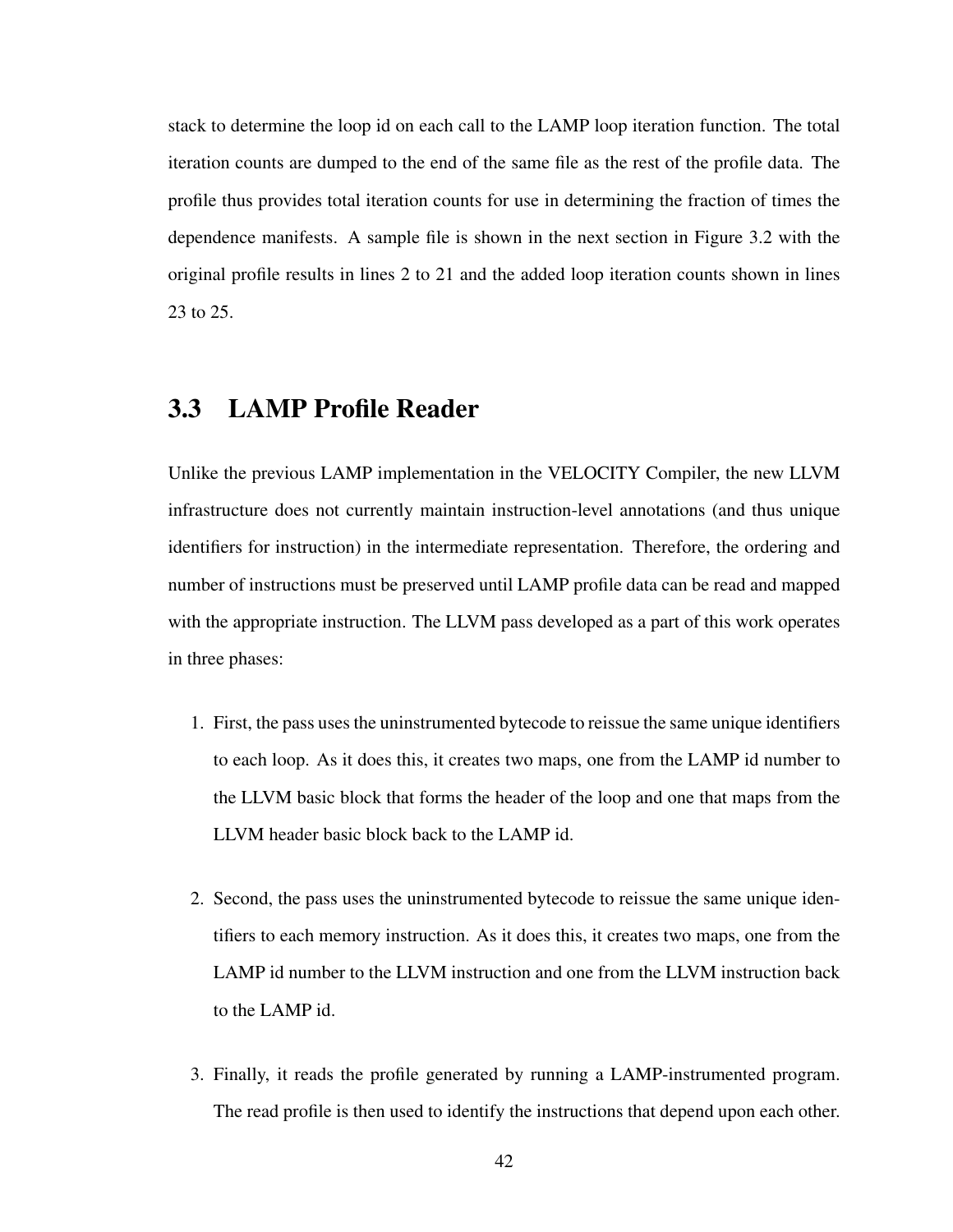```
1 . . .
2(11506112(10))3(11514142(70))4(12006112(10))5(12014142(70))6 (123 0 6 112 (1 0 ))
7(123 \t1 \t4 \t142 \t(3 \t0))8 ( 127 1 4 142 ( 4 0 ) )
9(13004124(40))10 ( 130 0 4 128 ( 4 0 ) )
11 ( 135 0 4 131 ( 8 0 ) )
12(13606112(10))13 ( 136 1 4 142 ( 7 0 ) )
14 ( 137 0 4 118 ( 8 0 ) )
15 ( 138 0 4 133 ( 8 0 ) )
16 ( 141 0 6 112 ( 1 0 ) )
17 (141 1 4 142 (7 0) )
18 ( 144  0 6 112 ( 1 0 ) )
19 ( 144 1 4 142 ( 8 0 ) )
20 ( 152 0 6 147 ( 1 0 ) )
21 ( 152 1 5 158 ( 1 0 ) )
22 . . .
23 1 44
24 2 36
25 3 2
26 4 9
27 5 3
28 6 1
29 . . .
```
Figure 3.2: LAMP profile excerpt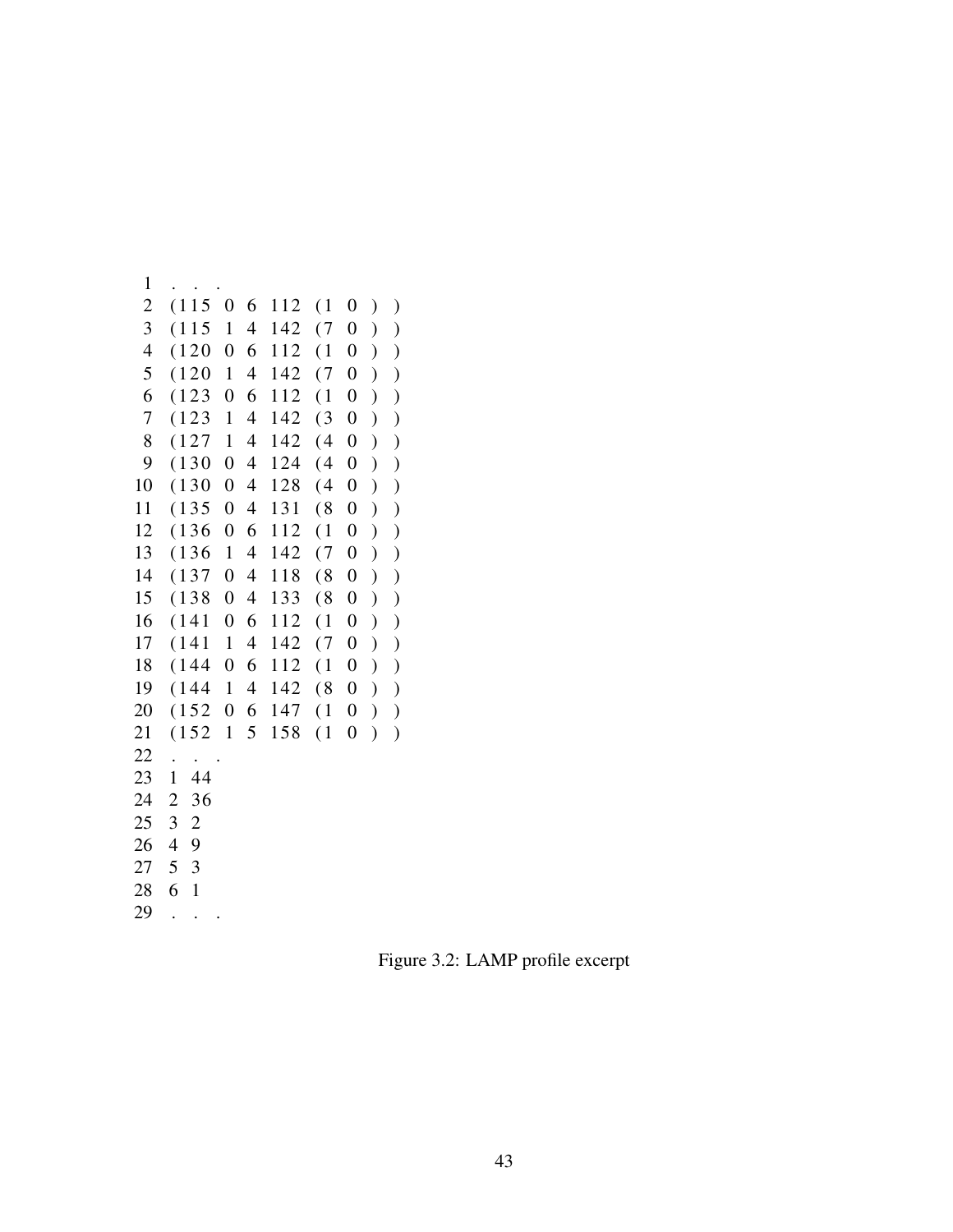Since the LAMP ids are meaningless to a user, the current LAMP reader compiler pass translates these profile results into information that is more useful to a programmer or researcher. As an example, Figure 3.2 shows a few lines from the profile of the code in Figure 3.1. The basic structure of the first portion (lines 2-21) of the profile is: (Mem1 DependenceDistance LoopID Mem2 (Count 0)) where Mem1 depends on Mem2. The second portion (lines 23-28) is: LoopID LoopIterationCount<sup>1</sup>

As an example, the first two lines of the profile are those indicating that *i* depends upon itself in the loop on line 48 in the code in Figure 3.1. Furthermore, discussing possible formats for output with potential users of the system, it was clear that LLVM IR data is of almost no use to a programmer. Such information requires the programmer to delve into LLVM bytecode to decipher information which would render the tool more of a hassle than an aid. For these reasons, in most circumstances, the pass also retrieves information about the original source form of the code. The second part of the profile is also hard to interpret as one must associate loop IDs back to the dependences for it to be helpful – e.g. it is hard to see that the dependence on line 3 in Figure 3.2 manifests 7 times in a total of 9 loop iterations as seen on line 26. This all takes place in the final phase listed above. Below is a further breakdown of the final phase of the LAMP reader pass:

- 1. The pass determines if the entry is a loop-carried dependence or an intra-iteration dependence so that output will be sent to a different file for each.
- 2. The entry is parsed and associated (using the previously described maps) with its LLVM instruction.
- 3. The operands of both the store and the load instruction are traced recursively backwards through the LLVM bytecode until original source code variable names are discovered.

<sup>&</sup>lt;sup>1</sup>The observant reader will note that the iteration counts include the "iteration" when the loop exit condition is met and no meaningful work is completed. This can distort the fraction of times manifested to total iterations by a factor no greater than the number of invocations of the loop. Nonetheless, the fractions still provide a meaningful measure.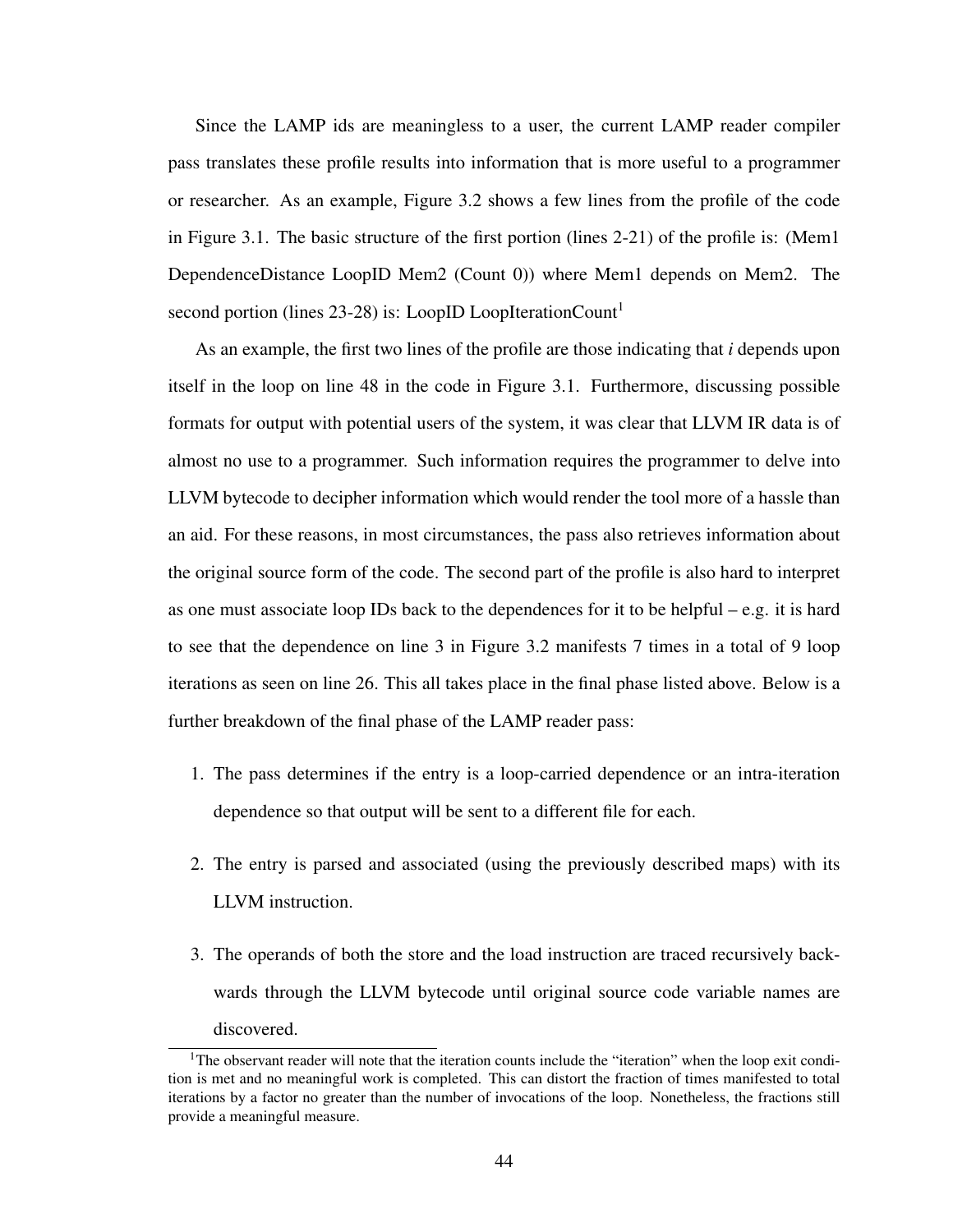- 4. If debug instrumentation was used at compile time, the pass then determines the original source line from which the dependence originated.
- 5. The LAMP-generated dependence information augmented with the information of interest to the programmer is output to file. This information includes the variable name, LLVM basic block name, source function name, and line number of both the store and load of the profiled dependence. The ratio of dependence manifestations to total loop iterations is also calculated here.

As stated previously, the resultant processed profile exists in two files, one for loopcarried and one for intra-iteration dependences. The reason for this was a request by a potential user of the system for loop-carried dependences, which are often of greater interest, to be easily able to quickly distinguish from other true dependences. The basic format of the files in both instances is: [variable1 @ function1 \* basicblock1 l# lineNumber – variable2 @ function2 \* basicblock2 l# lineNumber] Count P:Fraction L: LoopID

where variable1 depends on variable2. LoopID is omitted for intra-iteration dependences. Originally, only the variable, function, and LLVM basic block name along side the count were available in the processed profile output. This set of data, while useful, was seen to be non-ideal after some discussions with potential users. This is the case because the exact location of the data use is unknown. While the basic block information gives a general offset from the start of the function, it is an LLVM IR construct and difficult for a programmer not interested in examining LLVM bytecode to associate back to the original code. As a result, debug profiling information added at compile time was used to extract original source line numbers. Source line numbers resolved the issue and had the secondary positive characteristic of allowing a programmer to examine dependence information by line number alone, as will be seen in Section 3.4. LoopIDs were also included because of the usefulness of information regarding a specific loop when targeting loops for parallelization. Further discussion of this component is found in 3.4.4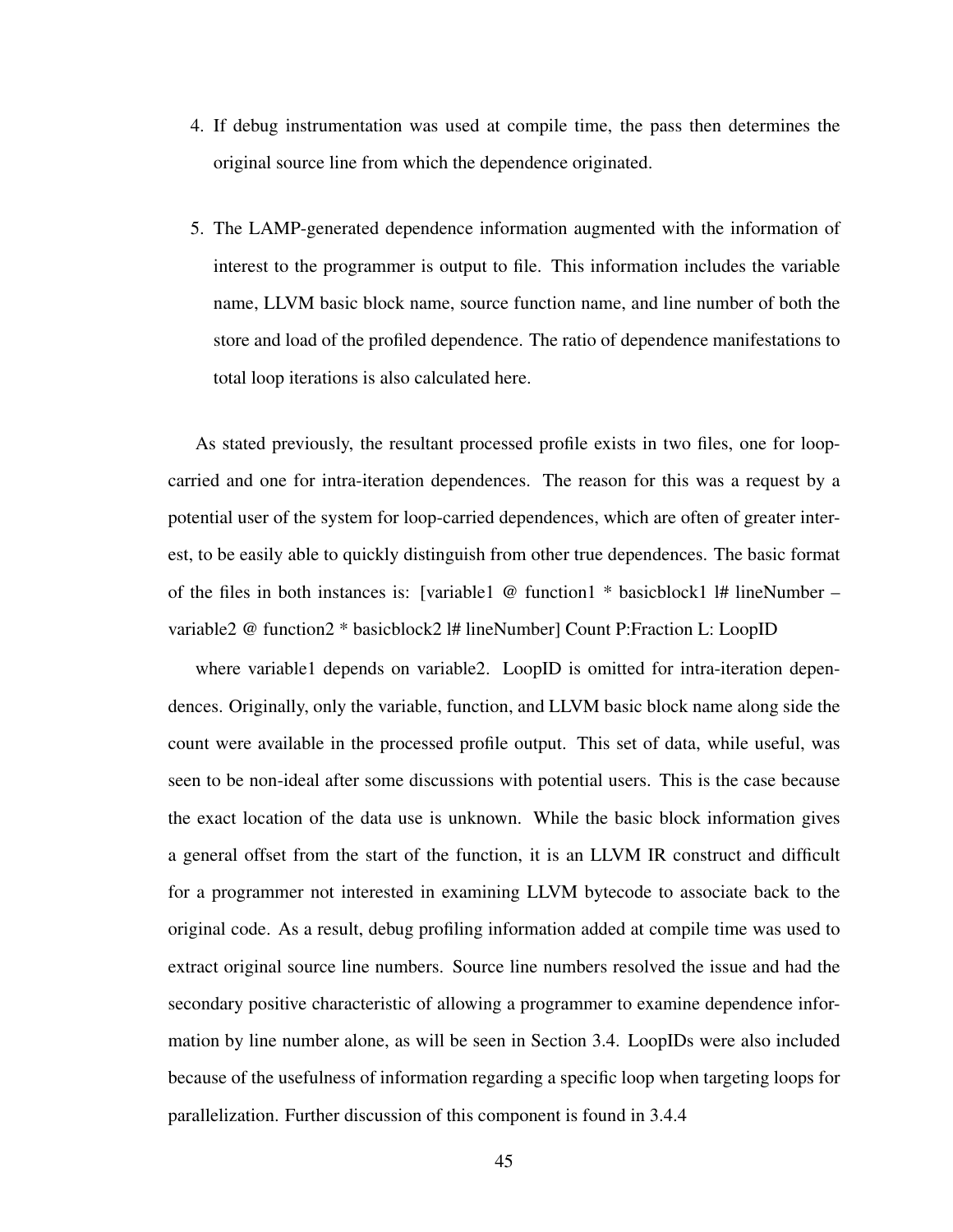1 [ f 1 @ Fibonacci \* bb 1# 11 -- f 1 @ Fibonacci \* bb 1# 12] 28 P:0.6364 L 2 [ f 2 @ Fibonacci \* bb 1# 11 -- f 2 @ Fibonacci \* bb 1# 13] 28 P:0.6364 L: 3 [ f 2 @ Fibonacci \* bb 1# 12 -- f 2 @ Fibonacci \* bb 1# 13] 28 P:0.6364 L: 4  $\begin{bmatrix} i & \mathcal{Q} & \text{fact}_g & * & \text{bb} & 1\# & 25 & -\end{bmatrix}$   $\begin{bmatrix} \mathcal{Q} & \text{fact}_g & * & \text{bb} & 1\# & 23 \end{bmatrix}$  21 P:0.5833 L:2 5 [i @ fact\_g \* bb 1# 23 -- i @ fact\_g \* bb 1# 23] 21 P:0.5833 L:2 6  $\begin{bmatrix} i & \mathcal{Q} & \text{fact}_g & * & \text{bb3} & 1\# & 23 & -1 & i & \mathcal{Q} & \text{fact}_g & * & \text{bb} & 1\# & 23 \\ 20 & \mathcal{Q} & 2 & 2 & 2 & 2 & 2 \end{bmatrix}$ 7 [ i @ main \* bb4 1# 50 -- i @ main \* bb7 1# 48] 7 P:0.7778 L:4 8 [i @ main \* bb4 1# 52 -- i @ main \* bb7 1# 48] 7 P:0.7778 L:4 9 . . .

Figure 3.3: LAMP Reader excerpt – Loop-carried output file

Furthermore, it was pointed out by potential users that the information provided by the profile for count was, for reasons mentioned earlier, somewhat insufficient to a programmer trying to decide on candidates for speculation. The programmer would have to determine total iteration counts for themselves. Potential users noted that manually comparing such counts with raw dependence manifestation counts was tedious and greatly diminished the usefulness of the tool. As a result, the total loop iteration counts generated by the new LAMP library code was used to calculate the fractional number of times the dependence manifests in relation to the number of times the loop executes<sup>1</sup>.

Examining the samples, the loop-carried dependences for f1 and f2 in the Fibonacci's sequence calculating function "Fibonacci" is seen in 3.3. The first line indicates that f1 at line 11 "Fibonacci" depends upon f1 the value stored to f1 in line 12 of "Fibonacci" in a previous iteration. Similarly, the intra-iteration dependence file shown in 3.4 shows that the initial values from line 8 are used at line 11 and that fnext at line 13 depends upon the value stored to fnext at line 11. The final numbers on the lines in both cases indicate the number of times the dependence manifests and the fraction of times it manifests in relation to the number of times the loop executes.

While this final phase is largely tailored to the goal of extracting information of use to a programmer or researcher interested in examining the source, the general structure of the pass lends itself to relatively minor modifications that would allow the compiler to use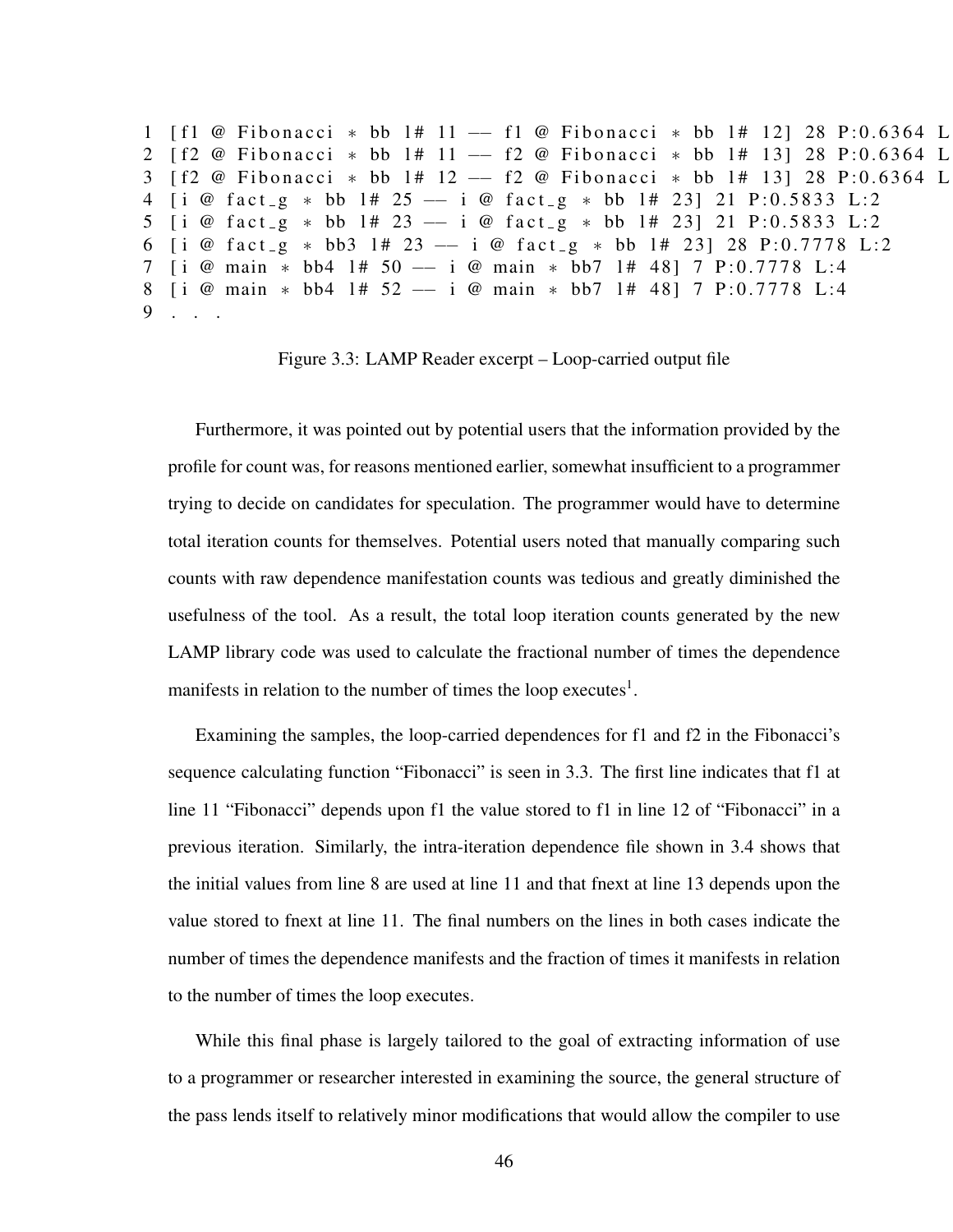1 [ f 1 @ Fibonacci \* bb 1# 11 -- f 1 @ Fibonacci \* entry 1# 8 | 8 P:0.8889 2 [ f 2 @ Fibonacci \* bb 1# 11 -- f 2 @ Fibonacci \* entry 1# 8] 8 P:0.8889 3 [ f 2 @ Fibonacci \* bb 1# 12 -- f 2 @ Fibonacci \* entry 1# 8] 8 P:0.8889 4 [fnext @ Fibonacci \* bb 1# 13 -- fnext @ Fibonacci \* bb 1# 11] 36 P:0.8 5 [n @ main \* bb7 1# 54 -- n @ main \* bb7 1# 52] 8 P:0.8889 6 [ i @ f a c t \_ g \* bb 1 # 25 -- i @ f a c t \_ g \* e n try 1 # 23 | 7 P : 0.7778 7 [i @ fact\_g \* bb 1# 23 -- i @ fact\_g \* entry 1# 23] 7 P:0.7778 8 [ i @ f a c t \_ g \* bb3 1# 23 -- i @ f a c t \_ g \* e n t r y 1# 23] 8 P: 0.8889 9 [z @ fact 1# 36 \* entry -- n @ main \* bb7 1# 52] 1 P:1 10  $\lceil n \pmod{4} \rceil$  + 28 −− n @ main \* bb7 1# 52] 8 P:0.8889 11 [ i @ main \* bb7 1# 54 -- i @ main \* bb 1# 48] 1 P:1.000 12 [ fi @ main \* bb7 1# 54 -- fi @ main \* bb4 1# 51] 8 P:0.8889 13 [ f a @ main \* bb7 1# 54 -- f a @ main \* bb7 1# 53] 8 P:0.8889 14 [i @ main \* bb7 1# 48 -- i @ main \* bb 1# 48] 1 P:1.000 15  $\lceil n \pmod{2} \rceil$  \* entry  $1 \# 23 \text{ -- } n \pmod{2}$  main \* bb7  $1 \# 52 \}$  8 P:0.8889 16 . . .

Figure 3.4: LAMP Reader excerpt – Intra-iteration output file

the profiled dependence information. For example, with the maps already in place to map LAMP id back to LLVM instruction, modifying edges of a PDG with profiled information would be possible. In its current implementation, however, the extracted information is used in conjunction with a utility program to present dependence information requested by a programmer.

## 3.4 LAMP Dependence Viewer Utility

While the dependence information generated to file by the LAMP compiler pass described above in Section 3.3 is structured so that it can be inspected manually, tracing dependence information by hand is intractable for large programs. In fact, even in this simple example program, it is difficult to find dependences of interest amongst the 63 dependence entries generated. To alleviate the complications from tracing dependence data by hand, a viewing utility was created as a part of this work.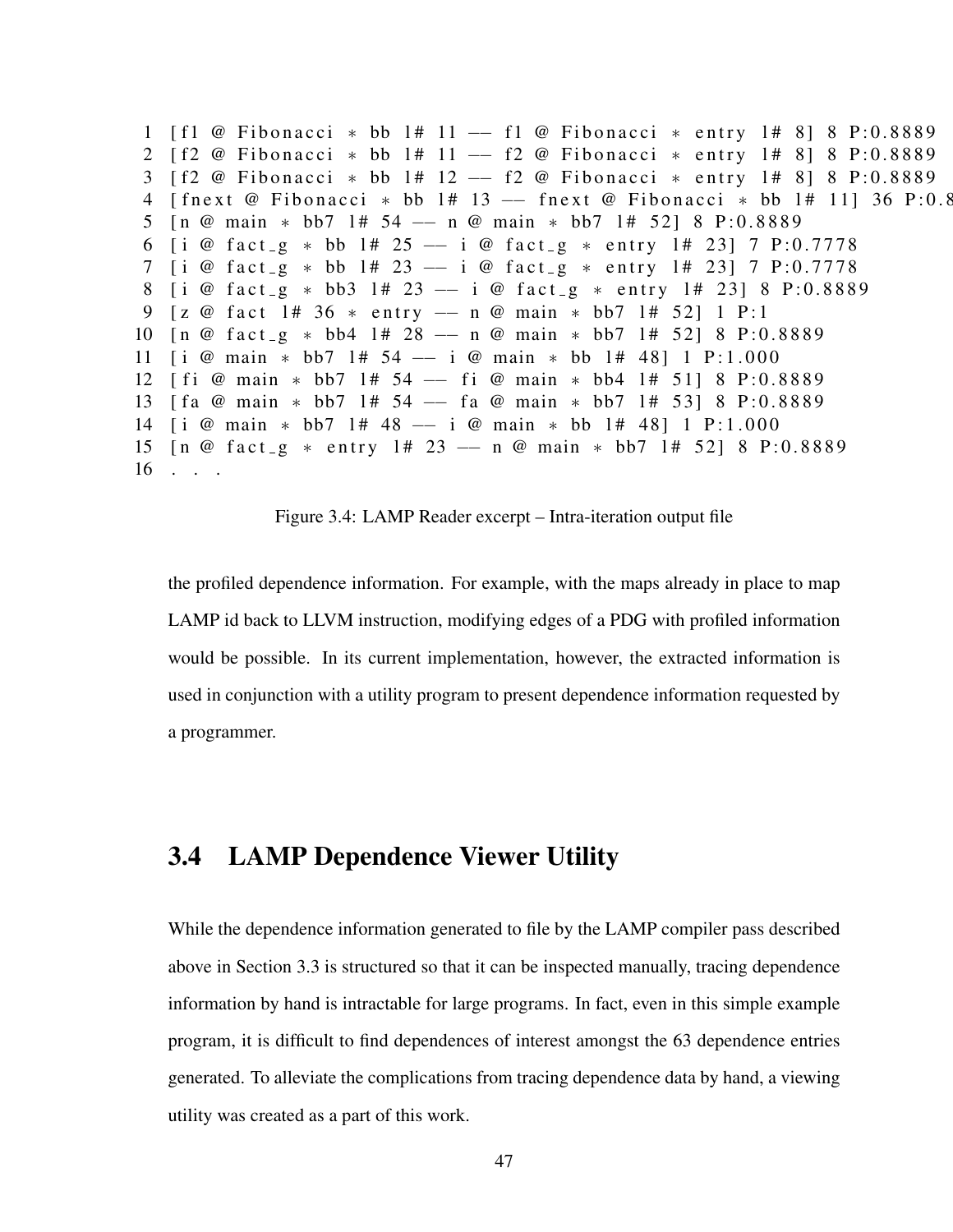#### 3.4.1 Overview

Based upon user request for loop-carried data only or all data, the viewing utility reads the files generated by the LAMP reader, expecting them in a format like the ones seen in Figures 3.3 and 3.4. As it reads data, it constructs a hash-table. Each entry in the hash-table corresponds to a specific instance of a variable from the LAMP reader output with the same name, function, basic block, and source line number. Hashes are done based on variable name only and entries are constructed for all variables that are encountered in parsing the file, whether it is due to a store or to a load. Duplicate entries produced by the profile reader due to multiple IR instructions contributing to a single source code operation are ignored at this point. As will be seen in Section 3.5, removal of duplicate entries notably decreases the number of dependences with which a programmer must contend.

After the appropriate hash-table entry is found or constructed and added to the table, a *required by* node is linked from the entry for the variable that requires it. A *requires* node is linked from the entry for the variable that uses the value generated. If this exact dependence has been seen before, a duplicate node is not created. The entire dependence structure is created in this fashion.

#### 3.4.2 Simple Search Options

Once the dependence table is fully constructed, the user is presented with a menu that allows search by various parameters. Any time a dependence or dependence chain is displayed, the user is given all information available including variable name, function name, and source line number (in cases without debug instrumentation, line number is identified as *unknown*). Simple search options include:

- 1. List all variables with dependences discovered in a function
- 2. Find all *required by* relations associated with a variable name
- 3. Find all *requires* relations associated with a variable name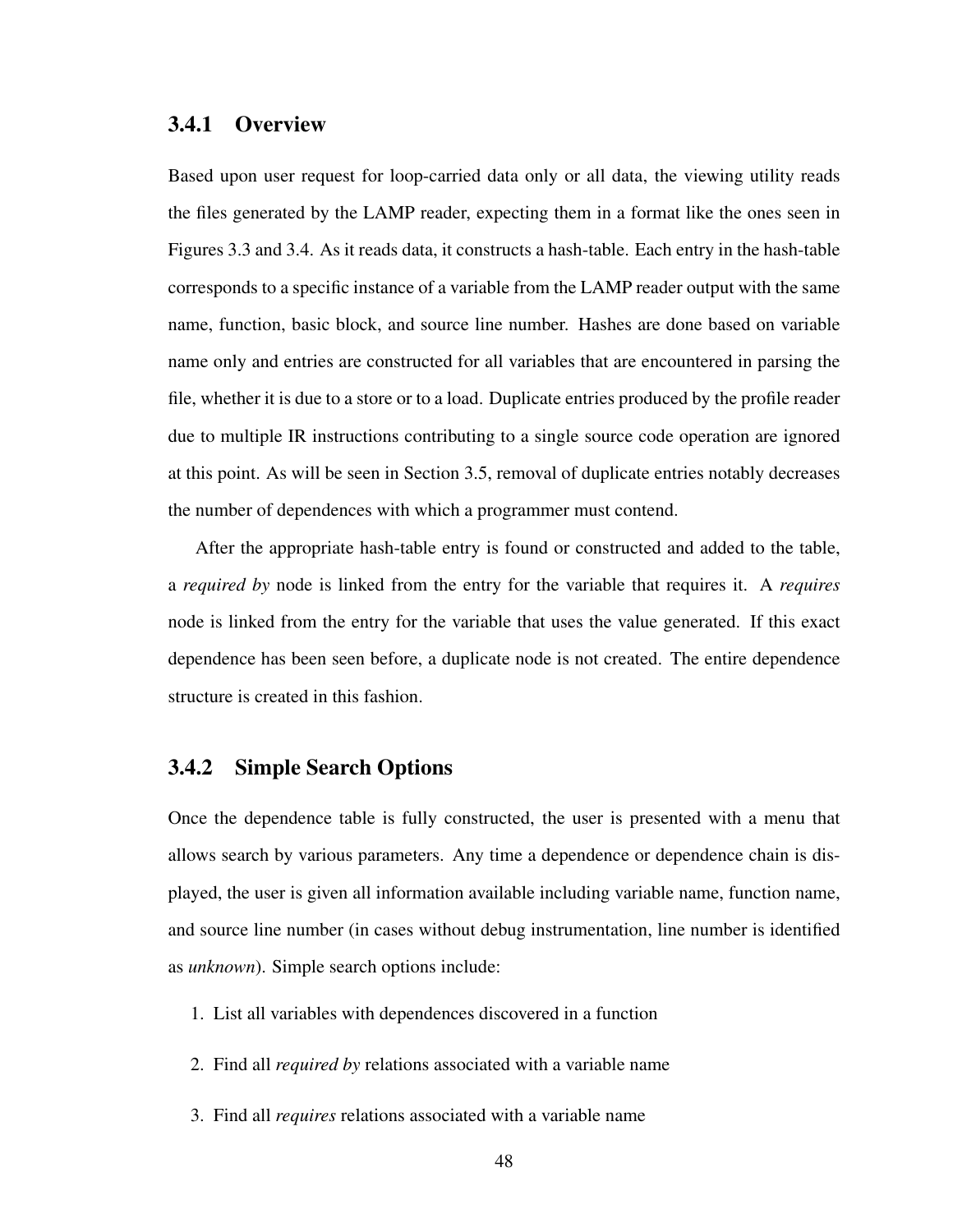```
1 Found n in function "main" (block bb7 line 52), feeds:
2 -- n in function "main" (block bb7 line 54)
3 \rightarrow z in function "fact" (block entry line 36)
4 \rightarrow -n in function "fact_g" (block bb4 line 28)
5 - n in function "fact g" (block entry line 23)
6 Found n in function "main" (block bb4 line 50), feeds:
7 - n in function "Fibonacci" (block bb5 line 9)
```
Figure 3.5: LAMP Viewer example search for *required by* tree for variable *n*

Finding all variables with profiled dependences in function *Fibonacci* yields the list fnext, n, f1, f2, i. This option can be particularly useful in a first pass over code, finding which variables (in particular, global variables) are used and thus may need to be dealt with by privatization or communication when parallelizing code. Using the second option to find values needed by global *n* yields the output seen in Figure 3.5. The first entry indicates that the value stored by n at line 52 is used by n at lines 52, 28, and 23, and aliases with z used at line 36. The second entry indicates similar information. Note that the four dependences on n at line 52 displayed here correspond directly to entries at lines 5, 9, 10, and 15 respectively in the original output file in Figure 3.3. This listing displays two particularly useful elements of this system when it comes to parallelizing code. It organizes and sorts dependence information that even in a cleaner form of the output shown in Figures 3.2, 3.3, and 3.4 would be difficult to parse. More importantly, while a programmer may not immediately see which global variables are required in functions deeper in the call graph, particularly when they alias as in the case of z at line 36, a query on any global variable will identify where they are used.

Using the third option to find lines that use the value stored to f1 yields the output seen in Figure 3.6. This indicates the same information seen before in the first line of both Figure 3.3 and Figure 3.4, that f1 at line 11 uses the value written to variable f1 at line 8 and the value written at line 12. If loop-carried only had been selected, only the second dependence would appear.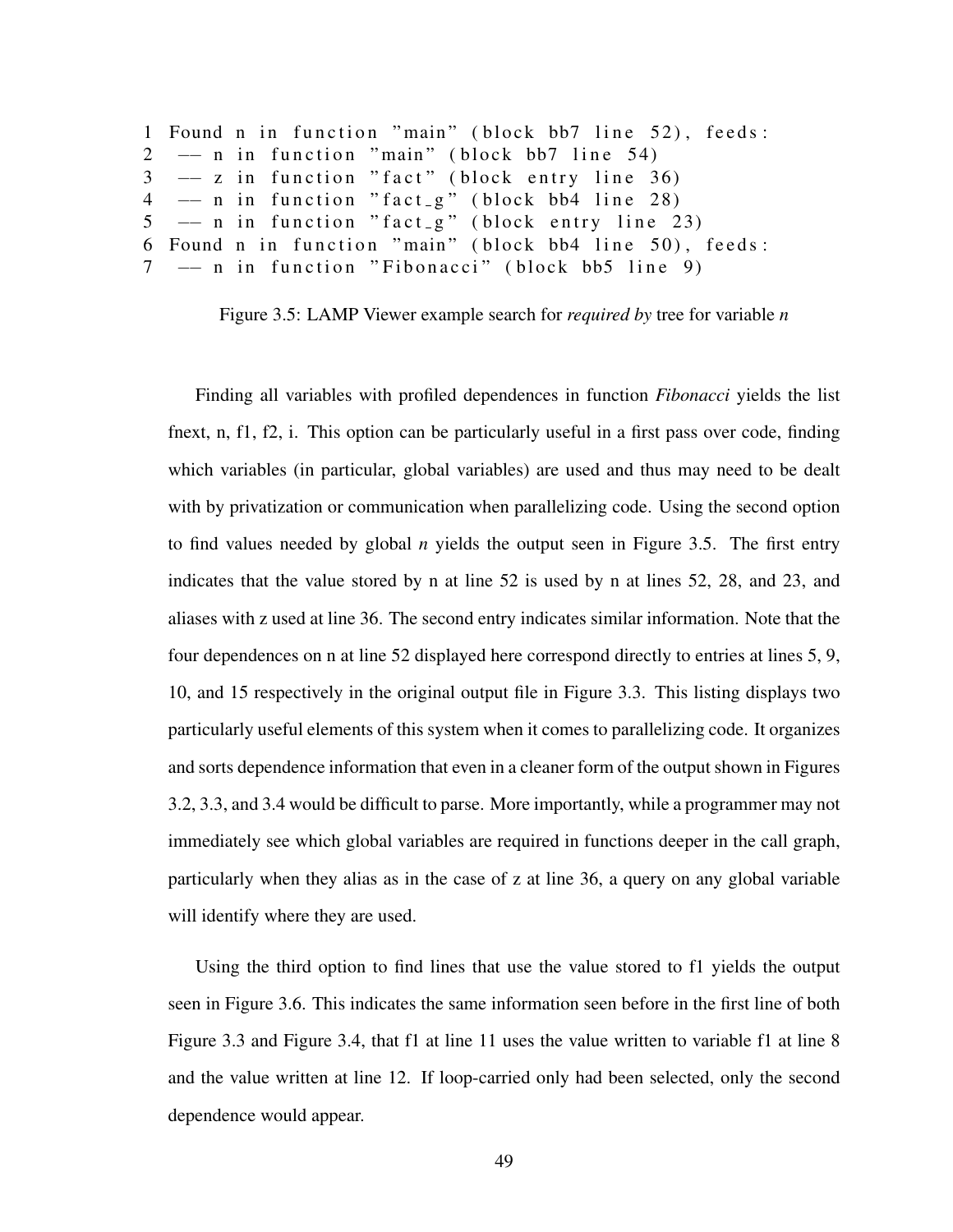```
1 Found f1 in function "Fibonacci" (block bb line 11), is flow-dependent
2 - f1 in function "Fibonacci" (block entry line 8)
3 - f1 in function "Fibonacci" (block bb line 12)
```
Figure 3.6: LAMP Viewer example search for *required by* tree for variable *f1*

#### 3.4.3 Advanced Search Options

These simple options only give immediate dependence information which is often not completely helpful since there may be multiple call levels through which the memory location passes and is used before the modified value is loaded again for use. Discussion with potential users of the tool led to the addition of a feature that would try to uncover these dependence chains. To provide the programmer with greater information on dependences, the full dependence chain can be displayed. Each of the chain displays operates by recursively, first finding a given variable and all of its required by or requires relations and then finding all of the same relations for those variables. The recursion ignores self-dependences and terminates at a maximum depth based upon a command line argument. Because this element of the utility is more powerful and can generate large amounts of output. In response to problems examining lengthy output by potential users, more options were provided to limit results to those of interest. In particular, rather than generate all results for a variable of a given name, results may be restricted to those only within a given function. Advanced search options therefore include:

- 1. Find dependence chains for what x is *required by* (flow dependence from x to y)
- 2. Find dependence chains for what x *requires* (flow dependence from y to x)
- 3. Find dependence chains for what x is *required by* starting within only one specific function
- 4. Find dependence chains for what x *requires* starting within only one specific function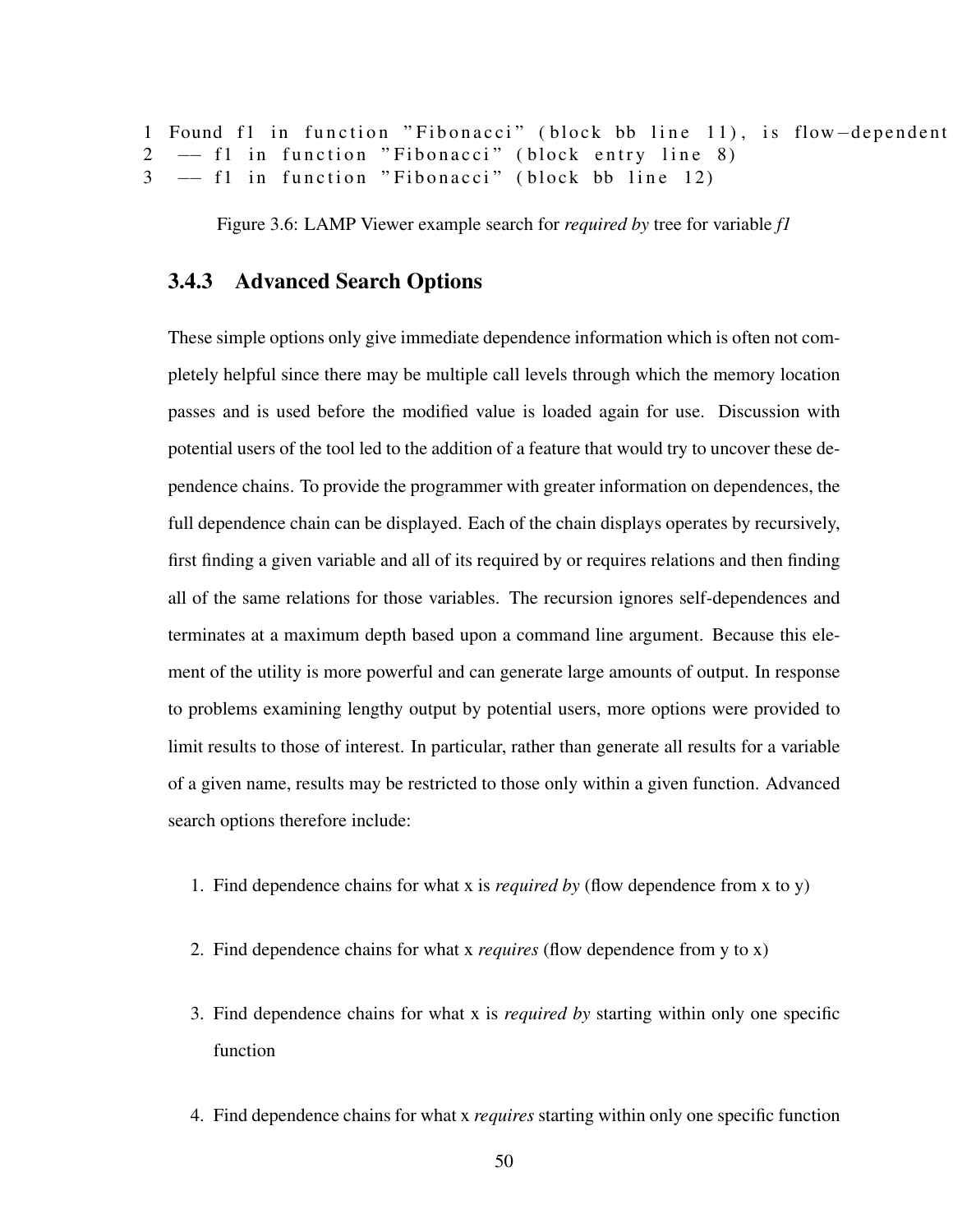- 5. Find dependence chains for what line number x is *required by* within a specific function
- 6. Find dependence chains for what line number x *requires* within a specific function

These chain dependence options allow a programmer to see what functions far deeper in the call stack require variables read or written in a certain line of code at a much higher level.

The first option (and the similar options three and five) allows a programmer to trace far into a program what values and calculations a variable assigned at one point will influence. The example seen earlier with *n* in Figure 3.5 is a good example of this use and would be enhanced in larger programs by these expanded options.

The second option (and the similar options four and six) allows a programmer to examine what variables and values contribute to a result. As an example of the second option, Figure 3.7 shows the full "requires" dependence chain. It does give a rather complete view of the various values variable *bars* uses. While useful in many cases, the chain is large and contains many fragments of information. In some cases, a programmer is more interested in information limited to a particular function in question and would prefer to reduce the amount of data displayed. In this case, it is more likely that determining what values influenced the return value of function *fact g* is of interest. Using the sixth option instead would filter the results for this purpose, as seen in Figure 3.8 showing the discovered "requires" dependence chain for line 29 in function *fact\_g*. In this case, the report shows that fact\_g directly uses the value of fact g generated at line 28 which in turn depends on the values of fact\_g at line 25 and line 21.

#### 3.4.4 Augmentations for Loop and Code Region Analysis

In addition, the utility provides an option to strip out variable names and basic block naming information in the instance that a programmer wishes to consider dependences based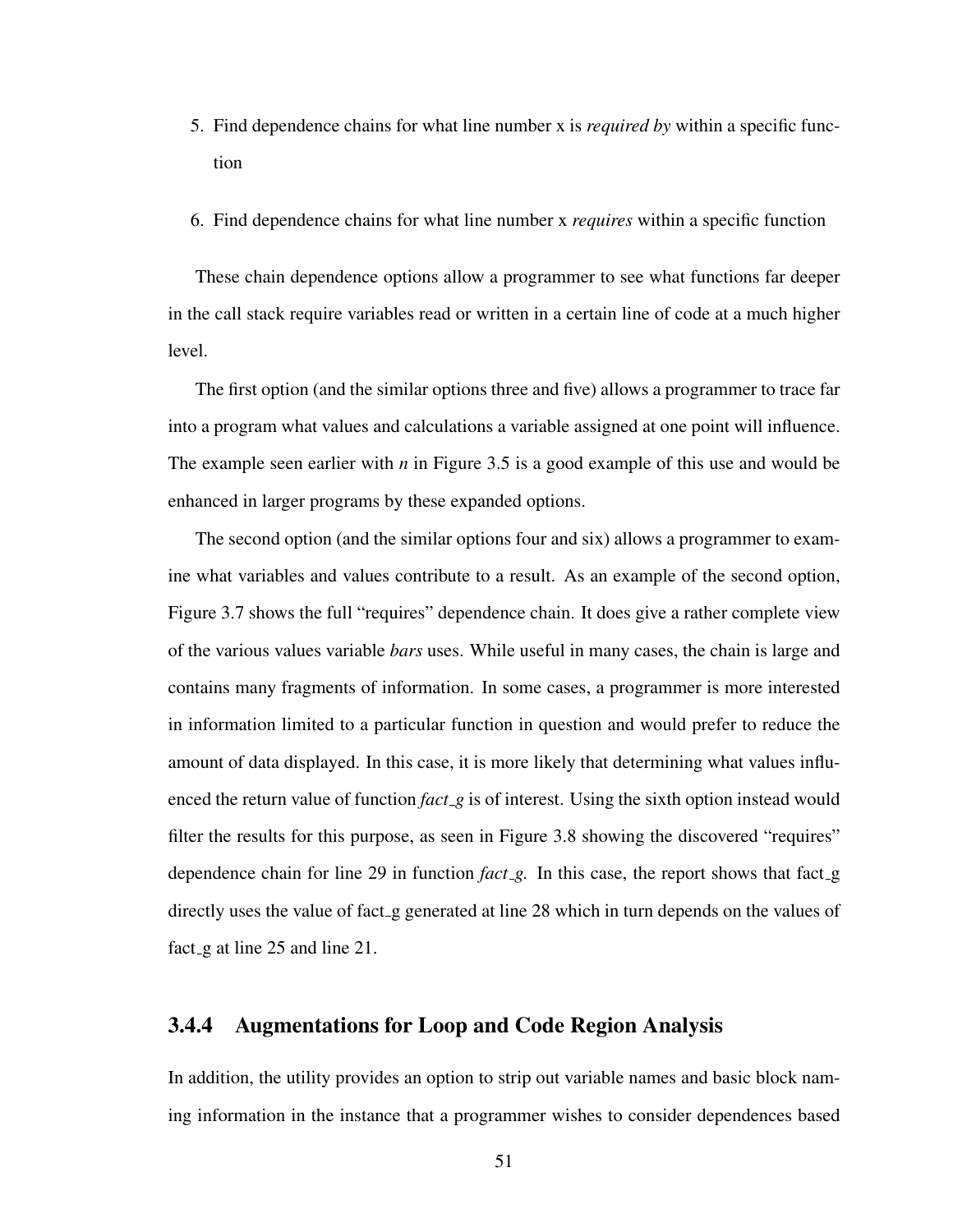1 bars in function "fact" (block bb5 line 40) is flow-dependent on: 2 bars in function "fact" (block entry line 35)  $3$  bars in function "fact<sub>-g</sub>" (block bb4 line 29): 4 bars in function "fact\_g" (block bb4 line 28) 5 bars in function "fact\_g" (block bb line 25) 6 bars in function "fact\_g" (block entry line 21) 7 bars in function "fact\_g" (block bb line 25) 8 bars in function "fact\_g" (block entry line 21) 9 bars in function "fact-g" (block bb4 line  $28$ ):  $10$  bars in function "fact\_g" (block bb line 25) 11 bars in function "fact\_g" (block entry line 21)  $12$  bars in function "fact  $g$ " (block bb line 25) 13 bars in function "fact\_g" (block entry line 21) 14 bars in function "fact\_g" (block bb line  $25$ ): 15 bars in function "fact\_g" (block entry line 21) 16 bars in function "fact  $g$ " (block bb line 25)

Figure 3.7: Flow-dependency chain for variable *bars*

```
1 bars in function "fact_g" (block bb4 line 29) is flow-dependent on:
2 bars in function "fact_g" (block bb4 line 28)
3 bars in function "fact_g" (block bb line 25)
4 bars in function "fact_g" (block entry line 21)
5 bars in function "fact<sub>-g</sub>" (block bb line 25)
6 bars in function "fact_g" (block entry line 21)
```
Figure 3.8: Flow-dependency chain for variable *bars* limited to line 29 only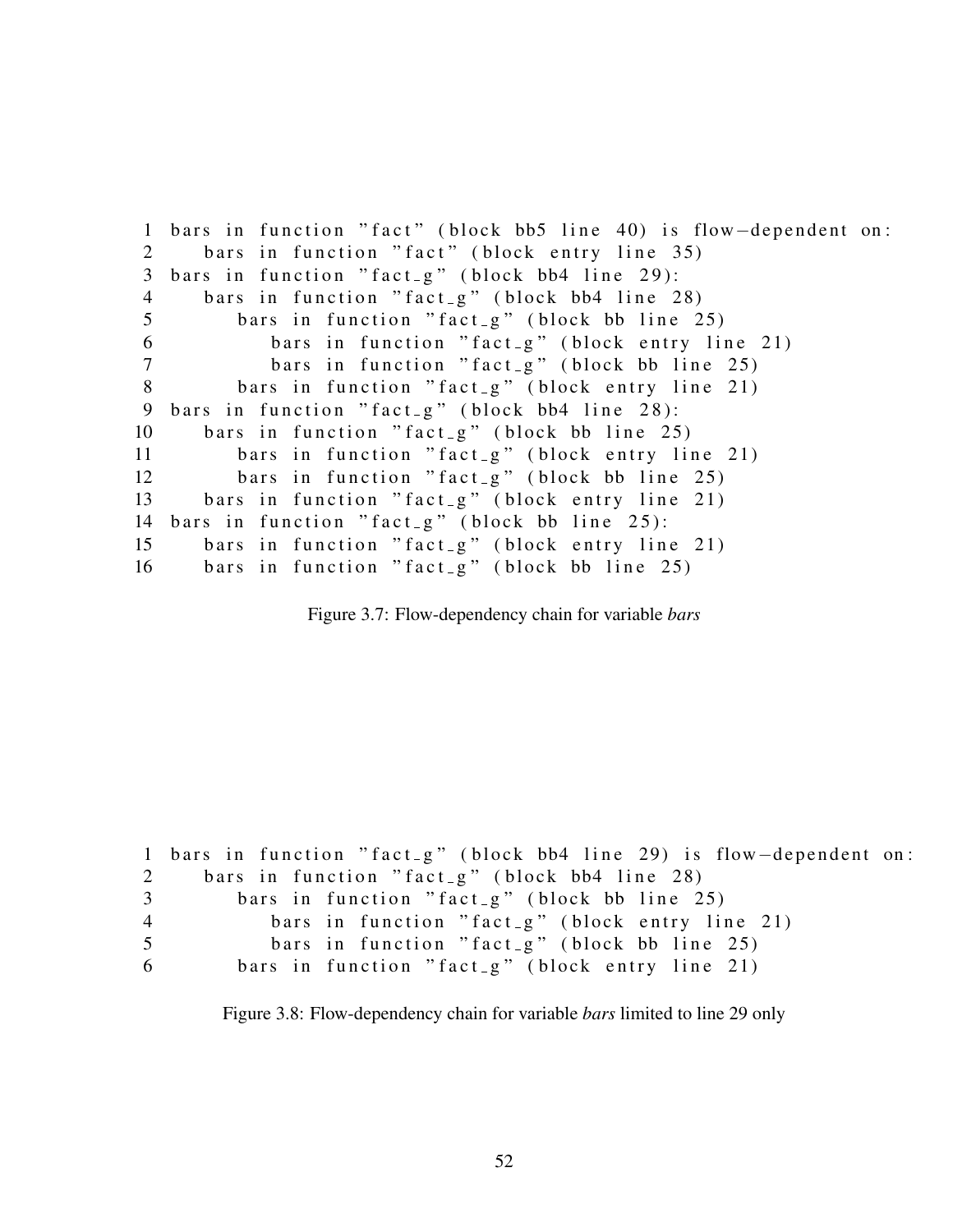only on line number. This was provided in response to feedback that indicated that potential users really often only wanted to examine information on a line-by-line basis. Line-only output is useful in getting a broader source-level view of dependence information which may be of more use to a programmer or researcher. The line number-based tool also provides the deepest possible dependence chains as it traces all dependences created by that line of code, not just that of a particular variable.

Performing the same request for values line 29 depends on as in Figure 3.8 generates the much more detailed trace seen in Figure 3.9. As was evident from inspection of this simple program, this output shows (in line 6) that the returned value depends on the value of n set in the main function at line 52. Knowledge that the global variable n is necessary in a much lower level computation may be critical to the way a programmer attempts to parallelize a program.

Going into functions to find the return line is, of course, unmanageable in larger programs. However, the lines-only function of the utility makes this problem easily avoidable. Instead, requesting information on what lines require the values stored at a high level source line will allow a programmer to get the same valuable information. Figure 3.10 shows the results of requesting the "required by" dependence information for line 52 in function *main*. While in some cases, information deeper in the call graph is useful, in this instance, it is evident at line 4 and line 6 that *n*'s value is needed in functions *fact g* and *fact*.

When potential users were shown the lines-only version of the utility, the most common complaint was that it is troublesome to examine multiple lines in succession, in particular all the lines of a loop or function of interest. As a result, two final options were added to the lines-only version of the utility:

- 1. Find dependence chains for what line numbers n through m are *required by* within a specific function
- 2. Find dependence chains for what line numbers n through m *require* within a specific function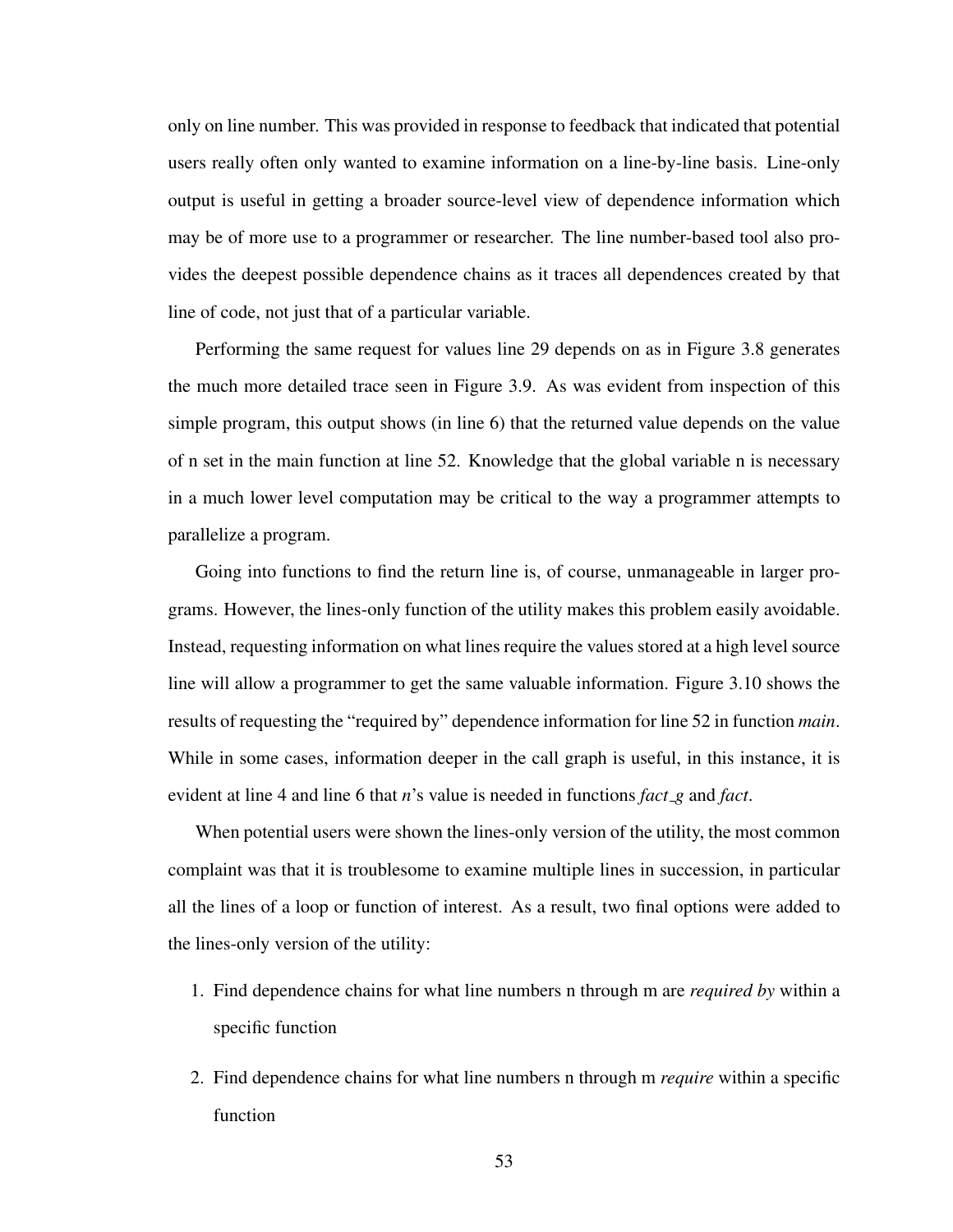```
1 function "fact_g" (line 29) is flow-dependent on:
2 function "fact_{g}" (line 28)
3 function "fact_g" (line 25)
4 function "fact_{-}g" (line 21)
5 function "fact_g" (line 23)
6 function "main" (line 52)
7 function "main" (line 52)
8 function "main" (line 48)
9 function "fact_g" (line 23)
10 function "fact_{g}" (line 25)
11 function "fact_g" (line 21)
12 function "main" (line 52)
13 function "main" (line 52)
14 function "main" (line 48)
15 function "main" (line 48)
```
Figure 3.9: Flow-dependency chain for line 29 in function *fact g*

```
1 function "main" (line 52) feeds:
2 function "main" (line 54)
3 function "main" (line 52)
4 function "fact" (line 36)
5 function "fact" (line 36)
6 function "fact_{g}" (line 28)
7 function "fact_g" (line 29)
8 function "fact_{g}" (line 29)
9 function "fact_{g}" (line 23)
10 function "fact_{g}" (line 23)
11 function "fact_{g}" (line 25)
12 function "fact_g" (line 28)
13 function "fact_{.}g" (line 29)
14 function "fact_g" (line 29)
15 function "fact_g" (line 25)
```
Figure 3.10: *Required by* dependency chain for line 52 in function *main*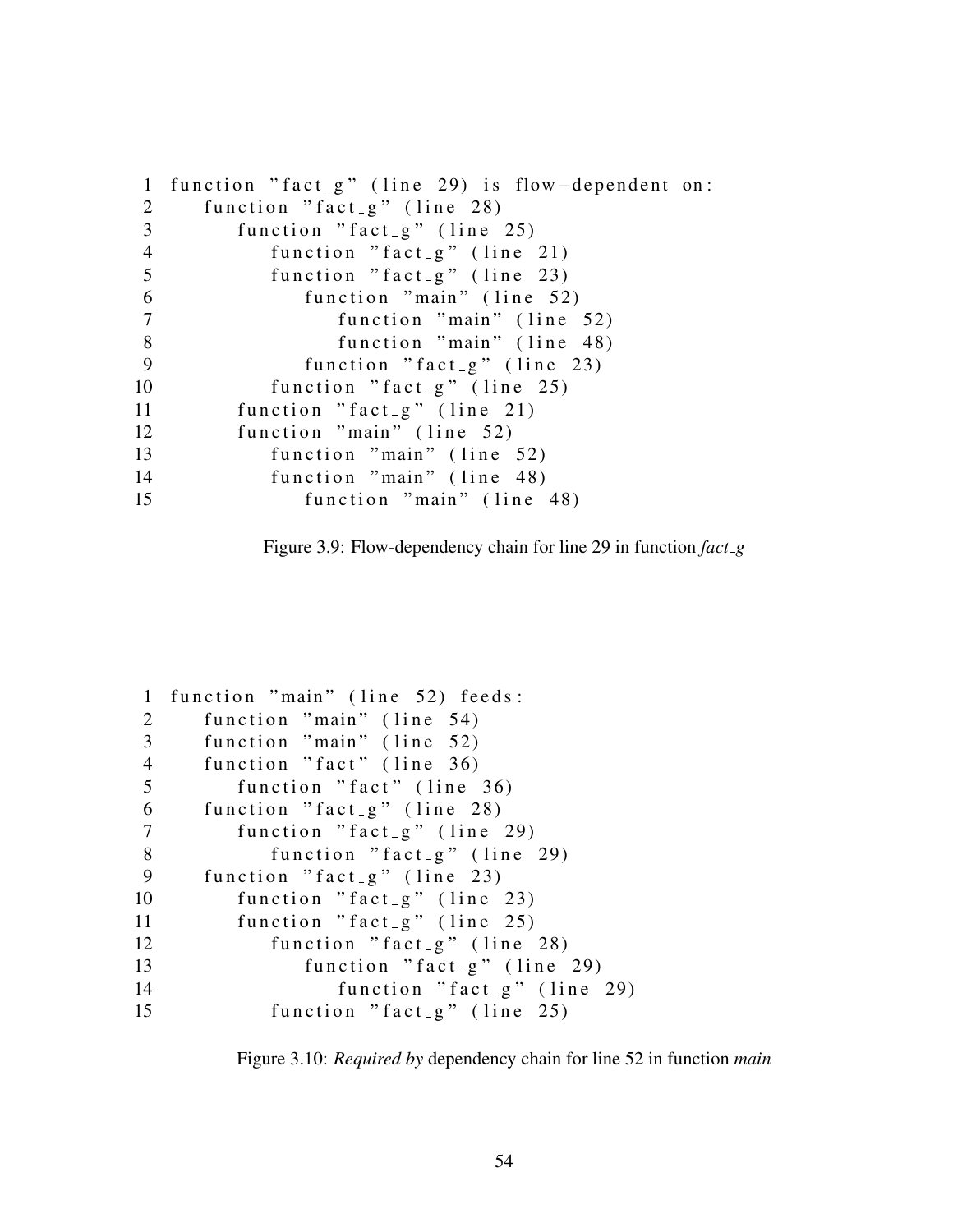Examining the output from such options was largely satisfactory but often led to unreadably long output charts. Potential users requested that the structured output be generated to file for these options. Figure 3.11 shows the full file output for the entirety of the loop in Fibonacci (lines 9-14). Figure 3.12 shows the more interesting loop-carried-only output for the lines within the loop.

The line-range output can be useful for loops, but unfortunately sometimes missed variables that were ONLY modified deep in the call stack. Take, for example, the code in Figure 3.13. The line-range option identifies no dependences. This omitted information, while avoidable if the user used the tool to query lower-level functions or picks out variables of interest instead, greatly diminished the tool's value in the eyes of potential users. As a result, a final augmentation was made to allow the user to generate files containing all dependences that were loop-carried over a loop beginning on a certain line. While the other options provide utility for targeting functions and variables, this final output option is of the greatest use when targeting a loop for parallelization. This option uses the loop-ID-tosource-line-number translation information generated by the LAMP instrumentation pass in conjunction with the loop ID information preserved by request in the reader output. With this information, it identifies all dependences that manifest with respect to the loop beginning on a line requested by the user. Requesting loop-carried dependences with respect to line 19 in the code from Figure 3.13 quickly yields the obvious information shown in Figure 3.14 – there is a loop-carried dependence on n with respect to this loop. If desired, this information can be output in the same chain of dependence manner as in previous options. It also can be generated with line-numbers only.

The final change requested by the potential users was more verbose menus and outputs that completely described all options. These changes have been incorporated and the current form is what exists in the current version of the utility.

While the code used to demonstrate the utility has looked largely at its usefulness in diagnosing dependences around global variables, it is worth mention that the utility is most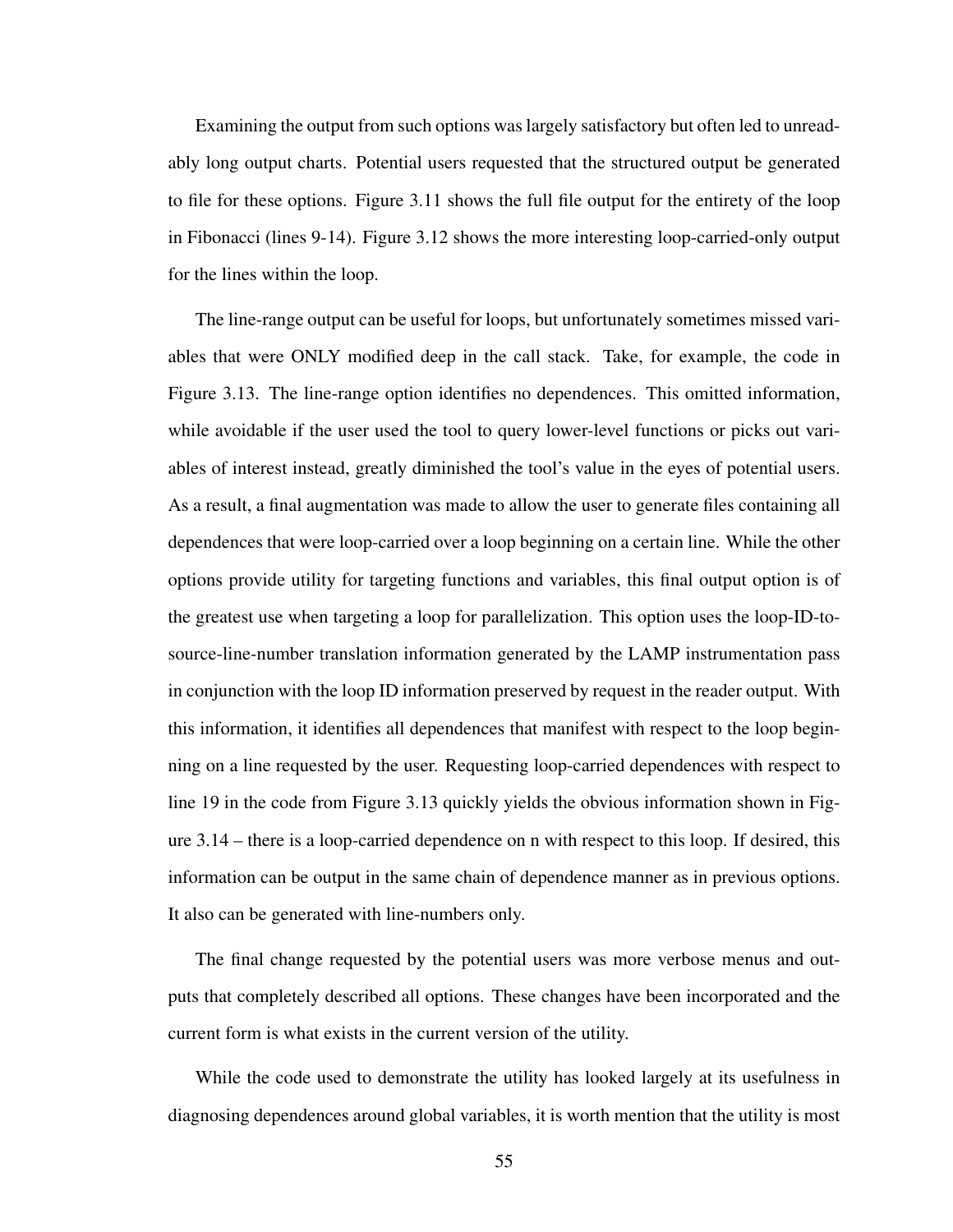```
1 function "Fibonacci" (line 9) feeds:
 2 function "Fibonacci" (line 9)
 3
 4
 5 function "Fibonacci" (line 11) feeds:<br>6 function "Fibonacci" (line 13)
 6 function "Fibonacci" (line 13)<br>7 function "Fibonacci" (line
           function "Fibonacci" (line 15)
 8 function "Fibonacci" (line 15)<br>9 function "Fibonacci" (line 12)
9 function "Fibonacci" (line 12)<br>10 function "Fibonacci" (line
               function "Fibonacci" (line 11)
11 function "Fibonacci" (line 13)
12 function "Fibonacci" (line 15)
13 function "Fibonacci" (line 12)<br>14 function "Fibonacci" (line 12)
                      function "Fibonacci" (line 11)
15 function "Fibonacci" (line 11)
16 function "Fibonacci" (line 13)<br>17 function "Fibonacci" (line
                  function "Fibonacci" (line (15)18 function "Fibonacci" (line 15)
19 function "Fibonacci" (line 12)<br>20 function "Fibonacci" (line
20 function "Fibonacci" (line 11)<br>21 function "Fibonacci" (line 11)
21 function "Fibonacci" (line 11)<br>22 function "Fibonacci" (line
                      function "Fibonacci" (line 13)
23
\frac{24}{25}function "Fibonacci" (line 12) feeds:
26 function "Fibonacci" (line 11)<br>27 function "Fibonacci" (line
27 function "Fibonacci" (line 13)<br>28 function "Fibonacci" (line
               function "Fibonacci" (line 15)
29 function "Fibonacci" (line 15)<br>30 function "Fibonacci" (line 12)
               function "Fibonacci" (line 12)
31 function "Fibonacci" (line 11)
32 function "Fibonacci" (line 13)<br>33 function "Fibonacci" (line 11)
               function "Fibonacci" (line 11)
34 function "Fibonacci" (line 13)<br>35 function "Fibonacci" (line
35 function "Fibonacci" (line 15)
36 function "Fibonacci" (line 12)
\overline{37} function "Fibonacci" (line 11)
38
39
40 function "Fibonacci" (line 13) feeds:
41 function "Fibonacci" (line 15)<br>42 function "Fibonacci" (line
42 function "Fibonacci" (line 15)<br>43 function "Fibonacci" (line 12)
        function "Fibonacci" (line 12)
44 function "Fibonacci" (line 11)
45 function "Fibonacci" (line 13)<br>46 function "Fibonacci" (line
                  function "Fibonacci" (line 15)
47 function "Fibonacci" (line 15)
48 function "Fibonacci" (line 12)<br>49 function "Fibonacci" (line
49 function "Fibonacci" (line 11)<br>50 function "Fibonacci" (line 11)
50 function "Fibonacci" (line 11)<br>51 function "Fibonacci" (line
                      function "Fibonacci" (line 13)
52 function "Fibonacci" (line 11)
53 function "Fibonacci" (line 13)<br>54 function "Fibonacci" (line
               function "Fibonacci" (line 15)
55 function "Fibonacci" (line 15)<br>56 function "Fibonacci" (line 12)
56 function "Fibonacci" (line 12)<br>57 function "Fibonacci" (line
                   function "Fibonacci" (line 11)
58 function "Fibonacci" (line 13)<br>59 function "Fibonacci" (line 11)
               function "Fibonacci" (line 11)
60 function "Fibonacci" (line 13)
61 function "Fibonacci" (line 15)
62 function "Fibonacci" (line 12)
63 function "Fibonacci" (line 11)
```
Figure 3.11: *Required by* dependency chain information for loop in function *Fibonacci*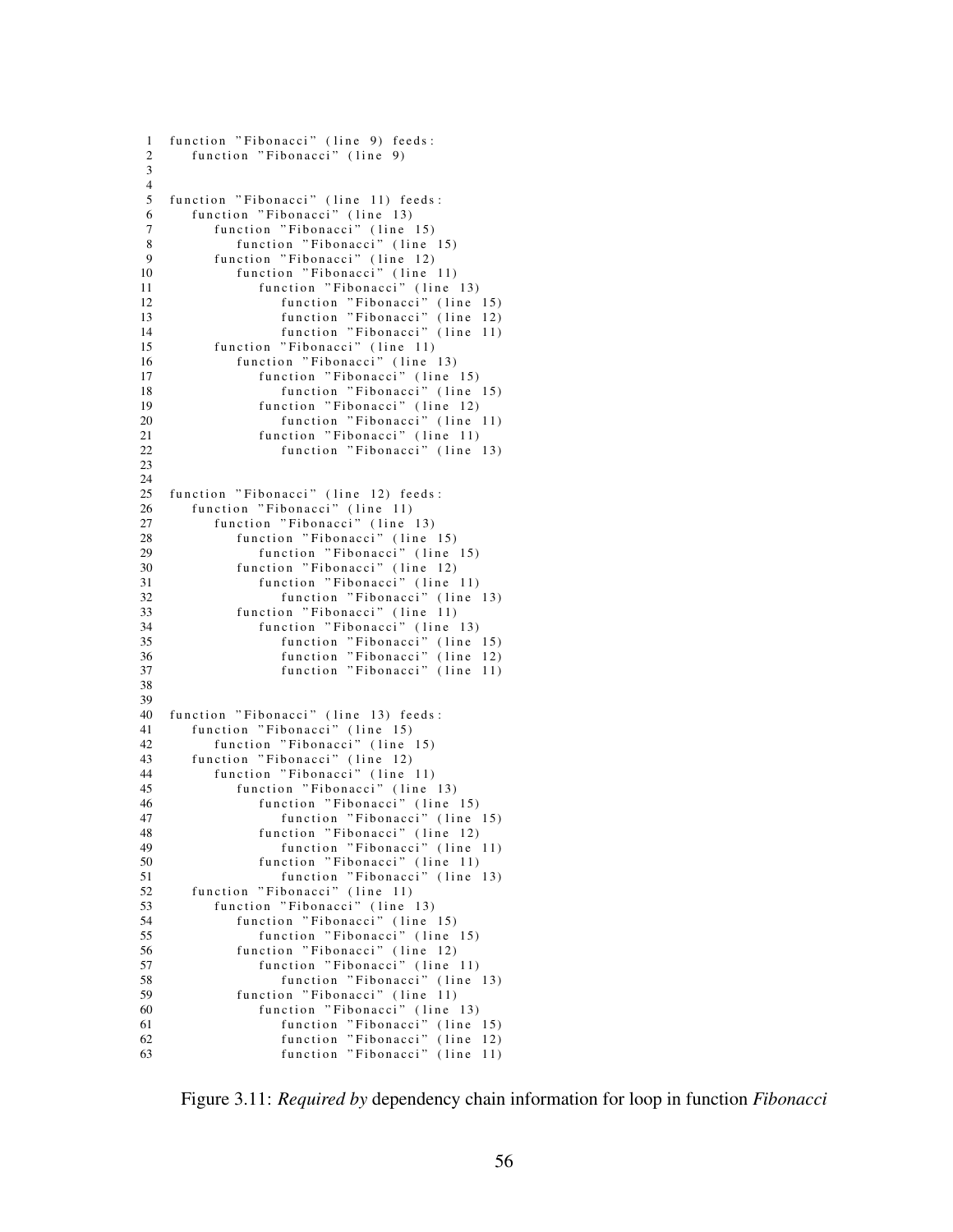```
1 function "Fibonacci" (line 9) feeds:
2 function "Fibonacci" (line 9)
3
4
5 function "Fibonacci" (line 12) feeds:
6 function "Fibonacci" (line 11)
7
8
9 function "Fibonacci" (line 13) feeds:
10 function "Fibonacci" (line 12)
11 function "Fibonacci" (line 11)
12 function "Fibonacci" (line 11)
```
Figure 3.12: Loop-carried-only required by dependency chain information for loop in function *Fibonacci*

```
1 # include \langle stdio.h \rangle2 int n;
 3
 4 void inc()
 5 {
 6 n_{++};7 }
 8
9 void check ()
10 {
11 printf ("n is %d\n", n);
12 inc();
13 }
14
15 int main ()
16 \quad \{17 printf ("Begin . \n");
18
19 while (n < 5)20 check ();
21
22 return 0;
23 }
```
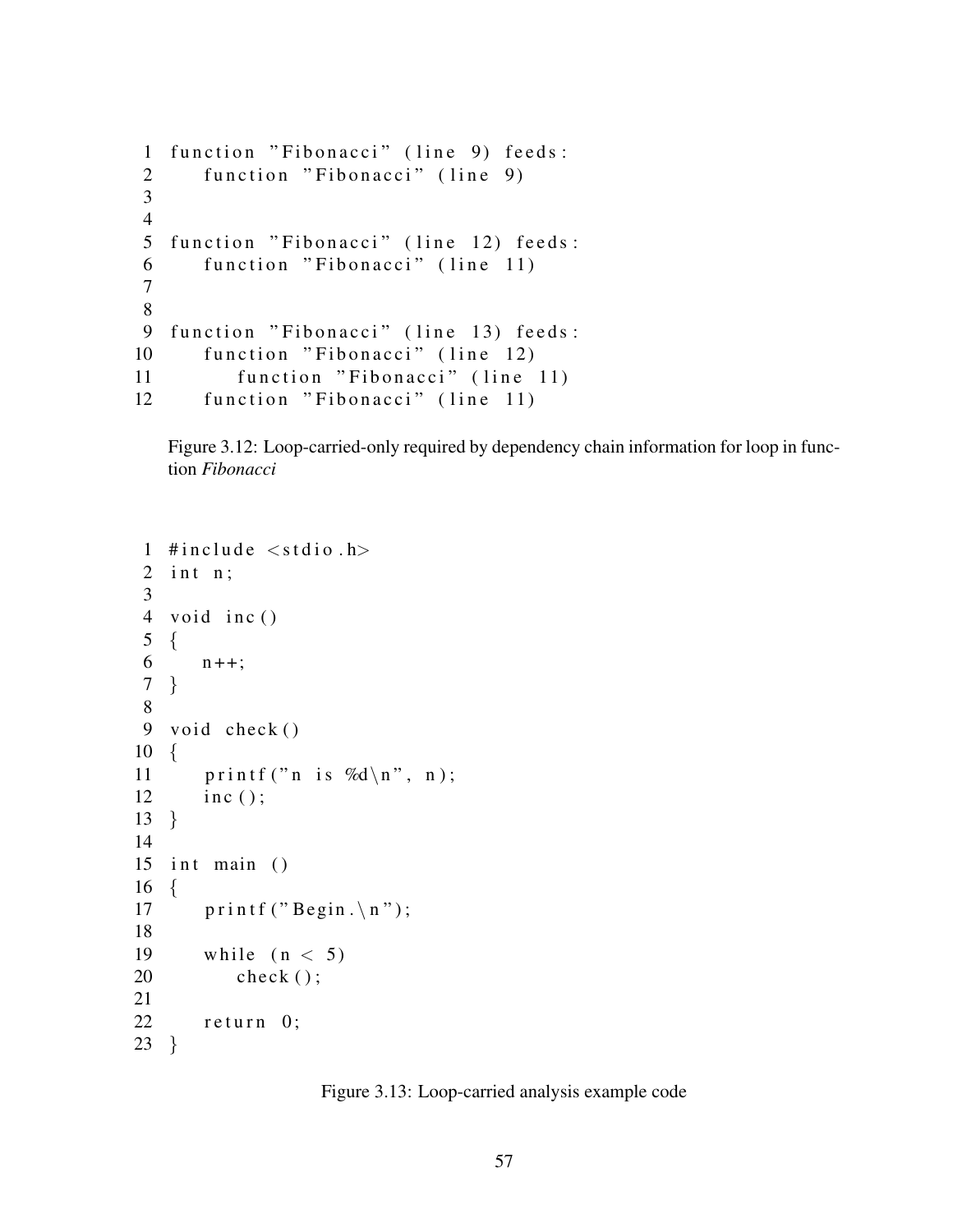```
1 n at 7 in inc feeds:
2 n in function "main" (block bb1 line 21)
3 n in function "check" (block entry line 12)
4 n in function "inc" (block entry line 7)
```
Figure 3.14: Loop-carried analysis output

useful when dealing with pointers and memory locations. Memory aliasing accesses can be quickly traced in the same way as seen in these last examples. Determining what memory locations are accessed in what portions of the program is helpful in picking a scheme for parallelization or developing a new scheme to match data access patterns. Determining whether a possible memory alias manifests also allows speculation as seen in Chapter 2 to be used to increase parallelism.

### 3.5 Case Studies

As a proof of concept, several benchmarks (plus the toy program described above) were examined and then discussed with potential users of the toolset. In seven of eight cases, information useful in devising a parallelization strategy was quickly discovered. All of these are C language benchmarks. In the final case, that of par2cmdline, C++ name mangling convoluted output and hindered the usefulness of the tool but verification of parallelization strategies determined from manual inspection was still possible. In addition to the code analysis performed using the utility and the LAMP profile reader output, timing overheads were also measured for each of the five cases. Time overhead statistics are reported here for the toy program but further analysis is omitted from this section.

In the case of all benchmarks studied, the loop-carried dependences were of greatest interest in determining opportunities for parallelization. The total number of discovered dependences in the LAMP profile was in all cases much higher than the number of loopcarried dependences as processed by the LAMP profile reader. Once the LAMP viewing utility further processed the LAMP profile reader's output and eliminated redundancy cre-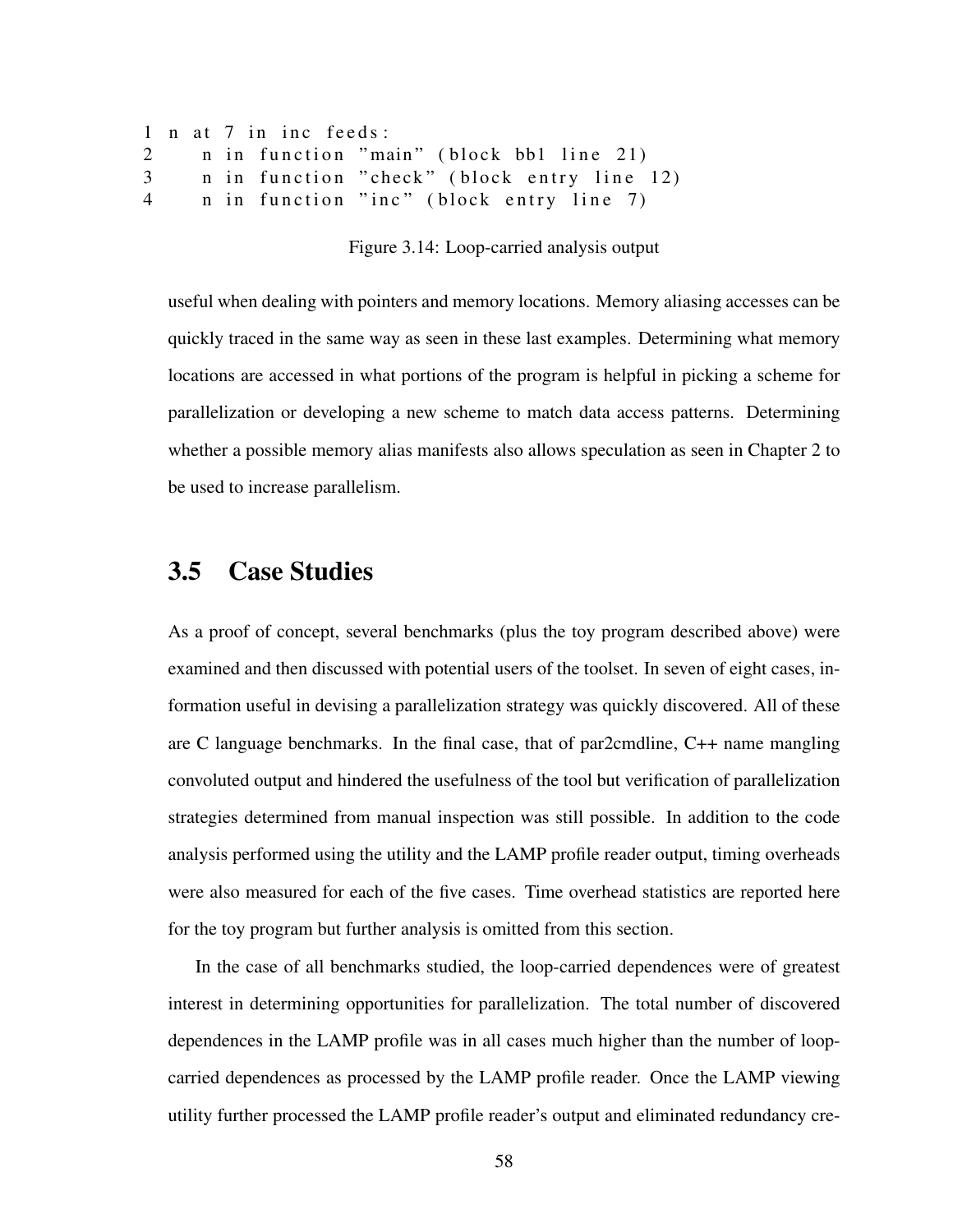| <b>Benchmark</b> | Total       | Loop-Carried | Unique Loop-Carried     | In loop          |
|------------------|-------------|--------------|-------------------------|------------------|
|                  | Dependences | Dependences  | Dependences             | of interest      |
| toy example      | 65          | 19           | 13                      | N/A <sup>2</sup> |
| $130$ .lisp      | 1503        | 161          | 120                     | 20               |
| 181.mcf          | 812         | 160          | 116                     |                  |
| 197.parser       | 22097       | 3682         | 1940                    | 303              |
| 256.bzip2        | 3563        | 1062         | 530                     |                  |
| 456.hmmer        | 2965        | 495          | 334                     | 190              |
| par2cmdline      | 931         | 55           | 19                      |                  |
| crc32            | 35          |              | $\overline{\mathbf{S}}$ | 3                |

Table 3.1: Benchmark dependence statistics

ated by a multiplicity of IR instructions for each source line, the total number of loopcarried dependences for examination by the programmer was reduced to a manageable level. When a loop was ultimately identified for a possible parallelization, selecting the loop limited the output number of loop-carried dependences to a small subset that was easy to examine and analyze meaningfully. This data is presented in Table 3.1. Analysis of each individual benchmark led to the discovery of only a few loop-carried dependences that were important in parallelization as will be discussed in the following subsections.

The overhead of the system is described in Table 3.2. 181.mcf was tested on the reference input, a 2.7MB input file. 130.lisp was tested in batchmode running four simple scripts. 197.parser was tested using the test input. 256.bzip2 was tested using the reference input, a 1MB input file. 456.hmmer was tested using the test input. Par2cmdline was tested with a 13KB file. CRC32 was tested with two 25MB files. All of these inputs were selected to be moderately sized, representative input sets. All tests were done on a 2GHz Pentium 4 CPU with 512KB L2 cache and 512MB main memory. Runtimes are shown in comparison to the original runtime of the programs. Instrumentation time, LAMP reader time, and utility startup time are reported in seconds. Utility startup time includes all building of data structures for the variable-name-included version with all dependences included.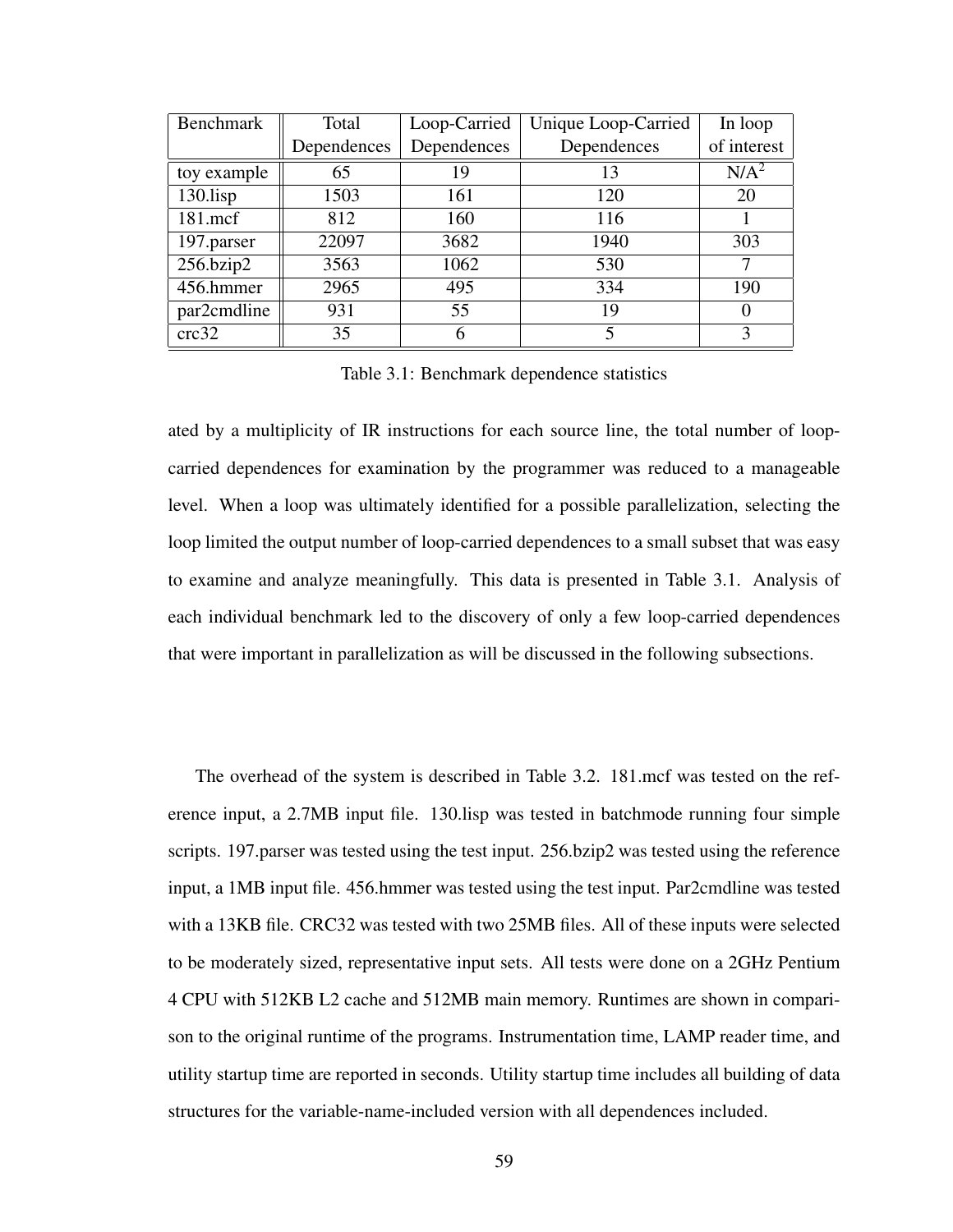| Benchmark   | Runtime Increase | Instrumentation | <b>LAMP</b> Reader | <b>Utility Startup</b> |
|-------------|------------------|-----------------|--------------------|------------------------|
| toy example | 345.0x           | 0.060           | 0.032              | 0.001                  |
| $130$ .lisp | 60.00x           | 3.080           | 2.324              | 0.0040                 |
| 181.mcf     | 491.5x           | 0.9360          | 0.6600             | 0.0040                 |
| 197.parser  | 529.2x           | 4.784           | 5.744              | 0.092                  |
| 256.bzip2   | 2012x            | 0.4199          | 0.3801             | 0.0840                 |
| 465.hmmer   | 2442x            | 12.925          | 8.117              | 0.056                  |
| par2cmdline | 115.1x           | 13.95           | 26.30              | 0.001                  |
| crc32       | 428.9x           | 0.076           | 0.072              | 0.001                  |

Table 3.2: Benchmark overhead statistics

#### 3.5.1 130.lisp

The 130.lisp benchmark is a lisp interpreter from the Spec95 benchmark suite and is written in the C language. It was the first benchmark analyzed using the tool suite. As is the case in all of the benchmarks analyzed, the loop-carried dependence output was examined for parallelism opportunities. In particular, the loop-carried dependences on the global state of the interpreter were of interest. Determining the loop-carried dependences across the main interpreter loop was done in two steps. First, queries were performed for variables in the global state using the variable name-included utility. The only loop-carried dependence on global state of any interest was on the interpreter's stack pointer, xlstack. The value of xlstack set on line 71 in xlload (file xlread.c) is required by xlsave on lines 330, 328, and 325 (file xleval.c).

Further queries on the functions of interest in parallelization of 130.lisp with respect to the batch loop yields no further loop-carried dependences that would impede parallelization with respect to that loop. The tool option to dump all loop-carried dependences on the outer loop (main line 47) verified this fact. However, the dependence on the xlstack pointer occurs on every iteration of the batch loop. The question then became whether it would be profitable to speculate the xlstack pointer. Examination of the value loaded to xlstack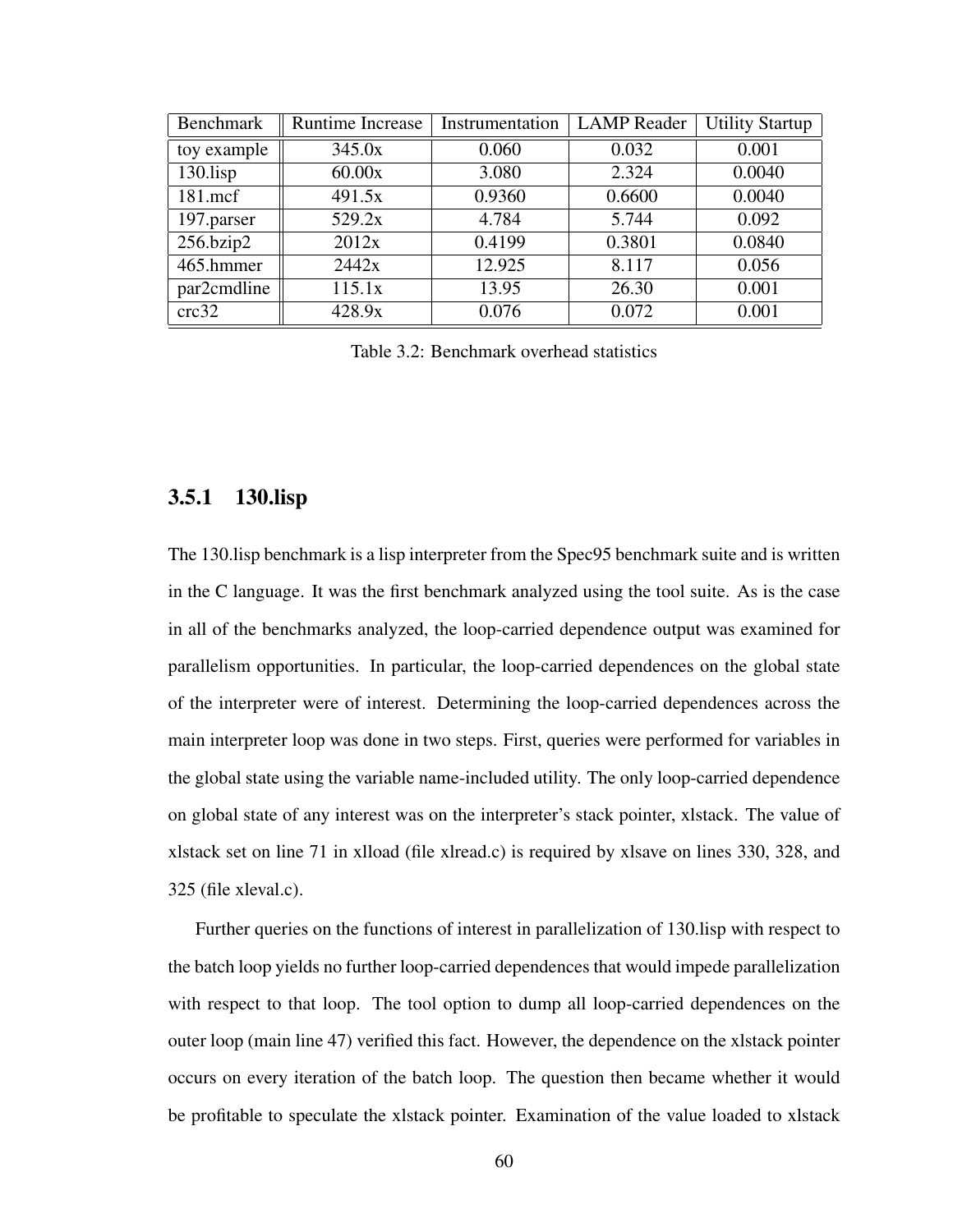showed that on every iteration of the loop the same value was loaded. This made it a strong candidate for speculation. Since no other loop-carried true dependences existed across the loop of interest, the rest of the lisp interpreter's state could be privatized and the batch loop could be parallelized.

#### 3.5.2 181.mcf

The 181.mcf benchmark is from the SPEC CPU2000 suite and uses a network simplex algorithm. In this benchmark, the loop in *primal net simplex* is profiled to take approximately 70% of the execution time and thus was the starting point for analysis with the utility. Because of extensive memory operations and pointer-passing between functions, it was helpful in the case of this benchmark to view all dependences rather than just loop-carried dependences. Using the utility in this manner in parallel with dumping the loop-carried dependences for the loop showed that there was only one that might pose a problem for this loop. Within the function *refresh potential* there is a loop-carried dependence around node with respect to the change of *node-*>*potential*. Examination of the percentage of times this manifested showed that the dependence only rarely occured. Therefore, it would be possible to speculate that no changes were made to any node in the tree. In this way, a DSWP style parallelization scheme was seen to be feasible.

#### 3.5.3 197.parser

The 197.parser benchmark is a benchmark from the SPEC CPU2000 suite that is a syntactic parser of the English language using link grammar. Of all the benchmarks with which LAMPView was tested, 197.parser had a larger number of profiled dependences by an order of magnitude. Nonetheless, LAMPView proved useful in finding opportunities for parallelization. The loop analyzed with the tool was the loop in the function *batch process* which processes a series of lines given in a batch file. When the loop-carried analysis tool is first run on the outer-most loop in this function, it presents a daunting 300 dependences.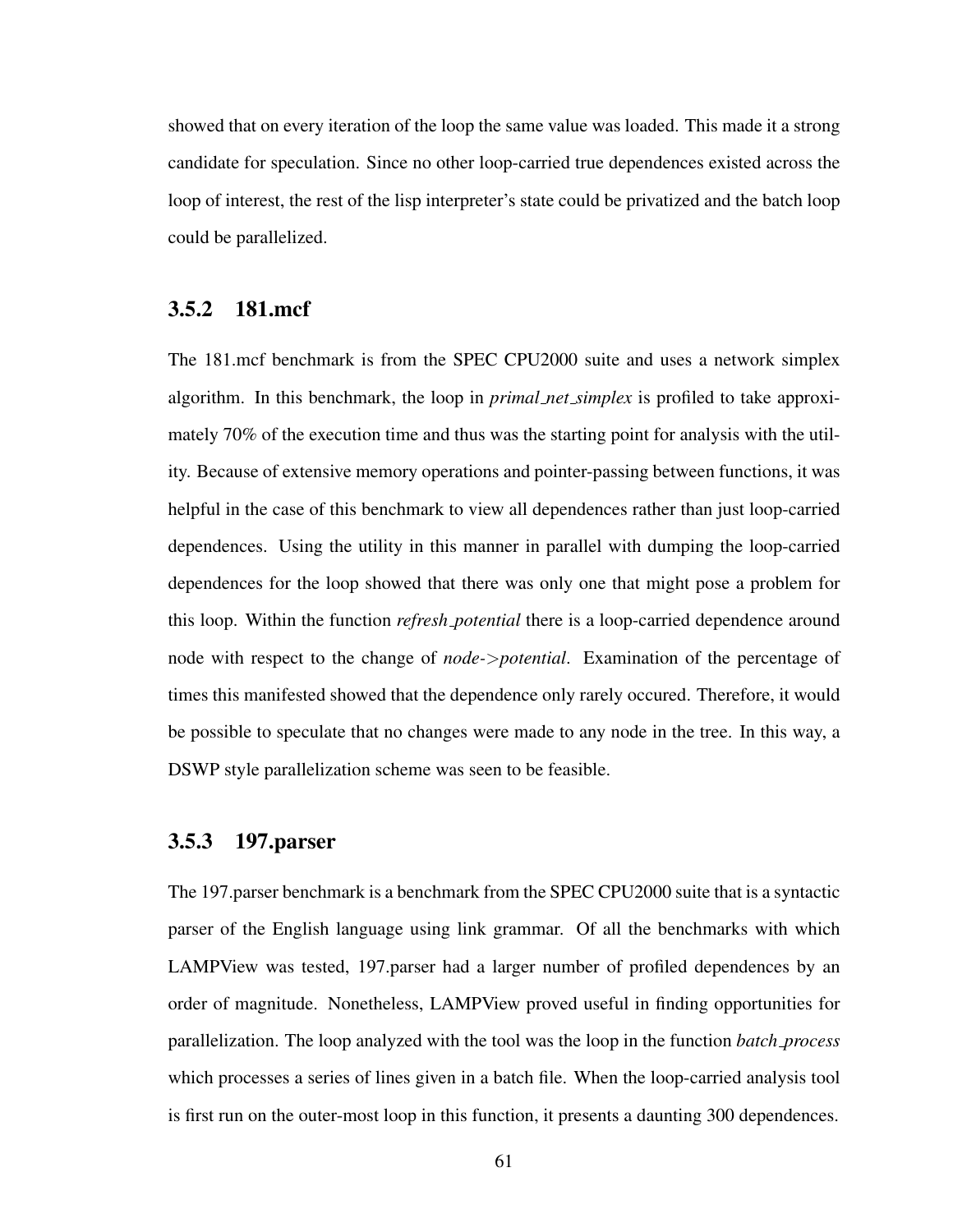Examining the output on the whole, it is clear that the vast majority of the dependences exist only through the array for storing the sentence, variable *s*. A glance at the code shows that this sentence is actually replaced on each iteration and the variable could thus be safely privatized. This removes the majority of the dependences that are loop-carried with respect to the outer batch loop. Only four loop-carried dependences remain. The first is a dependence that is concerned entirely with the echo of input to the output stream. If the echo output is placed in a sequential pipeline stage, this will be respected.

The remaining three dependences, on variables *mn free list*, *lookup list*, and *string list*, are of the same type. Each is a list pointer variable that is a part of the state of the system. The use of these variables is very similar to the state variables in the 130.lisp interpreter – each is reset to its original value at the beginning of the iteration. Therefore, they, like the 130.lisp state variables, can be speculated to hold the same value at the start of each iteration. In this way, all loop-carried dependences can be handled.

#### 3.5.4 256.bzip2

The 256.bzip2 benchmark is a compression program from the SPEC CPU2005 benchmark suite. It is written in the C language. Analysis of the 256.bzip2 benchmark again focused on the loop-carried dependences in a dominant outer loop. In this case, the considered target for parallelization was the *compressStream* function. The first step taken in using the utility was to get function reports from both the lines-only and variable names-included versions of the utility. The resultant output indicated loop-carried dependences inside the *compressStream* function at lines 2880, 2879, and 2872 on variables *blockNo* and *combinedCRC*.

Further queries on these dependences showed that they were only self-dependent and no dependence chains manifested when that option was invoked. Queries were then performed on the functions called by compressStream and cross-referenced with the loop-carried output files to determine that there were no other interesting loop-carried dependences with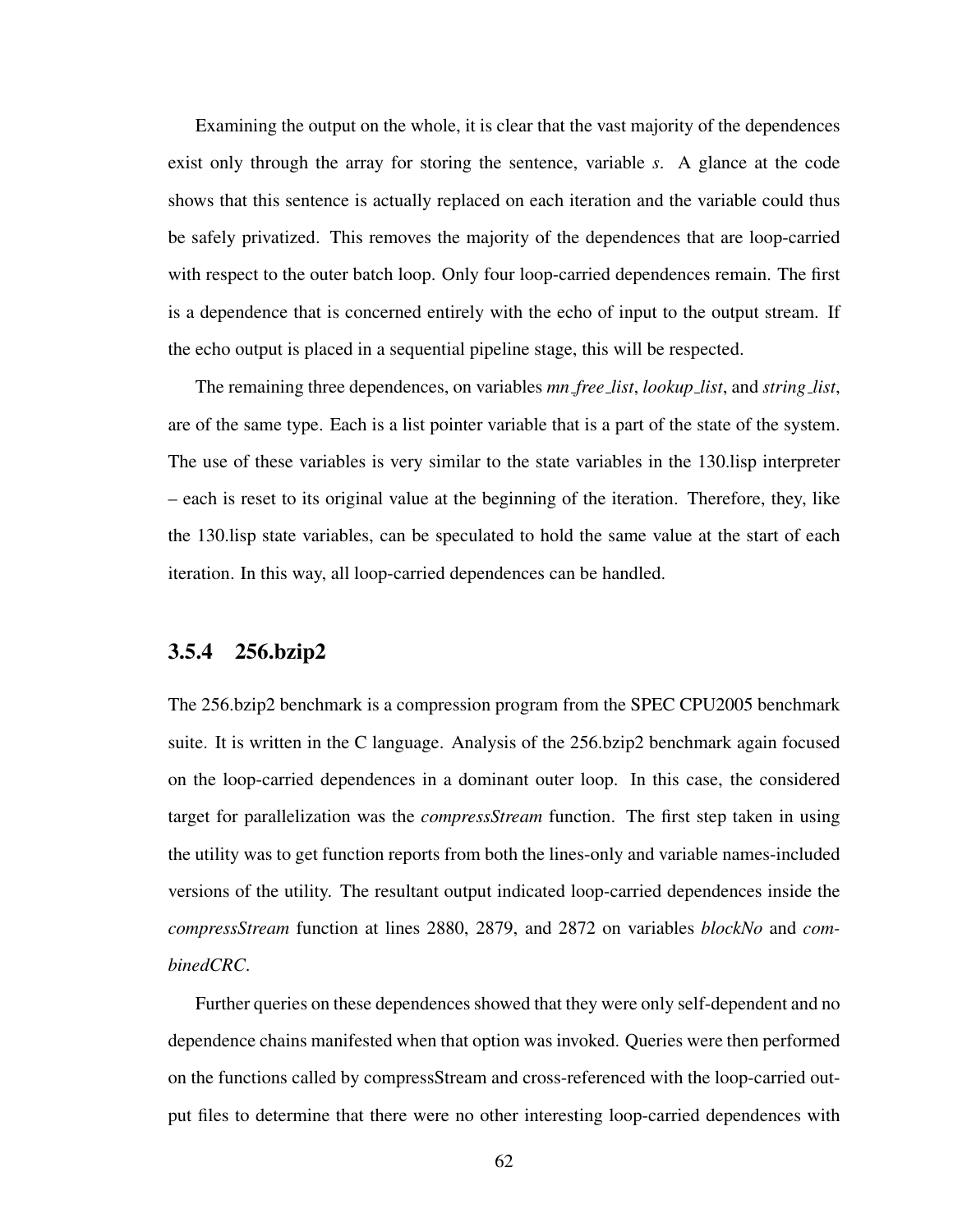respect to this outer loop in *compressStream*. The *blockNo* and *combinedCRC* dependences manifest every time. However, this self-loop-carried dependence can be moved into a final sequential stage in a PSDSWP parallelization. Since no true loop-carried dependences exist on the remaining variables, the state can be privatized and those that are necessary can be passed forward in the pipeline.

### 3.5.5 456.hmmer

The 456.hmmer benchmark is a computational biology application that uses Profile Hidden Markov Models to search for patterns in DNA sequences. Analysis of the 456.hmmer started by examining the outer-most loop. Requesting the output for all loop-carried dependences with respect to this loop yielded 190 dependences. However, a quick inspection of these dependences quickly revealed that they were almost all the same few variables read multiple times in a function. There were only six truly unique dependences to be examined in three separate functions.

Manual inspection of the first pair revealed them to be counting operations, a dependence that could be removed by simple reduction. Examination of the second pair revealed them to be a resizing of a chunk of memory used by the model but no value updates. The final pair was the interesting loop-carried dependence. This dependence was with regards to the internal state of a random number generator used by the sequence. As the ordering of the calls to a random number generator does not matter so long as the distribution is maintained, this function could be marked commutative. With this loop-carried dependence thus removed, no loop-carried dependences remain and the outer-most loop is parallelizable.

#### 3.5.6 Par2cmdline

Par2cmdline is a utility that was developed for the purposes of data-recovery based on a Reed-Solomon code and is used to create and repair data files. It is written in C++ and for this reason proved to be the most difficult to analyze using the utility. The first problem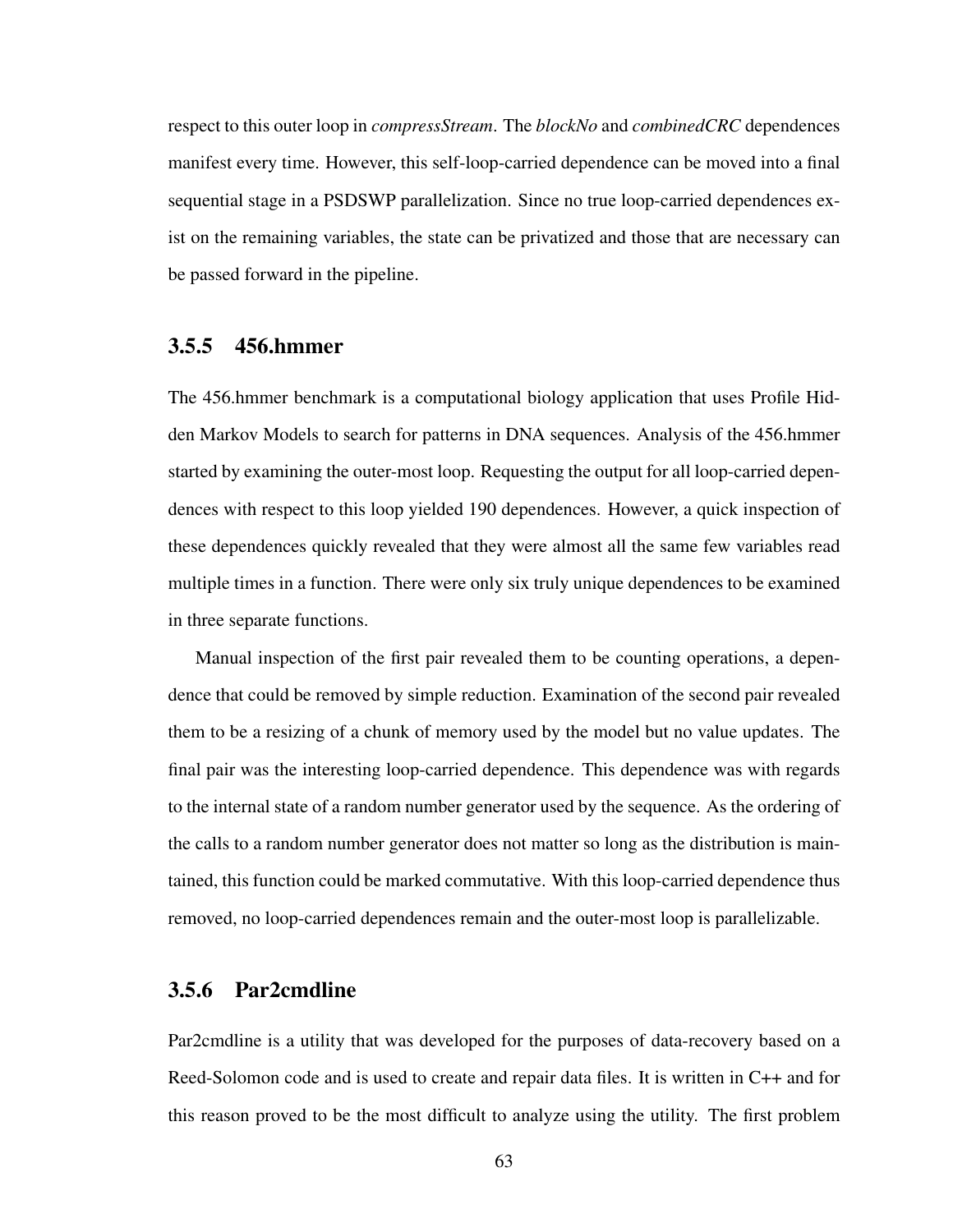encountered was that the binary calls additional start up methods prior to calling main. This results in multiple LAMP library calls prior to LAMP initialization and thus requires special care to be taken to instrument the **first** function that will make the first LAMP library call with the initializer library call. The more substantial problem is that the LLVM compiler name-mangles C++ method names and variable names in such a way that it is very difficult to retrieve them in the original source code form in the LAMP reader pass. The resultant names are difficult to decipher and often unreadably long. Queries by function or variable name are impossible without examining the LAMP reader output files to find possible candidates of interest. As a result, the lines-only version of the utility is of much greater use.

Despite the problems with Par2cmdline, the toolset was still helpful. Using the loopcarried dependence dump on the loop within the method *ProcessData* showed it to have no loop-carried dependences that manifest, thus making it easily parallelizable. This query was done simply with the line number of the loop, allowing complete avoidance of the issues created by name mangling.

While identifying this loop was easily done with the LAMPView toolset, identifying other functions for possible parallelism opportunities was complicated due to the name mangling. However inspecting the code in conjunction with the LAMP reader output files and the utility was able to quickly verify another possible parallelization strategy proposed in work by Zhang et al [38]. In particular, it was possible to verify that there was only one true loop-carried dependence with respect to the loop in the method *OpenSourceFiles* and it only occurred through deeper function calls when closing a file.

The experience with Par2cmdline shows that despite its shortcomings when dealing with C++ files, this toolset is still useful in its ability to verify conclusions reached through other means when reasoning about C++ files. Furthermore, if one identifies a loop in advance without investigating dependences by variable name, the tool provides valuable information.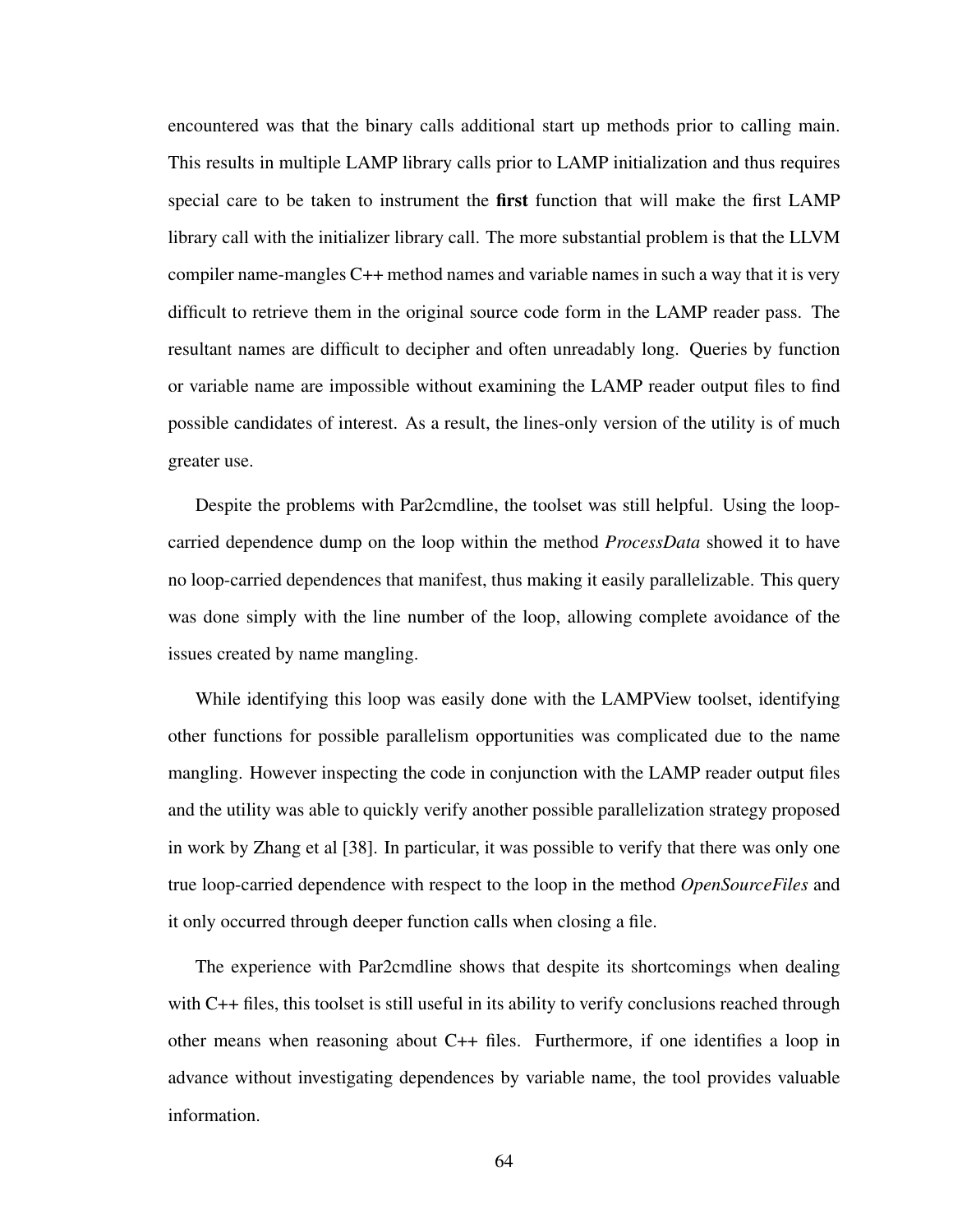### 3.5.7 CRC32

CRC32 is a commandline utility that computes a 32-bit cyclic redundancy check on any number of files specified on the command line. Running LAMPView on the program yields only five loop-carried dependences. Generating the loop-carried dependence output for the outer-most loop that performs the batch processing of multiple files yields only three loopcarried dependences that manifest.

All three of these are trivial dependences. Two involve the counting through the args. This could easily be parallelized in many ways including by creating a first sequential pipeline stage to go through each of the arguments. The second is the errors flag. A quick glance at the errors flag shows that it is a simple reduction operation, OR, that is performed each iteration.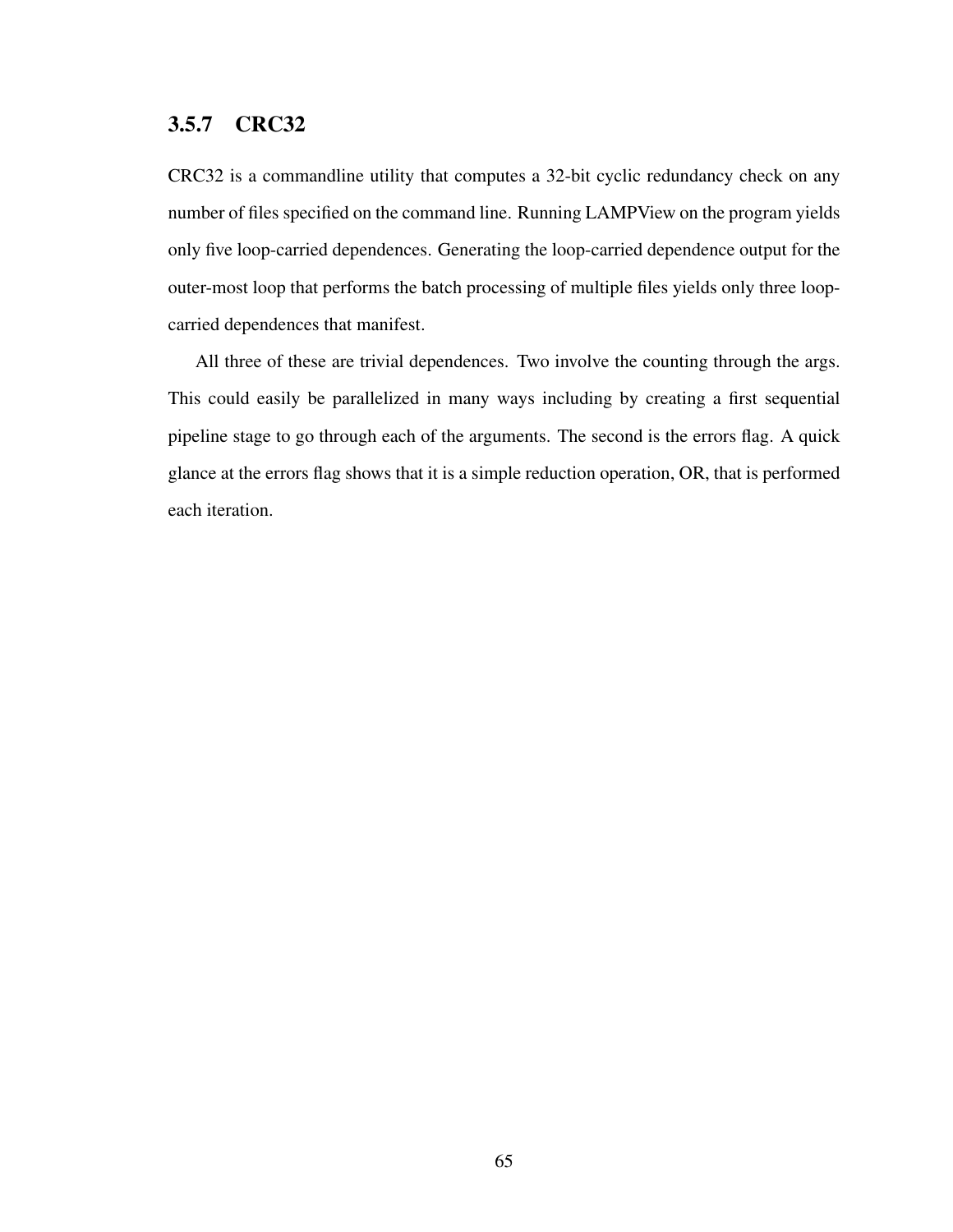## Chapter 4

## Future Extensions and Conclusions

We have seen the development of many parallelization techniques in the history of computing. While the earlier days saw the development of techniques focusing on scientific code, this second era of parallel computing has seen the proposal of many general purpose parallelization techniques. As more cores are available on each successive generation of processor, researchers must continue finding new ways to exploit parallelism. This often requires difficult program analysis. As the parallel computing era continues, finding these new opportunities will only become more difficult.

New tools are needed to facilitate work in this area. Many useful tools have been developed already[26][38]. This work develops one more tool to the interested researcher or programmer. The LAMPView toolset provides flow dependence information in a structured format, searchable by various parameters including source line number, source variable name, and function names. It presents information about number of occurrences of a dependence as well as fraction of times with respect to total number of loop invocations. Importantly, it also distinguishes between loop-carried and intra-iteration dependences and can be queried for dependence distance. Based on feedback from potential users, all of this information is among the most important information a programmer needs in trying to parallelize a program.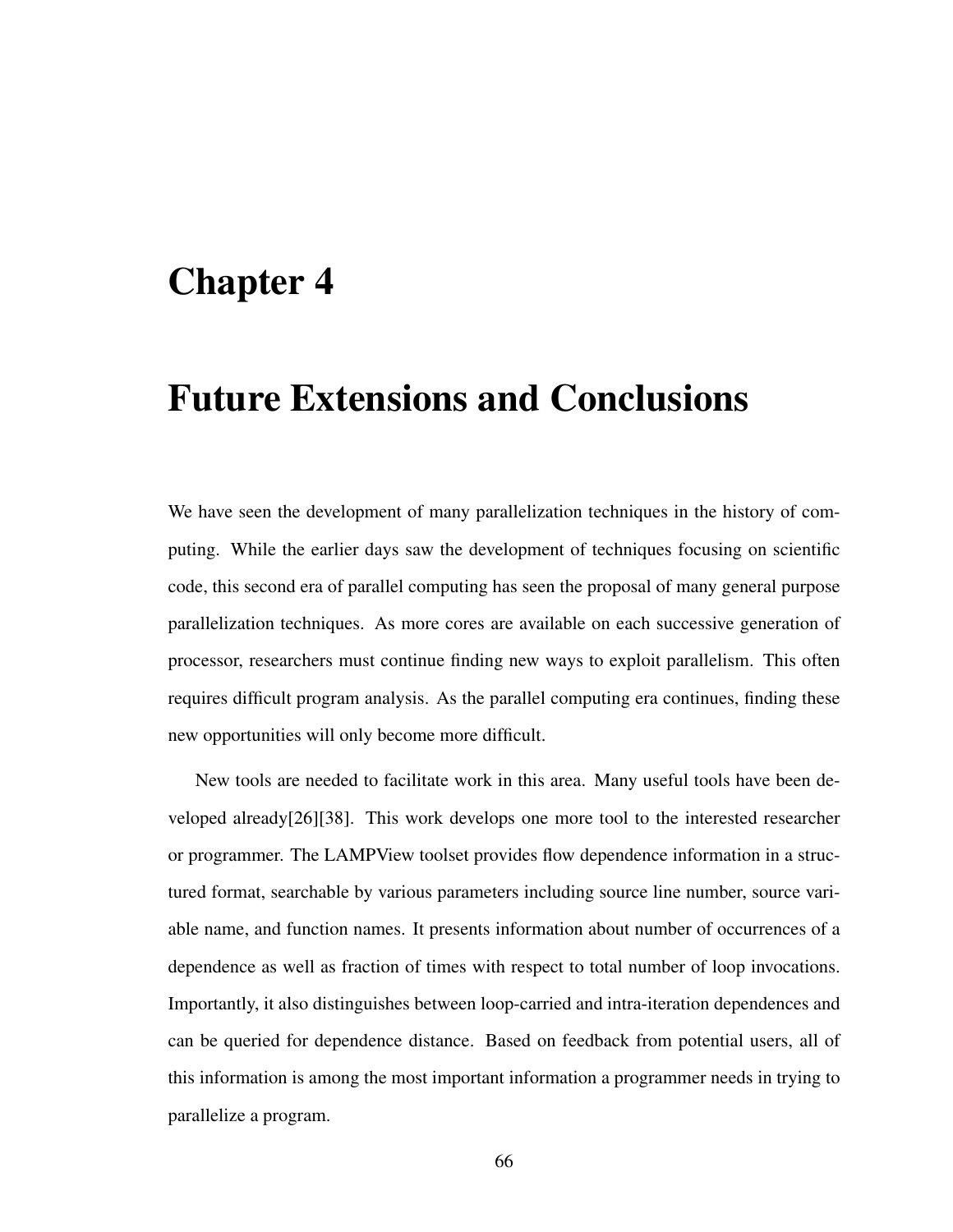Future work for the toolset includes an improved interface with enhanced display options. A graphical option that could display subsets of dependence chain information would, according to users, be of great use. Furthermore, dependence information for output dependences and anti-dependences would be a very substantial improvement to the toolset. This addition presents a significant challenge in that one must maintain large amounts of backwards-looking data as it is not known in advance whether a certain location will ever be written again. Modifications to allow LAMP to run on multi-threaded applications is also a future goal. Such a modification would allow iterative parallelization as well as aid a programmer in discovering possible data races.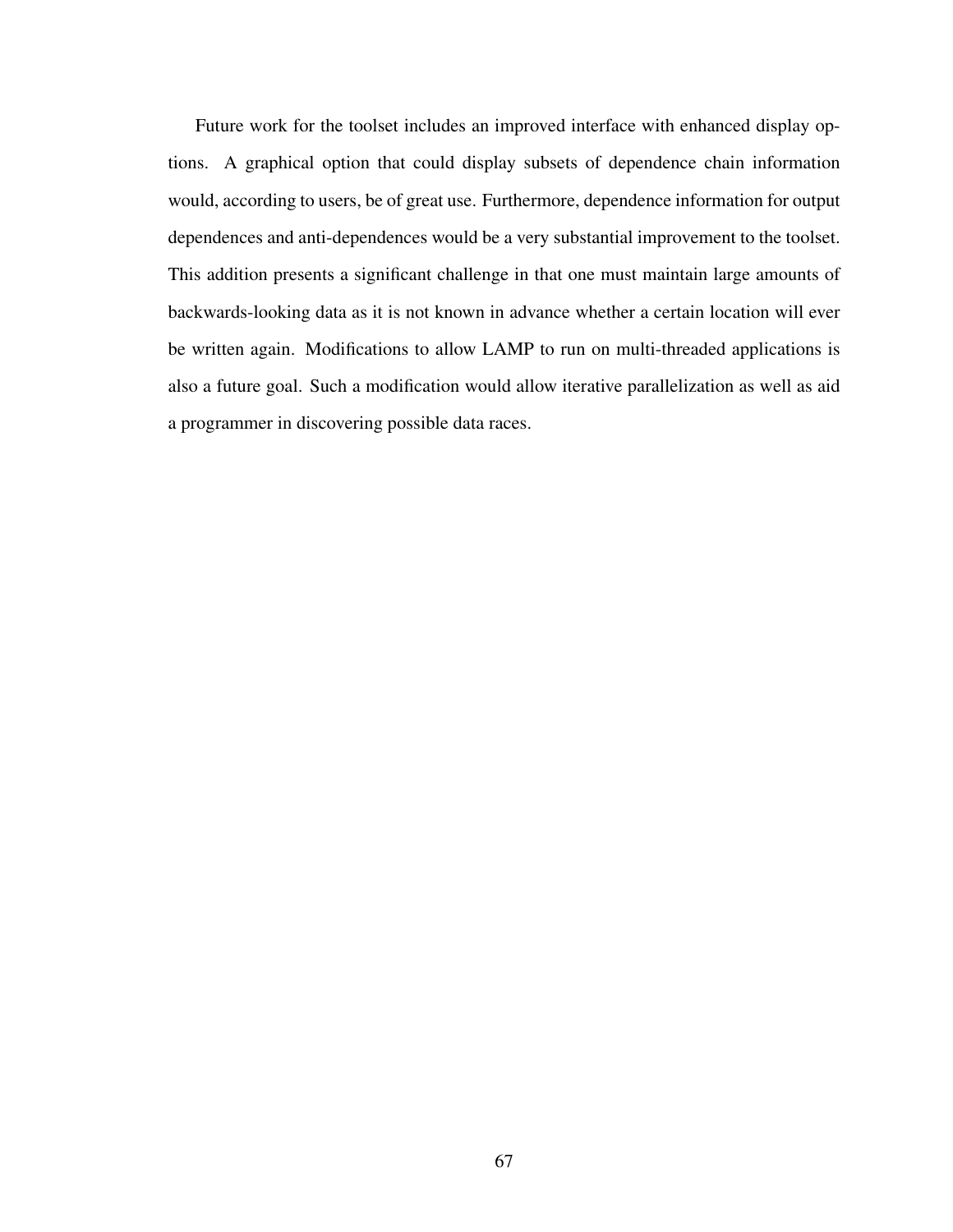# Bibliography

- [1] H. Akkary and M. A. Driscoll. A dynamic multithreading processor. In *Proceedings of the 31st Annual ACM/IEEE International Symposium on Microarchitecture*, pages 226–236, Los Alamitos, CA, USA, 1998. IEEE Computer Society Press.
- [2] J. Allen and K. Kennedy. Automatic loop interchange. In *Proceedings of the ACM SIGPLAN '84 Symposium on Compiler Construction*, pages 233–246, June 1984.
- [3] R. Allen and K. Kennedy. *Optimizing Compilers for Modern Architectures*. Morgan Kaufmann, San Francisco, California, 2002.
- [4] R. Allen and K. Kennedy. *Optimizing Compilers for Modern Architectures*. Morgan Kaufmann Publishers, San Francisco, CA, 2002.
- [5] A. J. Bernstein. Analysis of Programs for Parallel Processing. *IEEE Transactions on Electronic Computers*, 15(5):757–763, Oct. 1966.
- [6] A. Bhowmik and M. Franklin. A general compiler framework for speculative multithreading. In *Proceedings of the 14th ACM Symposium on Parallel Algorithms and Architectures*, pages 99–108, August 2002.
- [7] M. J. Bridges. *The VELOCITY Compiler: Extracting Efficient Multicore Execution from Legacy Sequential Codes*. PhD thesis, Department of Computer Science, Princeton University, Princeton, New Jersey, United States, November 2008.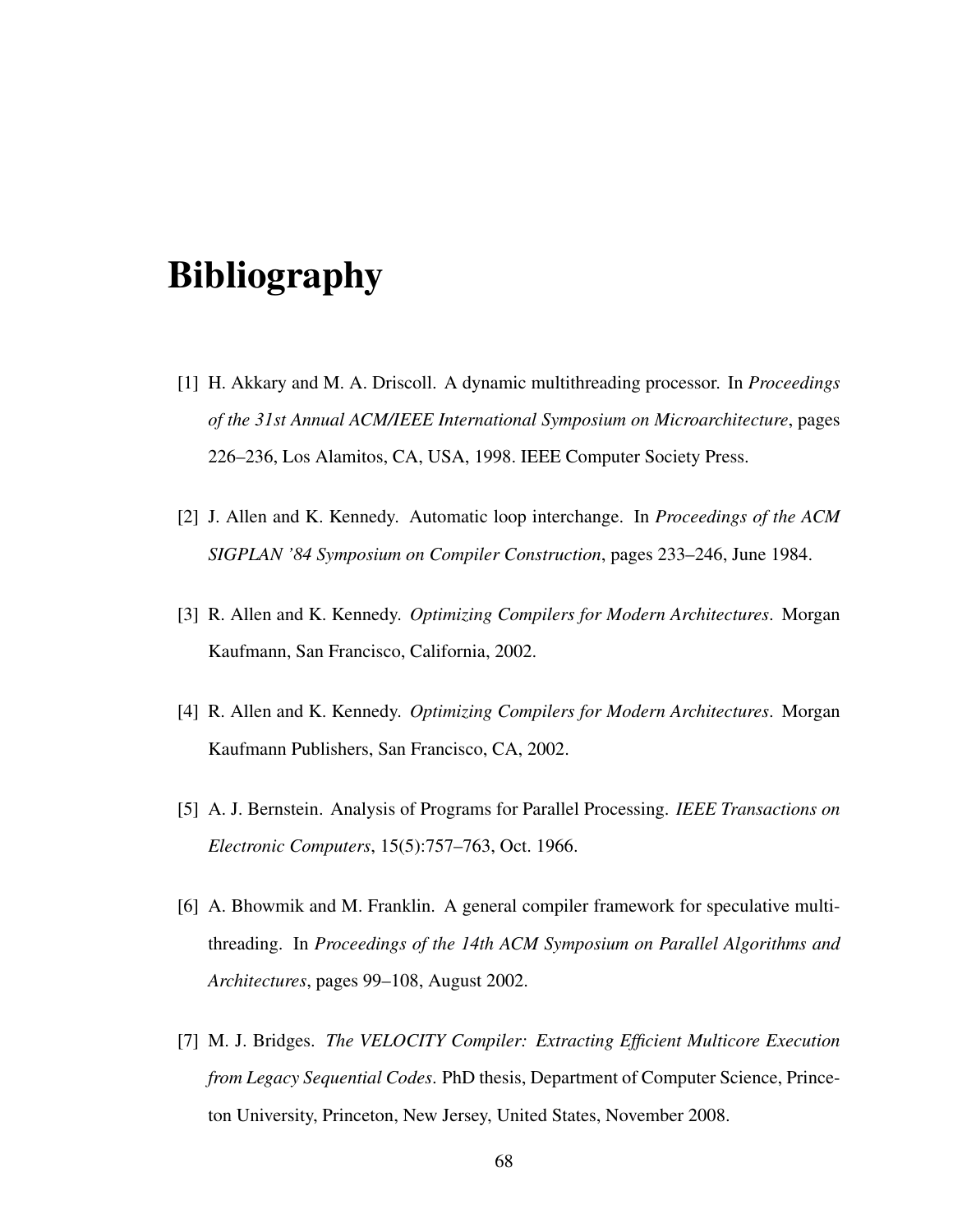- [8] M. Chen and K. Olukotun. Test: A tracer for extracting speculative threads. *Code Generation and Optimization, IEEE/ACM International Symposium on*, 0:301, 2003.
- [9] M. Cintra and D. R. Llanos. Toward efficient and robust software speculative parallelization on multiprocessors. In *PPoPP '03: Proceedings of the ninth ACM SIGPLAN symposium on Principles and practice of parallel programming*, pages 13–24, New York, NY, USA, 2003. ACM.
- [10] J. C. Corbett. Evaluating deadlock detection methods for concurrent software. *IEEE Transactions on Software Engineering*, 22(3):161–180, 1996.
- [11] C. Demartini, R. Iosif, and R. Sisto. A deadlock detection tool for concurrent Java programs. *Software: Practice and Experience*, 29(7):577–603, 1999.
- [12] A. Eustace and A. Srivastava. ATOM: A flexible interface for building high performance program analysis tools. In *Proceedings of the Winter 1995 USENIX Conference*, January 1995.
- [13] L. Hammond, B. A. Hubbert, M. Siu, M. K. Prabhu, M. Chen, and K. Olukotun. The Stanford Hydra CMP. *IEEE Micro*, 20(2):71–84, January 2000.
- [14] T. A. Johnson, R. Eigenmann, and T. N. Vijaykumar. Min-cut program decomposition for thread-level speculation. In *Proceedings of the ACM SIGPLAN 2004 Conference on Programming Language Design and Implementation*, pages 59–70, June 2004.
- [15] D. Kim and D. Yeung. A study of source-level compiler algorithms for automatic construction of pre-execution code. *ACM Transactions on Computing Systems*, 22(3):326–379, 2004.
- [16] C. Lattner. LLVM: An Infrastructure for Multi-Stage Optimization. Master's thesis, Computer Science Dept., University of Illinois at Urbana-Champaign, Urbana, IL, Dec 2002. *See* http://llvm.cs.uiuc.edu*.*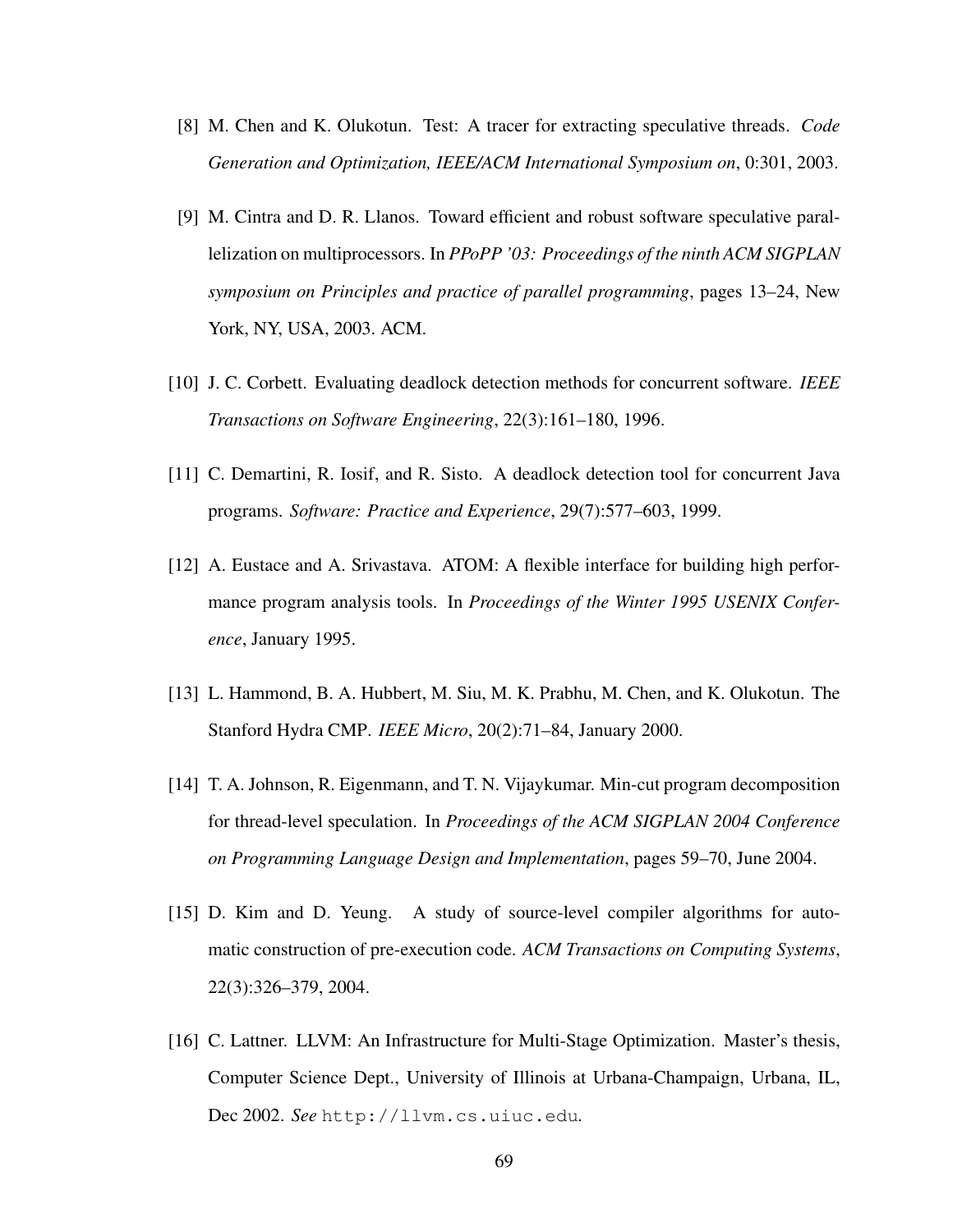- [17] A. W. Lim and M. S. Lam. Maximizing parallelism and minimizing synchronization with affine partitions. *Parallel Computing*, 24(3-4):445–475, 1998.
- [18] W. Liu, J. Tuck, L. Ceze, K. Strauss, J. Renau, and J. Torrellas. Posh: A profilerenhanced tls compiler that leverages program structure. 2005.
- [19] G. R. Luecke, Y. Zou, J. Coyle, J. Hoekstra, and M. Kraeva. Deadlock detection in MPI programs. *Concurrency and Computation: Practice and Experience*, 14(11):911–932, 2002.
- [20] P. Marcuello and A. González. Clustered speculative multithreaded processors. In *Proceedings of the 13th International Conference on Supercomputing*, pages 365– 372, New York, NY, USA, 1999. ACM Press.
- [21] S. P. Midkiff and D. A. Padua. Compiler algorithms for synchronization. *IEEE Trans. Comput.*, 36(12):1485–1495, 1987.
- [22] C. E. Oancea and A. Mycroft. Software thread-level speculation: an optimistic library implementation. In *IWMSE '08: Proceedings of the 1st international workshop on Multicore software engineering*, pages 23–32, New York, NY, USA, 2008. ACM.
- [23] G. Ottoni and D. I. August. Communication optimizations for global multi-threaded instruction scheduling. In *Proceedings of the 13th ACM International Conference on Architectural Support for Programming Languages and Operating Systems*, pages 222–232, March 2008.
- [24] G. Ottoni, R. Rangan, A. Stoler, and D. I. August. Automatic thread extraction with decoupled software pipelining. In *Proceedings of the 38th IEEE/ACM International Symposium on Microarchitecture*, pages 105–116, November 2005.
- [25] D. A. Padua Haiek. *Multiprocessors: discussion of some theoretical and practical problems*. PhD thesis, Champaign, IL, USA, 1980.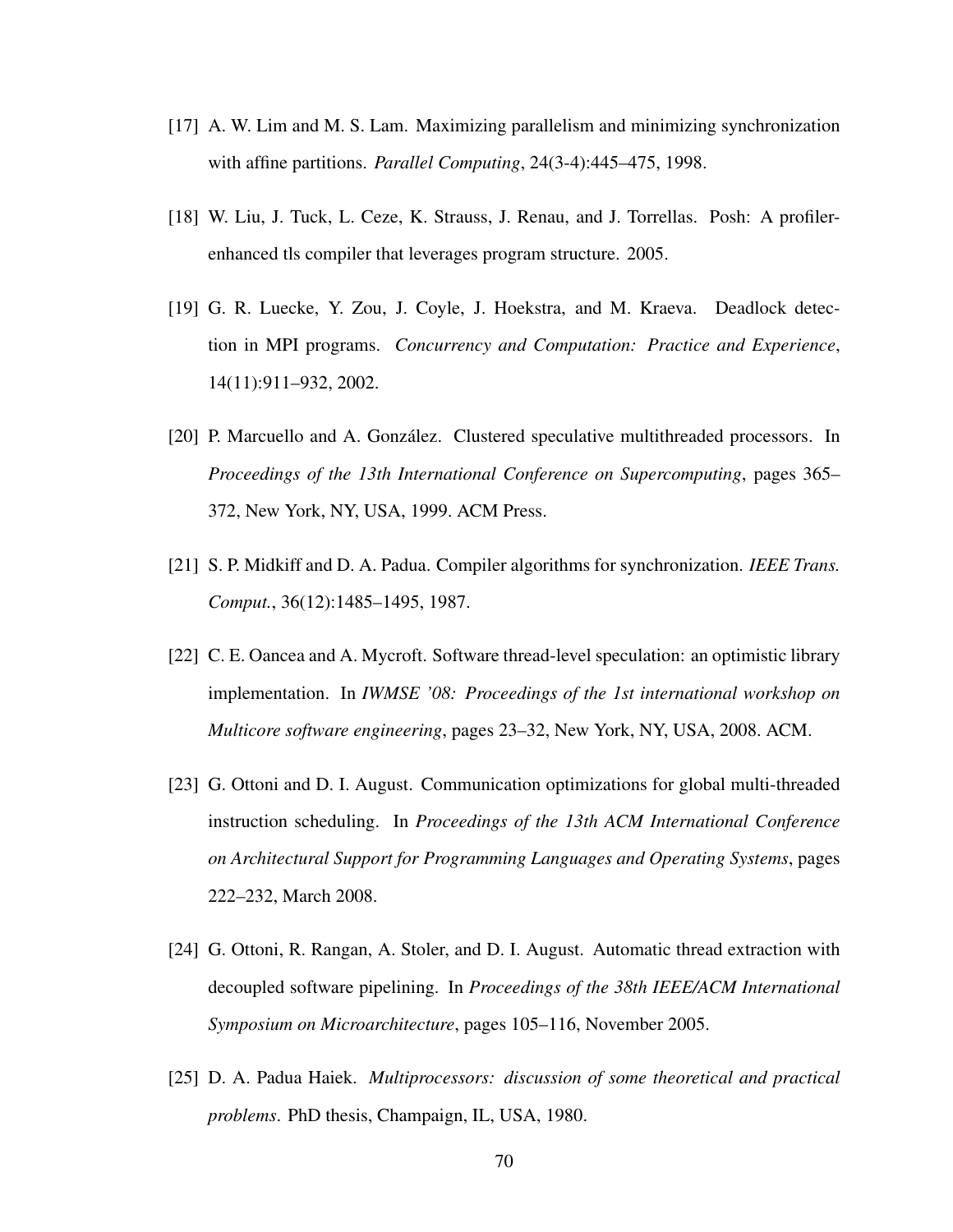- [26] G. D. Price, J. Giacomoni, and M. Vachharajani. Visualizing potential parallelism in sequential programs. In *PACT '08: Proceedings of the 17th international conference on Parallel architectures and compilation techniques*, pages 82–90, New York, NY, USA, 2008. ACM.
- [27] E. Raman. *Parallelization Techniques with Improved Dependence Handling*. PhD thesis, Department of Computer Science, Princeton University, Princeton, New Jersey, United States, June 2009.
- [28] E. Raman, N. Vachharajani, R. Rangan, and D. I. August. Spice: Speculative parallel iteration chunk execution. In *Proceedings of the 2008 International Symposium on Code Generation and Optimization*, 2008.
- [29] Standard Performance Evaluation Corporation (SPEC). http://www.spec.org.
- [30] J. G. Steffan, C. Colohan, A. Zhai, and T. C. Mowry. The STAMPede approach to thread-level speculation. *ACM Transactions on Computer Systems*, 23(3):253–300, February 2005.
- [31] H.-M. Su and P.-C. Yew. Efficient doacross execution on distributed shared-memory multiprocessors. In *Supercomputing '91: Proceedings of the 1991 ACM/IEEE conference on Supercomputing*, pages 842–853, New York, NY, USA, 1991. ACM.
- [32] P. Tang, P.-C. Yew, and C.-Q. Zhu. Compiler techniques for data synchronization in nested parallel loops. *SIGARCH Comput. Archit. News*, 18(3b):177–186, 1990.
- [33] J. Tsai, J. Huang, C. Amlo, D. J. Lilja, and P.-C. Yew. The superthreaded processor architecture. *IEEE Transactions on Computers*, 48(9):881–902, 1999.
- [34] N. Vachharajani. *Intelligent Speculation for Pipelined Multithreading*. PhD thesis, Department of Computer Science, Princeton University, Princeton, New Jersey, United States, November 2008.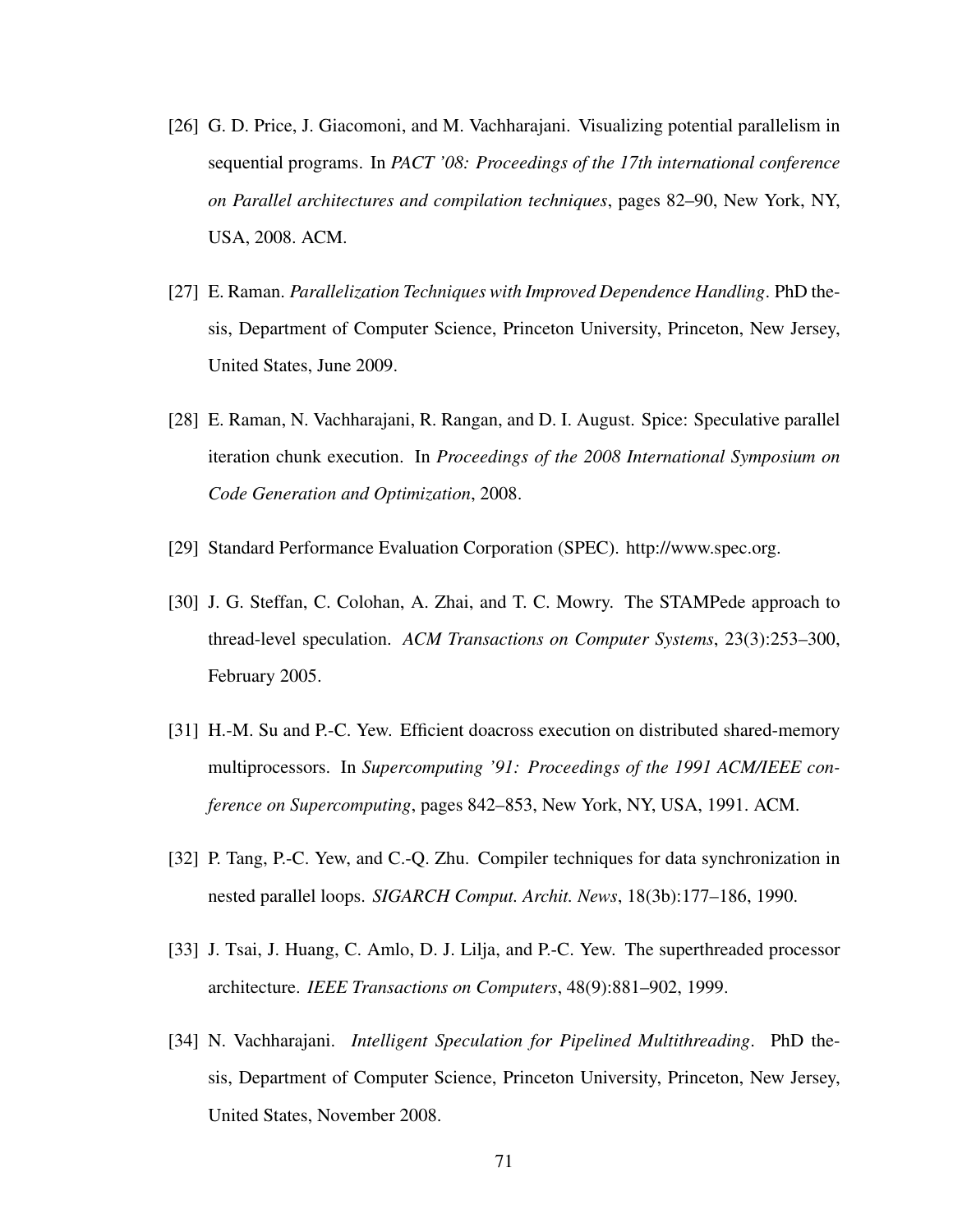- [35] N. Vachharajani, R. Rangan, E. Raman, M. J. Bridges, G. Ottoni, and D. I. August. Speculative decoupled software pipelining. In *Proceedings of the 16th International Conference on Parallel Architectures and Compilation Techniques*, September 2007.
- [36] T. Vijaykumar, S. Gopal, J. E. Smith, and G. Sohi. Speculative versioning cache. *IEEE Transactions on Parallel and Distributed Systems*, 12(12):1305–1317, 2001.
- [37] Q. Yi and K. Kennedy. Improving memory hierarchy performance through combined loop interchange and multi-level fusion. *International Journal of High Performance Computing Applications*, 18(2):237–253, 2004.
- [38] X. Zhang, A. Navabi, and S. Jagannathan. Alchemist: A transparent dependence distance profiling infrastructure. In *CGO '09: Proceedings of the 2009 International Symposium on Code Generation and Optimization*, pages 47–58, Washington, DC, USA, 2009. IEEE Computer Society.
- [39] Q. Zhao, J. E. Sim, W.-F. Wong, and L. Rudolph. Dep: detailed execution profile. In *PACT '06: Proceedings of the 15th international conference on Parallel architectures and compilation techniques*, pages 154–163, New York, NY, USA, 2006. ACM.
- [40] H. Zhong, M. Mehrara, S. Lieberman, and S. Mahlke. Uncovering hidden loop level parallelism in sequential applications. In *The 14th International Symposium on High-Performance Computer Architecture (HPCA)*, February 2008.
- [41] C. Zilles and G. Sohi. Execution-based prediction using speculative slices. In *Proceedings of the 28th International Symposium on Computer Architecture*, July 2001.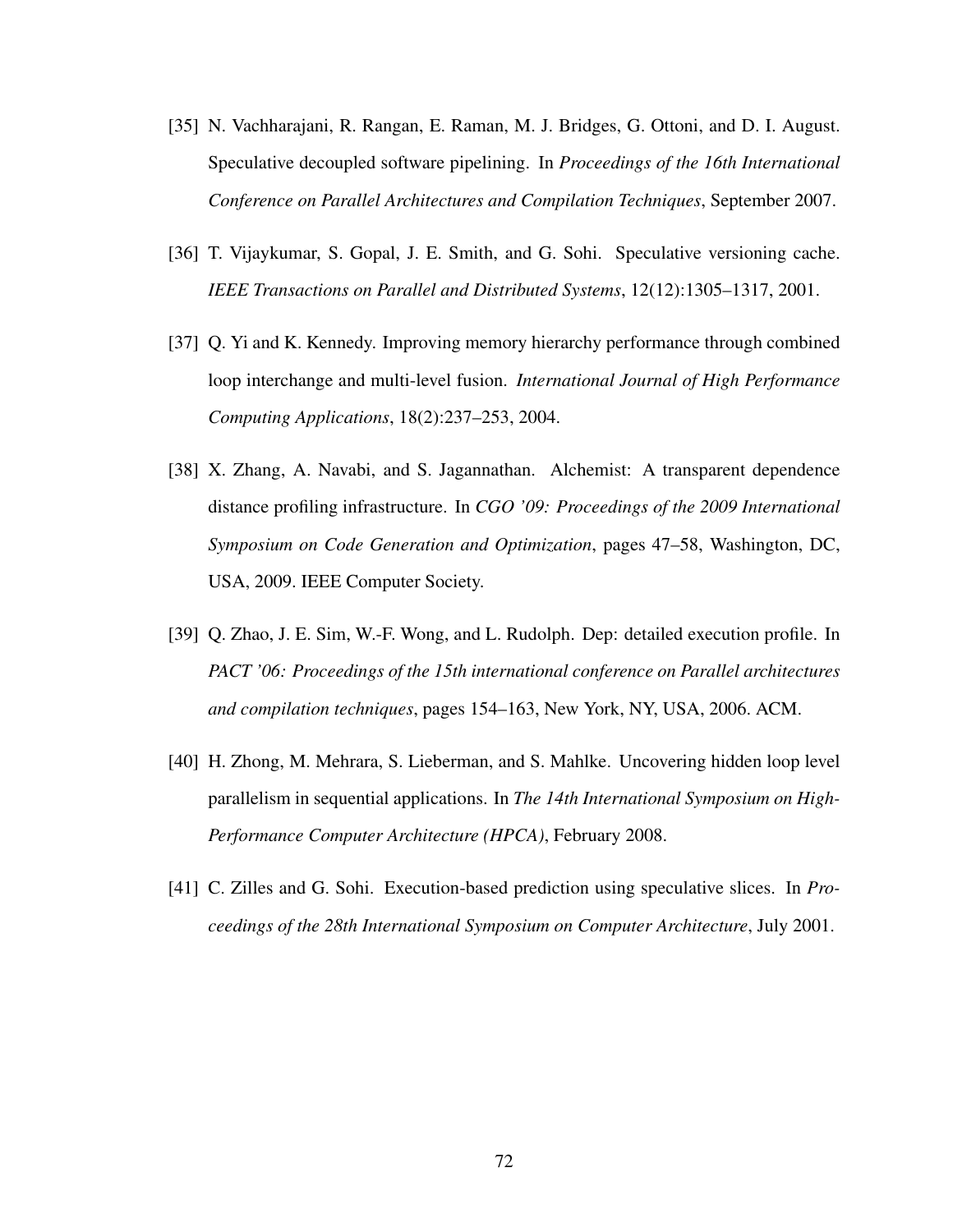# Appendix A

## Practical LAMPView Information

This appendix shows the steps for the full process to use LAMPView. Appendix Section A.5 shows a full example to run LAMPView. Appendix Section A.6 summarizes all files generated. Refer to the body of the thesis for more information about the files generated at each step and their formats. Appendix B shows common issues a first-time user might encounter.

## A.1 Setting up for use with LAMPView

LAMPProfiling.cpp should be compiled and installed with LAMPView defined in order to use it with LAMPView.

Prior to running LAMP instrumentation, you must use llvm-gcc to emit bytecode (with debug information) and link ALL files to be instrumented into one bytecode file. The linking is accomplsihed with llvm-link. e.g.:

```
llvm-gcc -g -emit-llvm -c SOURCEFILES
llvm-link OBJECTFILES -o BYTECODEFILE
```
The loopsimplify optimization should also be run on the full bytecode file in order to fix loops so that the LAMP instrumentation pass can handle the loops. e.g.: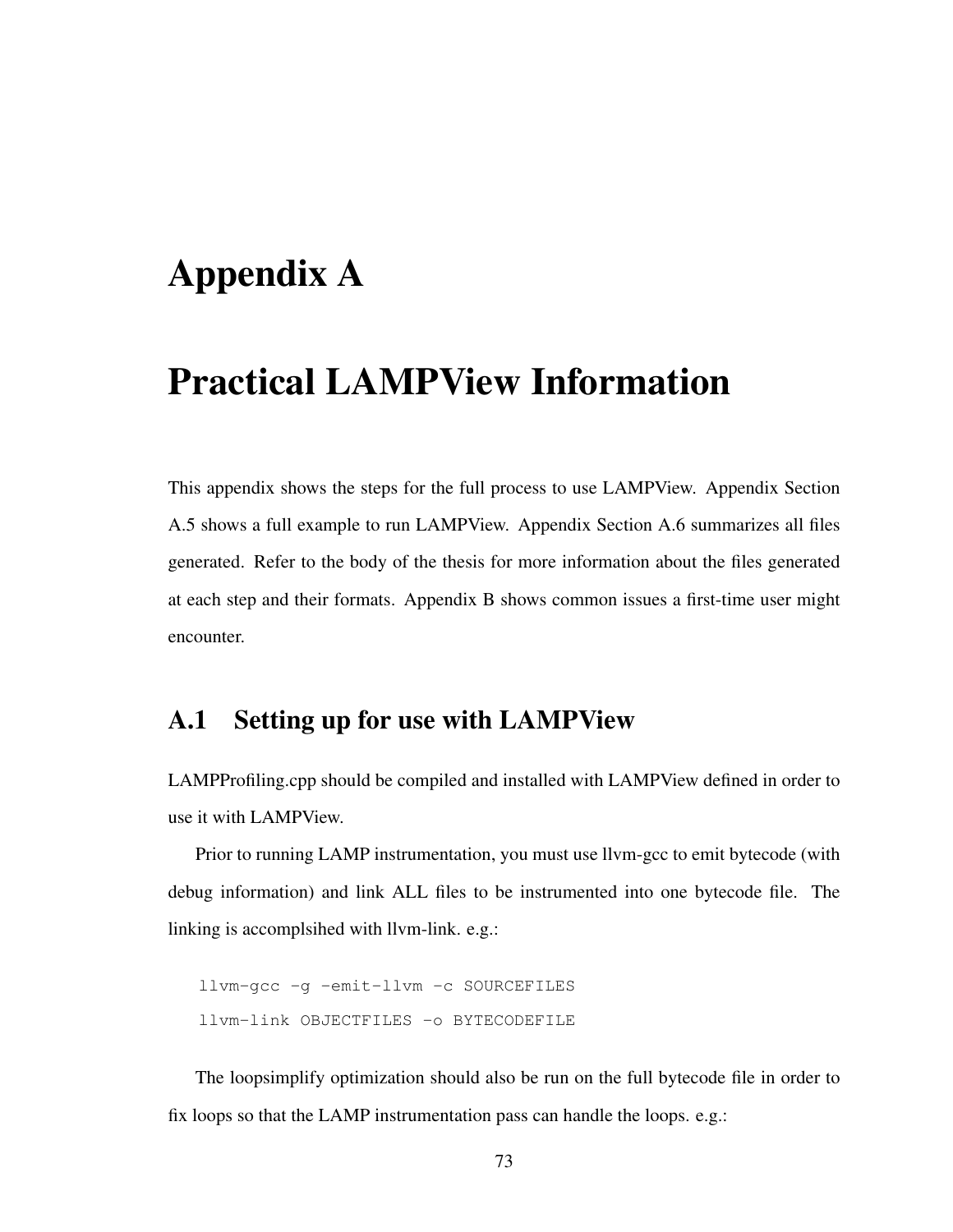opt -loopsimplify < BYTECODEFILE > LS\_BYTECODEFILE

## A.2 Running LAMP Instrumentation

To run instrumentation passes using LLVM's opt, you must run ALL LAMP instrumentation passes at once. Note the optional parameter lamp-init-fn that changes the default function to be instrumented from main to a provided function name; this function MUST be the FIRST among all instrumented functions to be called. Otherwise it will crash.

```
opt -load LLVMINSTALL_DIR/lib/libLAMP.so -debug
    -lamp-insts -insert-lamp-profiling -insert-lamp-loop-profiling
    [-lamp-init-fn FUNCTIONNAME] -insert-lamp-init
    < LS_BYTECODEFILE > INSTRUMENTEDBCFILE
```
The only file generated here as a result of running this optimization is *loops.out*.

## A.3 Running LAMP-Instrumented Code

Before running LAMP-Instrumented Code, it must be translated into an executable and linked with the LAMP library. Note that the original lamp hooks file does not include LAMPView's extra profile section for LAMP loop iteration counts. Preparing to run simply requires linking:

```
llc < INSTRUMENTEDBCFILE > NATIVEASMFILE
g++ -o BINARYFILE NATIVEASMFILE LAMPLIBRARY
```
Running the BINARYFILE then generates the *result.lamp.profile*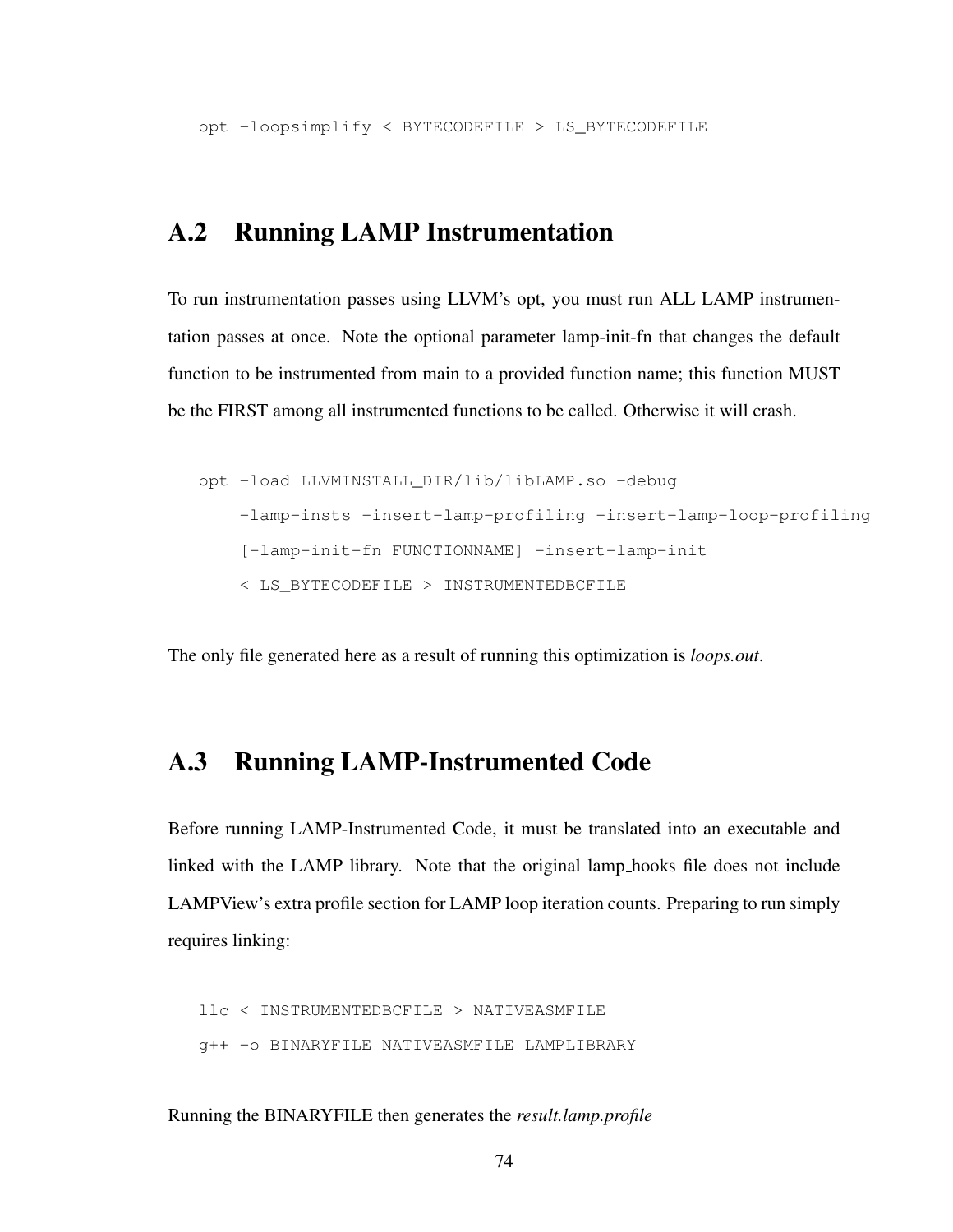## A.4 Running the LAMP Reader

Run load profile passes of the LAMP Reader using LLVM's opt. File *result.lamp.profile* expected to be present.

```
opt -load LLVMINSTALL_DIR/lib/libLAMP.so -debug
    -lamp-inst-cnt -lamp-map-loop -lamp-load-profile
    < LS_BYTECODEFILE > FILENAME
```
Running this pass generates files *lcout.out, dout.out,* and *auxout.out*. At this point, any utility can be used. It expects all of the .out files to be present in the working directory. Utility use is detailed in the thesis body.

## A.5 Full LAMPView Example

Below is a possible instance of running LAMP.

```
llvm-gcc -g -emit-llvm -c *.c
llvm-link *.o -o main.bc
opt -loopsimplify < main.bc > main.ls.bc
opt -load ˜/llvm/llvm-install/lib/libLAMP.so -debug -lamp-insts
    -insert-lamp-profiling -insert-lamp-loop-profiling -lamp-init-fn first
    -insert-lamp-init < main.ls.bc > main.lamp.bc
llc < main.lamp.bc > main.lamp.s
g++ -o main.lamp.exe main.lamp.s lamp_hooks.o
```
./main.lamp.exe

```
opt -load ˜/llvm/llvm-install/lib/libLAMP.so -debug -lamp-inst-cnt
    -lamp-map-loop -lamp-load-profile < main.ls.bc > /dev/null
```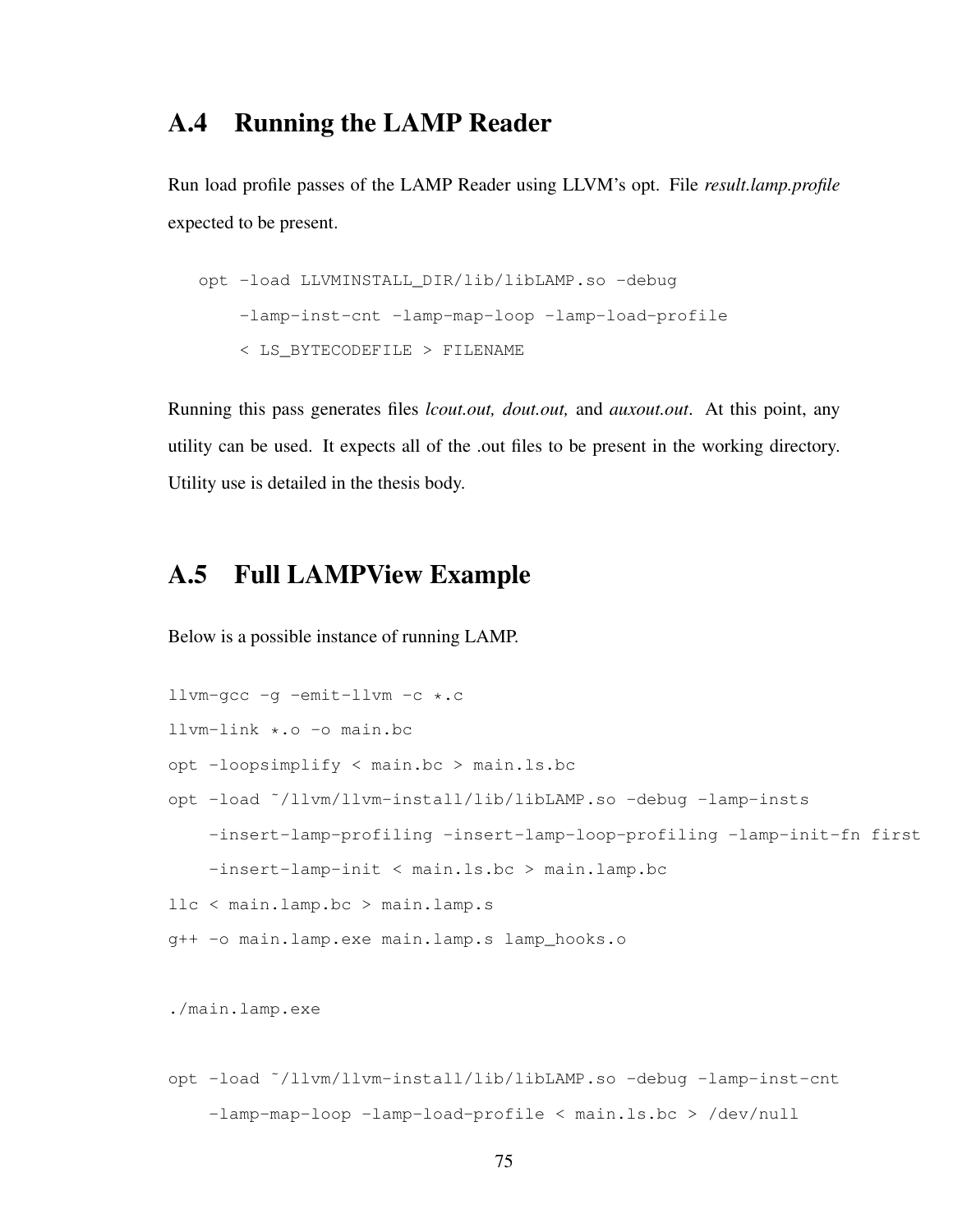## A.6 Generated Files

Five files are always generated as a result of the LAMPView process and there are three more types of files that can be generated by user request. The first six files are:

- 1. *loops.out* Generated as a result of running LAMP Instrumentation with a LAMP build enabled for LAMPView. This is the loop id to line number conversion file.
- 2. *result.lamp.profile* Generated as a result of running the LAMP-instrumented program. This is the full dependence profile dumped by LAMP at program completion.
- 3. *lcout.out* Generated as a result of running the LAMP Reader pass for LAMPView. This file contains all loop-carried dependences in translated form. This has a 1-to-1 correspondence with the original profile's loop-carried dependence information.
- 4. *dout.out* Generated as a result of running the LAMP Reader pass for LAMPView. This file contains intra-iteration flow dependences for all loops profiled. This has a 1-to-1 correspondence with the original profile's intra-iteration dependence information for dependences that occur in loops.
- 5. *auxout.out* Generated as a result of running the LAMP Reader pass for LAMPView. This file contains both loop-carried and intra-iteration information. It is the result of the LAMP Reader recursively searching for the variable names in the bytecode in cases when simple iteration is insufficient.

The second type have variable names depending on data requested from the utilities. These are:

- 1. *firstline# lastline# fnname* When the LAMPDirByLine utility is queried for data on a range of lines, files with names of this format are generated with the result.
- 2. *Loop#.result* When the LAMPDumpLoop utility is used, it generates files of this structure where # is the LAMP loop id associated with the loop in question.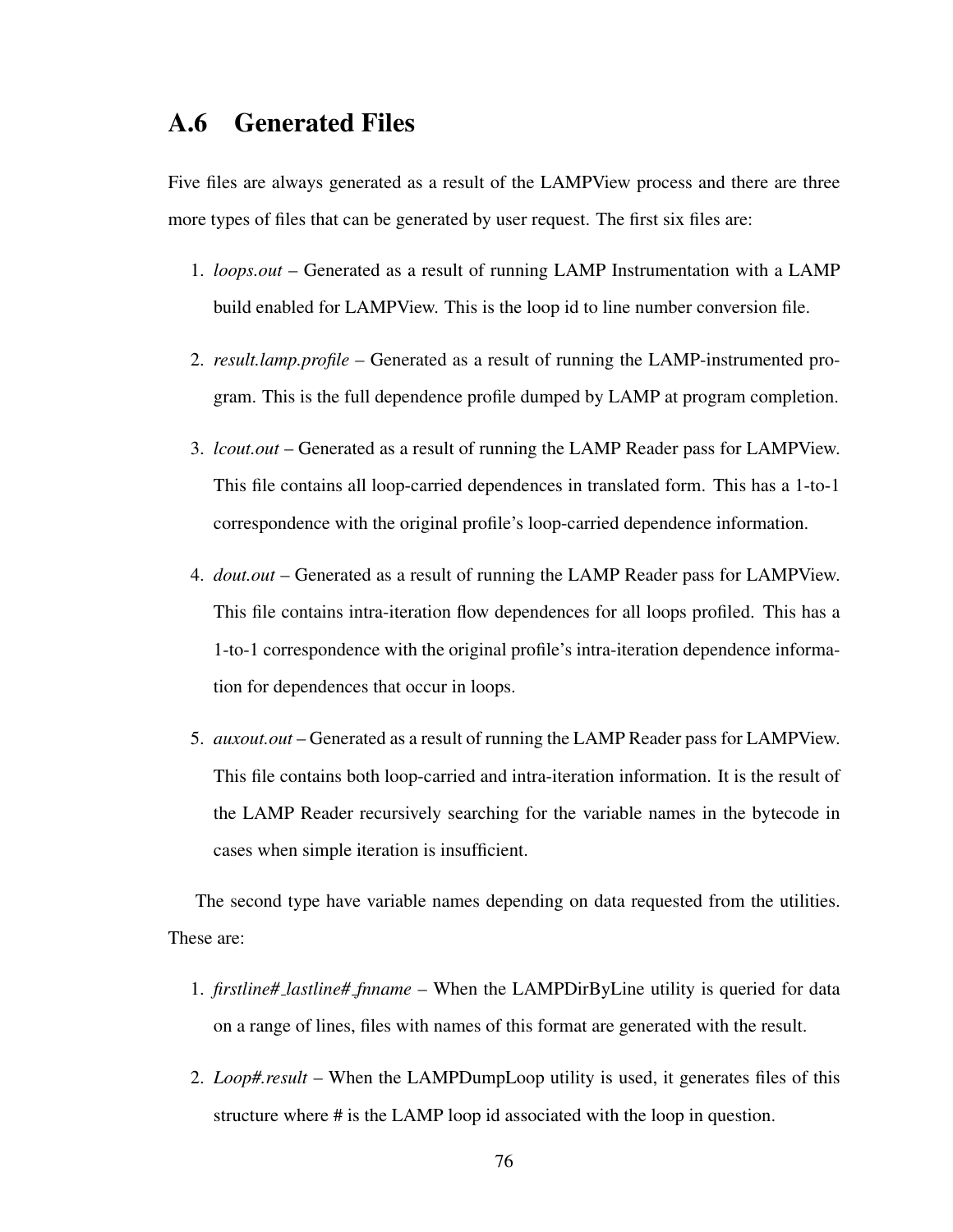3. *Loop#.LO.result* – When the LAMPDumpLoopLines utility is used, it generates files of this structure where # is the LAMP loop id associated with the loop in question.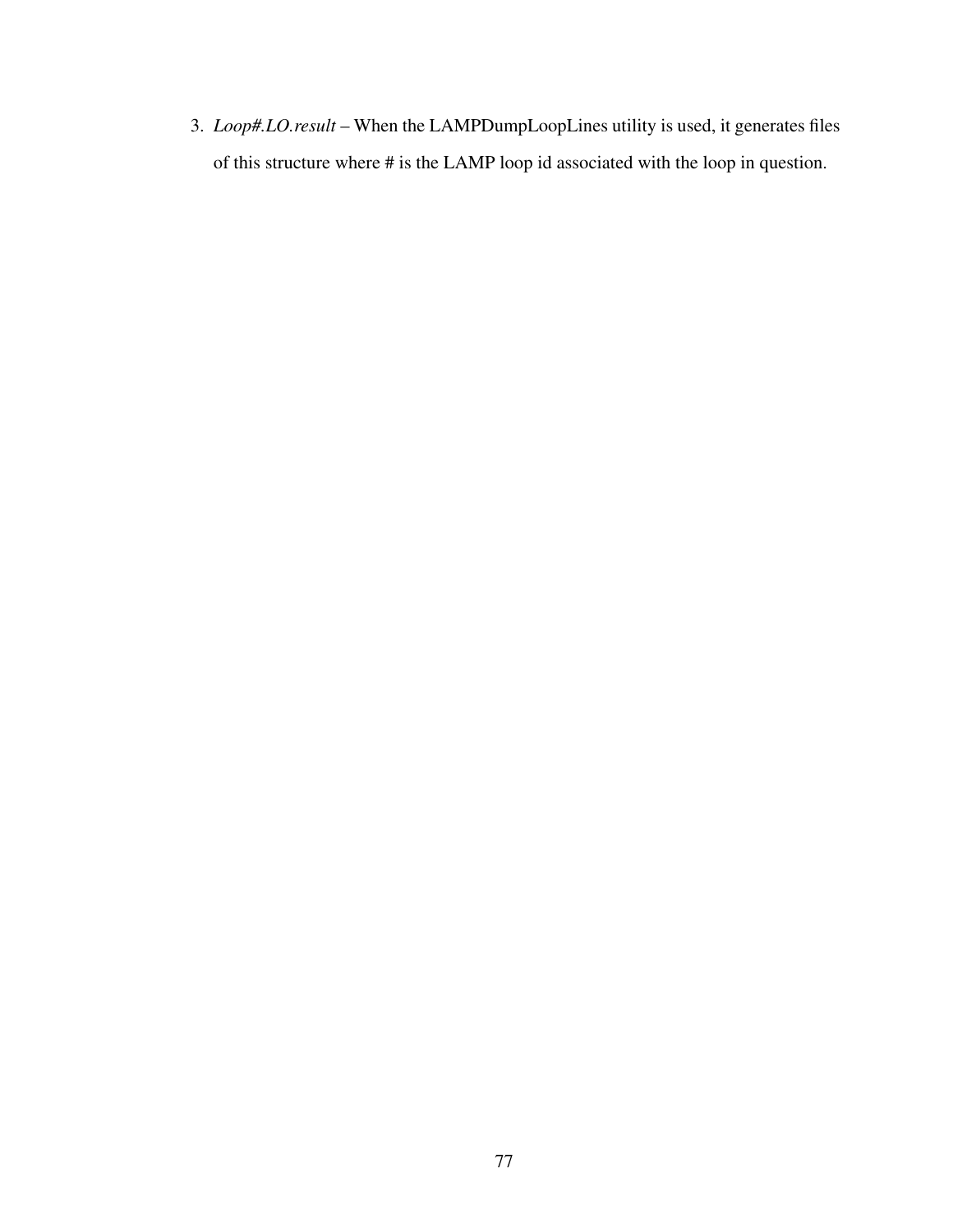# Appendix B

## Common New User Problems

This section covers possible problems encounted from misuse of LAMPView.

### B.0.1 Instrumentation fails

1) Did you use the loop-simplify pass first? If you do not, there WILL be a segfault on all but the simplest programs.

2) Did you emit llvm bitcode properly? Otherwise, this should not fail.

#### B.0.2 Program crashes after instrumentation

1) Is LAMP init getting called before ANY other LAMP library functions? The error message is usually a vector-out-of-range error in this case. Make sure you passed the FIRST called function to -lamp-init-fn in the instrumentation pass.

2) Did you link ALL object files of interest into a single object file before performing instrumentation? If not, it may be the case that your init function was not found causing the above problem.

3) Is there a HUGE recursive call-depth that calls through loops? If so, you are likely to get an error message similar to the one above. The version of lamp hooks.cxx used in LAMPView is modified to deal with huge recursive call-depths by providing a larger loop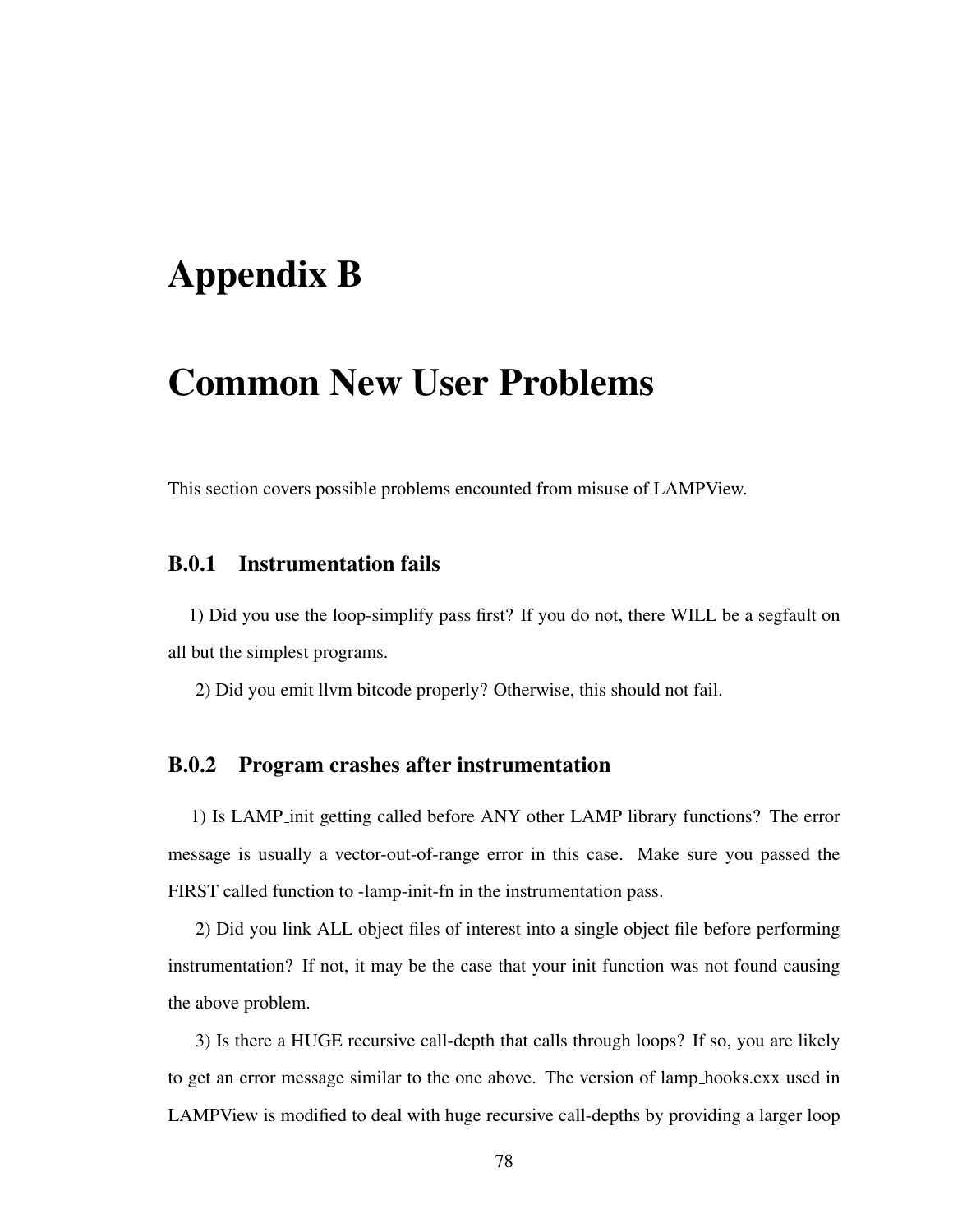stack, but if you used the original version or changed this value, this may be a problem.

#### B.0.3 Unexpected Results

1) Are there more than 1000 loops in your program? If so, your program maxed out on counters for the total loop iterations. Increase the number that is #defined in lamp hooks.cxx and LAMPReader.cpp.

2) Is LAMP Reader generating incomplete or strange-looking files? Unfortunately, this is likely the result of base limitations in the LLVM bytecode. I can only retrieve name information in the majority of cases, not all (failed attempts at variable names in lcout.out and dout.out get recursively tried and then spit to auxout.out). Sometimes debug information cannot be retrieved properly and so line numbers will appear as UNKNOWN in lcout.out, dout.out, and auxout.out. In this case for loops, loops.out will show loops as occuring on line 0 in this case, and occasionally loops be assumed to be two lines above where they actually are. This is a problem with the way debug information is retrieved and is currently unavoidable.

### B.0.4 LAMP Reader fails

1) Did you use the proper version of lamp hooks.cxx? LAMP Reader expects a prefix to the original profile results file that gives total iteration counts of all loops.

2) Can LAMP Reader write to this directory? LAMP Reader expects the profile result in current working directory and writes its output to this directory.

#### B.0.5 Utility Issues

LAMPDumpLoops/LAMPDumpLoopsLO can't find loops.out. Did you #define LAM-PView when compiling LAMPProfiling? This is what causes loops.out to be produced during the instrumentation pass.